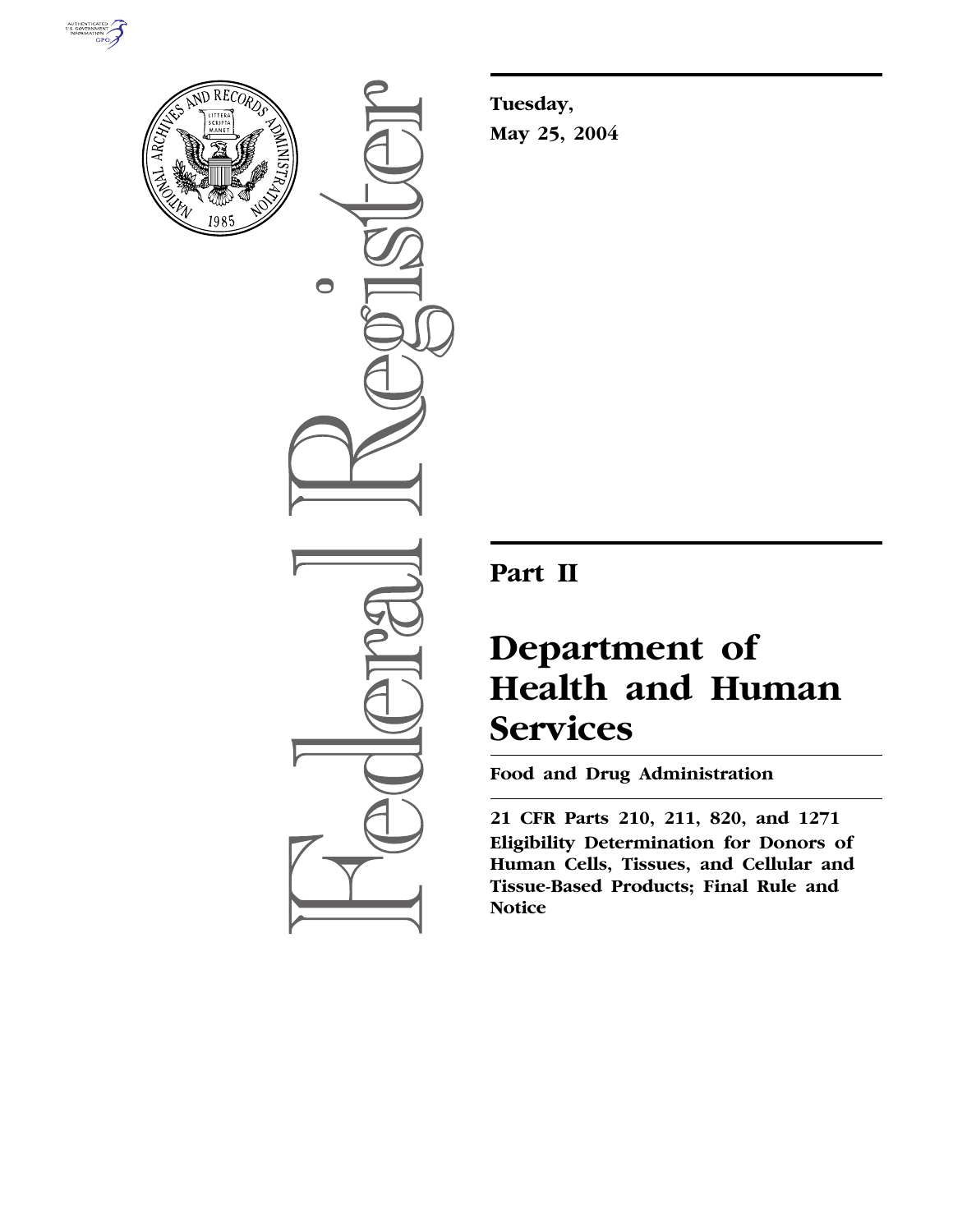# **DEPARTMENT OF HEALTH AND HUMAN SERVICES**

# **Food and Drug Administration**

### **21 CFR Parts 210, 211, 820, and 1271**

**[Docket No. 1997N–0484S]**

**[RIN 0910–AB27]**

# **Eligibility Determination for Donors of Human Cells, Tissues, and Cellular and Tissue-Based Products**

**AGENCY:** Food and Drug Administration, HHS.

## **ACTION:** Final rule.

**SUMMARY:** The Food and Drug Administration (FDA) is requiring human cell, tissue, and cellular and tissue-based product (HCT/P) establishments to screen and test cell and tissue donors for risk factors for, and clinical evidence of, relevant communicable disease agents and diseases. The agency is amending the current good manufacturing practice (CGMP) and quality system (QS) regulations that apply to HCT/Ps regulated as drugs, medical devices, and/or biological products to clarify the role of the new donor-eligibility regulations in relation to existing CGMP regulations. By preventing the transmission of communicable disease by the wide spectrum of HCT/Ps that are marketed now or may be marketed in the future, the agency's action will improve protection of the public health and increase public confidence in new technologies.

**DATES:** This rule is effective May 25, 2005. This rule is applicable to cells and tissues recovered on or after May 25, 2005.

#### **FOR FURTHER INFORMATION CONTACT:**

Paula S. McKeever, Center for Biologics Evaluation and Research (HFM–17), Food and Drug Administration, 1401 Rockville Pike, suite 200N, Rockville, MD 20852–1448, 301–827–6210.

# **SUPPLEMENTARY INFORMATION:**

#### **Table of Contents**

# I. Introduction

- A. Background
- B. Legal Authority
- II. Highlights of the Final Rule
	- A. Plain Language
	- B. New Terminology and Definitions
	- C. Other Highlights
- III. Comments on the Proposed Rule and
- FDA's Responses
	- A. General
	- B. Amendments to 21 CFR Parts 210, 211, and 820
	- C. Definitions (§ 1271.3)
	- D. Part 1271, Subpart C—Donor-

# Eligibility

- E. Economic Impacts
- IV. Analysis of Economic Impacts A. Objectives and Basis of the Proposed Action
	- B. The Type and Number of Entities Affected
	- C. Nature of Impacts
	- D. Benefits of the Final Rule
	- E. Small Entity Impacts and Analysis of Alternatives
- V. Environmental Impact
- VI. Federalism Assessment
- VII. The Paperwork Reduction Act of
- 1995
- VIII. References

# **I. Introduction**

This final rule is part of a comprehensive new system of regulation for HCT/Ps. The goal of the new approach is to improve protection of the public health without imposing unnecessary restrictions on research, development, or the availability of new products. Consolidating the regulation of HCT/Ps into one regulatory program is expected to lead to increased consistency and greater efficiency. Together, these planned improvements will increase the safety of HCT/Ps, and public confidence in their safety. We intend to make the good tissue practice final rule, which has not yet published but which FDA intends to issue soon, effective 1 year after publication of this rule. Once both this rule and the good tissue practice regulations are in effect, FDA's comprehensive regulatory framework will be complete.

#### *A. Background*

In 1997, FDA proposed a new approach to the regulation of HCT/Ps (62 FR 9721, March 4, 1997). (The term ''HCT/P'' is defined at § 1271.3(d) (21 CFR 1271.3(d).) To improve the regulation of HCT/Ps, we announced our intention to establish a comprehensive regulatory program for HCT/Ps, contained in part 1271 (21 CFR part 1271). In accordance with the tiered, risk-based approach that we proposed, some HCT/Ps would be regulated only under these new regulations, while others would also be regulated as drugs, devices, and/or biological products.

To implement the proposed approach, we issued three proposed rules:

• Establishment Registration and Listing for Manufacturers of Human Cellular and Tissue-Based Products (the registration proposed rule) (63 FR 26744, May 14, 1998);

• Suitability Determination for Donors of Human Cellular and Tissue-Based Products (the donor-suitability proposed rule) (64 FR 52696, September 30, 1999); and

• Current Good Tissue Practice for Manufacturers of Human Cellular and Tissue-Based Products; Inspection and Enforcement (the CGTP proposed rule) (66 FR 1508, January 8, 2001).

We published a final rule entitled ''Human Cells, Tissues, and Cellular and Tissue-Based Products; Establishment Registration and Listing,'' in the **Federal Register** on January 19, 2001 (the registration final rule) (66 FR 5447). The registration final rule put into place general provisions pertaining to the scope and applicability of part 1271. These provisions are contained in subpart A of part 1271, along with a section that contains definitions applicable to all of part 1271 (§ 1271.3). The registration final rule requires cell and tissue establishments to register with us and submit a list of their HCT/Ps; the procedures for registration and listing are contained in subpart B of part 1271.

Some sections of the registration final rule became effective on April 4, 2001. Under those provisions, we now receive registration and listing information from establishments that engage in the recovery, screening, testing, processing, storage, or distribution of human tissue intended for transplantation (as described in § 1271.3(d)(1)). The effective date for the remaining sections was January 21, 2003, by which time we expected to have completed rulemaking for all of part 1271 (66 FR 5447 at 5448). At that time, the registration and listing requirements would have become effective for all other HCT/Ps (as described in § 1271.3(d)(2)). However, we recognized that unanticipated delays in completing the rulemaking for the remainder of part 1271 could occur, and we noted that, should the rulemaking proceedings be delayed past the 2-year timeframe, we would consider whether to maintain the 2-year effective date for the HCT/Ps described in § 1271.3(d)(2) or whether to extend that date for some or all of these HCT/Ps (66 FR 5447 at 5449). Since the rulemaking proceedings were delayed past the original 2-year effective date of January 21, 2003, we delayed the effective date of § 1271.3(d)(2) until January 21, 2004 (68 FR 2690, January 21, 2003). After the definition became final on January 21, 2004, we issued an interim final rule excepting human dura mater and human heart valve allografts from the scope of the definition of ''human cells, tissues, or cellular or tissue-based products (HCT/Ps)'' (69 FR 3823, January 27, 2004). We took this action to assure that these products, which were subject to the Federal Food, Drug, and Cosmetic Act (the act) and therefore regulated under the current good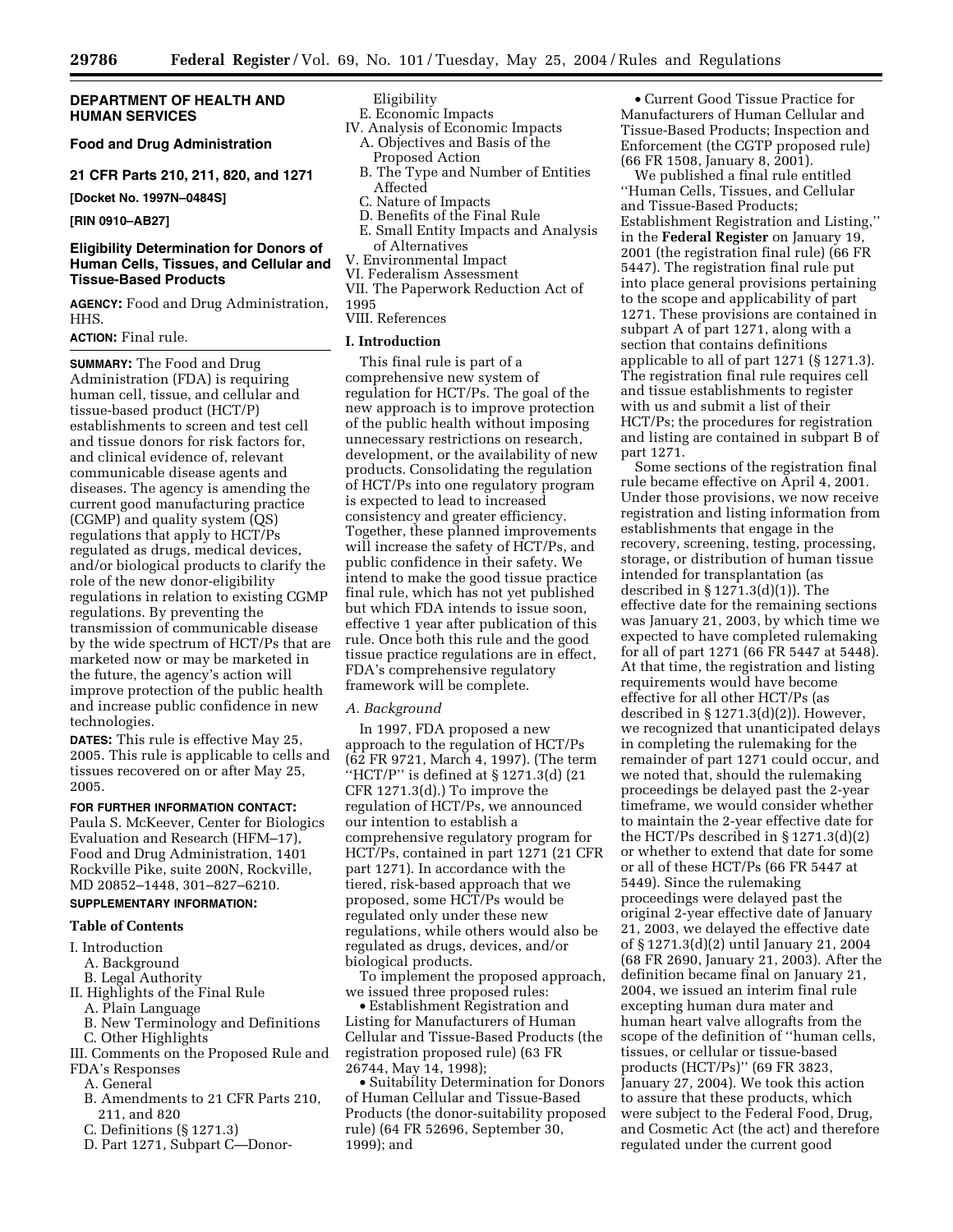manufacturing practice regulations set out in the quality system regulations in part 820 (21 CFR part 820), were not released from the scope of those regulations before a more comprehensive regulatory framework applicable to HCT/Ps, including donor eligibility requirements, good tissue practice regulations, and appropriate enforcement provisions, is fully in place. When that comprehensive framework is in place, we intend that human dura mater and human heart valve allografts will be subject to it. We intend to revoke the interim final rule at that time.

We are now making final the donorsuitability proposed rule that was proposed on September 30, 1999. (For reasons discussed in comment 26 of this document, we refer in this final rule to donor ''eligibility'' rather than ''suitability.'') The comment period for that proposed rule closed on December 29, 1999. On April 18, 2000, we reopened the comment period for an additional 90 days. We took this step in response to requests for an extension of the comment period as well as to provide sufficient time for State officials to participate in the rulemaking (65 FR 20774, April 18, 2000).

Because of their nature as derivatives of the human body, HCT/Ps pose a risk of transmitting communicable diseases. For this reason, this final rule requires that most cell and tissue donors be tested and screened for evidence of relevant communicable disease infection. It also contains other related requirements (e.g., on records, quarantine, storage, and labeling). These donor-eligibility requirements, which locate in subpart C of part 1271, are part of the core requirements applicable both to HCT/Ps regulated solely under these regulations and section 361 (the 361 HCT/Ps) of the Public Health Service Act (the PHS Act) and to those HCT/Ps also subject to regulation as drugs, devices, and/or biological products. As part of this rulemaking, we are also amending the drug CGMP regulations and the device QS regulations to clarify the role of the donor-eligibility requirements in the manufacture of HCT/Ps subject to regulation as drugs, devices, and/or biological products.

Since the publication of the donorsuitability proposed rule, we have continued to obtain current and accurate information on the risks of communicable-disease transmission by HCT/Ps and the most appropriate testing and screening measures. To this end, we have met with FDA's Transmissible Spongiform Encephalopathies Advisory Committee (TSEAC) (January 18 to 19, 2001, and

June 26 to 27, 2002); the Blood Products Advisory Committee (BPAC) (December 13 to 14, 2001, and March 14 to 15, 2002); and the Centers for Disease Control and Prevention (CDC) (June 26 to 27, 2000). We have placed information on these meetings in the docket for this rulemaking.

We have used the information obtained at those meetings to develop a draft guidance document on determining donor eligibility entitled ''Eligibility Determination for Donors of Human Cells, Tissues, and Cellular and Tissue-Based Products'' (the donoreligibility draft guidance). Elsewhere in this issue of the **Federal Register**, we announce the availability of that draft guidance, and solicit comments on its contents. We have also developed draft guidance on screening for Creutzfeldt-Jakob Disease (CJD) and Variant Creutzfeldt-Jakob Disease (vCJD) entitled ''Guidance for Industry: Preventive Measures to Reduce the Possible Risk of Transmission of Creutzfeldt-Jakob Disease (CJD) and Variant Creutzfeldt-Jakob Disease (vCJD) by Human Cells, Tissues, and Cellular and Tissue-Based Products (HCT/Ps)'' (the CJD draft guidance) (67 FR 42789, June 25, 2002). We intend to combine the donor-eligibility draft guidance with the CJD draft guidance, and to issue a single final guidance document.

#### *B. Legal Authority*

We are issuing these new regulations under the authority of section 361 of the PHS Act (42 U.S.C. 264). Under that section, by delegation from the Surgeon General and the Secretary of Health and Human Services, FDA may make and enforce regulations necessary to prevent the introduction, transmission, or spread of communicable diseases between the States or from foreign countries into the States. Intrastate transactions affecting communicable disease transmission may also be regulated under section 361 of the PHS Act. (See *Louisiana* v. *Mathews*, 427 F. supp. 174, 176 (E.D. La. 1977).)

It is especially important to recognize that HCT/P manufacturing inevitably has interstate effects. HCT/Ps recovered in one State may be sent to another for processing, then shipped for use throughout the United States, or beyond. FDA has been involved in many recalls where HCT/Ps processed in a single establishment have been distributed in many States.

Section 361 of the PHS Act authorizes FDA to issue regulations necessary to prevent the introduction, transmission, or spread of communicable diseases. Communicable diseases include, but are not limited to, those transmitted by

viruses, bacteria, fungi, parasites, and transmissible spongiform encephalopathy agents.

Certain diseases are transmissible through the implantation, transplantation, infusion, or transfer of HCT/Ps derived from donors infected with those diseases. To prevent the introduction, transmission, or spread of such diseases, we consider it necessary to take appropriate measures to prevent the use of cells or tissues from infected donors. Thus, these regulations require that, before the use of most HCT/Ps, the cell or tissue donor must be determined to be eligible to donate, based on the results of screening and testing for relevant communicable diseases. In most cases, a donor who tests reactive for a particular disease, or who possesses clinical evidence of or risk factors for such a disease, would be considered ineligible, and cells and tissues from that donor would not ordinarily be used.

In addition to regulations governing the testing and screening of donors for relevant communicable disease and quarantine and storage of HCT/Ps, FDA has also determined that regulations requiring establishments to maintain certain records related to HCT/Ps and to establish standard operating procedures are necessary to prevent the introduction, transmission, or spread interstate of communicable disease. A single donor may be the source of a large number of HCT/Ps. For example, it may be discovered, long after the donation and transplantations have been completed, that a donor of HCT/Ps transplanted into a large number of recipients had a relevant communicable disease. Although it might be too late to prevent the recipients' infections, it would not be too late to for the recipient to obtain treatment and take steps to avoid infecting others, such as close family members. However, unless adequate records were maintained, and maintained for the period of time throughout which infections may be identified, it would be impossible to identify the recipients potentially infected by the donor's HCTPs. This would be a critical breakdown in the prevention of disease transmission. Accordingly, FDA determined that the maintenance and retention of records are necessary to prevent the interstate introduction, transmission, and spread of communicable disease. Since some diseases, such as transmissible spongiform encephalopathies (TSEs), appear to have a long latency period, FDA has determined that a 10-year record retention period is necessary.

Similarly, it is necessary for establishments to establish, maintain,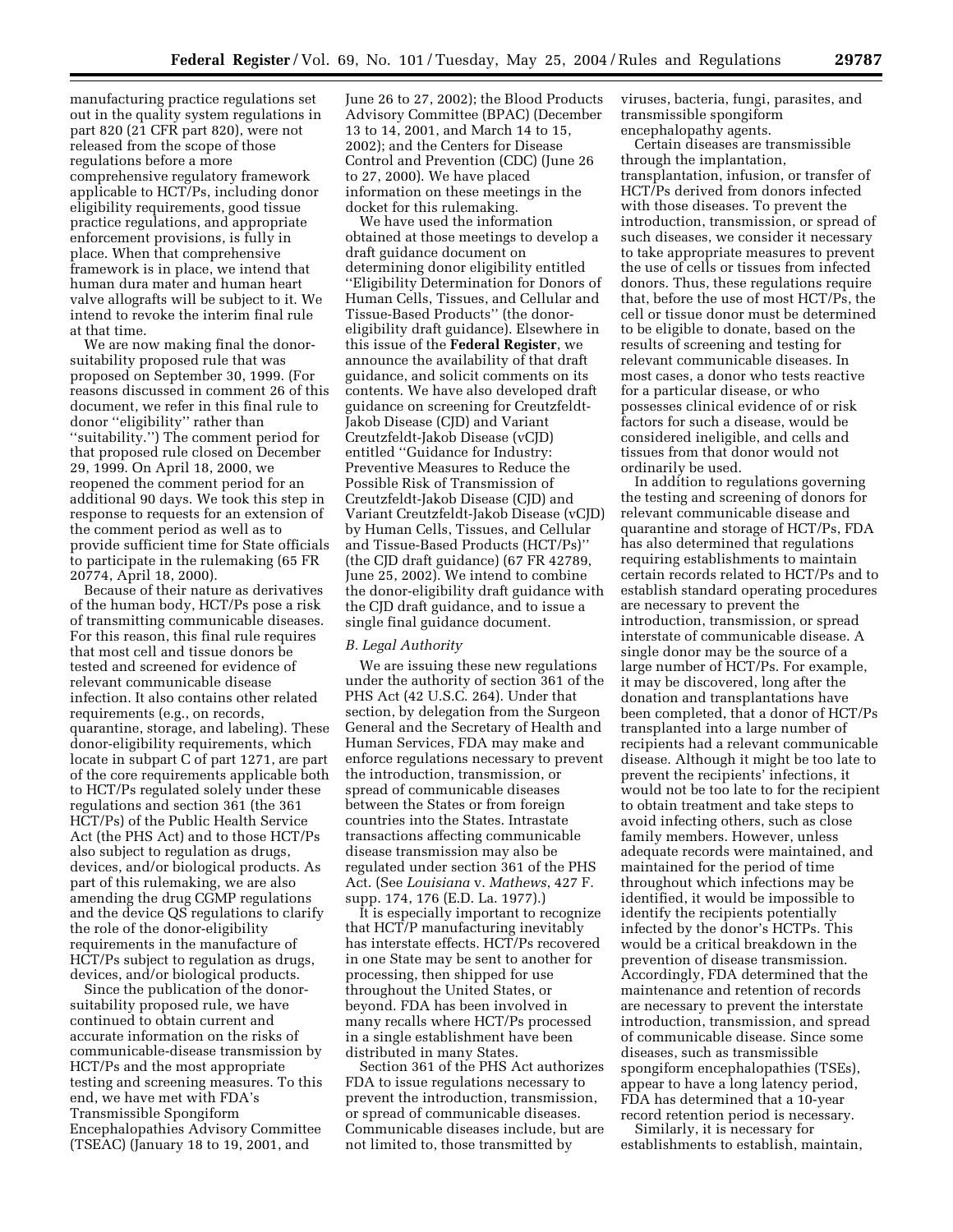and follow procedures related to the prevention of communicable disease. The agency has determined that these provisions are necessary to ensure that the important protections created by these regulations are actually effected and are not simply empty promises. Only manufacturing conducted in accordance with established procedures can assure that HCT/Ps meet the standards in these rules. If standardized processes are not developed and used, mistakes, inevitably, are made. Moreover, review of procedures can be critical to determining the cause of a disease transmission. Without that analysis, it would be impossible to prevent a future occurrence, with possibly fatal consequences.

These regulations are intended to prevent the transmission of communicable disease through the implantation, transplantation, infusion, or transfer of HCT/Ps. However, as noted in the registration and donorsuitability proposed rules, all HCT/Ps pose some risk of carrying pathogens that could cause disease in health-care personnel, other handlers of tissue, recipients, and family members or other contacts of recipients (63 FR 26744 and 64 FR 52696 at 52698). This broader concern for the spread of communicable disease is reflected in certain labeling requirements in these regulations and in the criteria for identifying a relevant communicable disease. We recognize that regulations exist that are specifically designed to protect employees who may come in contact with infectious materials (see 29 CFR 1910.1030, 42 CFR 72.6, and 49 CFR 173.196), and we do not consider these regulations to be in conflict with those other regulations currently in effect. However, we have made an effort to be consistent with the terminology used in these other regulations; e.g., ''Infectious Substances'' and the Biohazard legend.

Under section 361 of the PHS Act, FDA is authorized to enforce the regulations it issues to prevent the introduction, transmission, or spread of communicable diseases interstate through such means as inspection, disinfection, sanitation, destruction of animals or articles found to be so infected or contaminated as to be sources of dangerous infection in human beings, and other measures that may be necessary. In addition, under section 368(a) of the PHS Act, any person who violates a regulation prescribed under section 361 of the PHS Act may be punished by imprisonment for up to 1 year. Individuals may also be punished for violating such a regulation by a fine of up to \$100,000 if death has not resulted from the

violation or up to \$250,000 if death has resulted. For organizational defendants, fines range up to \$200,000 and \$500,000. Individuals and organizations also face possible alternative fines based on the amount of gain or loss (18 U.S.C. 3559 and 3571(b) through (d)). Federal District Courts also have jurisdiction to enjoin individuals and organizations from violating regulations implementing section 361 of the PHS Act. (See *Califano* v. *Yamasaki*, 442 U.S. 682, 704–05 (1979); *United States* v. *Beatrice Foods Co.*, 493 F.2d 1259, 1271–72 (8th Cir. 1974), *cert. denied*, 420 U.S. 961 (1975).) Under sections 501(a)(2)(B) and (h), and 520(f)(1) of the Federal Food, Drug, and Cosmetic Act (the act) (21 U.S.C. 351(a)(2)(B) and (h), and 21 U.S.C.  $360j(f)(1)$ , drugs (including biological products) and devices (including biological products) are subject to CGMP requirements designed to ensure, among other things, product safety (21 U.S.C. 351(a)(2)(B) and (h), and 21 U.S.C.  $360j(f)(1)$ . The authorities supporting the CGMP and QS regulations are also applicable when the CGMP and QS regulations apply to an HCT/P regulated as a drug, biological product, or device. Currently, the CGMP and QS regulations applicable to HCT/Ps regulated as drugs or devices do not delineate testing and screening procedures for communicable diseases. (See parts 210, 211, and 820 (21 CFR parts 210, 211, and 820).) Nevertheless, we consider communicable-disease testing and screening to be steps in the manufacturing process that are crucial to the safety of such products. As a result, we are amending the existing CGMP regulations for drugs in parts 210 and 211 and the QS regulations for devices in part 820, which include CGMP requirements, to make clear that the testing and screening provisions of part 1271 subpart C apply to HCT/Ps regulated as drugs, devices, and/or biological products.

Under § 210.1(c), the manufacturer of an HCT/P regulated as a drug, including a biological product that is a drug under the act, must comply with the donoreligibility procedures in part 1271, subpart C. Failure to follow the CGMP requirements, including the testing and screening procedures in part 1271, would make the product adulterated under the act. In issuing this regulation, FDA is relying on the drug CGMP authorities (in particular, section 501(a)(2)(B) of the act (21 U.S.C.  $351(a)(2)(B)$ , as well as section 361 of the PHS Act. Under § 820.1(a)(1), the manufacturer of an HCT/P regulated as a device, including a biological product

that is a device under the act, must comply with the same procedures.

Section 375 of the PHS Act provides for Federal oversight of the nation's Organ Procurement and Transplantation Network, and section 379 of the PHS Act authorizes the National Bone Marrow Donor Registry (42 U.S.C. 274c and 274k). The Health Resources and Services Administration (HRSA) currently administers both of these programs. Given HRSA oversight in these areas, vascularized human organs (to include vascularized subparts of human organs) and minimally manipulated bone marrow (as defined in § 1271.3(d)(2)) for unrelated allogeneic use are specifically excluded from these final regulations.

#### **II. Highlights of the Final Rule**

This final rule requires establishments to make donor-eligibility determinations for cell and tissue donors, based on donor screening and testing for relevant communicable disease agents and diseases (§ 1271.45). The regulations cover how to screen and test donors (§§ 1271.75, 1271.80, and 1271.85), as well as how to make the donoreligibility determination (§ 1271.50). The term ''relevant communicable disease agent or disease'' is defined at § 1271.3(r). The rule also contains related requirements pertaining to procedures (§ 1271.47); records (§ 1271.55); quarantine (§ 1271.60); and storage of HCT/Ps from ineligible donors (§ 1271.65). Two of these provisions describe situations where it is not prohibited to use an HCT/P from an ineligible donor or a donor who has not yet been determined eligible (§§ 1271.60 and 1271.65). Exceptions from the requirement for making a donor-eligibility determination appear in § 1271.90.

The donor-eligibility draft guidance that may be found elsewhere in this **Federal Register** is intended to assist establishments in complying with the requirements of this final rule and contains details that are not in the regulation. Although not binding, the draft guidance presents the agency's current thinking on the topics covered. For example, whereas the regulation requires an establishment to screen donors for risk factors, the draft guidance specifies what we consider those risk factors to be. Similarly, the draft guidance contains recommendations on which tests to use to comply with the testing requirements in §§ 1271.80 and 1271.85. The draft guidance also identifies several additional disease agents or diseases that we believe meet the definition of relevant communicable disease agent or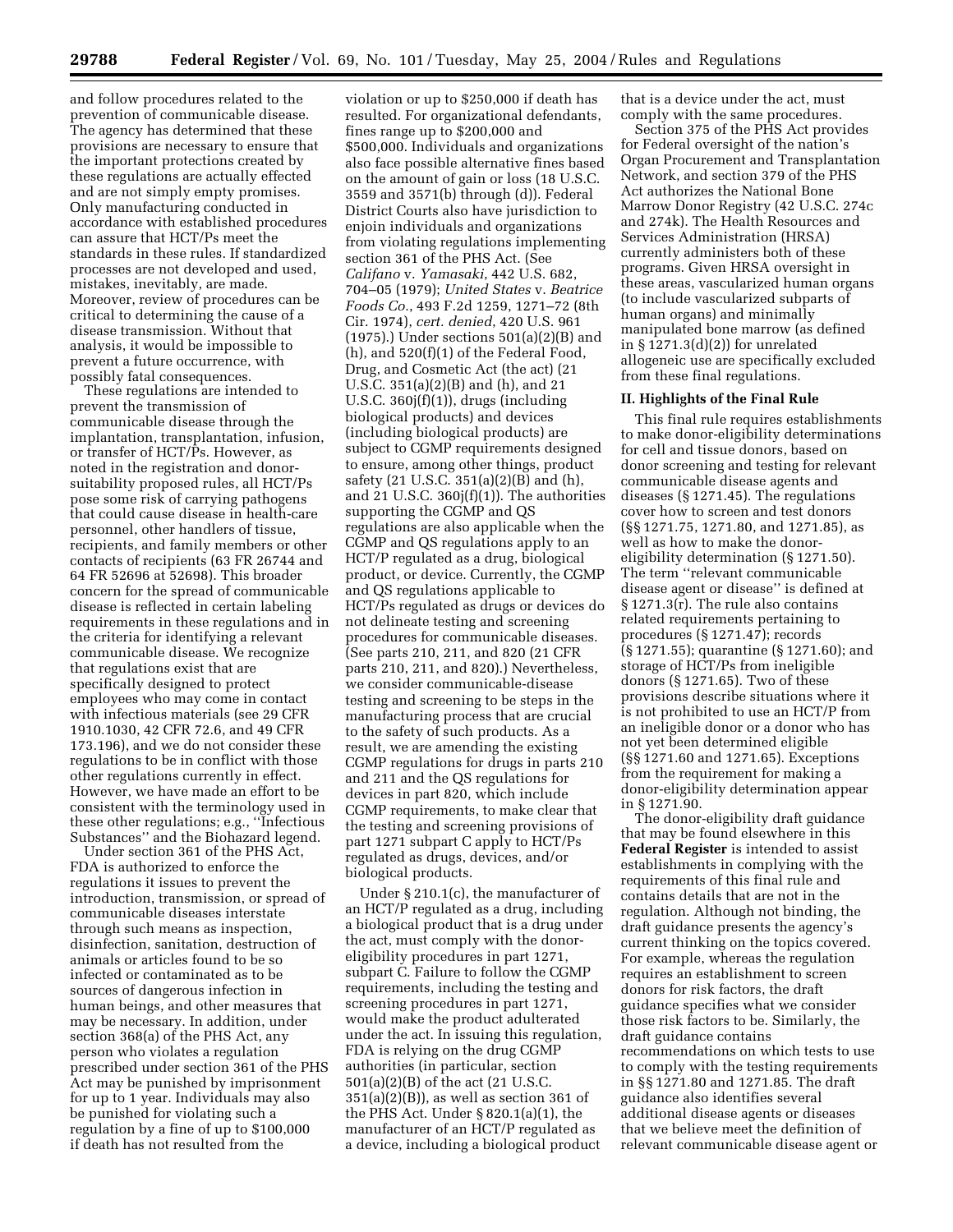disease. We welcome comments on the draft guidance. As scientific knowledge is developed, new tests are introduced, and additional relevant communicable disease agents and diseases are identified, we intend to follow the good guidance practices set out in § 10.115 to modify the donor-eligibility guidance so that it remains current.

# *A. Plain Language*

In the **Federal Register** of June 10, 1998 (63 FR 31885), the Presidential Memorandum on Plain Language in Government Writing was issued. The goal of the plain language initiative is to publish government documents that are easier to understand.

In response to this initiative, we have written the donor-eligibility regulation in plain language. We have taken the following actions:

• Written the regulation in questionand-answer format;

• Reorganized some regulatory sections for greater clarity; and

• Followed other plain-language conventions, such as using ''must'' instead of ''shall.''

The resulting codified language is easier to read and understand than the proposed regulation. These editorial changes are for clarity only and do not change the substance of the requirements.

#### *B. New Terminology and Definitions*

In the registration final rule, we discussed our decision to replace the term ''human cellular or tissue-based products'' with ''human cells, tissues, and cellular and tissue-based products'' (abbreviated HCT/Ps) (66 FR 5447 at 5455). For consistency, we have made the same change in this final rule.

In response to comments, we have changed the term ''donor suitability'' to ''donor eligibility.''

In addition, we have made several changes to the definition of ''relevant communicable disease agent or disease'' with respect to prevalence. We intend the new language to cover both intentional and unintentional release of infectious agents.

We have also modified the definition of ''directed donor'' and changed the term to ''directed reproductive donor.''

We have deleted the definitions of ''xenotransplantation'' and ''close contacts.''

#### *C. Other Highlights*

This final rule contains other changes from the proposed rule. These changes are listed as follows:

• Provisions in § 1271.47, originally proposed in the CGTP proposed rule, require that HCT/P establishments

establish and maintain procedures for the steps they perform in determining donor eligibility, including testing and screening;

• The requirement for donor retesting 6 months after donation now applies only to anonymous semen donors. In addition, you do not have to obtain a specimen for testing at each donation from a repeat anonymous donor, so long as you do not release the donation unless the donor has been retested (at least 6 months post donation). Directed donations of semen are excepted from the retesting requirement;

• Physical separation between HCT/Ps from ineligible and eligible donors is no longer required;

• We have removed the requirement that a physician must consent to the use of an HCT/P from an ineligible donor;

• You must screen all donors for *Treponema pallidum* and some donors for Human T-lymphotropic virus (HTLV) (in addition to testing);

• You must screen donors for ''communicable disease risks associated with xenotransplantation.'' Under the proposed rule, receipt of a xenotransplantation product would have made a donor ineligible under all circumstances. Now, receipt of a xenotransplantation product no longer overrides the special circumstances, listed in § 1271.65(b)(1), under which use of an HCT/P from an ineligible donor is not prohibited;

• We have modified the requirements applicable to testing for Cytomegalovirus (CMV);

• If the donor is one month of age or younger, you must test a specimen from the birth mother;

• The requirements on timing of specimen collection allow 7 days before or after recovery, or for donors of peripheral blood stem progenitor cells only, up to 30 days before recovery, if specimen collection at the time of recovery is not feasible; and

• Required testing can be performed by a laboratory that has met requirements equivalent to those imposed by the Clinical Laboratory Improvement Amendments of 1988 (CLIA), as determined by the Centers for Medicare and Medicaid Services (CMS).

# **III. Comments on the Proposed Rule and FDA's Responses**

We received over 500 comments on the proposed rule.

Some comments raised issues relating to the general provisions in subpart A of part 1271 or the registration and listing procedures in subpart B, and we considered those comments in drafting the registration final rule (66 FR 5447 at 5450, January 19, 2001). For example, in

that final rule we discussed comments on dispute resolution (66 FR 5447 at 5451); homologous use (66 FR 5447 at 5458); the practice of medicine (66 FR 5447 at 5452); minimal manipulation (66 FR 5447 at 5457); the definition of ''family-related allogeneic use'' (66 FR 5447 at 5454); the terms ''human cellular or tissue-based product'' and "manufacture" (66 FR 5447 at 5455 and 5456); the regulation of bone allografts (66 FR 5447 at 5457); establishments not required to comply with part 1271 (66 FR 5447 at 5460); and the frequency of updates (66 FR 5447 at 5460 and 5461). If we considered an issue in the registration final rule, we are not reiterating our response here.

Several comments submitted to the docket for the CGTP proposed rule raised issues that are appropriately addressed in this final rule. We respond to those comments in comments 32, 48, 49, and 59, and in the discussion of § 1271.47 in section III.D.3 of this document.

We received two requests for an extension of the comment period. On April 18, 2000, a document was published in the **Federal Register** reopening the comment period for an additional 90 days (65 FR 20774).

#### *A. General*

(Comment 1) We received various comments expressing general approval of the proposed rule. One comment applauded us for addressing concerns of vital interest to the protection of the public health. Another comment expressed continued support for our efforts to design a comprehensive regulatory program for HCT/Ps, and agreed that screening and testing of donors constitutes a vital component of such a program. Other comments supported our goal of preventing the transmission of communicable diseases through donor screening and testing. One comment supported requiring semen banks to comply with the proposed screening and testing regulations.

We also received comments voicing general criticism of the proposed rule and of our comprehensive regulatory approach to cells and tissues. Some comments described the proposed rule as unnecessary or burdensome. One comment asserted that the regulations were inconsistent with the Congressionally supported ''least burdensome'' practice of regulation.

(Response) We acknowledge and appreciate the supportive comments. This rule contains important requirements that will help prevent the transmission of communicable diseases by HCT/Ps. Moreover, it forms a vital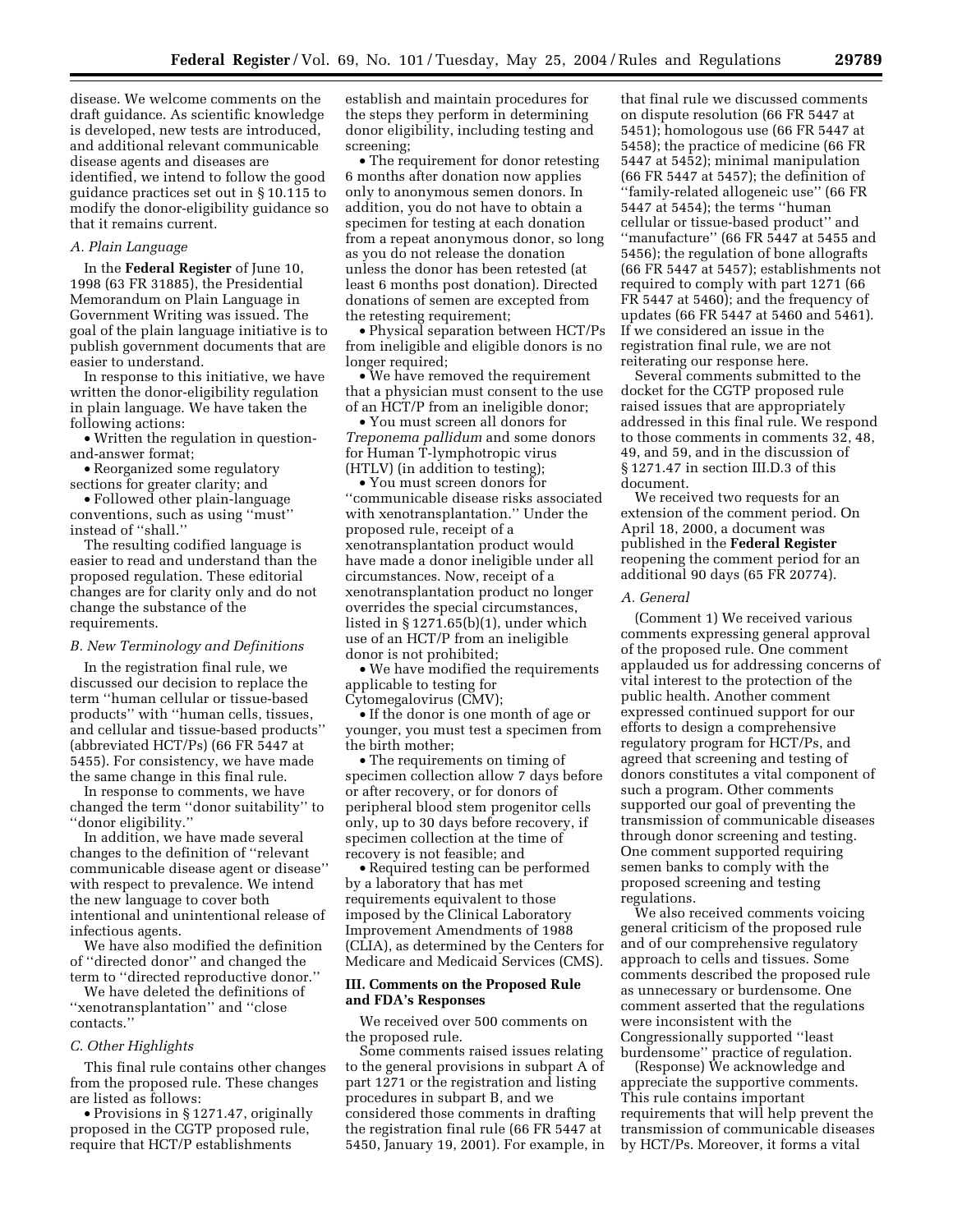component of the new tiered, risk-based regulatory program, which will be superior to the patchwork of requirements that it replaces. As discussed in greater detail in section IV of this document, this rule is consistent with Executive Order 12866, which, in its eleventh Principle of Regulation applicable to Federal rulemaking, requires FDA to ''\* \* \* tailor its regulations to impose the least burden on society \* \* \* consistent with obtaining the regulatory objectives.'' FDA has designed this regulatory program to impose only appropriate, and appropriately limited, burdens.

For example, the compliance expectations for a small medical practice that provides artificial insemination are commensurate with the communicable disease risks associated with its activities. If the practice is limited to artificial insemination using either semen from an anonymous or directed reproductive donor obtained from a semen bank (§ 1271.15(d)), or semen recovered at the practice and immediately used to inseminate the donor's sexually intimate partner (§ 1271.15(e)), then the risks are minimal and the practice is not required to comply with part 1271. If the semen is not immediately transferred to a donor's sexually intimate partner but instead is stored (raising concerns about possible crosscontamination during storage), the practice would not be eligible for the exception under § 1271.15(e) and would need to comply with the requirements in part 1271 subpart B (registration and listing) and in applicable sections of subpart C (minimal standard operating procedures, minimal recordkeeping, and specific labeling for stored reproductive cells or tissue from sexually intimate partners if not screened or tested). Additional risks are associated with the recovery of semen from an anonymous or directed reproductive donor for artificial insemination; practitioners who perform these services are not eligible for the exception under § 1271.15(d) and must comply with both subpart B (registration and listing) and all of subpart C (donor screening and testing, standard operating procedures, recordkeeping, and labeling) in part 1271. FDA intends to provide further detailed guidance regarding these riskbased approaches.

We have striven to establish regulations that provide public health protection without imposing an undue burden on regulated industry. In this sense, they are also entirely consistent with the requirement for ''least burdensome'' regulation of devices set out in section 205(a) and (b) of the Food and Drug Administration Modernization Act of 1997.

(Comment 2) Several comments asked that provisions be made for HCT/Ps collected before the effective date of this regulation and opposed retrospective application of the new regulations.

(Response) This regulation will apply to cells and tissues recovered on or after the effective date of the regulation.

(Comment 3) One comment urged us to coordinate our donor screening requirements with those of other countries.

(Response) We support the long-term goal of international harmonization. In the process of developing this final rule, we have reviewed standards from other countries and met with representatives from the European Union, Australia, Japan, and other nations. The requirements in place in other countries are diverse and rarely static, reflecting the fact that other countries may have screening needs different from those in the United States and different tests available to them. The challenge of achieving consistency is underscored by the European Commission's announcement of the need for a new directive on human tissue, intended to replace the current myriad of 15 differing—and sometimes nonexistent national laws on the subject. On June 19, 2002, the Commission of European Communities put forth a ''Proposal for a Directive of the European Parliament and of the Council on setting standards of quality and safety for the donation, procurement, testing, processing, storage, and distribution of human tissues and cells.'' Completion of this directive is expected to take several years. We applaud this effort and will continue to follow developments in tissue regulation throughout the world. However, at this time, our primary goal is to put into place the basic safeguards set out in this rule, an effort that may provide a starting point for further harmonization efforts.

(Comment 4) Several comments stated that the rule would conflict with the rule concerning privacy of health care information proposed by the Department of Health and Human Services (HHS) on November 3, 1999. The privacy rule was subsequently finalized on December 28, 2000 (65 FR 82462), and amended on August 14, 2002 (67 FR 53182).

(Response) The Department regulations on privacy of health care information (the Privacy Rule) were codified at 45 CFR parts 160 and 164. The Privacy Rule does not include the procurement or banking of organs, blood (including autologous), sperm, eyes or any other tissue or human product

within the definition of health care and the establishments that perform such activities are not considered health care providers when conducting these functions (65 FR 82462 at 82477, December 28, 2000). In addition, the Privacy Rule authorizes health care providers who are subject to the Privacy Rule to ''disclose protected health information to organ procurement organizations or other entities engaged in the procurement, banking or transplantation of cadaveric organs, eyes, or tissue for the purpose of facilitating organ, eye or tissue donation and transplantation'' (45 CFR 164.512(h)). The preamble to the Privacy Rule notes that, when an individual has not previously authorized release of protected health information, this provision of the Privacy Rule "\* \*<sup>\*</sup> is intended to allow covered entities [those subject to the privacy rule] to initiate contact with organ and tissue donation and transplantation organizations to facilitate transplantation of cadaveric organs, eyes, and tissues'' (65 FR 82464 at 82534). The Privacy Rule further authorizes covered entities to disclose protected health information to persons subject to the jurisdiction of FDA with respect to an FDA-regulated product or activity for which that person has responsibility, for the purpose of activities related to the quality, safety or effectiveness of such FDA-regulated product or activity (45 CFR  $164.512(b)(1)(iii)$ . Finally, we further note that in the event that one of the previously mentioned provisions is not applicable, covered entities may disclose protected health information pursuant to an authorization from the individual or the individual's personal representative  $(45 \text{ CFR } 164.502(a)(1)(iv))$ and (g)(1), and 164.508). For these reasons, we do not believe that the Privacy Rule conflicts with this final rule.

However, FDA has considered the impact of this donor-eligibility final rule on patient privacy. We have deleted the requirement that relevant patient records accompany an HCT/P, requiring instead a summary of records. We made this change in response to concerns about privacy.

(Comment 5) One comment stated that, in the proposed rule, FDA improperly ''relied'' on provisions of the registration proposed rule. Another comment objected to the rulemaking process, asserting that we circumvented the usual departmental review process before publishing the proposed rule.

(Response) We disagree with both comments. In the proposed rule, the agency did not ''rely'' on the registration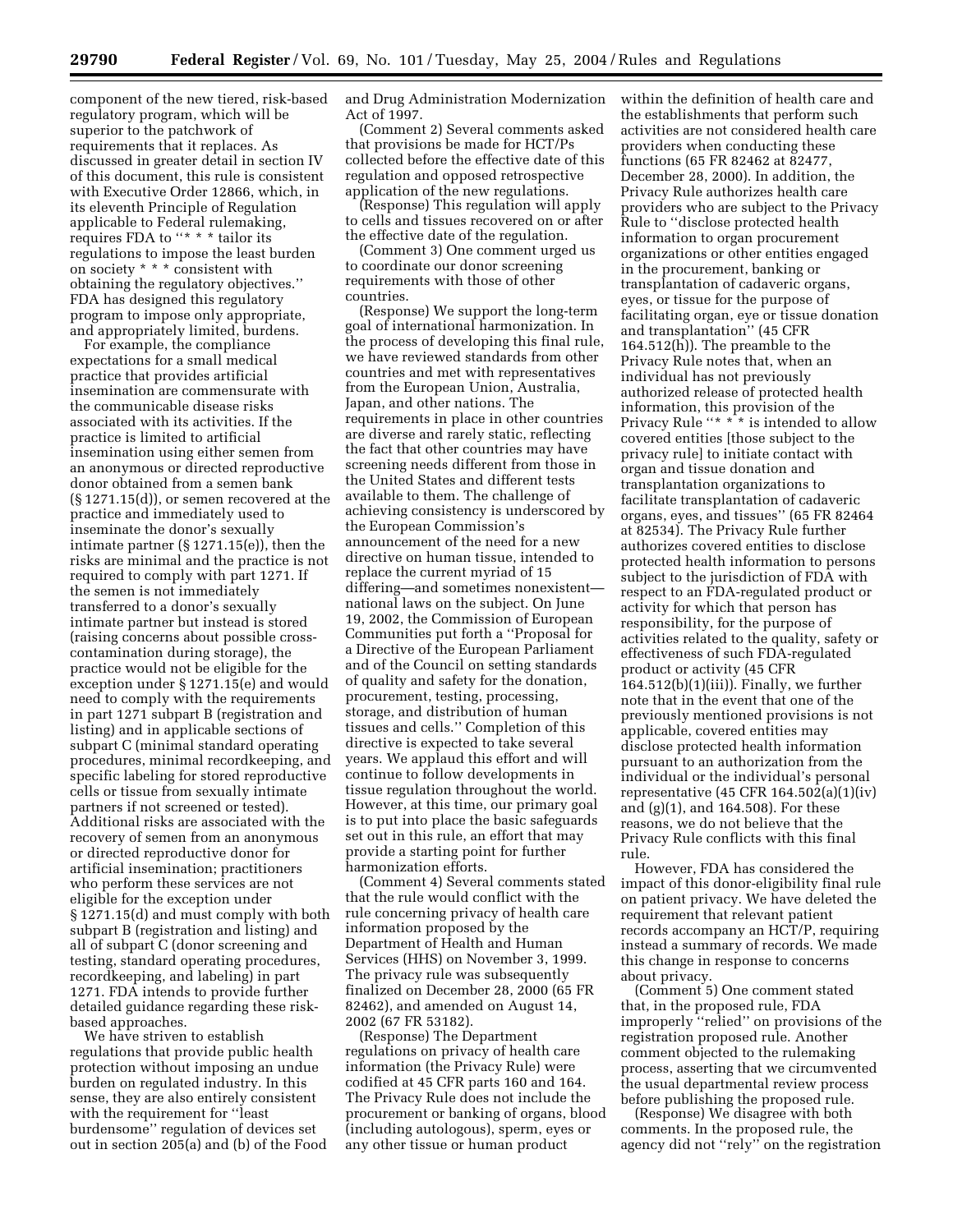proposed rule, but merely described another ongoing, related, rulemaking. Moreover, we made clear that the provisions of the registration proposed rule we referenced in the preamble to the donor-suitability proposed rule were merely proposals. The agency received comments related to those proposals in the donor suitability docket. When we finalized those provisions in the registration final rule, we considered comments received in the donor suitability docket, as well as in the registration docket (66 FR 5447 at 5450). With respect to the second comment, we disagree that we followed anything other than our usual review process; however, we note that these procedures constitute department practice and are not required by regulation by law or regulation.

(Comment 6) One comment cited a potential conflict with the regulation issued by CMS requiring hospitals to notify organ procurement organizations (OPOs) upon patients' death or imminent death (42 CFR 482.45). The comment pointed out that OPOs might, in some instances, determine donor eligibility for tissue donors. The comment asserted that FDA does not regulate OPOs and questioned who would be accountable for compliance with FDA regulations.

(Response) We disagree that there is a conflict between the regulations in part 1271 and CMS's regulation of OPOs; we also disagree that OPOs are exempt from FDA regulations. The determination of donor eligibility is a key function of an HCT/P manufacturing establishment. Therefore, although human organs are excluded from the definition of HCT/P, and thus not covered by the regulations in part 1271, any OPO that performs any part of any HCT/P manufacturing function, is subject to the regulations in part 1271. Such an OPO must register with the agency and comply with all applicable regulations in part 1271; thus, an OPO that screens tissue donors must do so in compliance with the regulations in part 1271 on donor screening. If an OPO performs no tissue manufacturing functions, it would not be subject to these regulations.

(Comment 7) One comment recommended that we set allowable limits for additives to allograft tissues, such as glycerol.

(Response) We decline to set a specific limit on such additives in these regulations. We point out, however, that one of the criteria in § 1271.10 for regulation of an HCT/P solely under section 361 of the PHS Act and part 1271 is that the manufacture of the HCT/P does not involve the combination of the cell or tissue

component with a drug or a device, except for a sterilizing, preserving, or storage agent, and then only if the addition of the agent does not raise new clinical safety concerns with respect to the HCT/P. Should an additive raise new safety concerns or, as in the case of glycerol, be for any purpose other than sterilizing, preserving, or storage, the HCT/P would be subject to regulation under the act and/or section 351 of the PHS Act, and FDA would consider allowable limits of chemical additives in the context of the premarket review process.

(Comment 8) One comment asserted that tissue banks should audit their domestic and international tissue recovery and distribution intermediaries to assure accountability to the same standards that they themselves uphold.

(Response) We agree that documentation of these audits would help assure our goals of protecting the public health. Audits and other ways of ensuring accountability are addressed in the CGTP proposed rule.

(Comment 9) One comment supported the establishment of a central registry for tracking all reproductive tissue donors to locate donors and recipients in an emergency.

(Response) We encourage interested parties to explore methods of tracking donors, donations, and recipients, including the establishment of such a central registry. However, we do not propose to require such a registry at this time.

(Comment 10) One comment asked that the regulations clarify the responsibilities of reproductive tissue banks and client depositors with respect to length of storage of tissue and the right of a bank to destroy tissue of noncompliant depositors.

(Response) The requested clarification is beyond the scope of these regulations, which concern communicable disease transmission and not provisions of agreements between HCT/P establishments and individual clients that are unrelated to communicable disease transmission.

(Comment 11) One comment questioned why these regulations do not address the use of cellular material other than from the patient in in-vitro fertilization. Another comment supported restrictions on gene, ooplasm, and nuclear transfer.

(Response) We recognize the comments' concerns and are addressing these issues in contexts outside of this rulemaking.

# *B. Amendments to 21 CFR Parts 210, 211, and 820*

We proposed amending §§ 210.1 and 820.1 to require manufacturers of HCT/Ps regulated as drugs, medical devices, and/or biological products to comply with the donor-eligibility procedures in subpart C and the current good tissue practice (CGTP) procedures in subpart D of part 1271. (We also proposed minor amendments, for consistency, to §§ 210.2 and 211.1.) The donor-eligibility and CGTP procedures would be considered part of CGMP requirements for drugs and the QS requirements for devices.

The proposed amendment to § 210.1 stated that failure to comply with the donor-eligibility, CGTP, or other CGMP regulations would render adulterated, under section 501(a)(2)(B) of the act, an HCT/P regulated as a drug and/or biological product, and the HCT/P, as well as the person responsible for the failure to comply, would be subject to regulatory action. The proposed amendments to § 820.1 were comparable, stating in part that the failure to comply with any applicable donor-eligibility, CGTP, or QS regulation would render a device adulterated under section 501(h) of the act.

We received no comments on the proposed amendments.

We are finalizing the proposed modifications to §§ 211.1(b) and 820.1(a), which add a cross-reference to the regulations in part 1271. As finalized, § 211.1(b) applies to HCT/Ps that are also regulated as drugs or biological products subject to the drug current good manufacturing practice (CGMP) regulations in parts 210 and 211, and § 820.1(a) applies to HCT/Ps that are also regulated as devices subject to the QS regulations in part 820.

In response to a comment submitted on the CGTP proposed rule that asserted that the ''impossible to comply'' language in proposed § 1271.150(c) did not provide useful guidance, we have modified this provision by replacing the ''impossible to comply'' language with more specific wording referring to a conflict between applicable regulations in different parts. In the event of a conflict between applicable regulations in part 1271 and regulations in parts 210, 211, or 820, the regulations specifically applicable to the product in question will supersede the more general regulations. Because the ''impossible to comply'' language is contained in related provisions in other parts we have made the same change to these provisions to ensure consistency. This new language is intended for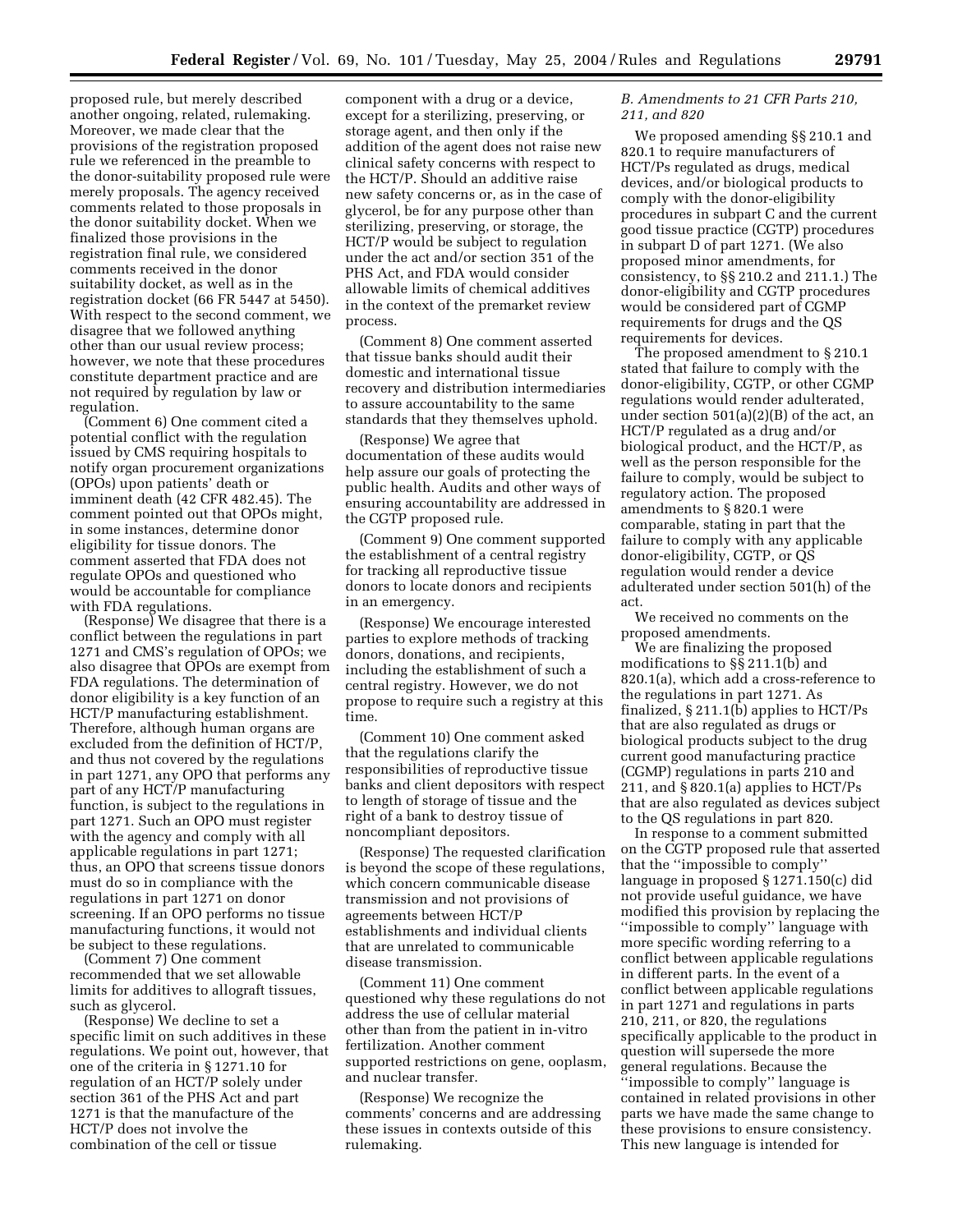purposes of clarity. The ''impossible to comply'' language in our current regulations was not the subject of complaints by regulated establishments. With the revised language, FDA intends to continue to interpret the standard reasonably and does not intend to impose unreasonable burdens on establishments.

We note that the phrase ''impossible to comply'' has been used for products other than HCT/Ps since FDA first issued the device CGMP regulations in 1978 (43 FR 31508, July 21, 1978). Two months later, FDA used the phrase in the drug CGMP regulations (43 FR 45014, September 29, 1978). FDA explained in the preamble to the drug regulations that ''impossible to comply'' encompasses situations where regulations contradict or conflict each other (43 FR 45014 at 45029).

The new language on a conflict between applicable regulations replaces the phrase ''impossible to comply'' in §§ 210.2(a), 211.1(b), 820.1(a), and 820.1(b). (Although a revision to § 820.1(b) was not proposed, it is now necessary to revise that paragraph for consistency with § 820.1(a).) The new language pertains only to conflicts that occur between applicable regulations in one part (e.g., part 211) and applicable regulations in another part (e.g., part 1271) and not between regulations within one part (e.g., between two regulations in part 211). FDA believes that, in the event of such a conflict, the more specifically applicable regulation would be found in part 1271.

We are also finalizing proposed § 210.1(c), which would provide that the failure to comply with any applicable provision in part 1271, subparts C and D, would render a drug adulterated under section  $501(a)(2)(B)$  of the act.

We have made minor revisions to the wording of the proposed amendments to §§ 210.1(c), 210.2, 211.1(b), and 820.1(a). These changes include the addition of a reference to section 361 of the PHS Act in §§ 210.1(c) and 820.1(a). We have also clarified in § 210.1(c) that screening refers to donor screening and that testing includes donor testing.

However, we are not finalizing proposed § 820.1(c) in this rule, which would have provided that the failure to comply with any applicable provision in part 1271, subparts C and D, would render a device adulterated under section 501(h) of the act. The act requires FDA to follow special procedures when issuing regulations under the device good manufacturing practice (GMP) authority; those procedures are not applicable to regulations issued under the CGMP authority for drugs. Before issuing

regulations establishing requirements under section 520(f) of the act, the act requires FDA to submit the proposed regulations for review by an advisory committee meeting the criteria established in section 520(f)(3). However, FDA's advisory committee for device GMP regulations has not met since April 29, 1997, and only six of the required nine seats are currently filled. Although the agency believes it would be desirable to include a provision such as proposed § 820.1(c), we believe it is not absolutely necessary to the regulatory scheme. When the device GMP advisory committee has been fully reconstituted, FDA may consider submitting proposed § 820.1(c) for its consideration. In the meantime, FDA intends to enforce violations of part 1271, subparts C and D, under the enforcement provisions contained in section 368 of the PHS act (42 U.S.C. 271), and the general equitable powers of the Federal courts.

Finally, we note that the references to part 1271 in these sections (§§ 210.1, 210.2, 211.1, and 820.1) refer to ''applicable'' provisions of part 1271. In the event that the final CGTP rule provides that any or all provisions in that rule are not being implemented for certain HCT/Ps, those CGTP provisions would not be ''applicable'' for those HCT/Ps.

#### *C. Definitions (§ 1271.3)*

We have grouped all definitions pertinent to part 1271 in a single definitions section (§ 1271.3), among the general provisions of subpart A.

We received no comments on the proposed definitions of the following terms, and those definitions appear in the final rule either unchanged or with only minor changes for consistency in terminology (i.e., references to HCT/Ps): Biohazard legend (§ 1271.3(h)), blood component (§ 1271.3(i)), donor (§ 1271.3(m)), plasma dilution (§ 1271.3(p)), responsible person (§ 1271.3(t)), act (§ 1271.3(v)); PHS Act (§ 1271.3(w)); and FDA (§ 1271.3(x)). For clarity, we have added the phrase ''of a cadaveric donor'' to the term ''physical assessment,'' but have made no other change to that definition (§ 1271.3(o)).

We received no comments on the proposed definitions of the terms ''embryo'' and ''gamete,'' but have deleted those definitions from this final rule as unnecessary; ''gamete'' is not used in the codified provisions and ''embryo'' is generally understood. We received no comments on the term ''reconstituted blood,'' but have deleted the term from the final rule because of its potential to cause confusion. We have incorporated the substance of the

proposed definition of ''summary of records'' into § 1271.55 and so have deleted the definition of that term from the final rule. We received no comments on that definition. We also received no comments on the proposed definition of ''quarantine,'' and it remains unchanged in this final rule (§ 1271.3(q)); however, comments on the quarantine provisions in § 1271.60 are addressed in section III.D.6 of this document.

# 1. Colloid (§ 1271.3(j)) and Crystalloid (§ 1271.3(k))

Proposed § 1271.3(k) defined ''colloid,'' and proposed § 1271.3(l) defined ''crystalloid.'' Both are terms used in § 1271.80 with respect to plasma dilution. Although we specifically requested comments on the appropriateness of these definitions, no comments were submitted.

For greater accuracy, we have made minor changes to the language of each definition. The final rule contains a twopart definition of ''colloid'' in § 1271.3(j). Under the first part, a colloid is a protein or polysaccharide solution, such as albumin, dextran, or hetastarch, that can be used to increase or maintain osmotic (oncotic) pressure in the intravascular compartment. We have deleted the word ''certain'' from the second part of the definition, so that it now reads: ''Blood components such as plasma and platelets.''

The final rule replaces the word ''balanced'' in the proposed definition of crystalloid with ''isotonic,'' so that the definition now refers to an isotonic salt and/or glucose solution used for electrolyte replacement or to increase intravascular volume, such as saline solution, Ringer's lactate solution, or 5 percent dextrose in water.

#### 2. Directed Reproductive Donor (§ 1271.3(l))

The proposed rule contained a definition of ''directed donor,'' a term used in proposed § 1271.65(b) to describe a situation in which the use of reproductive cells or tissue from an ineligible donor would not be prohibited. In considering the comments on § 1271.65(b), discussed in greater detail in section III.C.5 of this document, we concluded that, for clarity, we should limit the definition of ''directed donor'' to donors of reproductive cells and tissue and change the term to ''directed reproductive donor.'' Because the term ''directed reproductive donor'' is used only in the context of the donation of reproductive cells and tissue, these changes do not affect the scope of the exception.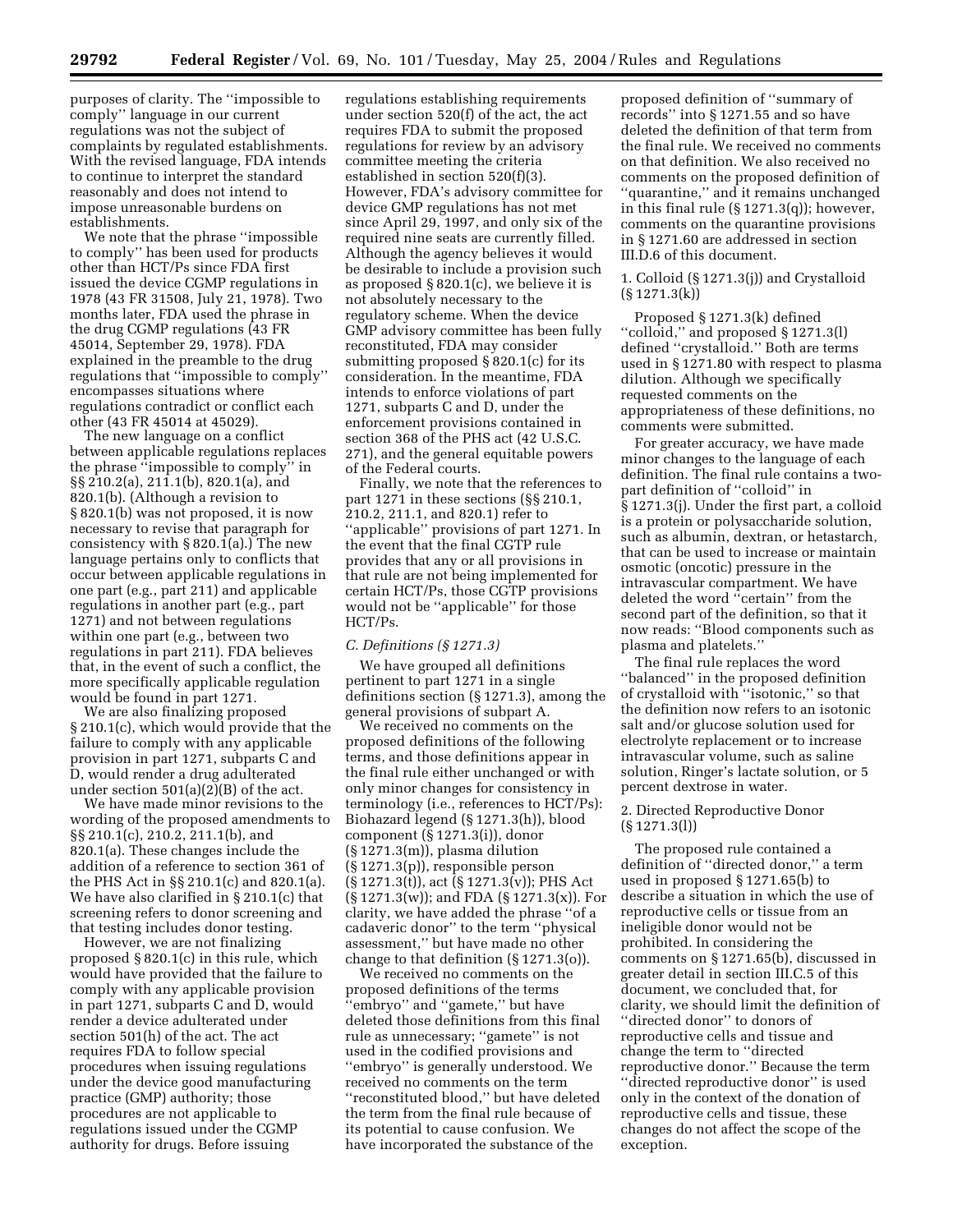As proposed, a directed donation involved the designation of a specific potential recipient. We have maintained this part of the definition in the final rule.

(Comment 12) Our review of comments indicated that there was some confusion about whether the designation of a specific recipient could take place in the context of anonymous semen donation (i.e., a situation in which the donor and recipient do not know each other).

(Response) We did not intend for the term ''directed donor'' to refer to anonymous donations. Rather, our intention was to respect the existence of relationships between people. To recognize existing relationships between donors and recipients, we have added language to the definition of ''directed reproductive donor'' to indicate that, in a directed donation, the donor knows and is known by the recipient before donation.

We have also clarified the definition by noting that directed reproductive donors do not include sexually intimate donors, who are excepted from screening and testing requirements under § 1271.90. This change is intended to make clear that, for the purpose of this rule, there are three categories of reproductive donors, subject to three different sets of requirements listed as follows: (1) The anonymous donor, to whom all the donor-eligibility requirements apply; (2) the directed reproductive donor, whose reproductive cells and tissue may be used even if the donor is determined ineligible; and (3) the sexually intimate partner, for whom testing and screening are not required (discussed in section III.D.11 of this document).

(Comment 13) One comment requested that we define an additional category of anonymous semen donor, the ''Identification Revealed Donor.'' Under this kind of donation, the identity of an anonymous semen donor may be revealed to the child and/or mother at some point after birth. (We also received comments supporting this type of arrangement.) The comment suggested a related change to proposed § 1271.75 so that screening for risk factors for relevant communicable diseases would not be required for donors whose identities may be revealed later.

(Response) Donor identification is outside our jurisdiction and unrelated to the purpose of this rule, which is to prevent the transmission of communicable disease. For these reasons, this rule does not address any agreements that might be entered into

for revealing a donor's identity at a future time.

We note that the suggested change to the screening requirement in § 1271.75 would exempt the anonymous donors described in the comment from screening for risk factors for human immunodeficiency virus (HIV), hepatitis B virus (HBV), hepatitis C virus (HCV), human transmissible spongiform encephalopathy (TSE), including CJD and vCJD, *Treponema pallidum*, HTLV, *Chlamydia trachomatis*, and *Neisseria gonorrhea*. We cannot justify this exception on public health grounds. Whether or not the identity of an anonymous donor may be revealed later has no bearing on the appropriate screening and testing of that donor. For the prevention of the transmission of communicable disease, the same requirements should apply to all anonymous donors.

We have distinguished between directed reproductive donors and anonymous donors to respect the existence of relationships between people who know each other and have made a joint decision for the recipient to conceive a child. In contrast to the directed reproductive donor who has an existing relationship with the recipient, only the potential for a future relationship exists for the anonymous donors described in the comment. Under the identification-revealed donation arrangement described in the comment, there is no relationship between donor and recipient at the time of donation. The recipient does not even know the name of the donor at the time of the donation, and may never learn the donor's identity at all. For these reasons, we decline to add a new definition for ''identification revealed donor.''

3. Donor Medical History Interview (§ 1271.3(n))

The donor medical history interview is one of the relevant medical records that are reviewed in the donor screening process. We proposed to define ''donor medical history interview'' as a documented dialog with the donor, if living, or, if the donor is not living or is unable to participate in the interview, with an individual knowledgeable about the donor's medical history and relevant social behavior (proposed § 1271.3(o)). The proposed definition provided examples of possible interviewees and described the questions to be asked about relevant social behavior

(Comment 14) Several comments asserted that the proposed definition of donor medical history interview implies that an in-person, face-to-face interview would be required. One comment assumed that the definition includes

communications with friends and life partners.

(Response) A donor medical history interview means a ''documented dialog.'' You may conduct such a dialog in person, by telephone, or through written or other forms of communication that allow the exchange of information between interviewer and interviewee. The interview method should allow the interviewer to ask followup questions to collect necessary information or to clarify responses. In the case of a living donor, a face-to-face interview is generally the most effective way to conduct a dialog.

We agree that the definition may include communications with friends and life partners, if they are knowledgeable about the donor's medical history and relevant social behavior.

We note that the definition of ''donor medical history interview'' is among the provisions of this final rule that we have redrafted for clarity and plain language reasons. The meaning of the definition remains unchanged.

4. Relevant Communicable Disease Agent or Disease (§ 1271.3(r))

Proposed § 1271.3(y) contained a 2 part definition of ''relevant communicable disease or disease agent.'' The first part listed those disease agents and diseases that are specifically identified in §§ 1271.75 and 1271.85 as relevant communicable diseases for which screening and testing would be required. These are as follows: HIV, types 1 and 2; HBV; HCV; TSE, including CJD and vCJD; *Treponema pallidum*; HTLV, types I and II; CMV; *Chlamydia trachomatis* and *Neisseria gonorrhea*. The proposed rule noted that in some instances, FDA had identified a disease agent or disease as relevant for a particular type of HCT/P and that this distinction was reflected in the proposed testing and screening requirements in §§ 1271.75 and 1271.85 (64 FR 52696 at 52701). For clarity, we have reorganized the list of identified relevant communicable disease agents and diseases in the first part of the definition  $(\S 1271.3(r)(1))$  according to tissue type. Thus, for example, HIV, types 1 and 2, is listed as relevant for all cells and tissues; HTLV, types I and II, is listed as a cell-associated disease agent or disease relevant for viable, leukocyte-rich cells and tissues; and *Chlamydia trachomatis* is listed as a disease agent or disease of the genitourinary tract relevant for reproductive cells and tissues. This is an organizational change and not substantive.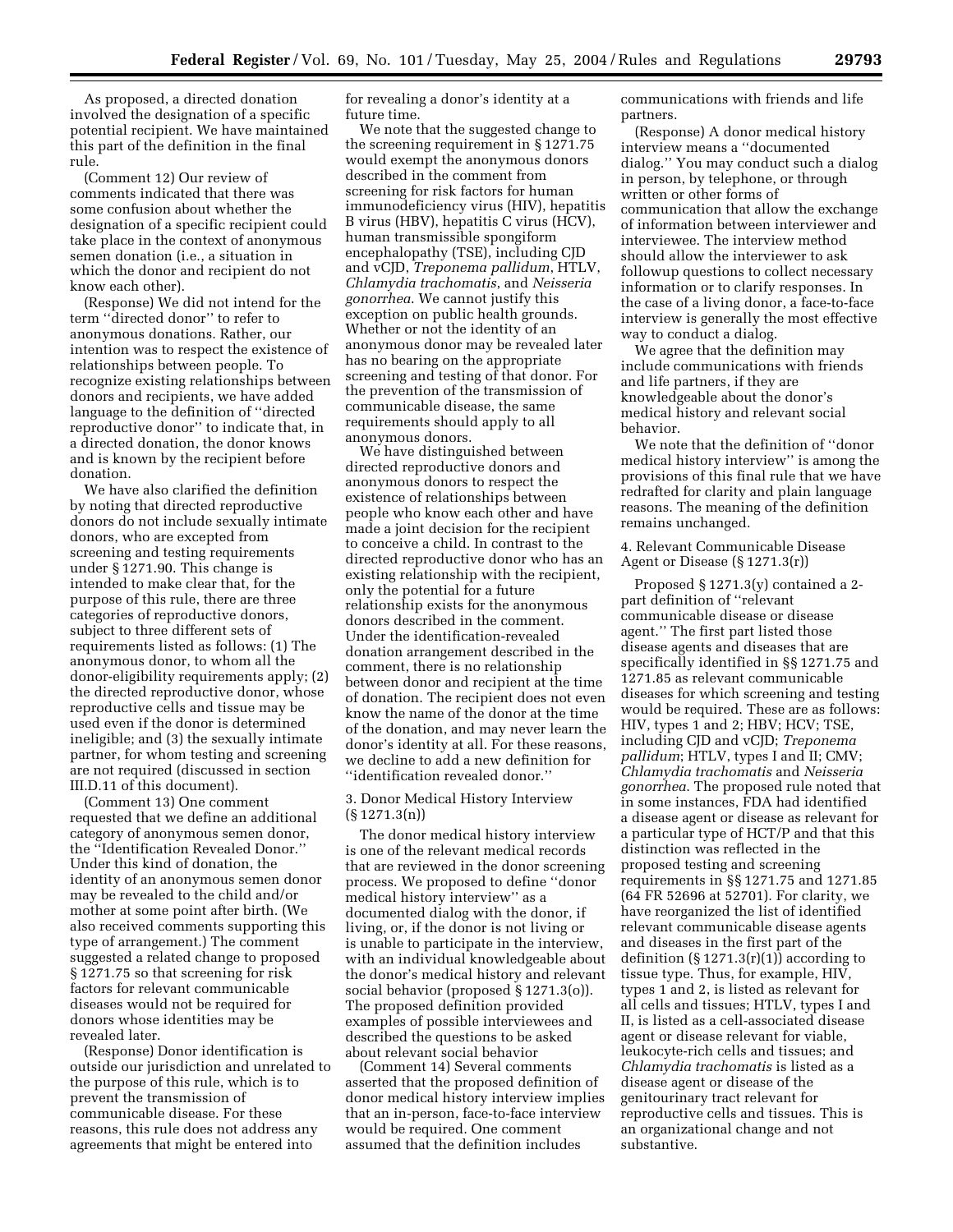The second part of the proposed definition described criteria for other communicable diseases or disease agents to be considered ''relevant.'' The proposed criteria related to prevalence, transmission risk, significance of health risk, and the availability of appropriate screening and/or testing methods. We have made changes to several aspects of this part of the definition, discussed in comments 16 through 19 of this document.

''Relevant communicable disease agent or disease'' is defined in the final rule at § 1271.3(r)

(Comment 15) One comment stated that we had not sufficiently demonstrated the need to expand agency oversight to include diseases in addition to HIV and hepatitis. Another comment asserted that transmission of CJD and syphilis (*Treponema pallidum*) via cornea transplants is rare or nonexistent.

(Response) When we issued part 1270 as an interim rule in 1993, among other reasons, we were acting swiftly to counter the transmission of three serious disease agents, HIV, HBV, and HCV (64 FR 52696 at 52698). One reason for the inclusion of more diseases and disease agents in the proposed rule and this final rule is that the new rules cover more types of cells and tissues than were subject to part 1270. These additional cells and tissues pose additional risks of transmitting communicable disease. For example, we are now requiring you to test donors of viable, leukocyte-rich tissue for HTLV and CMV; this requirement did not previously exist, because part 1270 did not cover such viable, leukocyte-rich HCT/Ps as semen and hematopoietic stem/progenitor cells. Similarly, we are now requiring that you test donors of reproductive tissue for *Neisseria gonorrhea* and *Chlamydia trachomatis*, a requirement that did not exist under part 1270, which did not cover reproductive tissue.

We proposed to add TSE (including CJD and vCJD) and syphilis to the list of disease agents and diseases for which donors of all types of cells and tissues would be required to undergo screening and/or testing, because these two diseases present significant health risks. We disagree with the assertion that testing is unnecessary due to the infrequency of transmission. With respect to CJD, there have been over 100 transmissions of CJD from dura mater worldwide (including 3 in the United States) and 1 transmission from cornea (in addition to 2 possible transmissions), and the number of cases of vCJD is rising. With respect to syphilis, several factors could be

responsible for the lack of reports of syphilis transmission via organs, tissues, or cells, including the use of antibiotics during tissue processing and the storage of tissues at low temperature. (*Treponema pallidum* does not survive when stored at 4 °C for more than 48 to 72 hours.) However, these factors might not always be in place; i.e., antibiotics might not be used, and fresh bone grafts might not be stored under time and temperature conditions that would kill the organism, if present. Because of the potential for transmission by cells and tissue, including cornea, of both CJD and syphilis, we are maintaining the screening and testing requirements in the final rule.

(Comment 16) Several comments asked about the procedure we would use to identify additional relevant communicable disease agents and diseases under the second part of the definition. Two comments asserted that we should specify that procedure, and that, except in cases of real urgency, the agency must afford interested parties prior notice and an opportunity to comment before adding a new disease agent or disease to the list. According to these comments, providing for such input would provide the following results: (1) Reveal scientific complexities otherwise unknown to FDA, (2) allow us to avoid imposing an additional testing obligation where no test is available, and (3) help avert the unnecessary destruction of tissues in inventory. Some comments stated that tissue establishments would have a difficult time identifying a new relevant communicable disease agent or disease under the four factors set out in the proposed rule. In the absence of guidance by the agency, establishments might feel forced to conduct testing that was not supported by the risk, due to liability concerns.

(Response) We agree that public participation in these issues is important. We intend to issue guidance in accordance with the good guidance practices set out in § 10.115 to advise you when, in the agency's view, a new relevant communicable disease agent or disease exists. Good guidance practices provide the public with an opportunity to comment on guidance before its implementation, except when the agency determines that prior public participation is not feasible or appropriate (e.g., in a public health emergency). When FDA issues guidance for immediate implementation, the public is invited to comment after publication. In suitable situations, we will hold public meetings or consult with advisory committees to help us

identify communicable disease agents or diseases for which donor screening and testing should be performed.

We also believe that, by issuing guidance, the agency will assist small tissue establishments, which may not be in a position to track the prevalence of emerging diseases and disease agents in a timely manner. Through guidance, FDA will perform an important communications function and assist small tissue establishments in meeting their regulatory obligations to test and screen for relevant communicable diseases and disease agents.

Under the final rule, whether or not a disease or disease agent is ''relevant'' under the rule will still be measured by the factors set out in  $\S 1271.3(r)(2)(i)$ ,  $(r)(2)(ii)$ , and  $(r)(2)(iii)$ , taken together. We recognize that, due to a variety of circumstances, you may not be aware of every instance when a disease or disease agent meets these factors. We therefore intend to clarify the application of these criteria in guidance. FDA's role in issuing guidance is to provide notice that the definitional elements appear to be met. FDA's notification will take the form of guidance and will not constitute a rule. In an enforcement action involving testing and screening for a new relevant communicable disease or disease agent, FDA's identification in guidance of the disease or disease agent would not be dispositive of the issue of whether it meets the factors set out in  $\S 1271.3(r)(2)(i)$ ,  $(r)(2)(ii)$ , and  $(r)(2)(iii)$ . In such an action, FDA would have to establish that the disease met those factors.

(Comment 17) One comment asserted that the application of ''relevant'' is subject to FDA's sole determination, which is further complicated by FDA's interpretation of terms such as ''risk'' and ''appropriate screening.'' The comment asserted that these terms are not sufficiently defined, and that relevant risk is broadly applied and does not sufficiently address risk by specific tissue. Another comment stated that ''relevant disease risk'' is overly broad and would subject all tissue entities to unfair malpractice claims, leaving the system vulnerable and subject to unnecessary costs. The comment further opined that the mere hypothetical threat of a disease or agent would make it eligible for required screening and testing.

(Response) The rule establishes factors that must be met before a disease agent or disease is ''relevant'' under this rule. As explained in comment 16 of this document, we intend to follow good guidance practices to notify you that the agency believes additional relevant communicable disease agents or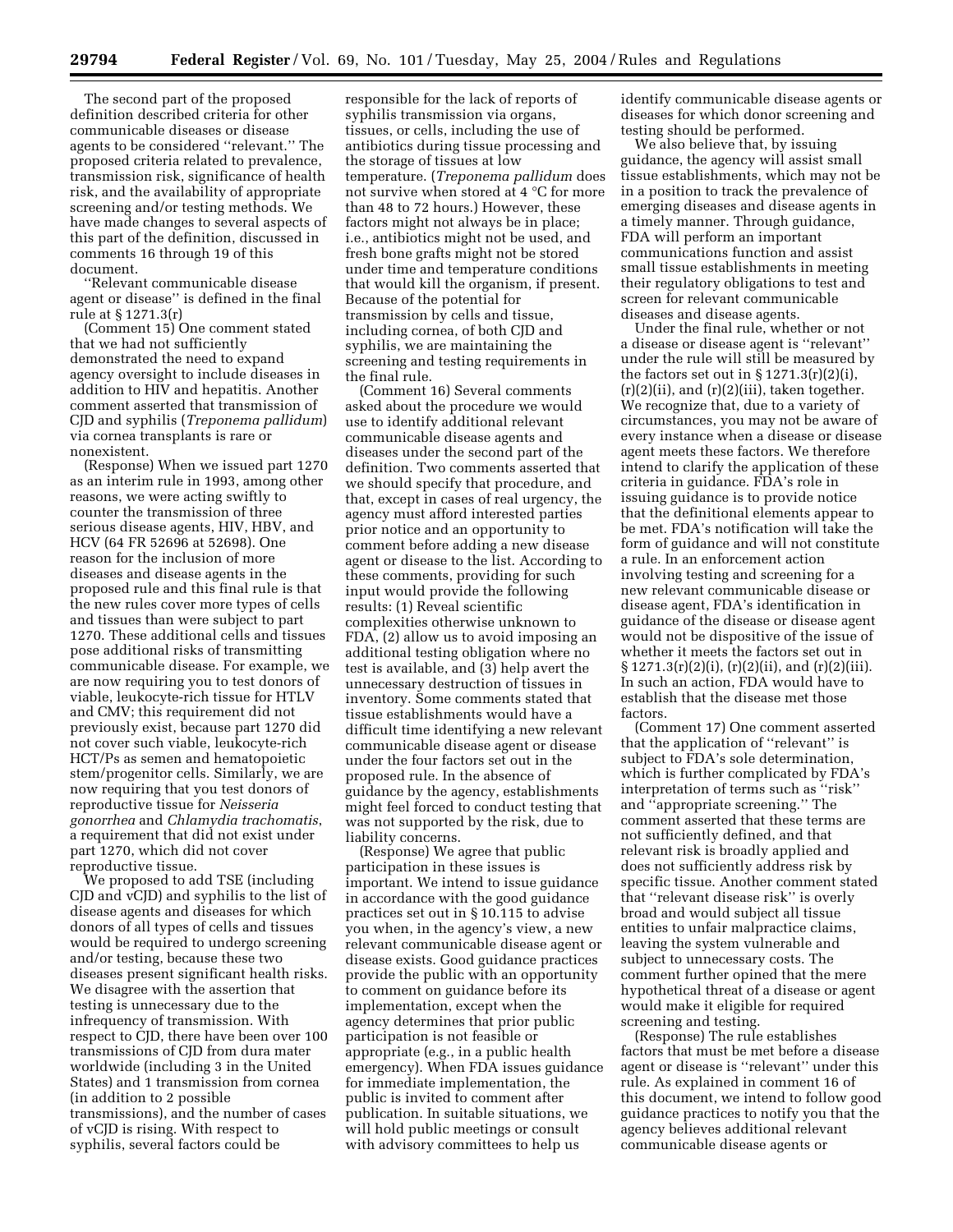diseases exist. This will provide the opportunity for public participation in the process.

We disagree with those comments that question the terms ''relevant disease risk'' and ''relevant risk.'' These are not terms that we used in the proposed definition of relevant communicable disease agent or disease, and they do not appear in the final definition.

With respect to the comment on requiring testing and screening for a disease that poses a ''mere hypothetical threat,'' screening and testing would be required only when supported by a sound scientific basis. Identifying a relevant communicable disease agent or disease will entail an evaluation of the risk of the disease based on the criteria in § 1271.3(r)(2). Establishments would not be required to determine independently which disease agents and diseases meet the definition of ''relevant communicable disease agent or disease,'' and could simply follow FDA guidance concerning communicable diseases or disease agents newly identified as relevant. Establishments could also participate in FDA's identification process, for example by commenting on draft and final guidances. Such FDA guidances would identify disease agents or diseases which, in the agency's view, meet the standards for ''relevant communicable disease or disease agent.'' Each guidance would describe effective, and thus ''appropriate,'' screening practices, and would list recommended tests, if there are available and effective tests that have been licensed, approved, or cleared by FDA.

(Comment 18) One comment asserted that the term ''prevalent'' is not sufficiently defined. Another comment asked at which point and by whom a disease would be designated sufficiently prevalent among potential donors.

(Response) We have made several changes to the definition of ''relevant communicable disease agent or disease'' with respect to prevalence.

First, we have made the question of prevalence and/or incidence part of the evaluation of the risk of transmissibility of a communicable disease agent or disease. We have implemented this change by dividing the question of risk of transmissibility into the following two parts: (1) Is the disease or disease agent potentially transmissible by an HCT/P? and (2) does the disease or disease agent have sufficient incidence and/or prevalence to affect the potential donor population? This change is reflected in § 1271.3(r)(2)(i). Both questions are important in considering whether to require testing and/or

screening for a communicable disease or disease agent; grouping them will ensure that both factors are considered together.

We believe that the factors set out in  $\S 1271.3(r)(2)(i)$ ,  $(r)(2)(ii)$ , and  $(r)(2)(iii)$ should be considered as a whole. This approach is useful in explaining the concept of prevalence/incidence. On the one hand, a highly prevalent but relatively harmless disease agent might not be considered relevant. For example, some communicable diseases (e.g., Ureaplasma urealyticum, a disease of the genitourinary tract) are prevalent, but their pathogenicity to cell and tissue recipients is of questionable clinical significance. For this reason, we do not currently consider Ureaplasma urealyticum to be a relevant communicable disease agent. On the other hand, testing or screening might be required for a less prevalent but particularly virulent agent. Examples of communicable diseases that are less prevalent, yet pose extremely significant health risks, are TSE and HIV–2.

The second change we have made is to modify the proposed language on prevalence so that it now refers to ''sufficient incidence and/or prevalence to affect the potential donor population.'' Whereas prevalence refers to the number of existing cases over a period of time, incidence refers to the number of new cases. Both prevalence and incidence are important indicators of the risk that a potential HCT/P donor could be infected with a particular disease or disease agent, and that HCT/Ps from that donor could transmit the disease.

The third change we have made is to identify an alternative to prevalence. Under § 1271.3(r)(2)(i)(B), a relevant communicable disease or disease agent is one that ''\* \* \* either (1) has sufficient incidence and/or prevalence to affect the potential donor population, or (2) may have been released accidentally or intentionally in a manner that could place donors at risk of infection.''

We intend this new language to cover both intentional and unintentional release of infectious agents. Although prevalence/incidence remains an important consideration in determining whether a communicable disease or disease agent should be considered relevant, we recognize that when an infectious agent is released, whether by accident or purposefully (e.g., to inflict harm), we may not immediately have adequate information to assess the prevalence of the disease or disease agent. In this instance, where we have information about the release of an infectious agent, and the other prongs of the definition are met, it is important for the agency to be able to respond promptly by issuing guidance on testing and screening without awaiting the accumulation of data on prevalence.

In response to the second comment, which asked at which point and by whom would a disease be designated sufficiently prevalent among potential donors, we discuss in comment 16 of this document, the procedures we will follow to communicate the agency's conclusions concerning when a disease or disease agent meets the definition of relevant communicable disease or disease agent.

(Comment 19) One comment asked us to define ''significant'' health risk. This comment asserted that the term is vague and subject to misinterpretation.

(Response) In response to this comment, we have replaced the phrase with more specific language in § 1271.3(r)(2)(ii). The definition now states that a relevant communicable disease agent or disease is one that could be fatal or life-threatening, could result in permanent impairment of a body function or permanent damage to body structure, or could necessitate medical or surgical intervention to preclude permanent impairment of body function or permanent damage to a body structure. This more specific description is modeled on language used in the agency's regulations on medical device reporting (see 21 CFR 803.3(bb)).

#### 5. Relevant Medical Records (§ 1271.3(s))

Donor screening involves the review of relevant medical records for risk factors for, and clinical evidence of, a relevant communicable disease agents and diseases. Proposed § 1271.3(v) would define ''relevant medical records'' as a collection of documents that includes a current donor medical history interview and a current report of the physical assessment of a cadaveric donor or the physical examination of a living donor. The proposed definition listed additional records that would be considered relevant medical records if they were available.

(Comment 20) One comment opposed including, in the definition of ''relevant medical records,'' a current report of a physical assessment or examination. The comment asserted that these evaluations are of minimal utility, particularly if the available exam was not performed to look for evidence of specific disease, and suggested that the requirement be moved to the ''if available'' part of the definition.

(Response) We disagree with this comment. There are clear physical findings that could indicate that a donor either has a relevant communicable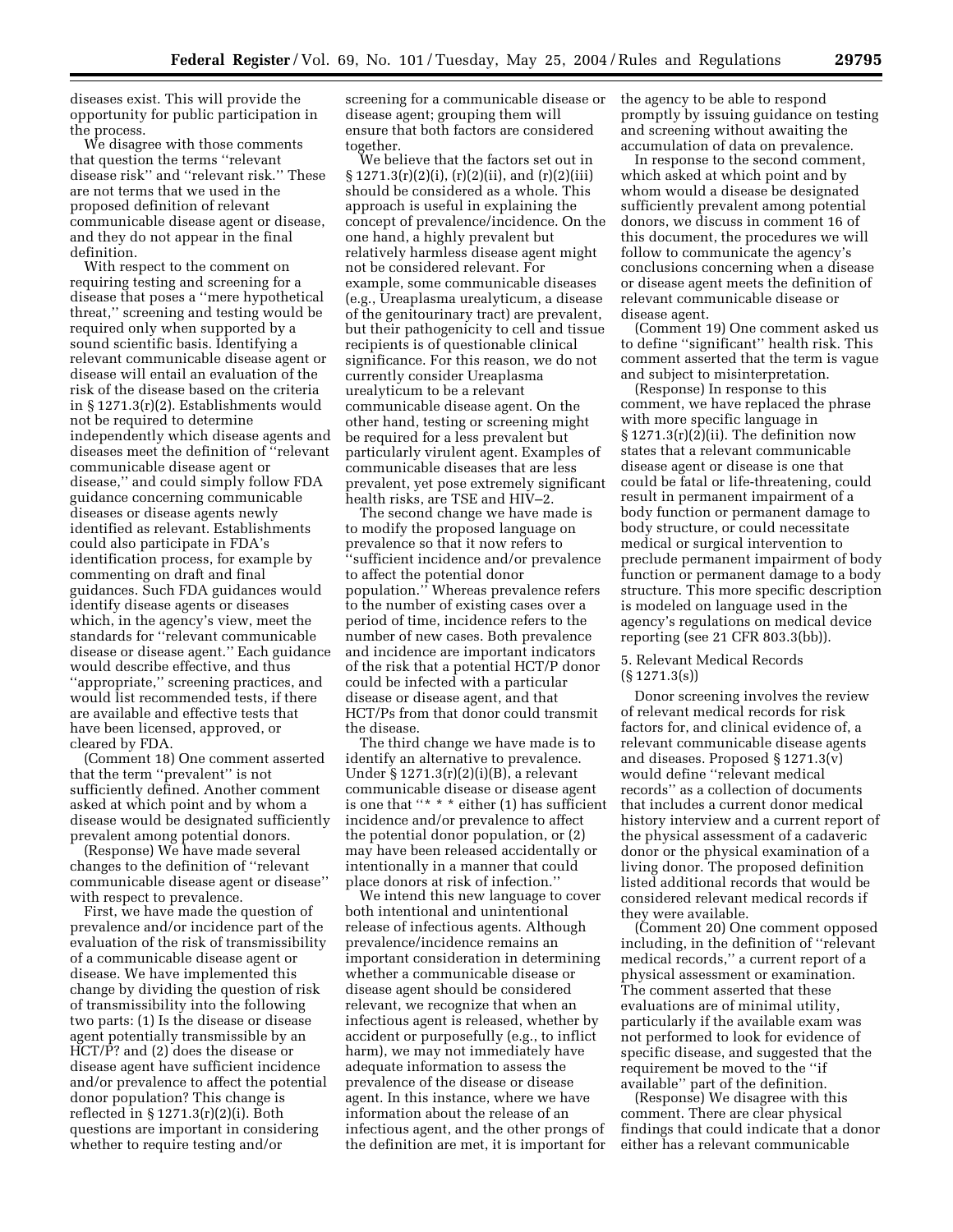disease or exhibits signs of risk factors for such a disease. Examples include jaundice, lymphadenopathy, or needle marks. The donor-eligibility draft guidance that accompanies this final rule lists physical findings that would suggest if a cadaveric or living donor could have a relevant communicable disease and that should be looked for in the physical assessment or examination.

(Comment 21) Five comments questioned the need for a physical examination of a cord blood donor. Three of these recommended that the requirement not apply to cord blood donors, but only to HCT/Ps for which the physical examination is relevant to the safety of the donor or the HCT/P. Two comments proposed requiring only a limited physical examination.

(Response) We disagree with the suggestion that it is unnecessary to conduct a physical examination of a cord blood donor. A physical examination could reveal risk factors for or the presence of a relevant communicable disease.

We note that the purpose of the physical examination is to assess for signs of a relevant communicable disease and for signs suggestive of any risk factor for a relevant communicable disease. The donor-eligibility draft guidance announced elsewhere in this **Federal Register** provides further information on physical evidence of relevant communicable diseases that may be observed during the physical examination of a living donor.

(Comment 22) One comment asserted that the scope of medical records should be limited to information pertaining to relevant communicable diseases. The comment expressed concern that a potentially significant finding would be lost in the minutiae. The comment cited autopsy results as an example of a record that does not add significant value to the donor screening process, noting also that certain products need to be released before coroner and autopsy reports are available.

(Response) We agree that the scope of medical records that you review in donor screening is limited to information pertaining to relevant communicable diseases. We disagree, however, with the assertion that autopsy results do not provide significant information. On the contrary, an autopsy can lead to the discovery of subclinical evidence of relevant communicable diseases (e.g., liver disease may indicate hepatitis). We understand that certain HCT/Ps need to be released before autopsy results are available (e.g., corneas). However, autopsy results are an important component of a donor's relevant

medical records, and you must review them if they are available at the time of the donor-eligibility determination.

(Comment 23) Other comments recommended that the definition of ''relevant medical records'' be limited to processing records, health histories, and the infectious disease test results of the donor. These comments expressed concern that the definition includes the donor's medical records ''if available.'' This comment urged us to make the summary of records the sole set of documents required to accompany the product.

(Response) We agree that the summary of records should be the sole set of documents required to accompany an HCT/P, and we have modified § 1271.55, as discussed in greater detail in comment 29 of this document. However, for the purposes of donor screening, we continue to believe that a larger range of information should be considered, including the donor's medical records, if available. For that reason, we have not changed the list of documents that make up the relevant medical records.

#### 6. Urgent Medical Need (§ 1271.3(u))

Under proposed § 1271.65(b) and (c), an HCT/P from an ineligible donor could be used in cases of urgent medical need. We proposed to define ''urgent medical need'' as meaning that no comparable HCT/P is available and the recipient is likely to suffer serious morbidity without the product.

(Comment 24) One comment requested that we add to the definition of ''urgent medical need'' the requirement that the risk of morbidity with use of the product be considerably less than without the product.

(Response) We decline to make this change. We expect that doctors will use their professional judgment to balance the risk of using an HCT/P against the risk of not using it.

We have, however, modified the definition of ''urgent medical need'' to include the risk of death, in addition to the risk of serious morbidity. The risk of death is clearly more urgent than the risk of serious morbidity and should have been included in the proposed definition.

7. Xenotransplantation Product Recipient and Intimate Contact of a Xenotransplantation Product Recipient

Proposed § 1271.75(a)(2) would require you to determine whether a potential donor has received a xenotransplant (now called a xenotransplantation product) or has been a close contact of such a recipient. We proposed to define

''xenotransplantation'' and ''close contact'' in proposed § 1271.3(aa) and (bb).

(Comment 25) Several comments requested clarification of the definitions of ''xenotransplantation'' and ''close contacts,'' including the meaning of "live cells" and "ex vivo," two terms used to define xenotransplantation. One comment preferred the term ''intimate contact'' to ''close contact.'' We were also asked to provide examples of activities that could result in exchanges of bodily fluids, a factor in the proposed definition of close contact.

(Response) The final rule does not contain definitions of

''xenotransplantation'' or ''close contact.'' These terms are relevant to the determination under § 1271.50, concerning whether the donor presents communicable disease risks associated with xenotransplantation. We now explain our current understanding of ''xenotransplantation,''

''xenotransplantation product,'' ''xenotransplantation product recipient,'' and ''intimate contact of a xenotransplantation product recipient'' in the donor-eligibility draft guidance announced elsewhere in this issue of the **Federal Register**.

The terminology used in the accompanying guidance, and the definitions provided, are consistent with guidance on xenotransplantation developed by the Public Health Service (PHS) and by FDA (PHS Guideline on Infectious Disease Issues in Xenotransplantation; Availability (66 FR 8120, January 29, 2001); Draft Guidance for Industry: Precautionary Measures to Reduce the Possible Risk of Transmission of Zoonoses by Blood and Blood Products from Xenotransplantation Product Recipients and Their Intimate Contacts (67 FR 6266, February 11, 2002). In the accompanying guidance, we describe ''xenotransplantation'' as any procedure that involves the transplantation, implantation, or infusion into a human recipient of either of the following: (1) Live cells, tissue, or organs from a nonhuman animal source; or (2) Human body fluids, cells, tissues, or organs that have had ex vivo contact with live nonhuman animal cells, tissues, or organs. By ''live cells'' we mean cells that have the ability to metabolize or divide. By ''ex vivo'' we mean outside of an individual's body.

We agree with the comment that the term ''intimate contact'' is preferable to ''close contact,'' because it is more specific. The donor-eligibility draft guidance describes ''intimate contact of a xenotransplantation product recipient'' as a person who has engaged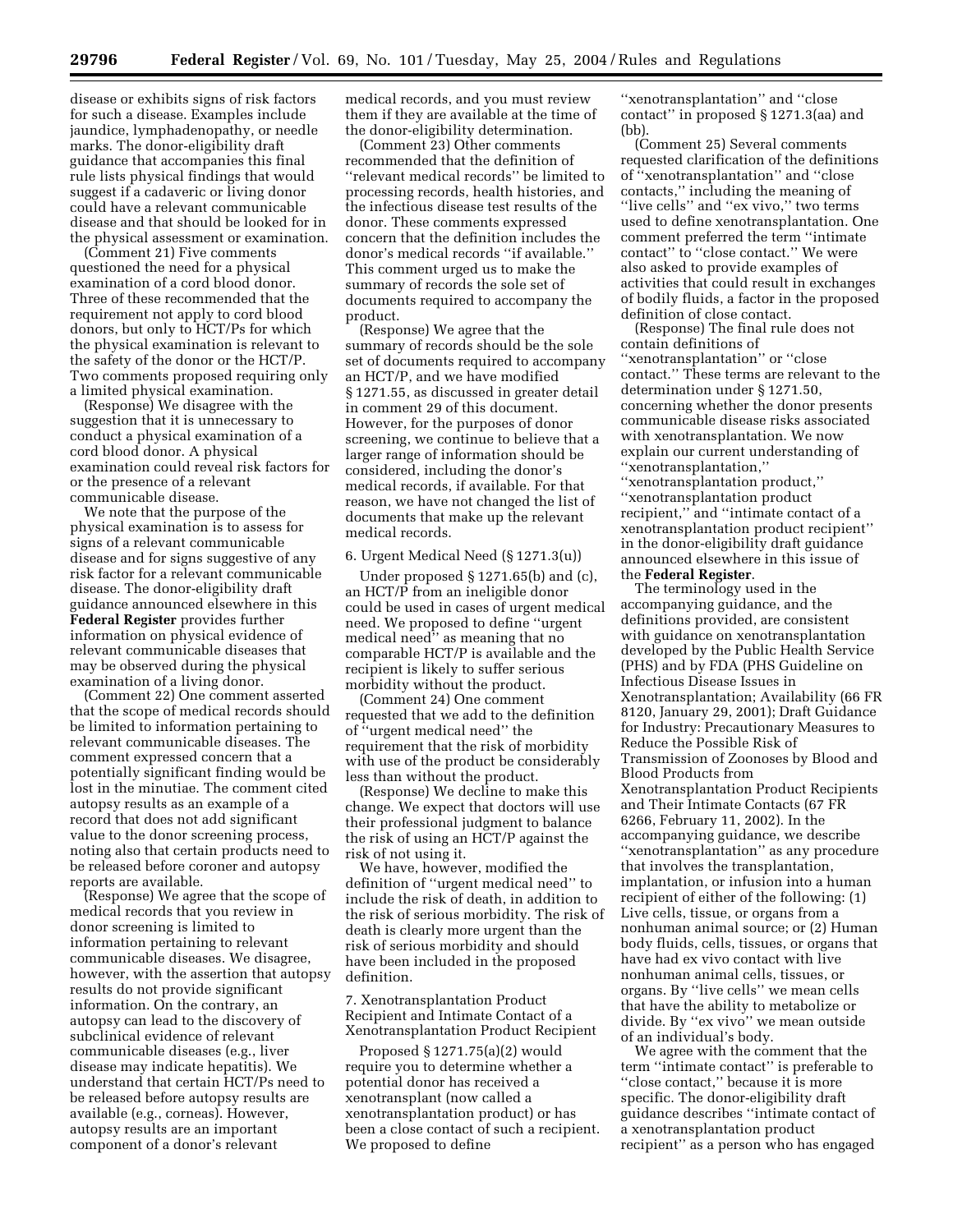in activities that could result in the intimate exchange of body fluids with a xenotransplantation product recipient. Examples of intimate contacts include, but are not limited to, sexual partners, household members who share razors or toothbrushes, and health care workers or laboratory personnel with repeated percutaneous, mucosal, or other direct exposures. Mere sharing of domicile or casual contact, such as hugging or kissing without the exchange of saliva, would not be interpreted as intimate contact.

# *D. Part 1271, Subpart C—Donor Eligibility*

Subpart C of part 1271 contains the donor-eligibility requirements for HCT/Ps, including donor screening and testing.

#### 1. General

(Comment 26) We received comments urging the use of a term other than ''unsuitable'' to describe a reproductive tissue donor with risk factors for relevant communicable disease.

(Response) ''Suitability'' is a term with wide usage in tissue and blood establishments. We understand, however, that when the term ''unsuitable'' is applied to a donor, it may take on an unintended meaning. For that reason, we have decided to substitute the more neutral terms ''donor eligibility,'' ''eligible donor,'' and ''ineligible donor'' throughout this final rule. Like the donor-suitability determination in the proposed rule, the donor-eligibility determination will be based on both screening and testing. A donor is ''ineligible'' if either screening or testing indicates the presence of a communicable disease or risk factor for a communicable disease. Throughout this rule, we refer to the ''donorsuitability proposed rule,'' but in all other instances, even references to the provisions of that rule, we now refer to ''donor eligibility.''

2. What Requirements Does This Subpart Contain? (§ 1271.45)

In this final rule, we have added § 1271.45 (''What requirements does this subpart contain?''). Section 1271.45(a) states that subpart C sets out requirements for determining donor eligibility, and points out that the requirements in subpart C are a component of CGTP requirements.

Section 1271.45(b) requires a determination of eligibility, based on donor screening and testing for relevant communicable disease agents and diseases, for all donors of cells or tissue used in HCT/Ps, except as provided under § 1271.90. Section 1271.45(b) also

states that, in the case of an embryo or of cells derived from an embryo, a donor-eligibility determination is required for both the oocyte donor and the semen donor. We have moved this requirement from proposed § 1271.50(a). We have also extended the proposed requirement, which referred only to embryos, to cells derived from an embryo. Although this meaning was implicit in the proposed language, we have made this change for greater clarity.

Section 1271.45(c) prohibits the implantation, transplantation, infusion, or transfer of an HCT/P unless the cell or tissue donor has been determined to be eligible, except as provided under §§ 1271.60(d), 1271.65(b), and 1271.90. This was originally proposed in § 1271.50(a).

Section 1271.45(d) states that, if you are an establishment that performs any function described in subpart C, you must comply with the requirements that are applicable to that function.

3. What Procedures Must I Establish and Maintain? (§ 1271.47)

In this final rule, we have added § 1271.47 ("What procedures must I establish and maintain?''). This reflects an organizational change, but is not substantive. General requirements for establishing and maintaining procedures were proposed as part of the GTP proposed rule (§ 1271.180). These proposed requirements would apply to all significant steps in the manufacture of HCT/Ps, including donor screening and testing. However, in finalizing the donor-eligibility rule, we have decided that a separate provision on procedures specific to the donor-eligibility requirements of subpart C is warranted. To consolidate procedural requirements within the donor-eligibility requirements, and to remind you that you must develop procedures for testing and screening, we have added § 1271.47. Final section § 1271.47 is based on proposed § 1271.180, but tailored to be specific to donoreligibility requirements. (In this final rule, we sometimes refer to procedures as standard operating procedures (SOPs).)

For greater clarity and ease of reading, we have divided the proposed language into paragraphs. Paragraph (a) of § 1271.47 requires that you establish and maintain written procedures for all steps that you perform in testing, screening, determining donor eligibility, and complying with all other requirements in subpart C. Paragraph (a) of § 1271.47 incorporates an explanation of the phrase ''establish and maintain.'' This definition was proposed in the

GTP proposed rule under § 1271.3(ll); we received no comments on the proposed definition. Paragraph (b) of § 1271.47 requires that a responsible person must review and approve all procedures before implementation. Under paragraph (c) of § 1271.47, written procedures must be readily available to personnel. Paragraph (d) of § 1271.47 contains requirements relating to departures from established procedures. Paragraph (e) of § 1271.47 states that an establishment may adopt current standard procedures, provided that certain conditions are met.

Section 1271.47 reflects the following changes to proposed § 1271.180, made in response to comments submitted to the GTP proposed rule docket:

*All steps*. Proposed § 1271.180 would require procedures for ''all significant steps'' that an establishment performs. One comment asked for examples of what constitutes a ''significant step'' and asked how it differs from ''any step.''

A ''significant'' step is not considered different from ''any or all steps,'' as the latter term is used in the definition of ''manufacture'' in § 1271.3(e). For this reason, we have removed the word ''significant,'' and § 1271.47(a) refers instead to "all steps."

*Periodic review*. Proposed § 1271.180 would require establishments to review and, if necessary, revise all procedures at least once in a 12-month period. One comment objected to the specificity of this requirement, citing the more flexible requirements in the CGMP and QS regulations.

We agree with this comment and note that the comparable requirements in the CGMP and QS regulations (§§ 211.100 and 820.40) do not require an annual review of procedures. For this reason, we are deleting the proposed requirement, § 1271.47 does not contain a requirement for an annual review of procedures.

*Departures from procedures*. We have replaced the term ''deviation'' with ''departure'' in this final rule to prevent confusion with HCT/P deviation reporting in the CGTP proposed rule. Several comments objected to the proposed requirement that departures from procedures be authorized in advance, because departures are not foreseeable and cannot be authorized before they occur. One comment suggested requiring a justification for the departures to be recorded at the time of the occurrence, and requiring approval of the departures by a responsible person before release of the tissue.

We agree with these comments and have modified the requirement in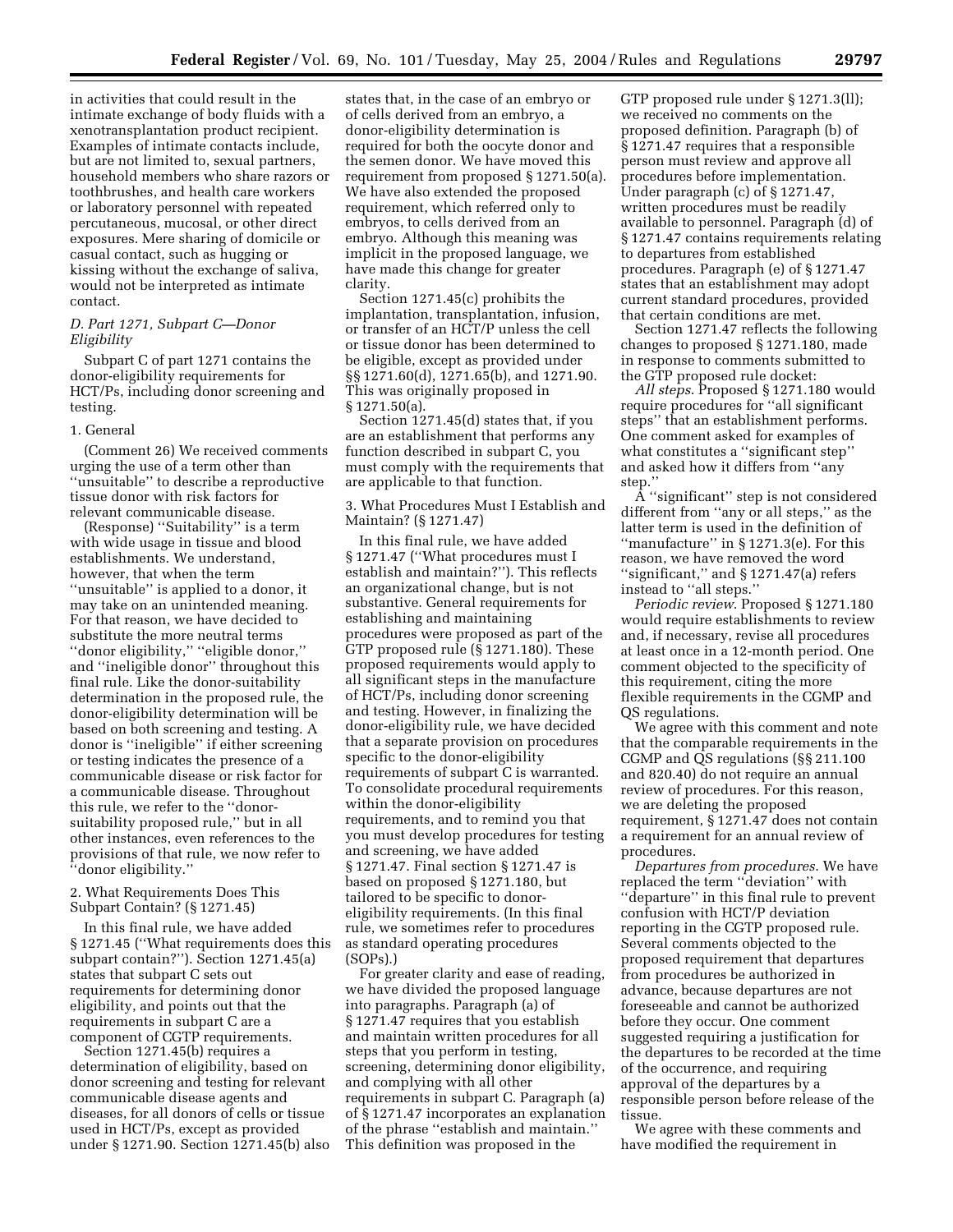accordance with the suggestion. Section 1271.47(d) now requires an establishment to record and justify any departure from a procedure relevent to preventing risks of communicable disease transmission at the time of its occurrence, rather than before. The provision further states that the establishment must not make available for distribution any HCT/P from a donor whose eligibility is determined under such a deviation unless a responsible person has determined that the departure does not increase the risk of communicable disease transmission through the use of the HCT/P.

*Archiving of obsolete procedures*. Proposed § 1271.180 would require obsolete procedures to be archived for at least 10 years. One comment suggested that a longer retention period of 10 years after transplantation would be more appropriate and consistent with record retention requirements in § 1271.270 (which also appear in proposed § 1271.55).

We have deleted archiving obsolete procedures as a requirement, but we recommend that establishments archive their obsolete procedures so that they may reference at any time and as needed a specific procedure used for manufacturing a specific HCT/P that is still available for use and in storage.

4. How Do I Determine Whether a Donor Is Eligible? (§ 1271.50)

Proposed § 1271.50 sets out basic requirements with respect to the donoreligibility determination. Under proposed § 1271.50(b), the determination would be required to be performed by a responsible person. Under proposed § 1271.50(b), the responsible person would determine a donor to be eligible if the following requirements are met: (1) The results of donor screening indicated that the donor was free from risk factors for, and clinical evidence of, infection due to relevant communicable disease agents and diseases and is neither a xenotransplant recipient nor a close contact of a xenotransplant recipient, and (2) the results of donor testing for relevant communicable disease agents are negative or nonreactive.

Final § 1271.50 reflects changes in screening for xenotransplantation made in § 1271.75, discussed in comment 48 of this document.

(Comment 27) Two comments supported the provision in proposed § 1271.50 that required a determination of eligibility to be based on both screening and testing. These comments further asserted that requiring both screening and testing for all prospective donors would assure that a prospective

donor who is deemed unsuitable, and who is covered by proposed § 1271.65, nevertheless, would be subject to mandatory testing.

(Response) We agree that you must base a donor-eligibility determination on both screening and testing. If the screening shows the presence of a risk factor, the donor becomes ineligible and there is no reason to conduct the testing. Thus, we disagree that testing is mandatory where screening indicates a risk factor for a relevant communicable disease and use under § 1271.65 is not sought. To require testing in the case of a donor already determined ineligible based on screening would impose an unnecessary expense.

If the screening does not reveal any risk factors, the testing should be conducted to determine the donor's eligibility. We also agree that, if donor screening indicates a risk factor, and you wish to use the HCT/P from the ineligible donor under the provisions of § 1271.65(b), you must complete all required testing.

(Comment 28) One comment asked whether a person who has tested positive for a treatable communicable disease could donate reproductive tissue.

(Response) A living donor who tests positive for a relevant communicable disease is ineligible to donate, but could become eligible to donate reproductive tissue in the future after successful treatment of the disease. In the donoreligibility draft guidance, we make recommendations concerning the length of time following treatment of various communicable diseases after which a donor could become eligible to donate.

5. What Records Must Accompany an HCT/P After the Donor-Eligibility Determination Is Complete? (§ 1271.55)

Proposed § 1271.55(a) would require documentation of the donor-eligibility determination to accompany the HCT/P. This documentation would include a copy of the donor's relevant medical records, results of required testing, and the name and address of the establishment that made the determination. Alternatively, the HCT/P could be accompanied by a summary of records (defined in proposed  $\S 1271.3(x)$ . In both instances, the donor's name must be deleted from the documentation. Proposed § 1271.55(b) would require that the establishment that generated the records used in the eligibility determination, and the establishment that made the determination, maintain the records for 10 years and make them available for FDA inspection.

(Comment 29) Several comments described as burdensome the requirement in proposed § 1271.55(a) that a copy of the donor's relevant medical records accompany an HCT/P. One comment questioned the confidentiality of information in these records, even with the donor's name redacted. Other comments urged us to require only that a summary of records accompany an HCT/P, to ensure patient privacy and the appropriate use of a patient's medical records. Another comment supported our decision to require deletion of the donor's name.

(Response) To increase confidentiality protections, we have removed the provision in § 1271.55 for relevant medical records to accompany an HCT/P. The regulation now requires only that the summary of records accompany the HCT/P. We note that this change affects only the documentation that accompanies the HCT/P; it does not affect the requirement in § 1271.75(a) to review relevant medical records.

As redrafted, § 1271.55(a) requires that, once a donor-eligibility determination has been made, the HCT/P must be accompanied by: (1) A distinct identification code affixed to the HCT/P container, e.g., alphanumeric, that relates the HCT/P to the donor and to all records pertaining to the HCT/P and, except in the case of autologous or directed reproductive donations, does not include an individual's name, social security number, or medical record number; (2) a statement whether, based on the results of screening and testing, the donor has been determined to be eligible or ineligible; and (3) a summary of the records used to make the donoreligibility determination. We have specified that the distinct identification code must be affixed to the HCT/P container (rather than attached by a tietag) because it is crucial that this information never become separated from the HCT/P. Instead of defining ''summary of records'' in § 1271.3, as proposed, we describe in § 1271.55(b) that the summary of records must contain the following components: (1) A statement that the testing was performed by a laboratory certified to perform such testing on human specimens under the Clinical Laboratory Improvement Amendments of 1988 or that has met equivalent requirements as determined by the Centers for Medicare and Medicaid Services; (2) a listing and interpretation of the results of all communicable disease tests performed; and (3) the name and address of the establishment that made the donoreligibility determination. We have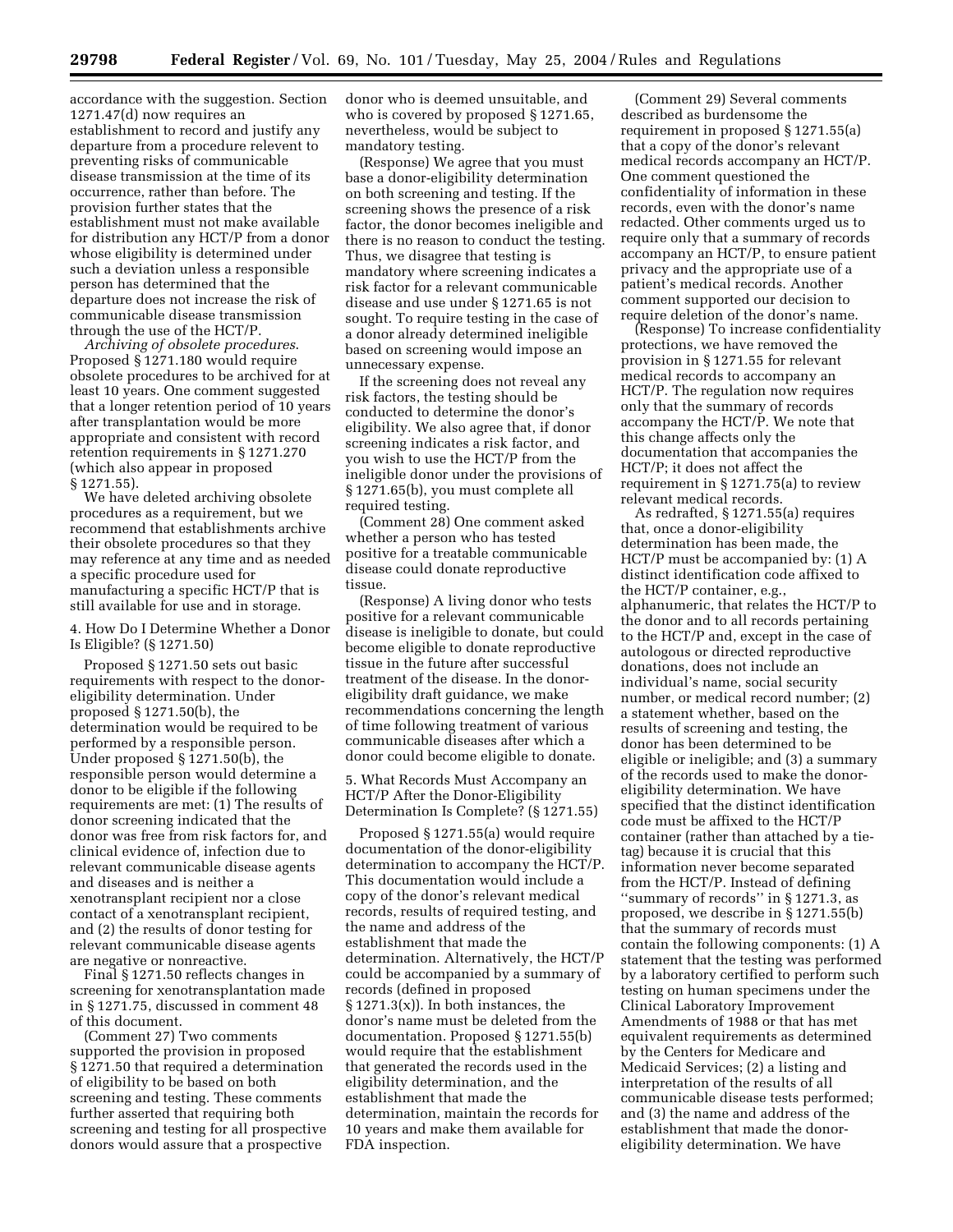removed the requirement for a statement tracking requirements of the CGTP describing the types of records, which may have been reviewed as part of the relevant medical records, because it did not add useful information about the particular HCT/P. We note that the requirement to list and interpret all communicable disease tests refers not just to those tests required under this rule, but would also include any nonrequired communicable disease tests that have been performed.

We have added one item to the list of information in the summary of records, in the case of an HCT/P from a donor, ineligible based on screening, that is released under the provisions of § 1271.65(b), the summary of records must contain a statement noting the reason or reasons for the determination of ineligibility. This information will greatly assist practitioners in weighing the risks of using an HCT/P from an ineligible donor and in explaining risks to the recipient.

The final regulation, at § 1271.55(c), states that the records that accompany the HCT/P must not include the donor's name and other personal information that might identify the donor.

(Comment 30) One comment asked whether separate records would be required for all batches of HCT/Ps made from a single cell bank.

(Response) If you make multiple batches from a single cell bank, you may maintain a single set of donor-eligibility records for the cell bank. However, each HCT/P from that cell bank must be accompanied by a copy of the summary of records.

(Comment 31) One comment asserted that it is important to permit a tissue bank to qualify a donor as eligible and then to certify that eligibility to the establishment that further processes the cells or tissue without providing specific donor information. This comment also asserted that a mechanism should provide traceability through use of a donor number that can be used to trace the cells or tissue to the tissue bank if necessary.

(Response) Under § 1271.55, an HCT/P must be accompanied by a summary of records that indicates the conclusions of the donor-eligibility determination and that does not contain information that could identify the donor. We have added the requirement for a distinct identification code, e.g., alphanumeric, that relates the HCT/P to the donor and to all records pertaining to the HCT/P and, except in the case of autologous or directed reproductive donation, does not include an individual's name, social security number, or medical record number. This requirement is consistent with the

proposed rule.

(Comment 32) One comment supported the requirement in proposed § 1271.55(b) that records regarding gamete donation be kept 10 years.

(Response) We appreciate this comment and have maintained the requirement, in § 1271.55(d), that donoreligibility records must be maintained for 10 years.

The record retention requirements in § 1271.55(d) have been reorganized and clarified. In several instances, we have modified the requirements for consistency with the more general records requirements of the GTP rule. For example, proposed § 1271.55(b) would require records to be retained: ''\* \* \* at least 10 years after the date of implantation, transplantation, infusion, or transfer of the product, or if the date of implantation, transplantation, infusion, or transfer is not known, then \* \* \* at least 10 years after the date of the product's distribution, disposition, or expiration, whichever is latest.'' Three comments submitted to the GTP docket pointed out that similar language in proposed § 1271.270(e) is confusing.

Accordingly, we have revised the relevant language in proposed § 1271.55(b) by replacing the words ''implantation, transplantation, infusion, or transfer'' with ''administration.'' Section 1271.55(d) now reads ''You must retain the records pertaining to a particular HCT/P at least 10 years after the date of its administration, or if the date of administration is not known, then at least 10 years after the date of the HCT/P's distribution, disposition, or expiration, whichever is latest.''

We have made several other changes to the record retention requirements that both improve the language and also increase consistency with the proposed GTP rule. Final § 1271.55(d) requires that all records must be accurate, indelible, and legible; this language is consistent with the proposed GTP rule (proposed § 1271.270(a)). Similarly, § 1271.55(d) sets out a more specific list of required documentation than appeared in the proposed rule; as in proposed § 1271.270(c), § 1271.55(d) specifies that you must maintain documentation of the results and interpretation of all testing and screening for relevant communicable disease and disease agents; the name and address of the testing laboratory or laboratories; documentation of the donor-eligibility determination; the name of the responsible person who made the determination; and the date of

the determination. (No comments were received on either of these issues.)

We have also incorporated into § 1271.55(d) the requirement that information on the identity and relevant medical records of the donor must be in English, or, if in another language, must be translated into English. We received two comments on the docket for the GTP rule about the English language requirement in proposed § 1271.270(c). One comment stated that the proposed language implied that the original non-English record may be destroyed, and suggested revising the regulation to indicate that the original may be in any language and should be retained, but that a copy translated into English should also be kept. Another comment asserted that we should stipulate that the English translation requirement applies to products distributed within the United States.

We disagree that the proposed regulation implies that an original record that is not in English can be destroyed, and for this reason we have added the codified language that the information on the identity and relevant medical records of the donor must be retained. You must maintain the original documentation, whether or not the documentation is in English. These requirements apply to all HCT/Ps that are imported into the United States, for distribution within the United States, and that are shipped under § 1271.60(c) into the United States for processing or other manufacture before distribution in another country.

(Comment 33) One comment requested that we change proposed § 1271.55(b) to require that any party involved in the collection, processing, or transplantation of an HCT/P be allowed access to the donor's medical records.

(Response) The purpose of the language, as proposed, was to ensure FDA's access to records supporting a donor-eligibility determination. Because of concerns about maintaining the confidentiality of patient information, we decline to expand the provision to require an establishment to make medical records available to any party involved in the collection, processing, or transplantation of the HCT/P.

6. What Quarantine and Other Requirements Apply Before the Donor-Eligibility Determination Is Complete? (§ 1271.60)

Proposed § 1271.60 contained provisions for quarantine of HCT/Ps pending the donor-eligibility determination. Proposed § 1271.60(a) stated that, ''\* \* \* [f]or reproductive cells and tissues that can reliably be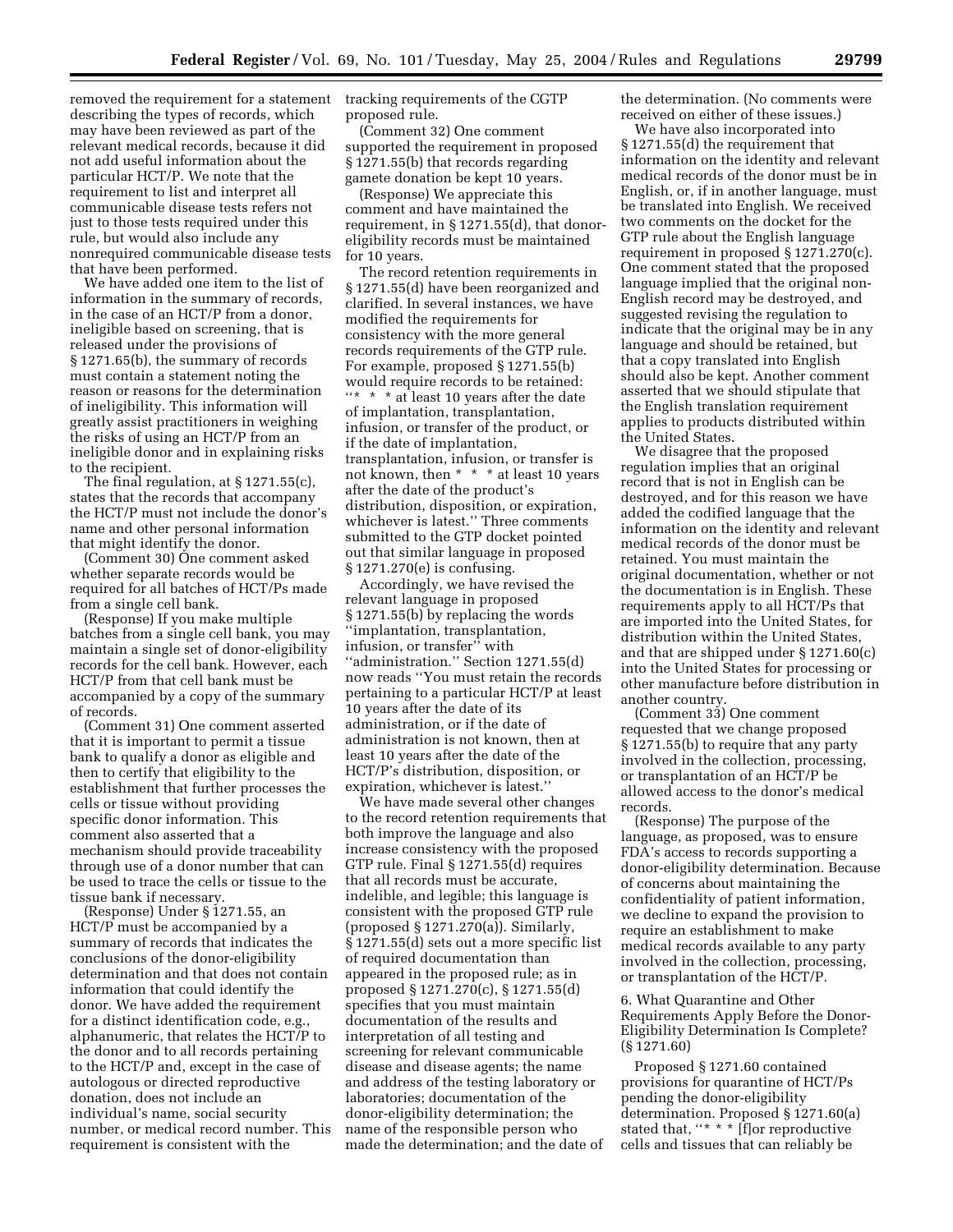stored, quarantine shall last until completion of the testing required under § 1271.85(d).'' (In § 1271.85(d), we proposed to require retesting of the donor of such reproductive cells or tissue at least 6 months after the date of donation.)

(Comment 34) One comment supported the provision in § 1271.60 that permits, under certain safeguards, shipping of material that is in quarantine.

(Response) We have maintained this provision in the final rule.

(Comment 35) Many comments opposed any quarantine requirement for embryos. These comments disputed the communicable disease risks associated with embryos. They also cited increased costs from a quarantine; decreased success rates through use of frozen embryos; adverse effects on patients from a quarantine requirement; logistical concerns associated with retesting; and other possible consequences of a quarantine requirement, including loss of embryos.

Some comments asserted that current screening practices are adequate. Others asserted that FDA was interfering with the practice of medicine or criticized our approach as having a potentially negative effect on the field of reproductive medicine. Many comments suggested alternative approaches, such as optional quarantine, mandatory insurance coverage for infertility, and creation of an embryo bank. One comment described a clinically effective program using frozen embryos that was instituted to help ensure patient confidentiality.

(Response) We also received comments opposed to quarantining oocytes. Some comments distinguished between oocytes and semen based on differences in communicable disease risk, cryopreservation success, availability, cost, and other factors.

We have considered the many comments received on the retesting and quarantine requirements and have decided to clarify our intentions with respect to embryos and oocytes. In the preamble to the proposed rule, we stated that reproductive cells and tissues that can reliably be stored are those that maintain function and integrity during storage. As examples, we listed spermatozoa and sperm progenitor cells (64 FR 52696 at 52706). Given technologies at the time, we did not assert that embryos or oocytes could reliably be stored. Thus, we did not intend the quarantine and retesting requirement to apply to embryos or oocytes.

To clarify the provisions for quarantine and retesting of reproductive

HCT/Ps, we have deleted the phrase ''reproductive cells and tissue that can reliably be stored.'' The 6-month quarantine requirement in § 1271.60(a) and the retesting requirement in § 1271.85(d) applies only to anonymous semen donors.

We disagree with comments that minimize the communicable disease risks associated with reproductive cells and tissue. Among other things, these comments assert that there have been no known transmissions of disease by ova or embryos or that there is no compelling evidence to indicate that human gametes or embryos are capable of transmitting infectious disease

Each cell in the human body has receptors for viruses and bacteria and is thus capable of transmitting communicable disease. Even avascular tissue has been known to transmit disease (e.g., corneas have transmitted HBV). Semen is known to have transmitted HBV and HIV. Because embryos are a result of the combining of sperm and ova, they have the potential of being contaminated by communicable disease agents transmitted by the sperm. Moreover, bacterial contamination and transmission of HCV has occurred in assisted reproduction procedures. Two cases have been reported of women in France who were HCV antibody negative, but seroconverted after undergoing assisted reproductive technology (ART) procedures. The cause of transmission was theorized to be cross-contamination by health care workers (Lesourd, F., et al.,

''Transmissions of Hepatitis C Virus During the Ancillary Procedures for Assisted Conception,'' *Human Reproduction*, vol. 15, no. 5 pp. 1083– 1085, (2000)).

Because there is a risk that ova and embryos could transmit disease, this risk should not be ignored. Given the lack of oversight and reporting requirements to date, it is difficult to know whether incidents of transmission of disease by ova or embryos have occurred.

(Comment 36) Many comments objected to the application of the quarantine and retesting requirements to directed semen donations. These comments pointed out that, under the proposed regulation, semen from a directed donor would have to be quarantined for 6 months pending retesting of the donor. Comments asserted that this would effectively bar the use of fresh semen in directed donations. Some comments cited problems with sperm cryopreservation and noted a higher conception rate with fresh semen than with frozen semen. Other comments pointed out the delay

in conception that would result from quarantine. Some comments asserted that the proposed provisions would encourage people to perform inseminations without medical assistance and safety screening.

(Response) On December 14, 2001, we asked the BPAC whether, compared with fresh semen, the use of cryopreserved semen for artificial insemination reduces pregnancy rates per cycle. After a presentation of data, the committee agreed that the practice of cryopreserving semen for artificial insemination does reduce pregnancy rates.

In light of the comments and the opinion of the BPAC, we have reconsidered whether to require quarantine and retesting in directed semen donation. The requirement to retest the donor was intended to provide an important added measure of protection by addressing the ''window period'' between the time of infection and the presence of detectable levels of antigens and/or antibodies to communicable diseases and agents such as HIV. However, we recognize that semen from different donors varies in its ability to withstand cryopreservation. Because of the variability in whether a particular donor's sperm will survive the freeze/thaw process, a requirement for quarantine could defeat the intentions of the directed reproductive donor and intended recipient who have made a joint decision for the recipient to conceive a child. Accordingly, we have modified the regulation to except directed semen donors from the 6 month retesting requirement in § 1271.85(d). Because of this change, the requirement in § 1271.60(a) that semen be quarantined until the completion of retesting under § 1271.85(a) no longer applies to directed semen donations.

7. How Do I Store an HCT/P From a Donor Determined to Be Ineligible, and What Uses of the HCT/P Are Not Prohibited? (§ 1271.65)

Proposed § 1271.65(a) would require HCT/Ps from ineligible donors to be kept in quarantine and physically separate from other HCT/Ps until destruction or other permissible disposition was accomplished. Proposed § 1271.65(b) described three situations in which these regulations would not prohibit the use of an HCT/P from an ineligible donor, and additional requirements that would apply in those instances. The three cases were as follows: (1) Family-related, allogeneic use; (2) directed donation of reproductive cells or tissue; and (3) urgent medical need. Under proposed § 1271.65(c), the use of an HCT/P from a donor for whom the donor-eligibility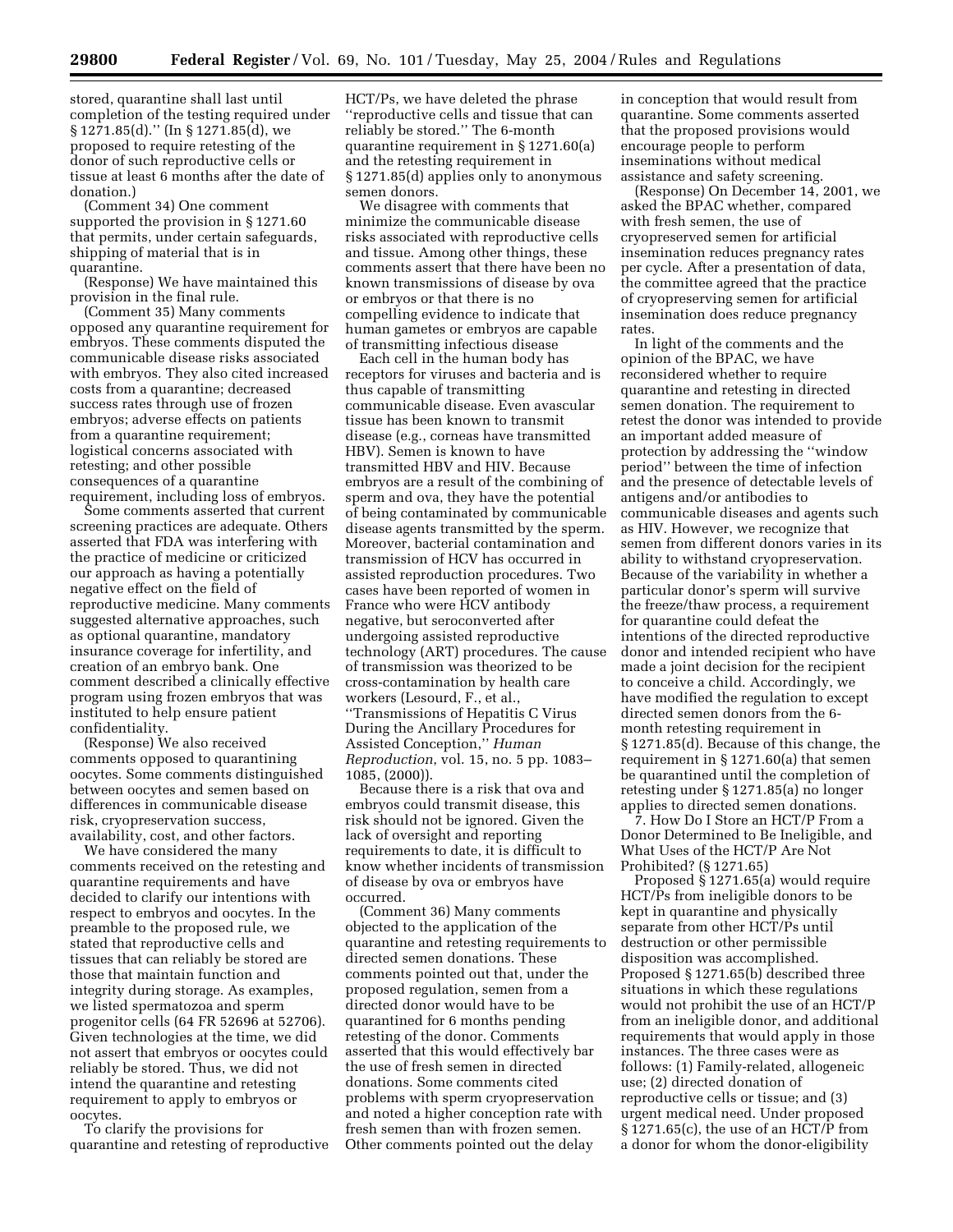determination had not yet been completed would not have been prohibited in cases of urgent medical need. (For organizational consistency, we have moved that provision to § 1271.60 of this final regulation, which deals with HCT/Ps pending the donoreligibility determination.) Finally, proposed § 1271.65(d) would impose special labeling requirements on HCT/Ps used under § 1271.65(b).

Proposed § 1271.65(b)(4) would prohibit making available an HCT/P from a xenotransplantation product recipient or an intimate contact of a xenotransplantation product recipient for use in the special circumstances set out elsewhere in paragraph (b) (familyrelated, allogeneic use; directed donation of reproductive cells or tissue; and urgent medical need). Throughout this final rule, we have adopted a more flexible approach to screening for xenotransplantation than proposed. This new approach is intended to recognize that different kinds of xenotransplantation may present different degrees of risk and to provide us with the ability to respond appropriately to these differences as the field of xenotransplantation develops. The absolute prohibition in proposed paragraph (b)(4) is not consistent with this new flexibility in approach, and so we have deleted it from § 1271.65.

(Comment 37) Several comments questioned how to comply with the requirement that HCT/Ps from ineligible donors be kept physically separate from other HCT/Ps. Some comments asserted that physical separation would require additional refrigerator storage units, presenting an unnecessary cost and space burden. These comments questioned the benefit of physically separate storage, suggested that quarantine alone should be sufficient, or requested that we delete the physical separation requirement. One comment asked whether storing in vapor phase nitrogen or encasing units in plastic bags is sufficient to prevent crosscontamination.

(Response) We have revised § 1271.65(a) to delete the requirement for physical separation. Section 1271.65(a) now incorporates language from the definition of quarantine; however, the term "quarantine" is no longer used in paragraph (a), because we believe it is more appropriately reserved for HCT/Ps awaiting the outcome of the donor-eligibility determination. Section 1271.65(a) now requires you either to store or identify HCT/Ps from ineligible donors in a physically separate area clearly identified for such use or to follow other procedures that prevent improper release, such as automated

designation, until destruction of the HCT/P or other disposition in accordance with § 1271.65(b) or (c).

As revised, § 1271.65(a) now provides establishments with flexibility in achieving the goal of preventing the improper release of HCT/Ps from ineligible donors. You may choose to keep HCT/Ps from ineligible donors in a physically separate area clearly identified for such use. Such physical separation may include storage on a separate shelf in a refrigerator or freezer that also contains other shelves storing HCT/Ps in quarantine pending the donor-eligibility determination and shelves storing HCT/Ps from eligible donors. A separate refrigerator or freezer may not be necessary.

 $\text{Alternatively, }$  \$1271.65(a) allows you to use other procedures that prevent improper release. Such procedures could include automated designation to prevent improper release. For example, some establishments label HCT/Ps with bar codes and store the HCT/Ps in freezers that maintain a constant temperature. Moving the products to a separate storage area would risk transient warming. Instead, the HCT/Ps remain in the original storage area and are tracked by a validated computer system that maintains information on the results of screening and testing. At the time of release of the HCT/P, the establishment activates the computer system to assure identification and retrieval of the specific HCT/P for the intended recipient. This is an example of a system of automated designation that could satisfy the requirements of § 1271.65(a).

The provisions of the CGTP proposed rule would require you to establish and maintain procedures for the control of storage areas to prevent such problems as cross-contamination and improper release (proposed § 1271.260(a)).

As for the comment regarding vapor phase nitrogen and plastic bags, limited scientific evidence exists to show the effectiveness of measures such as overwrap bags or storage in the vapor phase of liquid nitrogen to reduce the likelihood of cross-contamination. Such measures could be used if sufficient evidence exists of their ability to minimize the risk of crosscontamination.

(Comment 38) One comment urged us to delete the exception for familyrelated, allogeneic use, arguing that the urgent medical need exception would apply for both related and unrelated stem/progenitor cell donors. Another comment supported the concept that hematopoietic stem/progenitor cell donors who are related to the recipient should be held to the same standards as

unrelated donors with respect to screening and testing for communicable disease.

(Response) Although we recognize that the urgent medical need exception might apply in some instances of donations between family members, we decline to make the change requested by the first comment. Our intention in crafting the exception was to recognize that, in some situations, a recipient and his or her physician might weigh the risks of using an HCT/P from an ineligible family member in the absence of an urgent medical need, if such an action were in keeping with the family's wishes; this exception, with its added safeguards, would allow them to do so.

We agree with the second comment that the same screening and testing requirements should apply to donors of hematopoietic stem/progenitor cells who are related to the recipient as to unrelated donors, and the final rule is consistent with this view. However, we have chosen to defer to the family and physician the decision of whether or not to use an HCT/P from a related donor who has been determined to be ineligible. For this reason, the regulations do not prohibit such use.

We have rewritten proposed § 1271.65(b)(1) to reflect changes made in the registration final rule (66 FR 5447 at 5454). The proposed exception for ''family-related, allogeneic use'' extended only to first-degree blood relatives; as modified, the exception now extends to ''allogeneic use in a first-degree or second-degree blood relative.'' Our decision, expressed in the registration final rule, to broaden the scope of related donors was based on several factors, which also apply here. The likelihood of finding a donor with a haplotype identical to that of the recipient is greater among blood-related individuals than among unrelated individuals. In addition, for certain ethnic groups, it is extremely difficult to find an appropriate unrelated donor. Finally, registry outcome data for some hematologic malignancies suggest that peripheral blood and bone marrow transplant recipients may have a better survival rate when transplanted with hematopoietic stem/progenitor cells from related donors (66 FR 5447 at 5454).

Parents, children, and siblings are considered first-degree relatives. Aunts, uncles, nieces, nephews, first cousins, grandparents, and grandchildren are second-degree relatives. Relations by adoption or marriage are excluded from § 1271.65(b)(1), because they are not in the same genetic pool as blood relatives.

(Comment 39) We received comments on the proposed provision for directed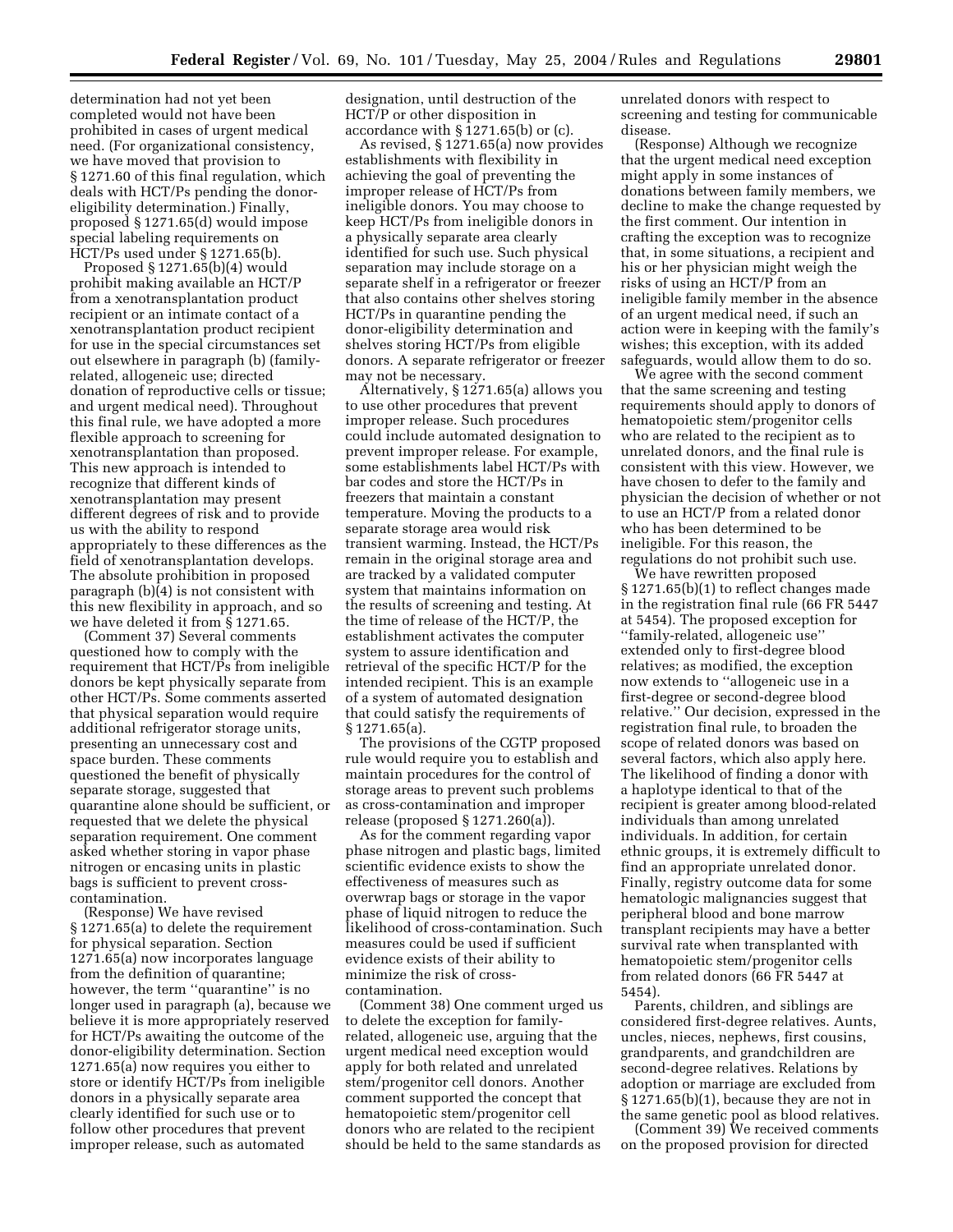donation of HCT/Ps from ineligible donors. Elsewhere in this rule, we respond to comments on the definition of directed reproductive donor and on the applicability of retesting requirements to directed donations of reproductive cells and tissues.

One comment on proposed § 1271.65 praised the directed donor provision as appropriate. This comment stated that the directed donor provisions should also apply when a woman seeks a second child by the same anonymous donor with known high-risk behavior.

(Response) We disagree that the directed reproductive donor provisions of § 1271.65(b) extend to anonymous donation. As discussed in comment 13 of this document, the term ''directed reproductive donor'' does not apply to anonymous donations, but to situations where the donor knows, and is known by, the recipient. Moreover, under this final rule, all potential anonymous semen donors must be screened for risk factors for relevant communicable disease, including high-risk behavior; potential donors with a high-risk behavior will be determined ineligible.

(Comment 40) One comment expressed concern about allowing patients and physicians to decide whether to use donated gametes from a directed reproductive donor who is found to be ineligible. This comment asserted that it is essential that patients be fully informed, and that written contracts be signed indicating the possible risks to recipient and baby, so that there is complete understanding for the risks involved.

(Response) It is essential that the patient who chooses to use a directed donation from an ineligible donor be fully informed of the risks involved. For any use under § 1271.65(b)(1), the establishment must notify the physician using the HCT/P from the ineligible donor of the results of testing and screening. Under § 1271.65(b), the HCT/P must be labeled prominently with the Biohazard legend and must bear the statement ''WARNING: Advise patient of communicable disease risks,'' and, in the case of reactive test results, ''WARNING: Reactive test results for (name of disease agent or disease).'' In the case of reproductive HCT/Ps, this includes risk to the baby. We have removed the proposed requirement for the establishment to document that the physician agreed to explain the communicable disease risks associated with the use of the HCT/P to the recipient or the recipient's legally authorized representative and that the physician agreed to obtain from the recipient or the recipient's legally authorized representative consent to use the HCT/P. We decline to require a written contract between physician and patient. We know that physicians are under legal and ethical restrictions, requiring them to discuss the risks of communicable disease transmission stemming from the use of HCT/Ps. We rely on physicians to meet these obligations when obtaining consent to procedures involving HCT/Ps from patients and their legal representatives.

(Comment 41) One comment on directed donations of reproductive cells or tissue praised FDA for adding clarity to a process that has created confusion for donors and patients. This comment endorsed the procedures in proposed § 1271.65(b), but objected to the proposed requirement for physician consent. The comment asserted that the patient has the right to make his or her own decisions about medical treatment, that physician consent is unnecessary because of other standards of physician conduct, and that some physicians may withhold consent for invalid reasons.

(Response) In light of this comment, we have reconsidered the necessity of requiring documentation of the physician's authorization of the use of an HCT/P from an ineligible donor in the directed reproductive donor situation, as well as in cases of urgent medical need or use in a first- or second-degree blood relative. Our decision is not based on an evaluation of patients' rights, but on the observation that, in each of these situations, a physician will be closely involved in the decision to use the HCT/P from the ineligible donor. For this reason, no additional requirement to obtain physician consent is necessary.

For the same reasons, we have also removed the requirement for physician authorization from the provisions governing use of an HCT/P for urgent medical need before completion of the donor-eligibility determination (§ 1271.60(d)).

(Comment 42) Several comments strongly supported the urgent medical need provision in proposed § 1271.65(b) and (c). Some comments commended the structuring of the proposed regulations, noting that the transplanting physician and the informed patient may deem appropriate a tissue that is positive for infectious disease when comparing alternatives, particularly in a matter of life or death or other emergency medical situations. One comment asserted that the transplant physician must be the ultimate authority for the use of tissues from all donors and noted that the prevalence of CMV positivity in the

normal donor population will make this exception widely used.

(Response) We have maintained the provisions for urgent medical need, although, as noted, the provisions governing use pending the donoreligibility determination have been moved to § 1271.60. (To ensure that the physician receives sufficient information about the risks of the  $HCT/P$ ,  $\S 1271.60(d)(2)$  requires that an HCT/P from a donor for whom the eligibility determination is not complete be accompanied by results of donor screening and testing that have been completed, as well as a list of any screening or testing that has not yet been completed.)

We also note that, under the final regulation, you are not required to determine a donor ineligible on the basis of a reactive CMV test, but under § 1271.85(b)(2) you must establish and maintain an SOP governing the release of an HCT/P from a donor whose specimen tests reactive for CMV. Thus, it will be unnecessary to invoke the urgent medical need provisions to use an HCT/P from a donor who has tested positive for CMV. (See the discussion in comment 60 of this document.)

(Comment 43) One comment asserted that labeling tissue ''untested for Biohazard'' might cause transportation issues, because commercial carriers are reluctant to transport a container labeled ''Biohazard.'' The comment recommended that the proposed regulations clarify that the tissue container, not necessarily the tissue transport container, be labeled ''untested for Biohazard.''

(Response) The labeling requirements in this final regulation apply to the labeling of the HCT/P. (An HCT/P made available under § 1271.60(d) must be labeled ''NOT EVALUATED FOR INFECTIOUS SUBSTANCES,'' and an HCT/P made available under § 1271.65(b) must bear the Biohazard legend; in both instances, the label must state: ''WARNING: Advise patient of communicable disease risks.'') Other regulations, e.g., those issued by the Department of Transportation, may apply to the shipping container.

#### 8. How Do I Screen a Donor? (§ 1271.75)

Proposed § 1271.75(a) would require screening of all donors, except as provided in § 1271.90, for risk factors for, and clinical evidence of, relevant communicable disease agents and diseases, including, at a minimum, HIV, HBV, HCV, and TSE, including CJD and vCJD. Under proposed § 1271.75(b), donors of reproductive cells or tissue would be screened for genitourinary diseases that can be transmitted with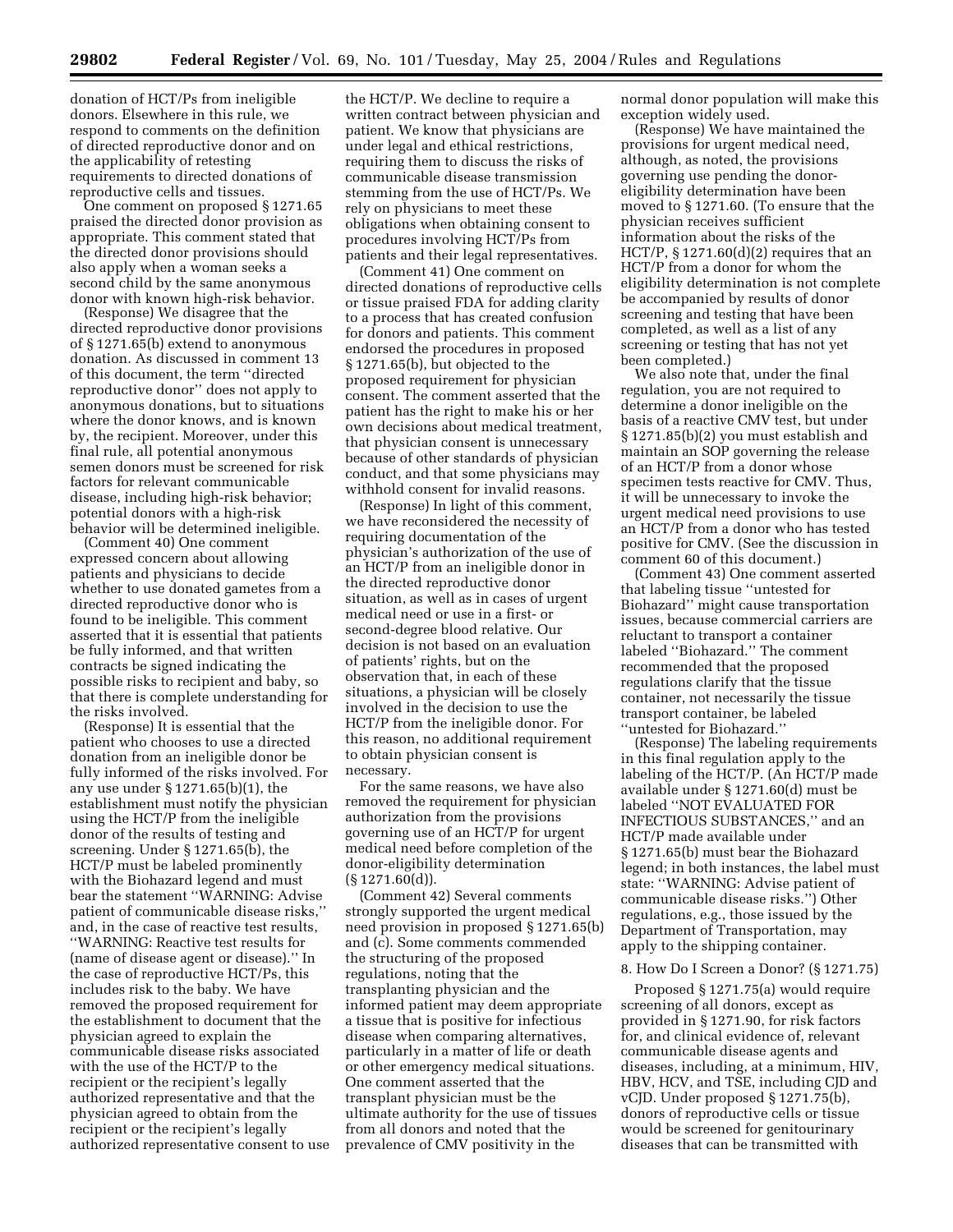the recovery of reproductive cells or tissues, including at a minimum *Chlamydia trachomatis* and *Neisseria gonorrhea*. Under proposed § 1271.75(c), donors would also be screened for xenotransplantation or close contact with a xenotransplantation product recipient. And proposed § 1271.75(d) would allow establishments to follow an abbreviated donor screening procedure when a complete donor screening had been performed within the previous 6 months.

We have deleted the phrase ''at a minimum'' from § 1271.75(a) and (b), because it might give the impression that screening is required only for those relevant communicable diseases listed in § 1271.75. Although at this time we only require screening for those listed diseases, additional diseases may be identified as relevant in the future. As discussed in comment 16 of this document, we intend to issue guidance that notifies you when we have identified additional relevant communicable diseases that appear to meet the definition in § 1271.3(r)(2).

Section 1271.75, as finalized, requires the establishment that performs donor screening to review the donor's relevant medical records for risk factors for, and clinical evidence of, relevant communicable disease agents and diseases. For consistency with testing requirements, we have added the requirements that you screen all donors for *Treponema pallidum* (§ 1271.75(a)(1)) and that you screen donors of viable, leukocyte-rich cells or tissue for relevant cell-associated communicable diseases, including HTLV (§ 1271.75(b)). These additional screening requirements impose only a minimal burden. We describe screening factors for these relevant communicable diseases in the donor-eligibility draft guidance.

(Comment 44) Proposed § 1271.75(a)(1) would require screening of all donors for human TSE, including CJD. We received several comments on this provision. One comment supported the proposed screening requirements as written. Another comment stated that the agency should make clear whether it intends procurers of human tissue to apply the policies in the draft guidance for blood donors issued on November 23, 1999. Other comments argued that semen and oocytes should be exempt from screening for TSE, or questioned why the screening is applied to all donors, not just donors of dura mater or cornea. One comment expressed concern that particular symptoms of TSE, such as changes in speech or gait, are not specific to TSE.

(Response) Given the severity of TSE, the lack of an approved test, and the lack of information about the tissue distribution of the vCJD agent in humans, we continue to believe that it is necessary to screen all prospective donors for risk factors. In January 2001, we asked the TSEAC to evaluate the risk of transmission of vCJD through the transplantation, implantation, infusion, or transfer of HCT/Ps. The committee agreed that, compared to the risk of transmission of vCJD by blood transfusion, there is a significant risk of transmission of vCJD from HCT/Ps.

We recognize that the potential for transmission appears to differ between different types of HCT/Ps, with the greatest risk associated with corneas and dura mater. Nevertheless, you must screen all donors for TSE, for the previously listed reasons. This screening would include questions about risk factors for sporadic CJD and vCJD, and donors would be subject to exclusion based on those factors. We also recognize that some TSE symptoms are not specific to TSE. The specific symptoms to watch for are discussed in the CJD draft guidance.

(Comment 45) The proposed regulations did not contain an exception from the donor medical history interview for corneas procured under legislative consent; i.e., in accordance with a State law that allows the medical examiner or coroner to procure corneal tissue without the consent of the donor's next of kin. The preamble to the proposed rule stated that requiring a donor medical history interview for corneas obtained under legislative consent is necessary to ensure that the risk of communicable disease transmission is appropriately assessed. We noted that the necessity of adequate screening for TSE illustrates the importance of the donor medical history interview (64 FR 52696 at 52703).

We also noted that the proposed definition of donor medical history interview would permit the interview to be conducted with an individual knowledgeable about the donor's medical history and relevant social behavior (e.g., primary treating physician) and would not require an interview with the next of kin. For this reason, we considered that the proposed regulation and State laws on legislative consent may coexist and stated that we did not intend to preempt those laws. We specifically requested comments on any potential conflicts that might make it impossible to comply with both this regulation and State laws on legislative consent.

We received many comments about the proposed requirement for a donor

medical history interview. Most of these comments came from eye banks.

Comments from eye banks that supported the proposal described their positive experiences performing medical history interviews. One comment described a next-of-kin interview that revealed the information that the potential donor's sister had died from CJD, information that would not have otherwise been obtained. Another comment supported the interview as a means of detecting high-risk behavior for diseases other than CJD, such as hepatitis and HIV, and said that FDA should carefully consider any interview questions relating to TSE with input from transplant practitioners and other experts. Several comments cited the risk to patients if donors are not screened with an interview. One comment from the medical director of an Italian eye bank described a positive experience with a recently implemented Italian requirement to obtain medical and social information through an interview.

Some comments criticized the recovery of corneas under legislative consent, asserting that autopsy reports are insufficient for assessing high-risk behaviors and that donors from medical examiner's or coroner's offices have an increased likelihood of high risk behavior. One comment asserted that, although part of the justification for legislative consent has been that there is a cornea shortage in this country, current donation rates have enabled most eye banks to become exporters.

Most comments on this issue opposed a requirement for a donor medical history interview for all cornea donors. One comment opposed the requirement but appreciated FDA's efforts to help ensure a safe supply of donor corneal tissues. Another comment asserted that the government should stay out of eye banking.

Many comments cited benefits of medical examiner laws, and some comments expressed the view that the proposed requirement would eliminate the procurement of corneas under legislative consent. Some expressed concern about diminished cornea supplies. Others asserted that the time required for screening would detract from cornea viability and quality, and some comments expressed concern about decreased access to healthy young corneal material from the medical examiner donor pool. Numerous comments cited the added expense of performing a medical history interview.

Many comments asserted that additional screening is unnecessary, or disputed the usefulness of an interview. Two comments asserted that the medical/social histories performed on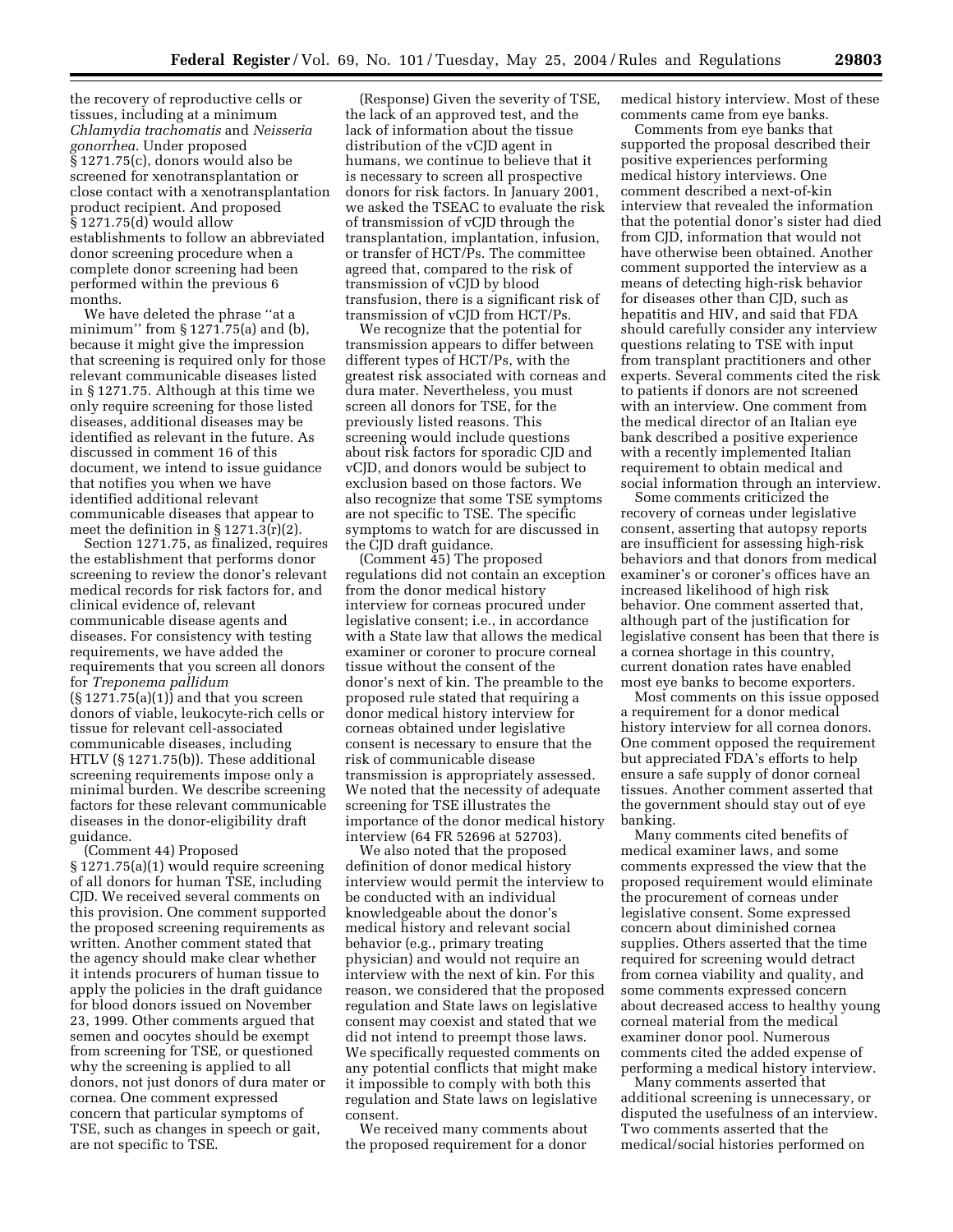all cases obtained under legislative consent are just as comprehensive as those obtained with a next-of-kin consent and a medical/social history questionnaire. Other comments expressed doubt that the interview would be effective in screening for CJD or would increase the safety of corneal tissue.

Many comments disputed the risk of CJD transmission via corneas. One comment asserted that TSE cases are not brought to the medical examiner's office for determination of cause of death. Another comment asserted that there is no evidence of any increased risk of disease transmission through corneas obtained under legislative consent absent a medical history interview and that mandating an interview does not appear to have adequate scientific substantiation. Another comment stated that CJD is not sufficiently prevalent to warrant testing and screening.

The Eye Bank Association of America (EBAA) commissioned a report, which it submitted to the docket, on the occurrence and transmissibility of CJD as it relates to cornea transplantation. The report concluded, in part, that screening for symptoms of CJD would have minimal impact on safety but would reduce the supply of donor corneas. One comment objected to the report's conclusion and supported a medical/social history interview. On the other hand, one comment indicated that, based on the EBAA report, it now recommended that the regulation permit corneal donation under legislative consent without a donor medical history interview.

(Response) We have carefully considered the many comments on this difficult issue. Since the publication of the proposed rule, our concerns about preventing the spread of TSE, including vCJD, have increased. We have taken steps to address those concerns by developing an agency action plan and issuing new guidance documents, including guidance specific to HCT/Ps. In August 2001, HHS also announced a TSE action plan. One of FDA's responsibilities under the departmental action plan is to review and upgrade our policies designed to prevent potential exposure to TSE through blood transfusion or tissue transplantation or transmission of TSE through FDAregulated products. (You can find information about the departmental action plan on the Internet at *http:// www.hhs.gov/news/press/2001pres/ 20010823.html*.)

We developed our action plan for TSE in April 2001. The plan has several focus areas, including prevention of exposure to TSE through human and

animal products, blood transfusion, tissue transplantation, and other FDAregulated products. FDA also wants to establish a coordinated education and outreach program to the community, and to expand research in TSE. The plan will enhance regulatory tools, and help enforce regulations concerning cattle feeding and import restrictions. The action plan is posted on the Internet at *http://www.fda.gov/oc/oca/*

*roundtable/bse/FDA*l*actionplan.html*. Another example of FDA's heightened concern with potential TSE transmission is the publication of the guidance entitled ''Revised Preventive Measures to Reduce the Possible Risk of Transmission of Creutzfeldt-Jakob Disease (CJD) and Variant Creutzfeldt-Jakob Disease (vCJD) by Blood and Blood Products (January 2002),'' available on the Internet at *http:// www.fda.gov/cber/gdlns/cjdvcjd.pdf*. This guidance recommends blood donor deferrals for travel to the UK and the rest of Europe, for military personnel who resided in U.S. military bases in Europe, and for receipt of blood in the UK.

In January 2001, we asked the TSEAC to evaluate the risk of transmission of vCJD through the transplantation, implantation, infusion, or transfer of HCT/Ps and to compare this risk to that of the transfusion of blood and blood products, for which precautionary measures have already been adopted. We specifically requested advice on how information about residence/travel history could best be obtained and noted the relevance of this question to corneas procured under legislative consent. The committee agreed that, compared with blood transfusion, there is a significant risk of transmission of vCJD from HCT/Ps, and noted that dura mater and cornea have the greatest risk. A majority of the committee supported deferral for donors of dura mater and cornea who had possibly been exposed to the bovine spongiform encephalopathy agent, but the committee did not vote on the question of whether an interview should be required of all donors.

Since that meeting of the TSEAC, we have issued a draft guidance document entitled ''Draft Guidance for Industry: Preventive Measures to Reduce the Possible Risk of Transmission of Creutzfeldt-Jakob Disease (CJD) and Variant Creutzfeldt-Jakob Disease (vCJD) by Human Cells, Tissues, and Cellular and Tissue-Based Products (HCT/Ps)'' dated June 2002, available on the Internet at *http://www.fda.gov/cber/ gdlns/cjdvcjd0602.pdf*. This draft guidance document contains our current recommendations on appropriate donor

screening measures for CJD and vCJD. This draft guidance was discussed at the TSEAC meeting in June 2002.

It would be inconsistent with our level of concern about TSE to fail to require a donor medical history interview for some corneas, when it is generally agreed that corneas are among the tissues most likely to transmit TSE. The information needed to screen for TSE (e.g., cognitive changes; travel history) is not the sort that can be obtained through an autopsy or through a review of investigators' reports or hospital charts.

Moreover, although the preamble to the proposed rule used TSE to illustrate the need for a medical history interview for all cornea donors, questions pertaining to other relevant communicable diseases would also go unanswered without an interview. We agree with the comment that supported the interview as a way of screening for diseases other than CJD, such as hepatitis and HIV.

The EBAA report focused on CJD, and not on other diseases that might be screened for, including HIV. The report recommended against requiring a donor medical history interview in cases of legislative consent. In reaching this conclusion, the report's authors made certain assumptions about the diagnosis, course, and prevalence of CJD in the cornea donor population, including the frequency of misdiagnosis of CJD. As we discuss in this document, varying these assumptions can lead to very different conclusions. Moreover, the report analyzed the possible effect of supplemental screening applicable to all cornea donors, assuming a new screening requirement where none currently exists. However, the requirement for a donor medical history interview is currently in place with respect to all cornea donations except for the small percentage obtained under legislative consent. (The actual percentage of cornea donations obtained under legislative consent is unknown. The EBAA report used an unsupported value of 10 percent.)

In evaluating the proposed regulation, the EBAA report considered the number of potential cornea donors who might be deferred for CJD risk because of the results of supplemental screening but who in fact do not have CJD (i.e., the number of all cornea donors who might be erroneously excluded). Depending on the assumptions made, the estimated number of cornea donors with CJD and the number of donors erroneously excluded by screening could vary tremendously. For instance, the authors of the report assumed that 1 percent of actual CJD cases would be missed, and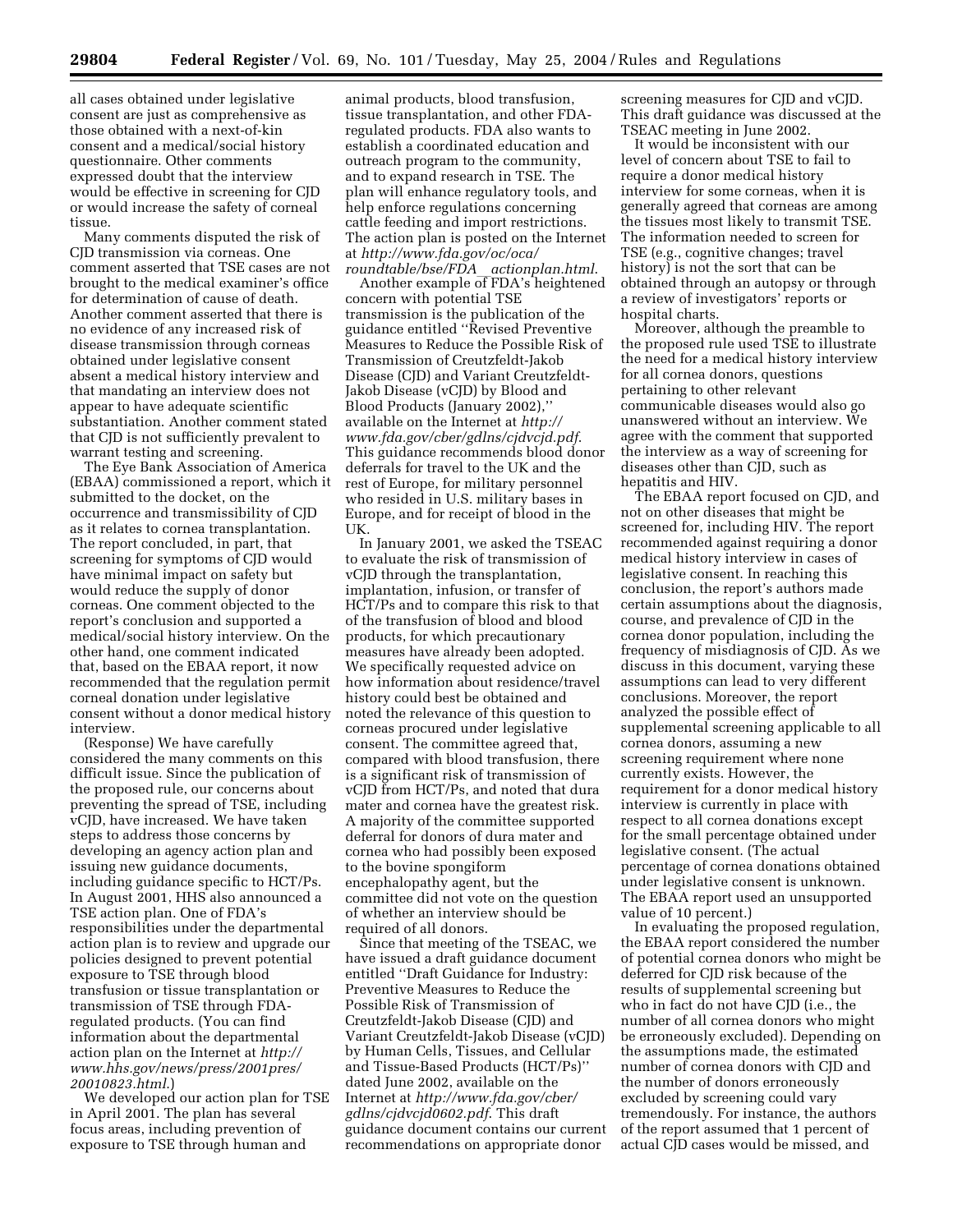diagnosed as some other neurological disease. They calculated that it would take 8.1 years of screening to exclude one actual case of CJD, and the numbers of otherwise eligible donors incorrectly excluded by screening would range from 18,415 to 73,362 (depending upon the specificity of the screening questions). If, instead of 1 percent, we make the assumption that 10 percent of cases of CJD would be misdiagnosed, then it would take 1.4 years of screening to exclude 1 actual case of CJD, with 3,219 to 12,876 donors incorrectly excluded. Thus, the assumption made by the authors resulted in a calculation of approximately six times the number of donors incorrectly excluded as under another possible scenario. Furthermore, the EBAA model estimates the numbers of incorrectly excluded donors that would result assuming that the additional screening would apply to all cornea donors. However, the additional screening required under this rule would affect only the subset of donors from whom an interview is not currently obtained (e.g., corneas obtained under legislative consent).

Because the report failed to explicitly consider a variety of uncertainties in the model assumptions, did not consider the effect of the donor medical history interview requirement on the appropriate subset of potential donors, and did not include diseases other than CJD in the risk assessment, we decline to follow any recommendation based on the results.

We disagree with comments that predict a shortage of corneas resulting from this rule. At present, approximately 30 percent of corneas recovered in the United States are exported (2002 Eye Banking Statistical Report, Eye Bank Association of America). Because any estimates of potential reductions in donations under legislative consent are quite speculative, we have not included such estimates in this response. Even if this final rule led to a reduction in donations under legislative consent, we do not anticipate that a shortage would result.

(Comment 46) Although comments expressed concern about the effect of the proposed requirement for a donor medical history interview on medical examiner laws, we received only a few responses to our request for comments on any potential conflicts that might make it impossible to comply with both this regulation and State laws on legislative consent. One comment agreed with requiring a donor medical history interview, but noted that, given privacy considerations, an interview with a primary treating physician may be difficult to obtain without permission

of the deceased and/or the deceased's family. Another comment asserted that, for the proposed rule not to conflict with State laws on legislative consent, it would have to allow the medical examiner or pathologist who performs the autopsy to qualify as an ''individual knowledgeable about the donor's medical history and relevant social behavior'' and to respond to a modified set of history questions appropriate to the medical examination. According to the comment, other medical and social history would be obtained through the case file containing investigator's reports, hospital charts, or other sources of donor history.

(Response) As discussed in section VI of this document, we contacted the States to give them the opportunity to comment on any possible preemption issues. No States replied to our request.

In this final rule, we have defined ''donor medical history interview'' as a documented dialog about the donor's medical history and relevant social behavior, including activities, behaviors, and descriptions considered to increase the donor's relevant communicable disease risk. If the donor is not living or able to participate in the interview, the interview must take place with an individual or individuals who are able to provide the information sought in the interview. (This language replaces ''individual knowledgeable about the donor's medical history and relevant social behavior'' from the proposed rule. This change is for purposes of clarity and plain language, and it does not affect the definition's meaning.) Examples of these individuals who could possibly provide the appropriate information include the donor's next-of-kin, the nearest available relative, a member of the donor's household, an individual with an affinity relationship, or the primary treating physician.

We continue to believe that the definition of ''donor medical history interview'' provides sufficient flexibility to allow for the continued recovery of corneas under legislative consent. However, we recognize that there may be some difficulty in communicating with the primary treating physician without obtaining permission from the deceased and/or the family of the deceased, and that therefore this final rule may have an effect on the ability of medical examiners and coroners to recover corneas under State legislative consent laws. But, given the known transmission by corneas of HBV and CJD, and the potential for corneas to transmit other communicable diseases, including TSE, we have concluded that making an exception from the

requirement for a donor medical history interview in the case of corneas obtained under legislative consent is not justified.

We disagree with the comment that urged us to interpret the definition to include an interview with the medical examiner or pathologist who performs the autopsy. Although the medical examiner or pathologist will have useful clinical information that should bear on the donor-eligibility determination, it is unlikely that this person will know the donor well enough to answer questions about his or her medical history, travel history, and/or social behavior. Therefore, an interview with the medical examiner or pathologist would be inadequate to fulfill the interview requirements.

(Comment 47) In the preamble to the proposed rule, we noted that, together with CDC, we were reviewing the risk factors for transmission of relevant communicable diseases in light of current scientific knowledge. Based on that review, we planned to specifically describe, in a guidance document, risk factors and screening information to assist establishments in complying with the regulations (64 FR 52696 at 52703). Although the proposed rule did not specify risk factors, we received many comments opposed to a screening factor that would prevent men who have had sex with men from donating semen anonymously. (Many comments also focused on the proposed requirement to quarantine directed donations of reproductive cells and tissue. As discussed in comment 36 of this document, we have deleted this requirement from this final rule. The final regulations allow the use of fresh semen from directed reproductive donors.)

Some comments disagreed with considering homosexual men to be ''high risk donors'' and disputed the scientific basis for excluding these men as donors. Many comments cited the efficacy of the blood test for HIV, with retesting after a 6-month quarantine, although one comment noted that HIV antibody testing is imperfect. Many comments disputed the public health benefits of the rule, although some applauded the agency for trying to craft safeguards to protect the public.

Other comments asserted that the regulations would abridge the reproductive, civil, or constitutional rights of both donor and recipient, but did not provide an explanation of the scope of those rights or a legal analysis of how this rule would affect them. Many comments argued that the proposed regulations were discriminatory. Some comments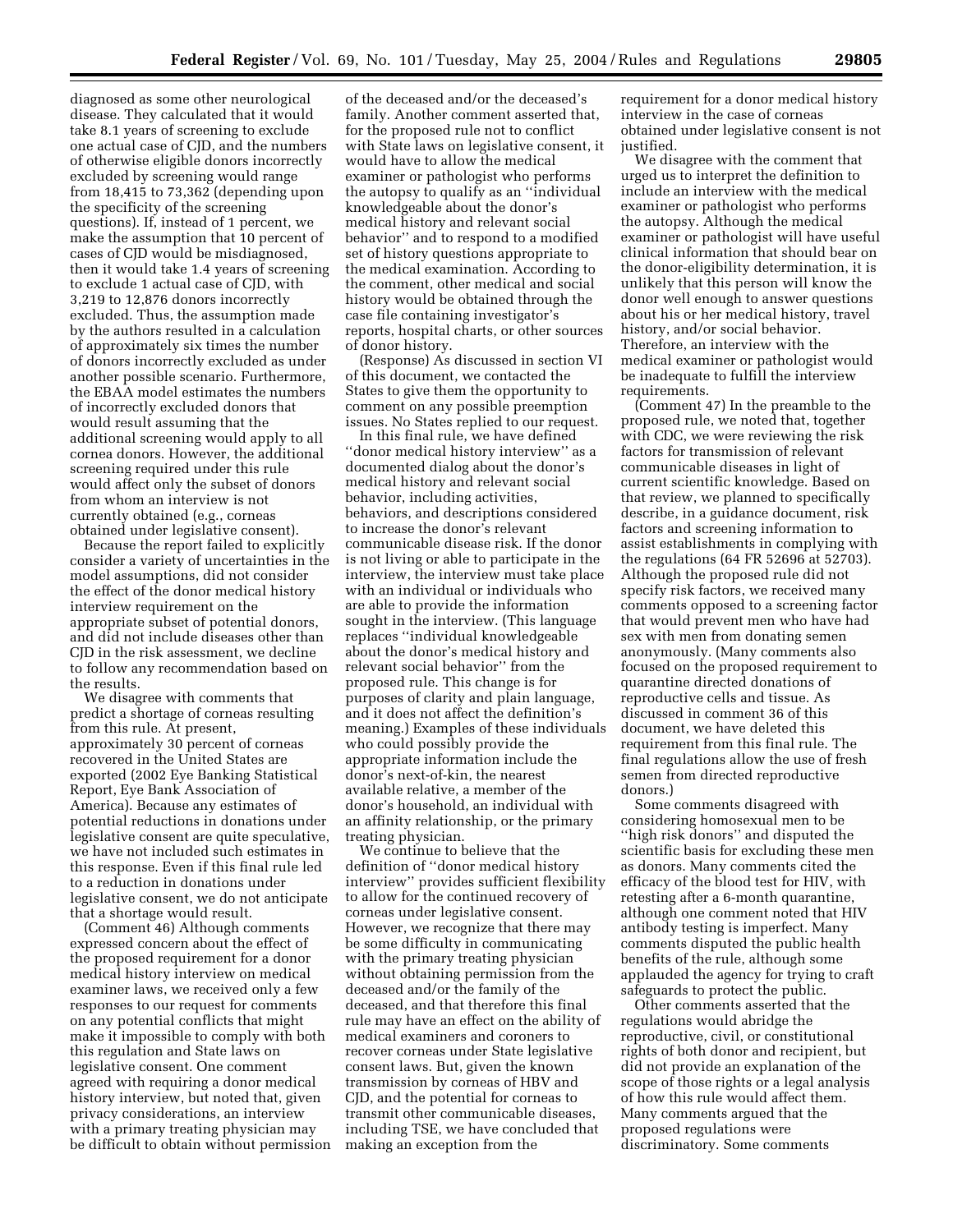suggested language for the donoreligibility draft guidance.

(Response) In response to the comments suggesting that FDA should allow establishments to rely on HIV test results alone, or on quarantine and retesting, without screening for risk factors, FDA rejects that approach at this time. Although it is reasonable to expect that more sensitive nucleic acid amplification testing (NAT) will be available soon for reproductive tissue donors, even that testing may fail to detect early stage HIV and other infections, particularly because the level of viremia may be extremely low in the early stages of infection (Refs. 1, 2, and 3). Moreover, even the best test may fail to provide an accurate test result due to human error in running the test or in linking the test result to the correct donor. Accordingly, FDA believes that, based on the current state of testing and current knowledge about disease transmission, it is necessary to screen for risk factors as well as to test for diseases such as HIV.

Like the proposed rule, this final rule does not specify risk factors. Risk factors and other information about screening are contained in the donor-eligibility draft guidance announced elsewhere in this **Federal Register**. We welcome comments on the guidance document.

In developing the guidance, we have seriously considered the comments. To obtain up-to-date information on risk factors, we have worked with CDC. CDC performed a literature search and then, on June 26 and 27, 2000, held a donor suitability consultation to consider whether the 1994 ''Guidelines for Preventing Transmission of Human Immunodeficiency Virus Through Transplantation of Human Tissue and Organs'' (*Morbidity and Mortality Weekly Report* 1994; 43(RR–8)), should be revised with respect to men who have sex with men.

Approximately 50 persons were invited as consultants. They represented transfusion and transplant professional organizations, public health experts, donor families, persons receiving transplants, ethicists, and donor rights advocates. Representatives of the Department of Health and Human Services and its component agencies also participated. Observers at the meeting were also encouraged to contribute.

Representatives of CDC presented the scientific literature search prepared as a background for the consultation. Presenters compared the transmissibility of infection through blood, organs, tissues, and reproductive tissues. Data were presented on the incidence and prevalence on HIV, HBV, and HCV for specific groups and risk behaviors; these data were derived primarily from the literature published between 1995 and 2000 and from unpublished sources. Data indicated that, compared to the general population, the incidence and prevalence rates for HIV, HBV, and HCV were substantially higher for heterosexuals attending sexually transmitted disease clinics, men who have sex with men, commercial sex workers, and injection drug users.

After the consultation, it was concluded that there is no new data that would warrant revising the 1994 guidelines. CDC and others also concluded that current data are not sufficient to allow the identification of lower-risk subsets of currently excluded population groups, and thus, to refine the exclusionary criteria. At the consultation, representatives of CDC encouraged the development of new data.

On December 14, 2001, we asked the Center for Biologics Evaluation and Research's (CBER) BPAC, whether there are existing data that identify subsets of men who have had sex with other men in which the incidence and prevalence rates for HIV, HBV, and HCV of the subsets are similar to the population at large. By a 10 to 0 vote, the committee advised that these data do not exist.

We have reviewed relevant legal authorities and disagree that these regulations discriminate or improperly abridge donor or recipient rights. We further note that, since FDA has tailored the rule's requirements to take into account an existing relationship between a donor and recipient (for example, FDA has not required quarantine and retesting for directed reproductive donors, permits the use of reproductive tissue from ineligible directed reproductive donors, and requires no testing for sexually intimate partners), the comments' remaining objections relate almost exclusively to anonymous donations of reproductive tissue. We will continue to examine the data on risk factors and, as new data are developed that justify changes to our guidance, we will make those changes in accordance with good guidance practice.

(Comment 48) Proposed § 1271.75(a)(2) would require screening a potential donor to determine if he or she had received a ''xenotransplant'' or was a ''close contact'' of a xenotransplant recipient. Two comments agreed that xenotransplantation recipients should be deferred as tissue donors, but asserted that close contacts do not need to be deferred. One comment asserted

that there have been no reports of the spread of zoonoses to close contacts or household members. The comment further recommended use of a simplified question in donor screening.

(Response) This final rule adopts a different approach to screening for xenotransplantation than proposed. The rule is intended to permit the agency added flexibility in responding appropriately to the risks presented by different kinds of xenotransplantation as this field develops and changes. To this end, we have modified several provisions of the final rule with respect to xenotransplantation, including the screening requirements set out in § 1271.75. (Changes to the definitions and to § 1271.65 are discussed in comment 25 and the text before comment 37 of this document.)

The final rule requires screening for ''communicable disease risks associated with xenotransplantation.'' The donoreligibility draft guidance that accompanies this final rule describes those risks. Because, at this time, so few xenotransplantations have been performed, and much is unknown about the actual risks of xenotransplantation, the risks for which you must screen may be potential or hypothetical risks. We currently consider both the xenotransplantation product recipient and the intimate contact of a xenotransplantation product recipient to be at risk for acquiring zoonoses, and, as in the proposed rule, these individuals would be ineligible to donate HCT/Ps. However, if requested to do so through a request for an exemption from or alternative to the regulations under proposed § 1271.155 when finalized, we will consider exceptions for certain ex vivo exposures (e.g., exposure to a wellcharacterized cell line, or exposure across a physical barrier).

We have considered the comments' assertion that intimate contacts should be eligible for donation, based on the lack of reports of zoonosis spread, and we disagree. Given the potential risks associated with the spread of diseases from live animal cells, tissues, and organs, we believe that the most prudent course at this time is to defer intimate contacts, and the donor-eligibility draft guidance follows this course. As with hepatitis and HIV, those individuals most likely to be infected by a xenotransplantation product recipient with a zoonosis are the recipient's intimate contacts. Should that individual become infected with a zoonosis, then an HCT/P from that intimate contact could transmit the zoonosis to the recipient of that HCT/P.

The donor-eligibility draft guidance describes the types of questions that can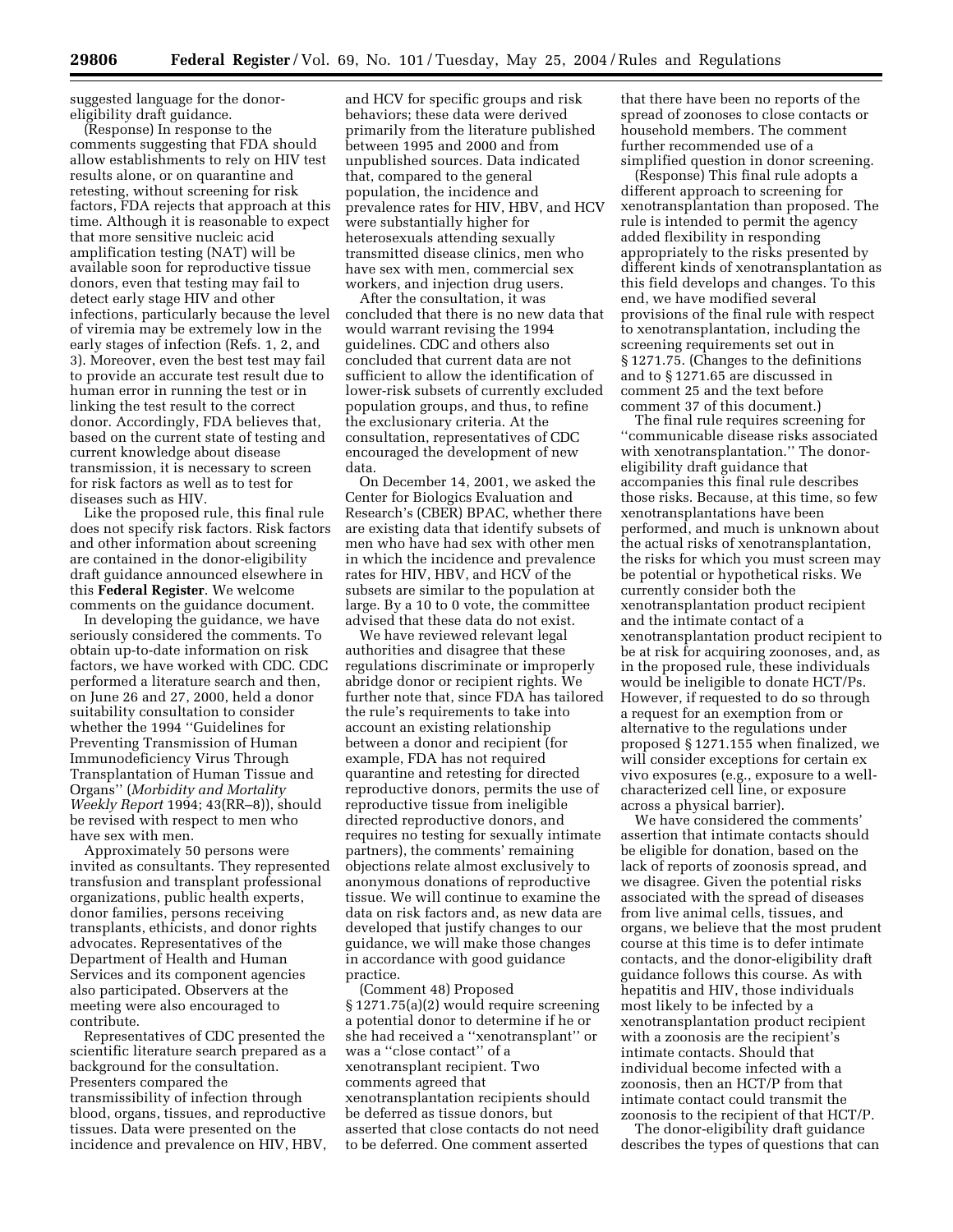elicit information on communicable disease risks associated with xenotransplantation. We welcome comments on the draft guidance.

(Comment 49) One comment said that, instead of questioning at the time of donation, FDA should require that past xenotransplantation product recipients and their next of kin be notified by the medical institution performing the clinical trials that they are deferred from donating blood and tissues.

(Response) We agree that a transplant institution should tell a xenotransplantation product recipient not to donate blood and tissues (e.g., as part of informed consent). The PHS Guideline on Infectious Disease Issues in Xenotransplantation (January 19, 2001) recommends that xenotransplantation product recipients be instructed not to donate blood, blood components, tissues, breast milk, ova, sperm, or any other body parts for use in humans. This document further recommends that the recipient inform his contacts (now referred to as ''intimate contacts'') not to donate.

However, as an added precaution, an HCT/P donor, or other person interviewed in the donor medical history interview, should be questioned at the time of HCT/P donation. Unless prodded by the question, the donor may not remember that he or she is not supposed to donate HCT/Ps. Moreover, another person interviewed in the donor medical history interview may not remember the warning against donation unless specifically asked about xenotransplantation.

(Comment 50) Proposed § 1271.75(d) would allow an abbreviated donor screening procedure for living donors, as long as complete donor screening is performed every 6 months. One comment asserted that it is impractical to conduct abbreviated screening at each donation for anonymous semen donors and that a complete donor-eligibility determination every 6 months is unnecessary. Another comment recommended that a complete screening be recorded with each donation event. A third comment asked us to revise the regulation to indicate that an abbreviated donor screening would not be acceptable if there has been a change in screening requirements since the last complete screening procedure was performed on the donor.

(Response) We decline to make the changes suggested by the comments. We believe that the requirement for a complete screening procedure (i.e., a donor medical history interview), review of medical records and physical examination, every 6 months is

appropriate because in this timeframe a potential donor may develop physical signs of a communicable disease that can be detected by examination.

With an abbreviated screening procedure, a full review of records is not necessary, but you must make sure that there have been no changes in a donor's risk factors, including high risk behavior, since the previous donation. You may accomplish this by having the donor read a written list of risk behaviors and asking whether he or she has participated in these behaviors.

With respect to changes in screening requirements, we agree with the intent of the comment but disagree that the requested change is necessary. Information on screening (e.g., risk factors) is contained in guidance that, although not binding, represents our current thinking on the topic. If FDA guidance on screening has changed since the last donation (for example, if a new risk factor has been added), we recommend that you screen in accordance with the new guidance at the next scheduled donation following the implementation date of the guidance (for example, by screening for the new risk factor).

We have made several changes to the regulation for clarity. We have replaced the phrase ''on subsequent donations'' with ''on repeat donations'' to clarify that we intend this abbreviated procedure to apply in repeat donation situations (e.g., semen).

We note that while § 1271.75(d) addresses abbreviated screening procedures for repeat donors, the requirements for quarantine, testing, and retesting applicable to repeat donations are contained in §§ 1271.60, 1271.80, and 1271.85. In comment 53 of this document, we discuss changes to the testing requirements applicable in the repeat donor situation.

9. What Are the General Requirements for Donor Testing? (§ 1271.80)

Proposed § 1271.80 would require an establishment to test donor specimens for relevant communicable disease agents, to adequately and appropriately reduce the risk of transmission of relevant communicable diseases. Among other things, proposed § 1271.80 sets out requirements for the timing of specimen collection; the use of FDAlicensed, approved, or cleared tests; which laboratories could perform the required tests; exceptions applicable to certain test results for CMV or syphilis; and determining the adequacy of a specimen where the donor has received a transfusion or infusion.

a. *Testing of mother*. Proposed § 1271.80(a) stated that, in the case of a fetal or neonatal donor, a specimen from the mother is generally acceptable for testing.

(Comment 51) One comment emphasized the importance of permitting testing of an appropriate specimen from the mother of a fetal or neonatal donor. Another comment requested that we require maternal tests to be validated as predictive of transmissibility of infection in the fetal or neonatal tissue.

(Response) We have reexamined the proposed language on maternal testing and now believe that testing of the mother is preferable to testing of the fetal or neonatal donor. We are particularly concerned about the possibility that HBV might be transmitted at or around the time of birth, or possibly in utero. In such cases, HBV testing of the fetus or neonate could lead to a false negative result, but testing of the mother would be positive. We have therefore revised § 1271.80(a) to require that, in the case of a donor 1 month of age or younger, you must test a specimen from the birth mother instead of from the donor. We note that requiring testing of the mother is consistent with the standards of several professional organizations (see, e.g., American Association of Blood Banks (AABB) Standards for Hematopoietic Progenitor Cell and Cellular Product Services, 3rd edition, 2002; NMDP Standards, 17th edition, Sept. 1999; Foundation for the Accreditation of Cellular Therapy (FACT)/Netcord International Standards for Cord Blood, 2002; FACT Standards for Hematopoietic Progenitor Cell Collection, Processing and Transplantation, 2nd edition, 2002). Because it is generally accepted that, in most cases, until a month of age the same IgG antibodies are present in the mother's blood as in the neonate's, we decline to add the requested validation requirement.

b. *Timing of specimen collection*. Proposed § 1271.80(b) would require collection of the donor specimen at the time of recovery of cells or tissue from the donor or within 48 hours after recovery, although proposed § 1271.80(b)(1) through (b)(3) would allow specimen collection from a living donor up to 7 days before recovery in certain situations.

We received many comments on this provision.

(Comment 52) One comment recommended that time constraints for specimen storage before testing be consistent with test kit instructions.

(Response) We agree. Section 1271.80(c) requires that you follow the manufacturer's instructions in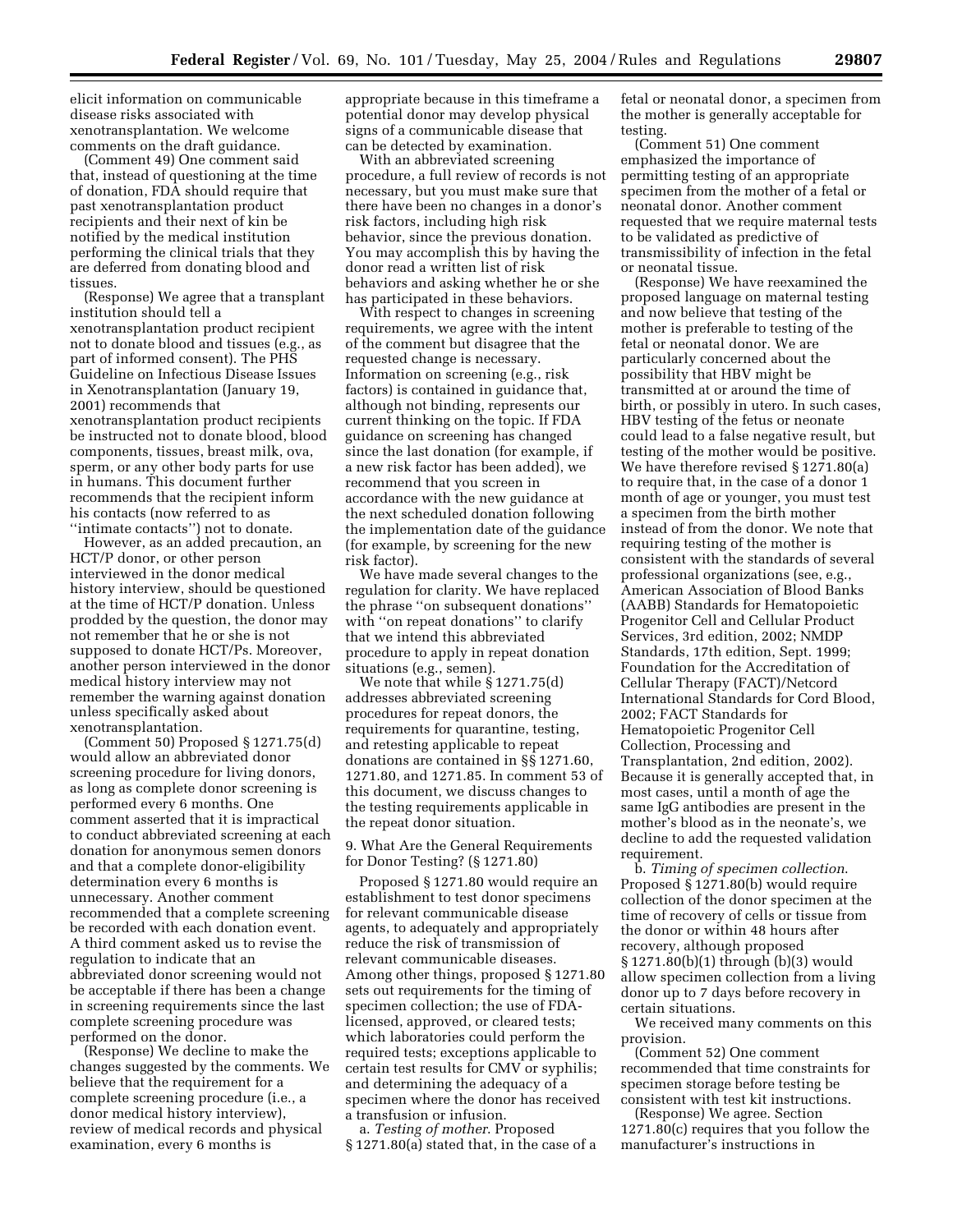performing testing. This includes instructions with respect to storage time before testing.

(Comment 53) Numerous comments asserted that the proposed rule was too restrictive and requested that we allow more time between collection of the specimen and recovery of the cells or tissue. Comments concerned with the recovery of peripheral blood stem/ progenitor cells, where recipient conditioning is performed, suggested a timeframe of 30 days before recovery of the HCT/P. Other comments requested that, for cord blood donors, specimen collection be permitted at any time following the donation; another comment requested 7 days. One comment requested from 30 to 90 days post-donation for specimen collection from a sperm donor, citing expense and natural fluctuations in semen sample parameters. Another comment asserted that the proposed time limits were too restrictive for oocyte donors. Some comments expressed concern that, in the case of cadaveric donors, the regulations would not allow testing of specimens collected before death (premortem specimens). Other comments asserted that the requirements on timing of specimen collection would prohibit the use of pretransfusion samples.

(Response) We agree that more time should be allowed between collection of specimens for testing and HCT/P recovery. The final rule requires a sample at the time of recovery, when feasible. However, if specimen collection at the time of cell or tissue recovery is not feasible, you may collect the specimen up to 7 days before or after recovery. We decline to rely on testing for communicable diseases performed later than 7 days before donation, because the test results would not accurately reflect the donor's actual disease exposure at the time of donation. Moreover, as the time period between donation and specimen collection increases, the chances of mixups or difficulties with followup also increase. An establishment may choose to perform testing before initiating preparatory regimens on the donor (e.g., oocyte donors require hormone stimulation), but that earlier testing would not replace the testing required by this regulation.

However, we are making an exception for testing donors of peripheral blood stem/progenitor cells. Since the recipient undergoes a myeloablative treatment regiment, i.e., high dose chemotherapy and total body irradiation, it is important to determine the eligibility of the donor before the recipient's treatments begin. At 7 days

prior to recovery, the treatment of the recipient has already started and the decision to proceed is irreversible. Therefore, under § 1271.80(b), for donors of peripheral blood stem/ progenitor cells only, the establishment may collect the donor specimen up to 30 days before recovery of the stem/ progenitor cells. We understand that the current practice of peripheral blood stem/progenitor cell establishments is to take a donor specimen on the day of recovery for additional testing, and we encourage these establishments to continue this practice, in order to permit appropriate followup and treatment if test results are positive.

In response to the comment on semen donation, we have added an exception to § 1271.85(d) that will provide flexibility for the testing of anonymous, repeat semen donors. We understand that, under current practices, establishments do not collect a specimen for testing at each donation by a repeat semen donor. As long as a specimen has been taken and tested, and the donated semen is quarantined pending the results of retesting at least 6 months after donation, it is not necessary for us to restrict this practice through these regulations. For this reason, we have added an exception to § 1271.85(d) for repeat semen donors from whom a specimen has already been collected and tested, and for whom retesting is required under § 1271.85(d). We reiterate that you must collect a new specimen and test it under § 1271.85(d) at least 6 months after the donation, and pending the completion of that retesting you must quarantine the donated semen under § 1271.60(a).

Under the new regulatory language in § 1271.80(b), which permits the collection of a specimen up to 7 days before recovery of cells or tissue, you may use a premortem specimen to test a cadaveric donor, as long as the specimen is collected within that timeframe. The use of specimens taken pretransfusion or preinfusion will continue to be allowed, subject to the same 7-day timeframe; use of these specimens is discussed in section III.C.8.g of this document.

c. *Approved tests*. Proposed § 1271.80(c) would require the use of appropriate FDA-licensed, approved, or cleared donor screening tests in accordance with the manufacturer's instructions (except that, for *Chlamydia trachomatis* and *Neisseria gonorrhea*, tests labeled for the detection of those organisms in an asymptomatic, lowprevalence population must be used until screening tests are available). In addition, proposed § 1271.80(c) would require the use of tests specifically

labeled for cadaveric specimens, when applicable and available, instead of more generally labeled donor screening tests.

(Comment 54) Two comments suggested that § 1271.80(c) describe the circumstances in which tissue establishments may use tests that are not licensed, cleared, or approved.

(Response) We decline to make this change. This section requires the use of FDA licensed, approved, or cleared screening tests. The use of unapproved tests would not meet the requirements of this regulation.

(Comment 55) One comment urged FDA to work with laboratories and manufacturers of diagnostic tests to approve tests for cadaveric specimens. Other comments noted that there were no FDA-licensed screening kits for cadaveric blood samples. Another comment expressed doubts that cadaveric blood tests for corneas would be approved.

(Response) FDA has encouraged manufacturers of in vitro diagnostic products to develop products intended for use with cadaveric specimens. Since the publication of the proposed rule, we have licensed test kits specifically labeled for use with cadaveric blood specimens. These test kits must be used, if applicable, when testing all cadaveric HCT/P donors, including cornea donors. A list of licensed test kits for use with cadaveric specimens may be found at *http://www.fda.gov/cber/products/ testkits.htm*.

d. *CLIA certification*. Proposed § 1271.80(c) stated, in part, that testing must be performed by a laboratory certified to perform testing on human specimens under the CLIA.

(Comment 56) Two comments asserted that we should permit testing by laboratories that are exempt from CLIA certification.

(Response) We agree with the comment that not all laboratories that comply with CLIA are certified under CLIA. We have revised § 1271.80(c) to require that required testing must be performed by a laboratory that either is certified to perform such testing on human specimens under CLIA and 42 CFR part 493, or has met equivalent requirements as determined by the CMS. Examples of the latter are Veterans Administration hospital laboratories, laboratories in states that have received an exemption from CMS, and laboratories accredited by certain approved accrediting organizations.

(Comment 57) Comments also urged us to permit testing by foreign laboratories subject to requirements equivalent to or more stringent than those imposed by CLIA. One comment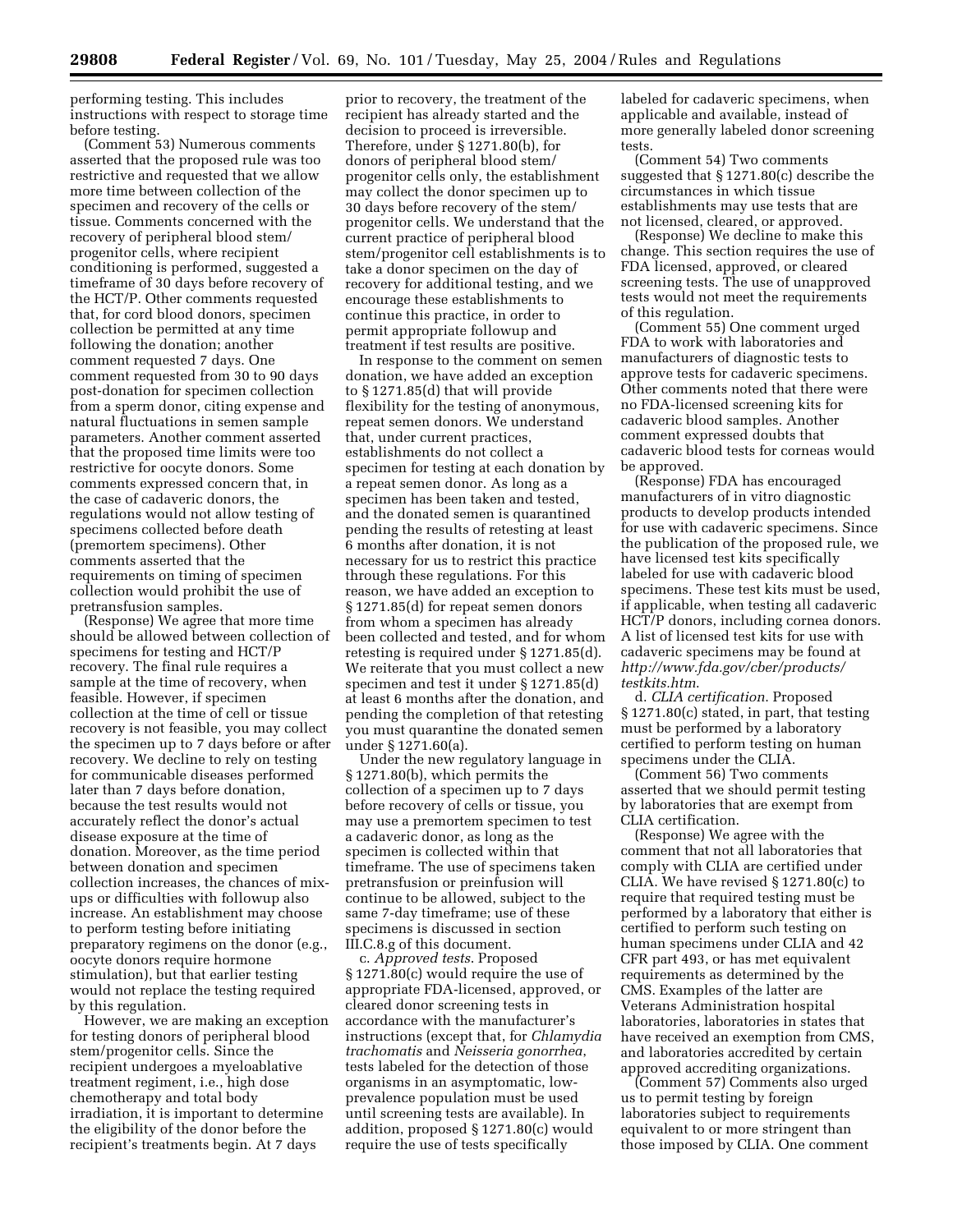requested that we consider allowing U.S. citizens access to cord blood units from foreign tissue banks, which would not follow CLIA standards but would have similarly regulated clinical laboratory testing.

(Response) We decline to make the change requested because it is not feasible for us to identify and assess the equivalence of other countries' requirements, keep track of any changes to those requirements, and then to ascertain that each foreign tissue bank meets those requirements. In contrast, CLIA certification provides a uniform, workable mechanism for determining laboratory proficiency. Foreign establishments are not prohibited from using domestic CLIA-certified laboratories for performing the required testing, and some firms operating under part 1270 send samples ahead to the United States for testing in CLIAcertified laboratories.

When we first issued regulations on human tissue, one major concern was the distribution in the United States of imported tissue from donors who had not been adequately screened and tested to prevent the transmission of infectious disease (62 FR 40429 at 40435, July 29, 1997). The proficiency of the laboratory performing the required testing is a key element in assuring the safety of HCT/Ps. Certification under CLIA helps to ensure that the laboratory is proficient and competent to perform the required tests accurately. Moreover, any laboratory, foreign or domestic, may apply for certification under CLIA. At this time, we are aware of 21 foreign CLIA-certified laboratories.

e. *Ineligible donors*. Proposed § 1271.80(d)(1) stated that a donor whose specimen tests repeatedly reactive or positive must be determined unsuitable.

We have made several changes to the wording of this paragraph. As discussed earlier in this document, ''unsuitable'' is now ''ineligible.''

In addition, for consistency with other FDA regulations, we have changed ''repeatedly reactive'' to ''reactive.'' As noted in the preamble to the proposed rule, repeatedly reactive means initially reactive, and then reactive in at least one of two duplicate tests with the same manufacturer's test kit (64 FR 52696 at 52705). Deleting the word ''repeatedly'' from the regulation should allow for future advancements in testing, when the process of repeating an initial reactive result in duplicate would no longer be appropriate. This modification does not affect the requirement that you follow the testing protocol set out in the test kit instructions (§ 1271.80(c)). In other words, if the test kit instructions

direct you to repeat an initial reactive test result in duplicate, you must do so. In such cases, the term ''reactive'' should be understood to mean repeatedly reactive.

Proposed § 1271.80(d)(1) contained two exceptions to the general rule that a donor whose specimen tests reactive or positive must be determined ineligible. Under the first exception, a reactive test for CMV would not make a donor unsuitable unless additional testing showed the presence of an active infection. The second exception was for a donor whose specimen tested repeatedly reactive on a nontreponemal screening test for syphilis and negative on a specific treponemal confirmatory test.

(Comment 58) One comment asserted that FDA should permit confirmatory tests to prevail in all cases, arguing that this is consistent with medical practice and would prevent discarding transplantable tissue. Another comment noted that proposed § 1271.80(d)(1) contained no exception for HBV, although tests for HBV recognize the validity of confirmatory testing in the manufacturer's instructions.

(Response) We disagree that the results of confirmatory tests rather than the results of screening tests should determine donor eligibility. Confirmatory tests may not be as sensitive as screening tests in detecting early infection. Our decision is consistent with the agency's policy in blood regulation: For blood donors, supplemental testing is used for donor reentry or for donor notification and counseling.

Confirmatory testing for HBV, such as the hepatitis B surface antigen (HBsAg) neutralization assay, is valuable for confirming the presence of HBsAg in specimens found to be reactive by a screening assay, and so can be helpful for donor counseling. However, the neutralization assay may not always detect all potentially infectious HCT/Ps. Therefore, we are not making an exception in this section that would permit a donor-eligibility determination based on HBV confirmatory testing.

(Comment 59) One comment, submitted to the CGTP docket, asked us to allow tissue banks to use the results of triplicate testing, performed by laboratories for OPOs, when all three tests are negative.

(Response) If you are using test results of an enzyme immunoassay obtained by an OPO, and the test was initially run in triplicate, you may interpret three nonreactive results in a single run as a negative test result.

f. *Testing for CMV*. Proposed § 1271.85(b)(3) would require that

donors of viable, leukocyte-rich cells or tissue be tested for CMV. Proposed § 1271.80(d)(1)(i) would require you to determine ineligible a donor whose specimen tests reactive for CMV, unless additional testing does not show the presence of an active infection. We proposed the exception in § 1271.80(d)(1)(i) because, although a donor with active CMV poses a risk of CMV transmission, a donor's past infection with the virus does not necessarily present such a risk (64 FR at 52705). We noted that the results of CMV testing would accompany the HCT/P, and we specifically requested comments on this approach (64 FR 52705).

(Comment 60) One comment noted that the proposed rule did not specify a means for assuring that CMV viral shedding is not occurring, and suggested that we specify the type of tests to use to determine the presence or absence of viral shedding.

(Response) Considering this comment has led us to conclude that it would be difficult to comply with the terms of the exception in proposed § 1271.80(d)(1)(i). Therefore, we have made several modifications to the final rule with respect to CMV testing. The effect of these changes is to require CMV testing of donors of leukocyte-rich cells or tissue, while allowing the use of HCT/Ps from CMV-reactive donors in some instances.

First, we have deleted proposed § 1271.80(d)(1)(i) from the final rule, and we have removed CMV from the list of relevant communicable disease agents and diseases in § 1271.3(r)(1), as well as from § 1271.85(b)(3). We have made this change because we believe that, as proposed, the rule may have led all donors who test reactive for CMV to be disqualified, an undesirable result.

Second, although we have removed CMV from the list of relevant communicable disease agents and diseases in  $\S 1271.3(r)(1)$ , we have not removed the requirement for CMV testing from the final rule altogether. An HCT/P from a CMV-antibody-reactive donor is capable of transmitting CMV to a recipient who tests negative for CMV antibody, and in some recipients this can have serious consequences. To prevent these consequences, the final rule, at § 1271.85(b)(2), requires you to test donors of viable leukocyte-rich cells and tissue for evidence of infection due to CMV. Under § 1271.55(b), results of testing (including testing for CMV) must accompany an HCT/P.

The third change we have made in the final rule is to require, in § 1271.85(b)(2), that you establish and maintain an SOP governing the release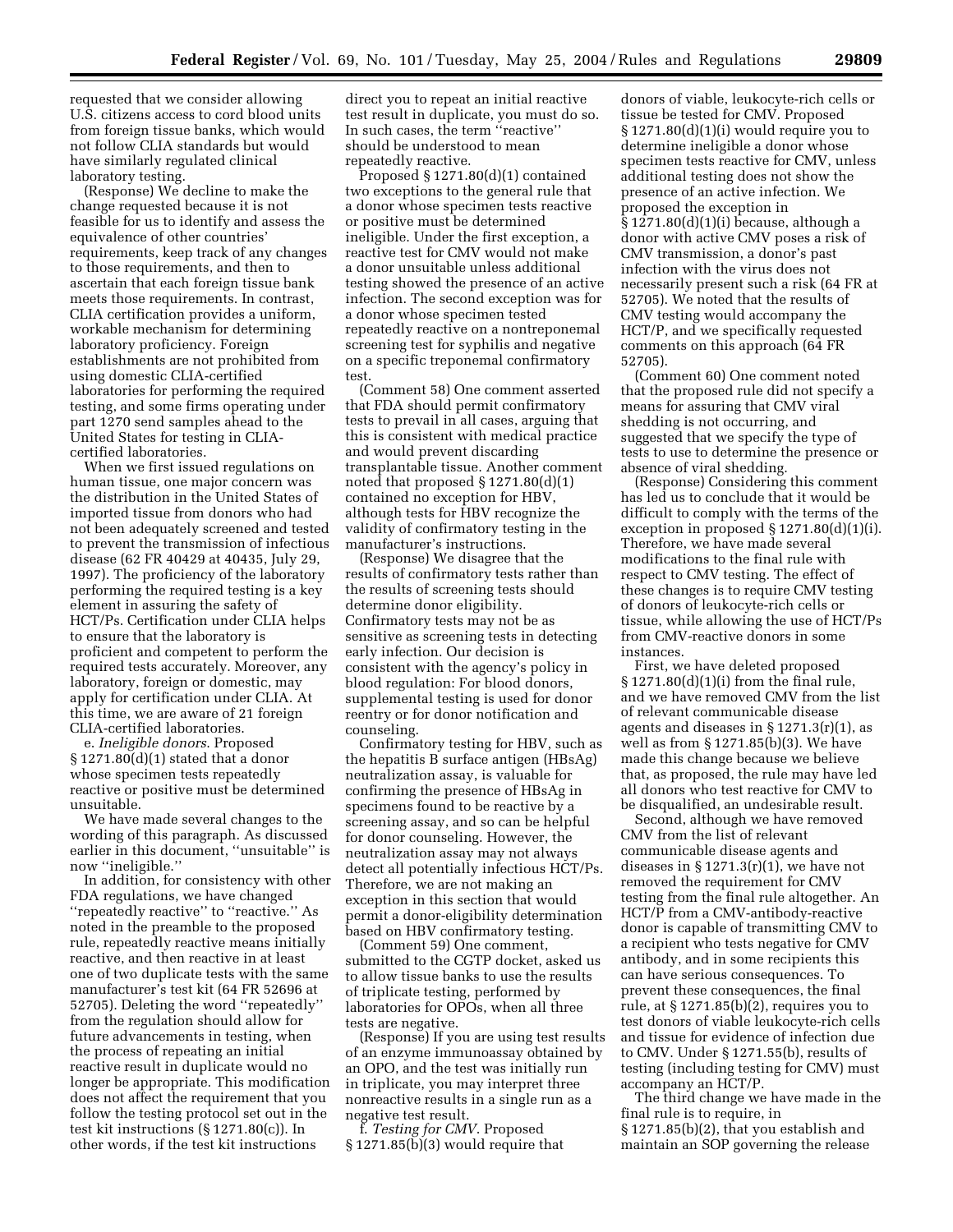of an HCT/P from a donor whose specimen tests reactive for CMV. This approach will permit the development of procedures that are specific to different situations. SOPs might, for example, permit the release of an HCT/P from a donor with a CMV-antibody reactive test, depending on the CMV status of the recipient. We address the issue of the use of HCT/Ps from CMVreactive donors in the donor-eligibility draft guidance, announced elsewhere in this **Federal Register**.

(Comment 61) Another comment asked whether a semen bank would be able to use a semen donor who tested positive for CMV (IgG) in a CMV positive (IgG) recipient.

(Response) Section 1271.85(b)(2), in part, requires you to establish and maintain an SOP governing the release of an HCT/P from a donor whose specimen tests reactive for CMV. Thus, your SOP would need to address this situation. We discuss the use of semen from a donor who tests reactive to CMV (IgG) in the donor-eligibility draft guidance announced elsewhere in this **Federal Register**.

(Comment 62) One comment suggested that we used the term ''repeatedly positive'' instead of ''repeatedly reactive'' when describing results of CMV testing, because the term ''repeatedly reactive'' is not recognized as a CMV screening test result.

(Response) As discussed, we have changed the wording from ''repeatedly reactive'' to ''reactive.'' Although the labeling of the devices used to perform CMV testing describes results as positive or negative, the terms ''positive'' and ''reactive'' are synonymous in this context for the purposes of this rule.

(Comment 63) One comment asserted that, for reproductive cells, it is unnecessary to require the CMV status to accompany the product, because approximately 40 percent of semen donors are CMV antibody (IgG) positive. The comment noted that it is rare for the physician conducting the insemination to review this information, and that, for this reason, the information is provided only upon request.

(Response) We disagree. CMV is the most commonly identified cause of congenital infection (Krugman S., et al., Infectious Diseases in Children, St. Louis, CV Mosby, pp. 8–21, 1985). If a CMV negative pregnant woman contracts CMV, the fetus may acquire congenital CMV infection. We continue to believe that information about the semen donor's CMV status should appear in materials accompanying the HCT/P, so that physicians may rely on this information to make informed

decisions about the use of an HCT/P in a particular patient's situation.

g. *Plasma dilution*. The transfusion or infusion of blood, colloids, or crystalloids may result in plasma dilution, which can affect the results of communicable disease testing. Section 1271.3(p) defines plasma dilution as a decrease in the concentration of the donor's plasma proteins and circulating antigens or antibodies.

Proposed § 1271.80(d)(2) and (d)(3) would set out requirements relating to plasma dilution. We have reorganized those provisions in this final rule, and they now appear in paragraph (d)(2).

The final rule requires you to determine ineligible any donor in whom plasma dilution sufficient to affect the results of communicable disease testing is suspected, unless you: (1) Test a specimen taken before transfusion or infusion (and up to 7 days before recovery of cells or tissue), or (2) analyze the extent of plasma dilution, using an established procedure called an algorithm. If that analysis rules out plasma dilution sufficient to affect test results, then you can perform required testing on a specimen taken after transfusion or infusion. However, if plasma dilution is sufficient to affect results, and no specimen taken before transfusion or infusion is available, then the donor is ineligible to donate.

The final rule gives examples of clinical situations in which you must suspect plasma dilution sufficient to affect test results. Under § 1271.80(d)(2)(ii)(A), if you know of or suspect blood loss in a donor over 12 years of age, transfusions and infusions totaling more than 2,000 milliliters (mL) must be suspected of affecting test results. Under § 2171.80(d)(2)(ii)(B), any transfusion or infusion in a donor 12 years of age or younger must be suspected of affecting test results, whether or not blood loss has occurred. These clinical situations were set out in the proposed regulation and were based closely on  $\S 1270.20(h)(2)$  and  $(h)(3)$ .

However, whereas the proposed rule specified the timeframe for these transfusions or infusions as within 48 hours of specimen collection (or within 1 hour in the case of crystalloids), the final rule sets the timeframe as within 48 hours (or one hour, for crystalloids) before death or specimen collection, whichever occurred earlier. We have inserted the reference to death to take into account those situations where the specimen is collected after death. For example, if the specimen is collected 3 days after death, it does not make sense to consider transfusions within the 48 hours before specimen collection, when the donor would already be dead and

would not be receiving transfusions. What is relevant in this instance is any transfusion or infusion within 48 hours of the donor's death (or one hour, for crystalloids).

As we noted in the guidance document that accompanied part 1270, every possible clinical situation cannot be predicted, and there may be additional circumstances where plasma dilution sufficient to affect test results should be suspected. As restructured, § 1271.80(d)(2) recognizes that these other situations exist. In the donoreligibility draft guidance announced elsewhere in this issue of the **Federal Register**, we list additional circumstances in which it may be necessary to employ an algorithm.

A discussion of plasma dilution and algorithms appeared in the final rule ''Human Tissue Intended for Transplantation'' issued in the **Federal Register** of July 29, 1997 (see 62 FR 40429 at 40435 through 40436), and also in a guidance document entitled ''Guidance for Screening and Testing of Donors of Human Tissue Intended for Transplantation'' dated July 1997. We now refer to those documents. We also note that the donor-eligibility draft guidance announced elsewhere in this issue of the **Federal Register** contains information on appropriate algorithms.

(Comment 64) One comment requested clarification of the term ''blood loss.''

(Response) By blood loss, we mean bleeding, including internal bleeding. Thus, in considering whether blood loss has occurred in a potential donor, you should consider both blood lost within the body cavity and blood lost outside of the body.

(Comment 65) One comment questioned how to determine whether to use an algorithm due to the 2000 mL limit without actually performing the tabulation.

(Response) You may need to review medical records to make a rough determination of the total amount of blood, colloids, or crystalloids administered to a potential donor. This threshold determination will allow you to decide whether further analysis, using an algorithm, is necessary. In an adult with blood loss, if the total exceeds 2,000 mL, and administration took place within the timeframes set out in § 1271.80(d), then you must suspect plasma dilution sufficient to affect test results. Section 1271.80(d)(2) would then require you either to test a specimen taken before infusion or transfusion or to use an appropriate algorithm to analyze further the possibility of plasma dilution.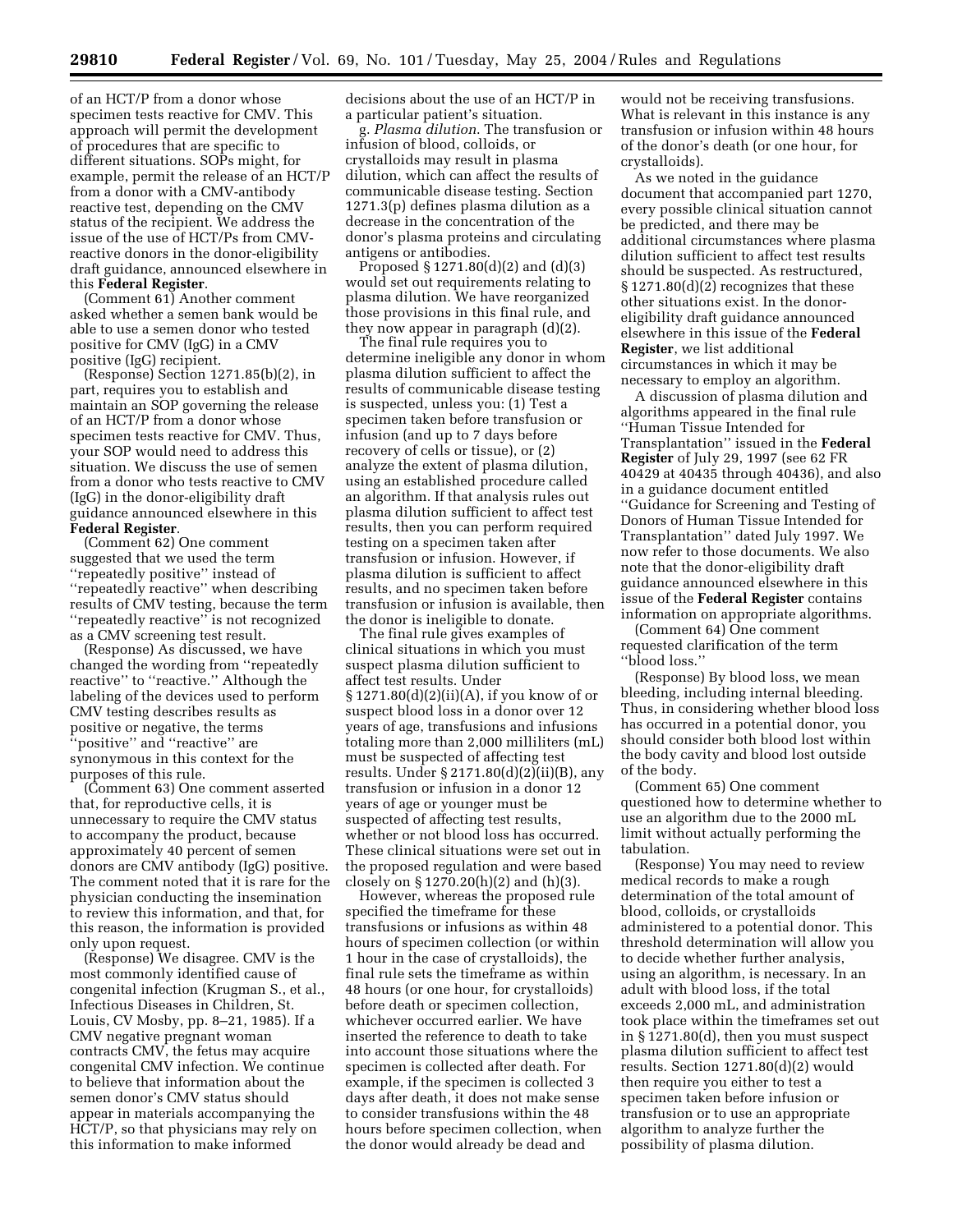(Comment 66) One comment asserted that including the total volume of whole blood in calculations does not meet scientific principles, because the volume of the red blood cells does not contribute to plasma dilution.

(Response) The calculations that are made to determine if plasma dilution has occurred depend upon the category of fluids transfused or infused. The three categories are blood (e.g., whole blood, red blood cells); colloids (e.g., dextran, plasma, platelets, albumin, hetastarch); and crystalloids (e.g., saline, dextrose in water, Ringer's lactate). If the donor has received colloids in the 48 hours before death or specimen collection, and/or crystalloids in the one hour before death or specimen collection, then a comparison of the total volume of these fluids with the donor's plasma volume would be sufficient to determine if plasma dilution has occurred. However, when the fluids transfused are in the ''blood'' category (alone, or in combination with colloids and/or crystalloids), a comparison of the total volume of these fluids with the donor's blood volume should be performed, in addition to a comparison of the total volume of colloids and/or crystalloids with the donor's plasma volume.

In the situation described in the comment, a comparison of the estimated volume of plasma contained in whole blood with the donor's plasma volume only (without a comparison of the volume of whole blood with the donor's blood volume) would underestimate the amount of plasma dilution. Thus, a donor might be inappropriately determined to be eligible even though plasma dilution sufficient to affect viral marker testing had occurred.

The draft guidance that accompanies this final rule explains which calculations should be performed for each category of fluids transfused or infused.

The proposed rule referred to ''reconstituted blood'' under the category of fluids called ''blood.'' We have removed the reference to ''reconstituted blood,'' because we believe it is unnecessary and could lead to confusion in performing the necessary calculations (e.g., in which one of the three categories should reconstituted blood be included?). You should consider reconstituted blood to be whole blood for the purpose of § 1271.80(d)(2), and you should include whole blood in the category of ''blood'' transfused in the 48 hours before death or specimen collection.

10. What Testing Is Required for Different Types of Cells and Tissues? (§ 1271.85)

Proposed § 1271.85(a) would require you to test donors of all types of cells and tissues for relevant communicable disease agents including, at a minimum, HIV, HBV, HCV, and *Treponema pallidum*. Proposed § 1271.85(b) would apply to viable, leukocyte-rich cells and tissue and would require testing for relevant cell-associated communicable diseases including, at a minimum, HTLV and CMV. Proposed § 1271.85(c) would apply to donors of reproductive cells and tissues and would require testing for relevant genitourinary disease agents, including, at a minimum, *Chlamydia trachomatis* and *Neisseria gonorrhea*. Proposed § 1271.85(d) would require retesting for semen donors. Proposed § 1271.85(e) would require an assessment to detect evidence of TSE for donors of dura mater.

Under the proposed rule, cells or tissues could be subject to more than one testing requirement. For example, you would test a donor of leukocyte-rich reproductive tissue (e.g., semen) for the diseases listed in proposed § 1271.85 (a), (b), and (c).

The preamble to the proposed rule listed the tests that, according to our current thinking, are appropriate to use to test for the disease agents and diseases listed in § 1271.85 (64 FR 52696 at 52705 and 52706). Those testing recommendations are now contained in the donor-eligibility draft guidance.

We have deleted the phrase ''at a minimum'' from § 1271.85(a), (b), and (c), because it might give the impression that testing is required only for those communicable diseases listed in § 1271.85. Although at this time we only require testing for these diseases, in the future additional diseases may be identified as relevant. As discussed in comment 16 of this document, we will issue guidance that notifies you when we believe additional relevant communicable diseases meet the definition in § 1271.3(r)(2).

a. *Viable and nonviable cells and tissue (§ 1271.85(a))*. Proposed § 1271.85(a) would require donors of all types of cells and tissues to be tested for HIV type 1, HIV type 2, HBV, HCV, and *Treponema pallidum*.

(Comment 67) One comment noted that FDA did not require use of the HIV p24 antigen test for HIV screening. The comment described the test as easily accessible and inexpensive.

(Response) We recommend the particular tests to assess HIV infection in the donor-eligibility draft guidance, and discuss the HIV p24 antigen test.

(Comment 68) One comment discussed the use of core antibody and hepatitis B surface antibody tests to clarify donor HBV infectivity when the donor is HBsAg negative and core antibody positive. The comment asserted that if the IgM core antibody test is negative, and the surface antibody test is positive, this indicates that the donor had a past HBV infection that has resolved. The comment also asserted that the core antibody (IgG) is not a screening test for HBV infectivity, but is a historical test indicating previous infection with HBV.

(Response) Although we agree that, in most cases, a negative IgM core antibody test with a reactive surface antibody test indicates a past infection, we disagree that this combination of results always indicates that the infection has resolved. Rather, this combination of results does not indicate whether the donor is infectious.

In the donor-eligibility draft guidance that accompanies this final rule, we recommend that you use the total core antibody (IgG and IgM) test to test for HBV in addition to the HBsAg test.

(Comment 69) One comment noted that the standard screening test for HCV in Europe is different from the test FDA listed in the preamble to the proposed rule.

(Response) This comment referred to the use of NAT, which has not yet been licensed in this country for the purpose of screening cadaveric tissue donors. FDA encourages manufacturers of NAT kits licensed for blood donor screening to validate NAT for use with cadaveric blood specimens, and to submit the data to FDA to obtain a labeling change, to include this intended use. (Recommended tests are listed in the donor-eligibility draft guidance.)

(Comment 70) We received several comments on the requirement for syphilis testing (*Treponema pallidum*). One comment requested that, if the agency eliminates syphilis testing for blood donors, it should consider eliminating the requirement for tissue donors. Several comments opposed requiring syphilis testing for cornea donors, asserting that transmission is unlikely or that there is no significant health risk to the corneal transplant recipient. One comment supported the requirement for cornea donors.

(Response) We disagree that syphilis testing should not be required for cell and tissue donors, including cornea donors, and note that we have not eliminated syphilis testing of blood donors. In the final rule on testing of blood donors, we noted that comments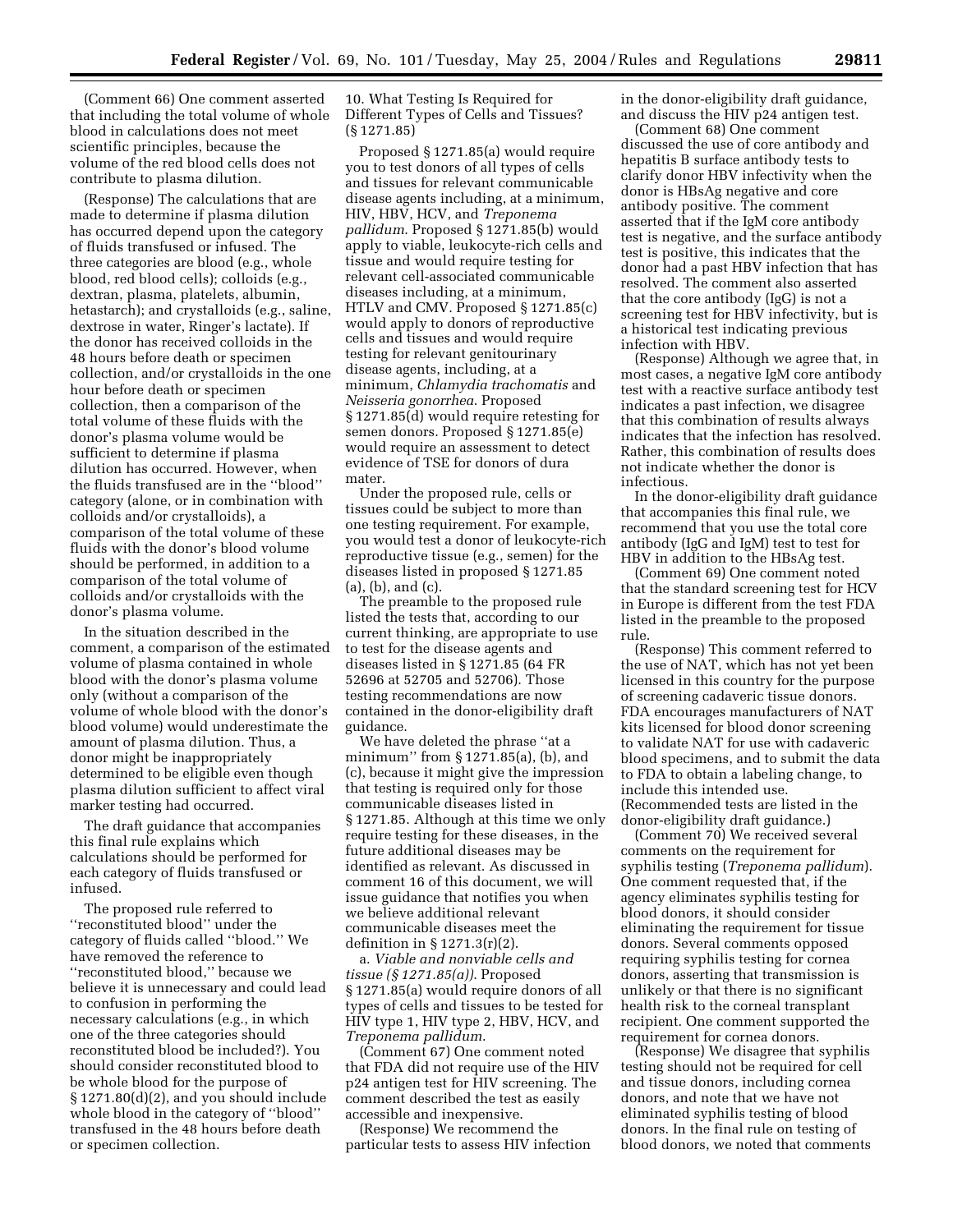did not provide sufficient supporting data to justify eliminating the requirements to test blood and blood components with a serological test for syphilis. Moreover, preliminary results from ongoing studies indicate that the infectivity of seroreactive donors remains the subject of scientific debate. For this reason, we maintained the syphilis testing requirement for blood donors (Requirements for Testing Human Blood Donors for Evidence of Infection Due to Communicable Disease Agents, Final rule (66 FR 31146, June 11, 2001)).

One comment cited a scientific paper, which we have reviewed (Macsai MS, Norris SJ, ''OptiSol Corneal Storage Medium and Transmission of *Treponema pallidum*,'' *Cornea*, vol. 14(6), pp. 595–600, November 1995). The paper reports the results of a rabbit study on the effects of storage media on the probability of syphilis transmission. Although the media prevented the transmission of syphilis by contaminated corneas, transmission occurred when the media was not used. This paper does not support the lack of syphilis transmissibility by corneas; indeed, it shows the opposite. For this reason, we do not believe this study provides sufficient evidence to support eliminating the proposed syphilis testing requirement. Moreover, we disagree with the comment's assertion that there is no significant health risk to the corneal transplant recipient. Although treatable, syphilis remains a serious disease.

b. *Leukocyte-rich cells and tissues (§ 1271.85(b))*. Proposed § 1271.85(b) would require testing for HTLV, type I; HTLV, type II; and Cytomegalovirus for donors of viable, leukocyte-rich cells and tissue.

(Comment 71) We received several comments on our proposal to distinguish between leukocyte-rich cells and tissue and other cells and tissue, and on our preamble discussion of which cells and tissues we consider leukocyte-rich (64 FR 52696 at 52705). One comment noted that the differentiation was helpful. The comment suggested adding cultures of certain cell types, such as fibroblasts, to the list of materials that are not considered to be leukocyte-rich. Two comments asserted that oocytes and embryos are not leukocyte-rich. One comment noted that the term ''stem cells,'' listed in the preamble as an example of leukocyte-rich cells or tissue, is too broad, and would apply to corneal epithelial stem cells, which are not leukocyte-rich. Another comment agreed that semen can be characterized as leukocyte-rich tissue but asserted that treated or ''washed'' sperm do not pose the same disease risks.

(Response) We agree with the comment requesting a more precise description of those stem cells that are rich in leukocytes, and we will refer to those cells as hematopoietic stem/ progenitor cells. We also agree with the comments asserting that oocytes and embryos are not leukocyte-rich.

However, we disagree that sperm that has been treated or washed should be treated differently, for the purposes of these testing requirements, from semen. The HCT/P initially donated is semen, which is leukocyte-rich; thus, the donor must be tested for HTLV–I and –II and CMV. The donated semen poses risks; for example, it could transmit communicable disease to those handling it, or it could be released improperly before further processing. Later processing may decrease or remove the leukocytes from the donated semen, but would not affect the testing that must be performed on the donor at the time of donation. These testing requirements apply at the time of donation, regardless of how the HCT/P might later be processed.

For the same reason, we decline to state whether or not cultures of certain cell types, such as fibroblasts, are rich in leukocytes. As with semen, the HCT/P initially donated is not the fibroblast, but some other tissue from which fibroblasts are isolated. Thus, the applicable testing requirements depend on whether or not the donated cells or tissue are leukocyte-rich.

(Comment 72) One comment asserted that HTLV–I/II and CMV testing is not relevant to corneal transplants.

(Response) We agree. As noted in the preamble to the proposed rule (64 FR 52696 at 52705), corneas are not rich in leukocytes, so § 1271.85(b) does not apply to them. The donor-eligibility draft guidance contains our current thinking about which cells and tissues are leukocyte-rich.

(Comment 73) One comment asked how to counsel donors of reproductive tissue who test positive for HTLV. Another comment noted that diagnosis of some infections, such as HTLV, would lead to serious consequences for those individuals who test positive.

(Response) We recognize that it may be difficult to counsel patients about the results of HTLV testing; however, the scope of this rule does not extend to issues of donor notification.

(Comment 74) One comment asserted that, because leukocyte-rich, nonviable lymphocytes may transmit latent HTLV and CMV, they should be tested.

(Response) We agree that these lymphocytes must be tested. However,

we do not consider them to be nonviable. Although they do not proliferate, they are live cells, which means cells that have the ability to metabolize or divide, and thus ''are viable.''

(Comment 75) One comment asserted that CMV testing is not necessary for oocyte donors because the virus does not appear to infect oocytes or surrounding cells.

(Response) We agree that CMV testing is not necessary for oocyte donors. Oocytes and embryos are not considered leukocyte-rich.

c. *Reproductive cells and tissues (§ 1271.85(c))*. Proposed § 1271.85(c) would list relevant communicable disease agents and diseases of the genitourinary tract for which you would test a donor of reproductive cells or tissue. The proposal would exclude reproductive cells or tissues procured by a method that ensures freedom from contamination of the cells or tissue by infectious disease organisms that may be present in the genitourinary tract.

(Comment 76) One comment asserted that most oocytes are retrieved through vaginal ultrasound techniques, so the exception to testing for chlamydia and gonorrhea would not apply in most cases.

(Response) We agree with this comment that, in most instances, oocytes are removed transvaginally, and so the exception in § 1271.85(c) would not apply; thus, testing would be required. However, if you use vaginal ultrasound for visualization only, and retrieve the oocytes in a way that ensures freedom from contamination with infectious disease organisms (e.g., nonvaginal laparoscopy), then the exception would apply.

d. *Retesting (§ 1271.85(d))*. Proposed § 1271.85(d) would require retesting of donors of ''reproductive cells or tissue that can be reliably stored.''

We have rewritten this provision to apply only to anonymous donors of semen. We discuss the reasons for this change elsewhere in this final rule in comment 35 of this document.

(Comment 77) Several comments expressed concern that retesting would be required for all tissues that can be reliably stored, not simply reproductive cells and tissue.

(Response) This was not our intention. As noted previously, § 1271.85(d) requires retesting only for semen from anonymous donors.

(Comment 78) The preamble to the proposal recommended that, where appropriate and feasible, all living donors of banked tissue be retested 6 months after donation (64 FR 52696 at 52706). Several comments objected to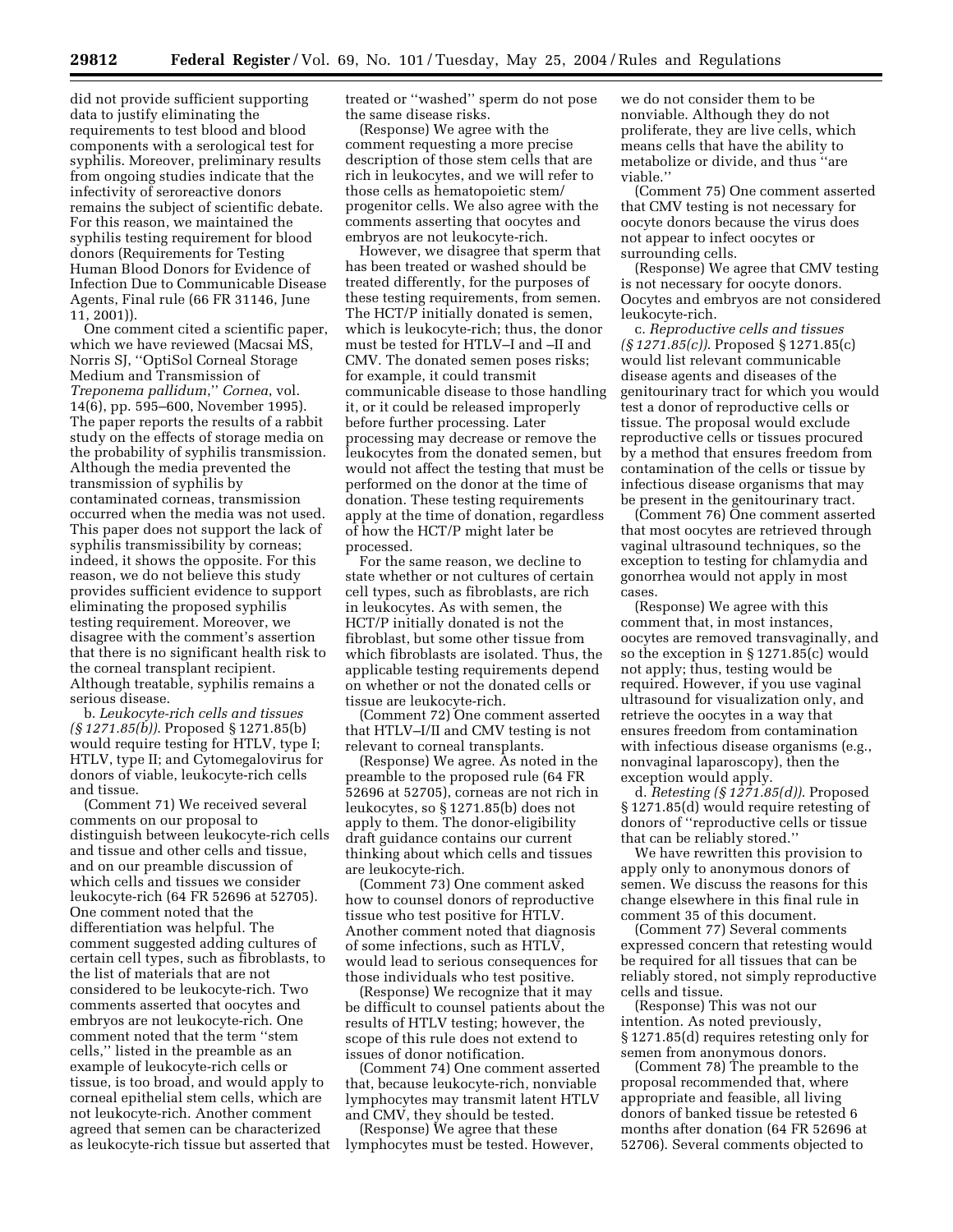the recommendation and asserted that retesting donors of nonreproductive cells and tissue would be onerous, costly, and inefficient.

(Response) At the time of initial testing, a donor may test negative but still be in the infectious window period. For this reason, retesting living donors of banked tissue 6 months after donation is an added safeguard for the prevention and spread of communicable diseases. However, in response to the comments, we are not adopting this requirement in this final rule.

e. *Dura mater (§ 1271.85(e))*. Proposed § 1271.85(e) would require, for donors of dura mater, an assessment designed to detect evidence of TSE. The preamble to the proposed rule described procedures for complying with the assessment requirement (see 64 FR 52696 at 52706). These procedures included, after removal of the dura mater, a full brain autopsy of the donor, including gross and histological examination, performed by a qualified neuropathologist, to identify evidence of TSE changes. The preamble also noted that, although there is no FDA-approved or validated test for screening TSE in brain tissue, a negative test to detect protease-resistant prion protein (PrP-RES), either by immunohistochemistry or Western Blot, is considered significant in increasing the level of confidence that the brain and the dura mater are free of TSE.

(Comment 79) Several comments supported the proposed requirement and the procedures set out in the preamble. One comment noted that the precautions of a full brain autopsy in addition to donor screening and medical history are a necessary step until there is an approved screening test. One comment asserted that a brain autopsy for dura donors is not feasible and recommended a brain biopsy instead. Two comments suggested that we change our recommendation that the autopsy be performed by a qualified neuropathologist to a qualified pathologist.

(Response) We based the recommendations in the preamble to the proposed rule on conclusions reached by FDA's TSEAC at meetings held on October 6, 1997, and April 16, 1998. The committee reiterated these recommendations at a meeting on January 18, 2001. The committee recommended a full brain autopsy of the donor, including gross and histological examination, to identify evidence of TSE changes. We agree with comments that a brain autopsy is necessary in the absence of an appropriate test, and will consider changing the requirement in the future if a sufficiently sensitive test

is approved. A brain biopsy, although less expensive and intrusive, may not provide adequate information on TSE changes, because these changes may occur focally in the brain. Moreover, it has not been validated as a predictor of TSE. For these reasons, we decline to change that aspect of our recommendation.

However, we have reconsidered our proposal that the assessment be performed by a qualified neuropathologist. We recognize that many institutions do not have a neuropathologist on staff, and that many pathologists are qualified to do this assessment. For this reason, we now recommend that a qualified pathologist perform the assessment. To be qualified, the pathologist needs to have the appropriate training or experience to perform the appropriate neuropathologic examination.

We have modified the regulation slightly to require that the assessment performed on donors of dura mater be ''adequate.'' The previous discussion provides our current understanding of what would constitute an adequate assessment.

(Comment 80) The preamble to the proposed rule noted that the type of TSE testing required for donors of dura mater did not appear feasible for cornea donors, and we requested comments on this issue (64 FR 52696 at 52706).

Several comments agreed that TSE testing for corneal tissue donors is not a feasible option because of the time required for brain autopsy or biopsy. The comments also cited concerns about costs and a potential decrease in donation rates. One comment noted that the use of all available screening components, including the medical screening interview, would satisfactorily substitute for TSE testing.

(Response) Under present conditions of storage in the United States, corneas must be transplanted within days of procurement to maintain their utility. For this reason, it is not feasible to test cornea donors for TSE using current methodologies, and we are not imposing a testing requirement at this time. However, under § 1271.75(a), screening for TSE is required for donors of all types of tissues.

11. Are There Exceptions From the Requirement of Determining Donor Eligibility, and What Labeling Requirements Apply? (§ 1271.90)

Proposed § 1271.90 would recommend, but not require, screening and testing for banked cells and tissues for autologous use and reproductive cells or tissue donated by a sexually intimate partner of the recipient for reproductive use. Proposed § 1271.90

would require special labeling for these HCT/Ps. We have added appropriate warning label requirements to § 1271.90.

(Comment 81) Several comments supported our proposal to recommend that the requirements for infectious disease testing be applied to HCT/Ps designated for autologous use. Two comments expressed concern that the recommendations in proposed § 1271.90(a) pertaining to reproductive tissue would have the same effect as requirements.

We recognize that a codified recommendation may carry more force than we intended. For this reason, although we recognize that many establishments will screen and test donors of autologous and reproductive HCT/Ps that fall within the exceptions in § 1271.90, and we believe there are valid reasons for doing so, we have deleted the recommendation from the codified section.

(Comment 82) One comment pointed out that the rules of safe laboratory operation dictate that laboratory personnel be informed of the risks in handling autologous donations. Another comment requested that we add to § 1271.90(b) the requirement that these HCT/Ps be handled as untested in accordance with § 1271.60.

Although we agree with the concerns expressed in the comments, we decline to amend § 1271.90(b) as suggested by the comments. The labeling required in § 1271.90(b) (e.g., ''NOT EVALUATED FOR INFECTIOUS SUBSTANCES'') should alert personnel to the risks of these HCT/Ps.

(Comment 83) One comment questioned whether proposed § 1271.90(a)(2) referred to semen, ova, and embryos.

(Response) Semen, ova, and embryos are examples of reproductive cells and tissues included in § 1271.90(a)(2).

(Comment 84) Two comments questioned how § 1271.90 would apply to individual semen donors who wish to cryopreserve their semen (e.g., cancer patients).

(Response) If the semen donor intends that the cryopreserved sperm be used with a sexually intimate partner, then § 1271.90 applies.

After reviewing these comments, we also realized that cryopreserved reproductive cells or tissue for autologous use or for use by a sexually intimate partner, originally exempted from the donor screening and testing requirements, could be subsequently used for directed donation. Therefore, we have added an exception to the rule to accommodate individuals whose reproductive options have been restricted due to health or infertility.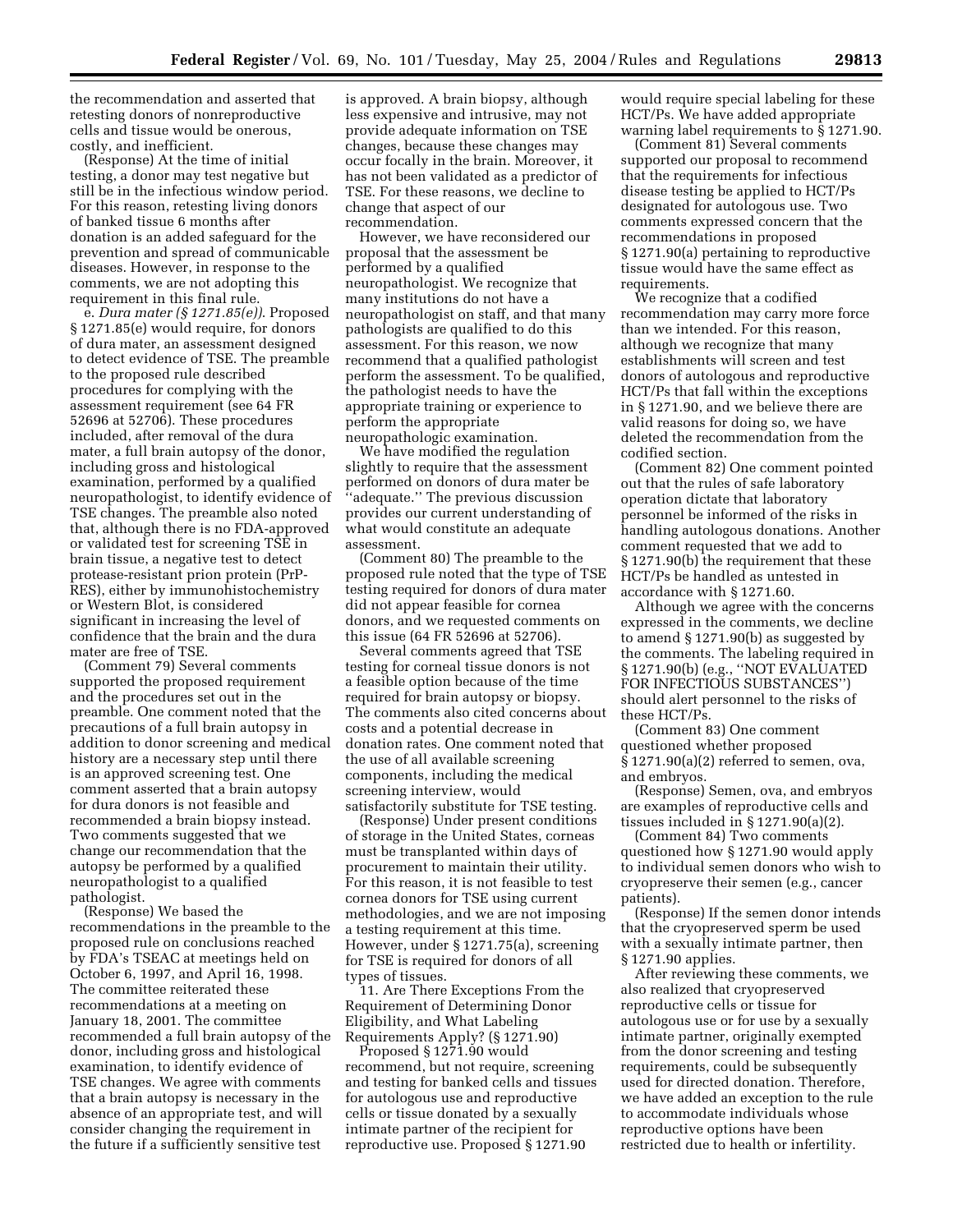These individuals may not have undergone testing at the time of donation, because their intention at that time was autologous use or use in a sexually intimate partner. For various reasons, the donor(s) cannot make additional donations (e.g., the woman is post-menopausal or has her ovaries and uterus removed; the man has undergone chemotherapy, which renders him infertile.) To permit use of such cryopreserved cells or tissue for directed donation in situations where subsequent screening and testing is available, we have added § 1271.90(a)(3).

Section 1271.90(a)(3) states that cryopreserved cells or tissue for reproductive use, which were originally intended for autologous use, or use in a sexually intimate partner (and therefore the donor(s) were not tested at the time of donation) may subsequently be used for directed donation, provided that a donor cannot make additional donations of HCT/Ps due to infertility, or health; and appropriate measures are taken to screen and test the donor(s) before transfer to the recipient. The agency intends to address, in guidance, the appropriate methods for screening and testing donors in such circumstances to determine whether the HCT/Ps may carry communicable diseases.

An example is the situation in which a sexually intimate couple create embryos, some of which are cryopreserved. The donors were not screened and tested at the time of the donation. The woman subsequently has her ovaries and uterus surgically removed, due to cancer. The donor couple wishes to make a directed donation of the cryopreserved embryos to a recipient who is known to one or both of the donors prior to the donation. Under § 1271.90(a)(3), the embryos would be eligible for directed donation provided the couple can now be screened and tested.

(Comment 85) One comment opposed the exception in proposed § 1271.90 for sexually intimate reproductive tissue donors. The comment asserted that all reproductive tissue donors should be screened, because sexually intimate partners may have escaped exposure to each other's bodily fluids.

(Response) Although we agree that screening and testing may be appropriate for sexually intimate partners, and encourage establishments to perform screening and testing, we believe that this should be the responsibility of the attending physician, the donor, and the recipient.

# *E. Economic Impacts*

(Comment 86) Five comments suggested that we significantly

underestimated the rule's economic impact and that significant changes in the SOPs of all eye banks would be required.

(Response) We do not agree. Current industry standards meet or exceed most of the specifications of this final rule and industry consultants have indicated that compliance with these standards is nearly 100 percent. Based on this information, we do not believe that SOPs will need to be substantively changed as a result of this final rule. Furthermore, these comments did not provide any data that refute or would cause us to adjust our estimates of the economic impacts.

(Comment 87) One comment suggested that cost increases are not easily absorbed by the not-for-profit eye banking community, and that a rule could negatively affect the availability of and/or access to services.

(Response) We do not agree. Many similarities exist between the provisions of this final rule and current industry standards. Furthermore, our Analysis of Economic Impacts suggests only a minor compliance cost burden, which will not significantly affect the availability of and/or access to services.

(Comment 88) One comment suggested that user fees could potentially add to the rule's economic impact.

(Response) A user fee is not a component of this final rule.

(Comment 89) Two comments stated that the rule will impose compliance costs of \$10,000 to \$20,000 per average tissue and eye bank, and that the effects of the regulation on hospitals may push this figure higher.

We do not agree with these estimates of compliance costs. Furthermore, we are not able to address their validity as no information or data were provided to support them. We are also unable to address the rule's effects on hospitals as alluded to by the comments, because the comments did not provide any data that would allow us to evaluate the alleged effects.

(Comment 90) One comment objected to our \$1.23 million estimate of average annual eye bank establishment income and noted that ''\* \* \* many U.S. eye banks operate within budgets that are <50% of that figure.''

(Response) We realize that these figures may vary. Our average annual income estimate was intended to provide insight as to the financial burden of this rule for a representative establishment. Some establishments would be expected to have income greater than \$1.23 million and others less than \$1.23 million. While we recognize that the financial impact of

regulations on small business entities is an important consideration under The Regulatory Flexibility Act, our analysis suggests this final rule will not have a significant economic impact.

(Comment 91) One comment objected to our estimate of the cost of testing tissue donors for syphilis, suggesting that such testing will cost \$15 per donor and that testing 650 donors will increase costs by approximately \$10,000.

(Response) We do not dispute these figures. However, there is no indication given in the comment as to whether this is a significant cost impact, and/or for which types of establishments (i.e., small versus large). These figures are accurate, but would be of greater value if presented in context, e.g., as a percentage of establishment revenues.

(Comment 92) One comment noted that there was no discussion of the costs of the forthcoming ''good manufacturing practices'' rule.

(Response) We believe the comment is referring to the compliance costs associated with the forthcoming CGTP rules, which are not a part of this final rule. We will include a full economic analysis of the forthcoming CGTPs when that final rule is published.

(Comment 93) Four comments objected to a quarantine requirement for donated oocytes and embryos. These comments suggested that this requirement is unnecessary and unacceptable due to the excessive burden placed on reproductive clinics, physicians, and patients.

(Response) The 6-month quarantine requirement for reproductive tissues now applies only to semen from anonymous donors, and not to oocytes or embryos.

(Comment 94) One comment suggested that testing and screening of oocyte and embryo donors would need to be repeated after a 6-month quarantine, resulting in additional costs.

(Response) This final rule does not require retesting of oocyte and embryo donors. Therefore, there is no need to include these costs in the economic analysis.

(Comment 95) One comment suggested that the private sector would have to spend more than \$100 million per year to comply with this final rule, requiring a cost-benefit analysis.

(Response) We do not agree. Based on our analysis, the costs of complying with this final rule are far less than \$100 million per year, and therefore a costbenefit analysis is not required. Furthermore, no data were provided in the comment to support its estimate of compliance costs.

(Comment 96) Three comments objected to our estimate of the cost of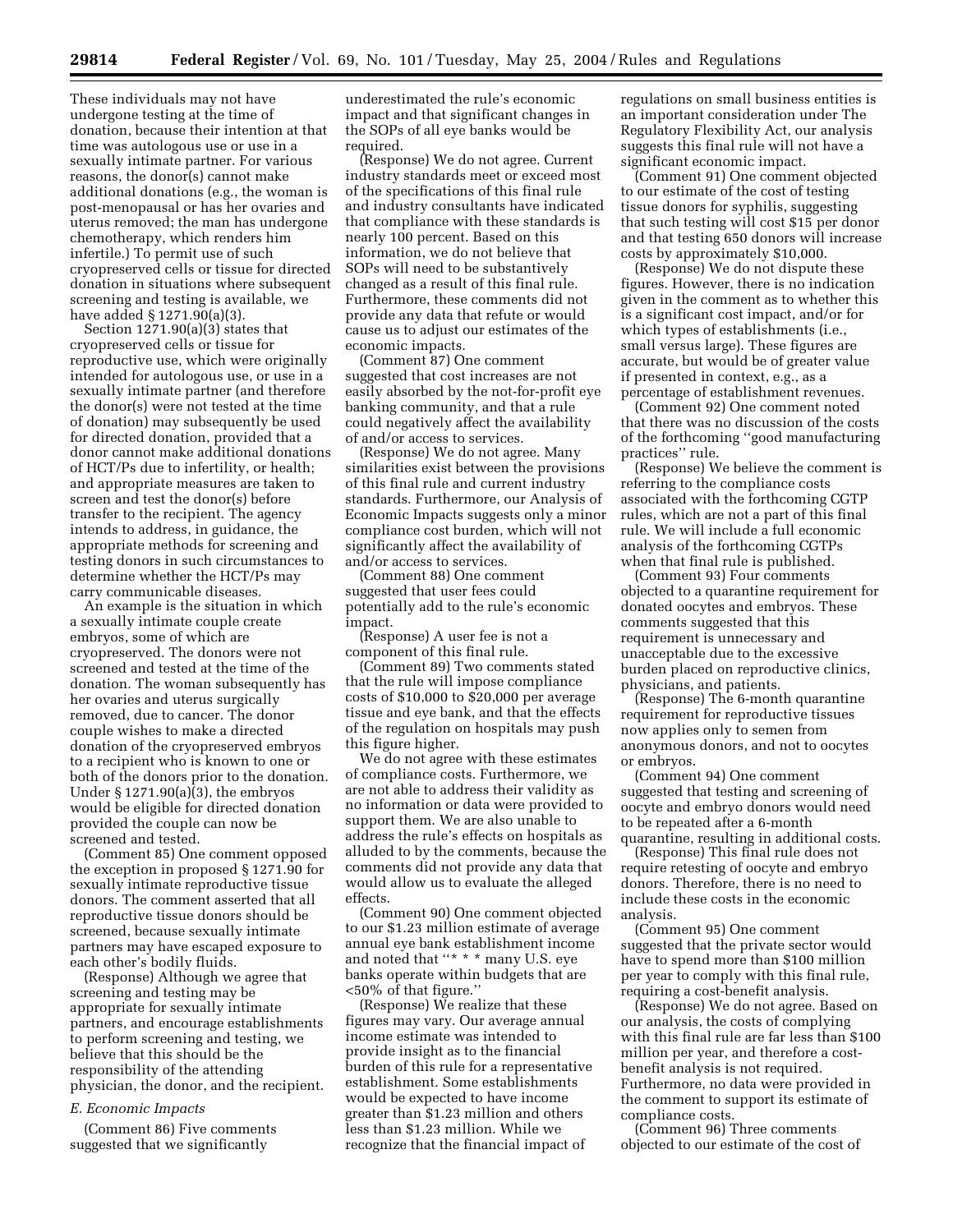screening and testing oocyte donors and suggested that the actual cost is much higher.

(Response) We agree that this cost may be higher, and have revised our Analysis of Economic Impacts to reflect the most recent cost data available.

(Comment 97) One comment suggested that our estimate of the cost of a donor oocyte cycle is too low.

(Response) We realize that these figures may vary. However, comments from another ART facility indicate that our cost estimate for a donor oocyte cycle (originally obtained from a study published in the journal Fertility and Sterility) is reasonable (Ref. 26).

(Comment 98) One comment suggested that our estimate of the average revenue of ART centers was too high.

(Response) We do not agree. The comment assumes the cost of an IVF cycle is \$10,000, whereas we assume the average cost of an ART cycle is \$11,868, a more general and somewhat larger number. Furthermore, the comment presents a net average revenue estimate for ART facilities, after subtracting drug costs and oocyte retrieval fees. In the proposed rule, we present a gross average revenue estimate. It is therefore unclear that these estimates of average revenue can be meaningfully compared.

#### **IV. Analysis of Economic Impacts**

FDA has examined the impacts of this final rule under Executive Order 12866, the Regulatory Flexibility Act (5 U.S.C. 601–612), and the Unfunded Mandates Reform Act (Public Law 104–4). Executive Order 12866 directs agencies to assess all costs and benefits of available regulatory alternatives and, when regulation is necessary, to select regulatory approaches that maximize net benefits (including potential economic, environmental, public health and safety, and other advantages; distributive impacts; and equity). The Unfunded Mandates Reform Act requires that agencies prepare a written statement under section 202(a) of anticipated costs and benefits before proposing any rule that may result in an expenditure by State, local, and tribal governments, in the aggregate, or by the private sector, of \$100 million (adjusted annually for inflation) in any one year. The Regulatory Flexibility Act requires agencies to analyze whether a rule may have a significant economic impact on a substantial number of small entities and, if it does, to analyze regulatory options that would minimize the impact.

The agency believes that this final rule is consistent with the regulatory philosophy and principles identified in Executive Order 12866. The Office of Management and Budget (OMB) has determined that this final rule is a significant regulatory action as defined by the Executive order, and so, is subject to review. Because the rule does not impose mandates on State, local, or tribal governments, or the private sector, that will result in an expenditure in any one year of \$100 million or more, FDA is not required to perform a cost-benefit analysis according to the Unfunded Mandates Reform Act.

The Regulatory Flexibility Act requires agencies to prepare a Regulatory Flexibility Analysis for each rule unless the agency certifies that the rule will not have a significant economic impact on a substantial number of small entities. As explained in section IV.C of this document, the agency believes that most facilities would not be significantly affected by this final rule because they are already performing the infectious disease screening and testing and recordkeeping that is being required. However, FDA does not have sufficient data to fully characterize the size distribution and other relevant features of small entities, particularly those involved with reproductive HCT/Ps, and the impact on these entities is uncertain. The following analysis, along with this preamble, represents FDA's Final Regulatory Flexibility Analysis.

Based on the following economic analysis, FDA estimates that the total one-time costs to comply with this final rule will be between \$0.4 and \$2.1 million, and the annual or recurring costs will be between \$1.8 and \$3.5 million. These figures imply a total annualized cost estimate of between \$1.9 and \$3.8 million. The average annualized cost per affected entity, expressed as a percentage of average annual revenue, ranges from 0.003 to 0.35 percent. FDA has provided ranges of cost estimates to account for uncertainty with respect to both the number of entities affected, and the degree to which affected entities are already performing the activities required by this final rule.

#### *A. Objectives and Basis of the Proposed Action*

FDA is publishing this final rule as the next step in establishing regulations for the rapidly evolving HCT/P industry. This final rule is needed to prevent unwitting use of contaminated tissues with the potential for transmitting infectious diseases, including HIV and hepatitis.

While acting to increase the safety of the nation's supply of HCT/Ps, FDA is implementing regulations in a way that

will avoid unnecessary requirements. To minimize burdens while maintaining safety, the agency has designed the screening and testing provisions to vary with the specific type and use of each HCT/P. This regulatory action is focused on the prevention of disease transmission through implantation, transplantation, infusion, or transfer of any HCT/P. For example, FDA will now require cell and tissue donors to be tested for syphilis and screened for TSE. Donors of viable, leukocyte-rich cells or tissue will also be tested for HTLV types I and II, and CMV. Because communicable disease agents can be transmitted by semen and other genitourinary secretions, FDA is requiring that certain donors of reproductive cells and tissue be screened and tested for sexually transmitted diseases. FDA is also amending the existing CGMP regulations for drugs and QS regulations for medical devices to clarify the scope of the screening and testing requirements in part 1271, subpart C.

FDA's objectives and authority for issuing this final rule are described in detail in section II of this document. FDA is relying on the authority provided by section 361 of the PHS Act to issue regulations to prevent the spread of communicable disease, as well as its authority under the act to issue CGMP regulations for drugs (21 U.S.C. 351(a)(2)(B)). FDA has reviewed related Federal rules and has not identified any rules that duplicate, overlap, or conflict with this final rule.

This final rule provides oversight for the full spectrum of HCT/Ps that are now marketed and may be marketed in the future. This action will improve protection of the public health and increase public confidence in new technologies, while imposing a minimal regulatory burden. An important benefit of this final rule is that it will establish a consistent standard of safety for marginal firms not currently following voluntary industry standards and guidelines and help to ensure equivalent protection from transmissible diseases for all recipients of therapy involving HCT/Ps, regardless of the health condition for which they are being treated. This final rule will help minimize the risk to all HCT/P recipients of exposure to several lifethreatening, in some cases incurable, diseases, including HIV, HBV, HCV, CJD, HTLV, CMV, and others. These risks will be minimized through validated screening procedures, lab tests, recordkeeping and adequate product labeling to avoid unwitting use of unsafe HCT/Ps.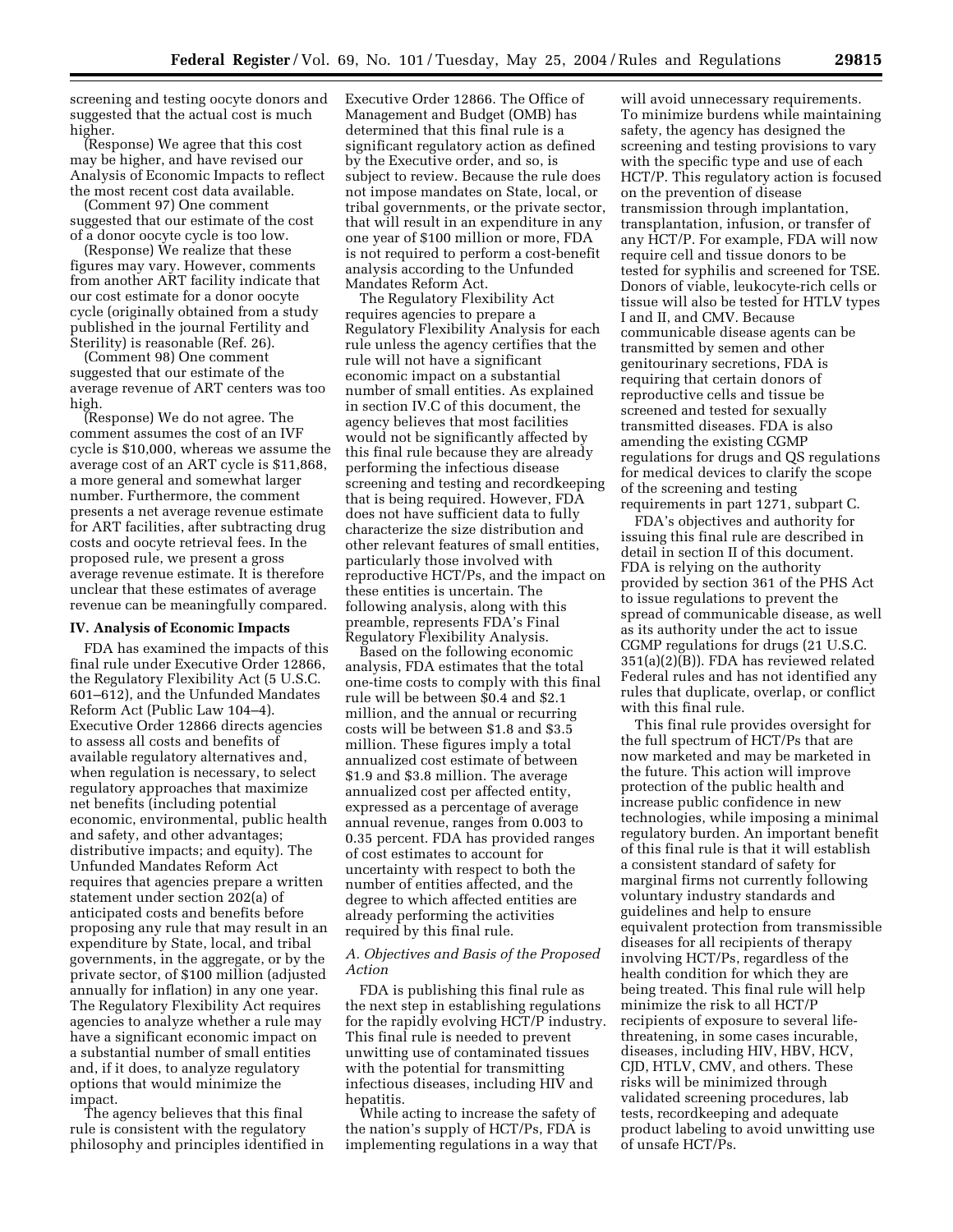# *B. The Type and Number of Entities Affected*

This final rule requires manufacturers of HCT/Ps to screen and test the donors of cells and tissue used in those products. The rule requires that donors be screened and tested for risk factors for, and clinical evidence of, a relevant communicable disease agents and diseases. This final rule applies to a range of activities conducted at facilities such as conventional tissue banks, eye banks, semen banks, infertility treatment centers, and facilities processing hematopoietic stem/ progenitor cells.

Information obtained under the registration final rule forms the basis for FDA's estimates of the number of affected eye banks and conventional tissue banks. The agency has not yet received all registration and listing information from reproductive tissue and hematopoietic stem/progenitor cells establishments, because registration and listing requirements for such establishments and products have not yet gone into effect. The agency's estimates of the number of affected eye banks, hematopoietic stem/progenitor cell facilities, semen banks and ART facilities rely heavily on information obtained from various professional organizations associated with the HCT/P industry. Where good statistical data are not available, FDA's estimates have incorporated the quantitative judgments of individual experts identified through contacts with HCT/P industry professional associations.

As presented in table 1 of this document, FDA has a record of 134 registered facilities listing eye tissue including 96 eye banks, 93 of which are currently accredited by EBAA. FDA also has a record of 166 registered tissue banks involved in the manufacture of other conventional HCT/Ps, e.g., pericardium, dura mater, heart valves, skin and bone allografts, fascia, tendons and ligaments (hereafter referred to as ''conventional tissue banks''). The American Association of Tissue Banks (AATB) lists approximately 75 accredited tissue banks and projects an additional 40 to 60 members not accredited.

Facilities that produce hematopoietic stem/progenitor cell products from peripheral blood or umbilical cord blood will also be affected by this final rule. FDA finds that available data with which to estimate the number of peripheral blood stem/progenitor cell (PBSC) facilities and evaluate current practices are quite limited, and the actual number of PBSC facilities may range from 200 to 400. As of April 2002,

CBER has a record of 178 voluntarily registered facilities listing ''stem cell'' as a type of product or establishment. The National Marrow Donor Program (NMDP), which includes establishments that recover PBSCs, lists approximately 92 donor centers and 113 collection centers. Approximately 150 facilities involved with PBSC production are currently accredited by AABB and an estimated 107 are accredited by the Foundation FACT. Industry sources estimate that approximately 80 of these facilities have or are seeking dual AABB/FACT accreditation, suggesting an unduplicated count of approximately 200 PBSC facilities assumed to be accredited by the AABB and/or FACT. However, the number and donor screening and testing practices of nonaccredited facilities are unknown. The International Bone Marrow Transplant Registry/Autologous Blood and Marrow Transplant Registry (IBMTR/ABMTR) estimates that the total number of blood or bone marrow facilities may be as high as 400 (e.g., 200 more than the number estimated to be accredited by AABB and/or FACT), but the number of IBMTR/ABMTRestimated facilities that actually process peripheral blood (as opposed to bone marrow) is uncertain. For the purposes of this analysis, FDA has assumed that 400 peripheral blood stem/progenitor cell facilities will be affected by this final rule.

Although there is no single national organization that keeps track of the number of facilities for umbilical cord blood banking, FDA estimates that there are approximately 25 umbilical cord blood banks currently operating in the United States. These facilities may also seek accreditation through AABB or FACT. Based on this information, the agency estimates that a total of 425 establishments involved in manufacturing hematopoetic stem/ progenitor cells would be affected by this rule.

In addition, 67 establishments produce licensed biological products or approved medical devices that are currently required to register under parts 207 and 807 (21 CFR parts 207 and 807) but would also be subject to the provisions of this final rule.

Finally, this final rule also applies to facilities involved with reproductive tissue, primarily semen banks and ART facilities that collect and process donor semen or donor oocytes. The American Society of Reproductive Medicine (ASRM) has a membership of approximately 400 fertility centers, 370 of which have provided reports to the 1999 Society for Assisted Reproductive Technology (SART) registry. The ASRM also has a 1996 list of approximately 110 semen banks operating in the United States. Although ASRM has published guidelines for donor screening and other aspects of oocyte donation, and for therapeutic donor insemination (TDI), ASRM does not exercise oversight or provide accreditation of facilities that collect donor reproductive tissue or use these tissue products in infertility treatment.

#### *C. Nature of the Impact*

This final rule includes requirements for donor screening, donor testing, recordkeeping, and quarantine of cells and tissue. Donor screening will involve the review of relevant medical records to include a medical history interview (particularly pertaining to communicable disease risk), a current report of a physical assessment for cadaveric donors, and a physical examination for living donors. For living, repeat anonymous semen donors, a complete donor-eligibility determination procedure will be required at least once every 6 months. This final rule requires that a donor specimen be tested for evidence of infection due to relevant communicable disease agents and diseases, with testing conducted within a specified time of recovery of cells or tissue. In general, a donor may be determined eligible if free from risk factors for, and clinical evidence of, infection due to relevant communicable disease agents and diseases, and if the required testing is negative or nonreactive.

This final rule also requires recordkeeping for donor-eligibility determinations. Manufacturers must ship HCT/Ps accompanied by documentation of donor eligibility status, including a summary of records that includes the results of the required testing and the name and address of the establishment that made the eligibility determination. This final rule also requires that HCT/Ps be quarantined until a donor-eligibility determination is made, and that products be clearly labeled as under quarantine during that period. Manufacturers are responsible for the appropriate labeling and documentation of HCT/Ps from a donor who is found to be ineligible.

The economic impact of these requirements is expected to be minor because the leading industry associations have already established standards for screening, testing and recordkeeping that, in most cases, meet or exceed the criteria specified in this final rule, and because existing FDA regulations already apply to certain HCT/Ps intended for transplantation (see part 1270). Table 1 of this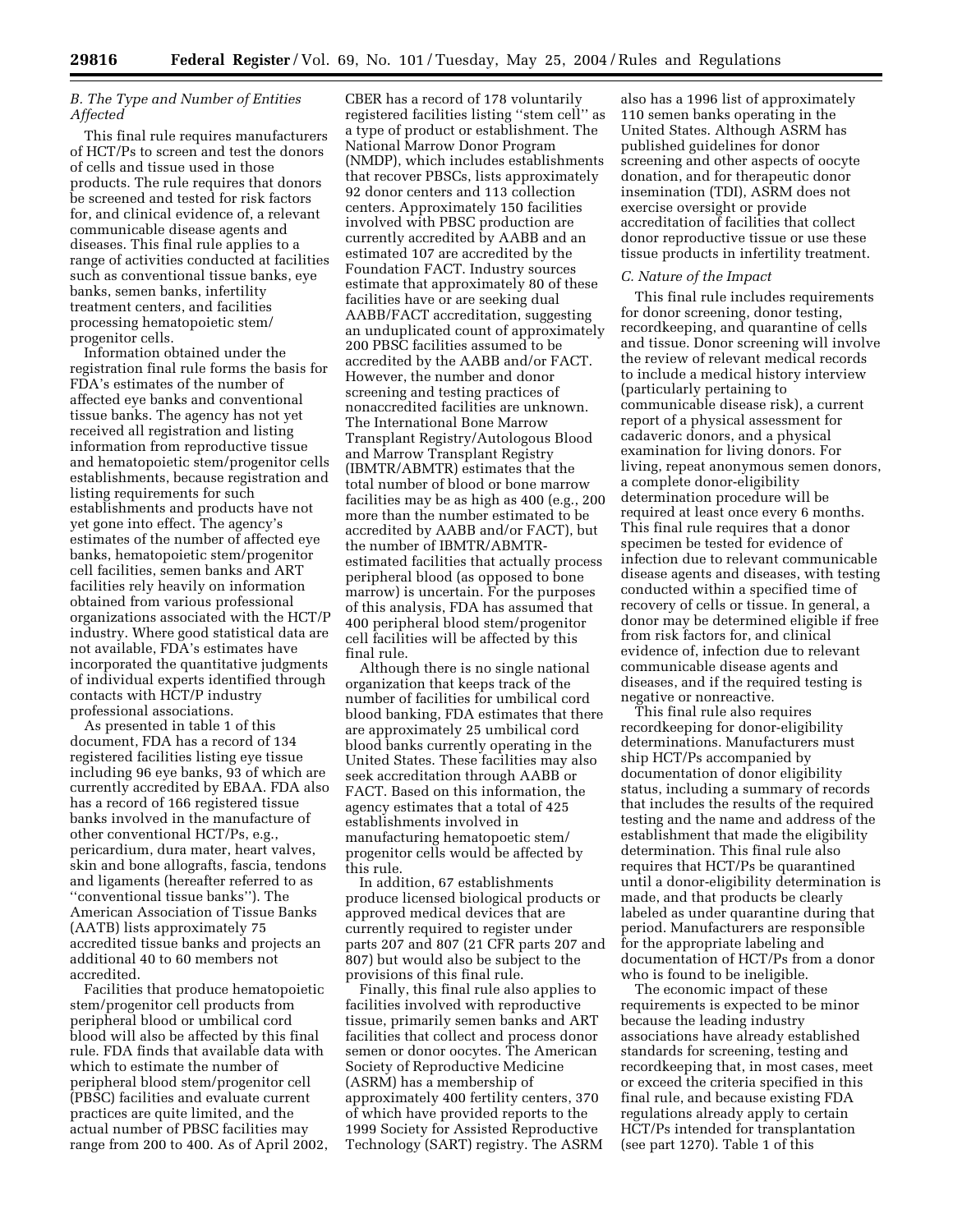document lists the types of HCT/Ps that will be affected by this final rule and the associated establishments that manufacture these products. Table 1 also provides estimates of the number of

establishments affected by this final rule and the estimated percentage of establishments believed to be following current industry standards for donor screening and testing. The lists of

specific donor screening and testing requirements proposed by FDA can be compared with those currently required by the industry associations.

# TABLE 1.—TYPE AND NUMBER OF ESTABLISHMENTS AFFECTED AND PERCENTAGE ALREADY IN COMPLIANCE WITH INDUSTRY STANDARDS FOR DONOR ELIGIBILITY SCREENING AND TESTING

| Type of Human Tissue                                                                         | Type of Entities Affected<br>(and Estimated Total Num-                                                           | FDA Regulatory Requirements Compared to Industry<br>Standards                                    |                                                                                                                                            | <b>Estimated Percent</b><br>of Entities in Com-<br>pliance With Indus- |
|----------------------------------------------------------------------------------------------|------------------------------------------------------------------------------------------------------------------|--------------------------------------------------------------------------------------------------|--------------------------------------------------------------------------------------------------------------------------------------------|------------------------------------------------------------------------|
|                                                                                              | ber)                                                                                                             | <b>FDA</b>                                                                                       | <b>Industry Standards</b>                                                                                                                  | try Standards                                                          |
| NonreproductiveTissue                                                                        |                                                                                                                  |                                                                                                  |                                                                                                                                            |                                                                        |
| Eye tissue                                                                                   | 134 FDA registered eye tis-<br>sue facilities, including 93<br>EBAA accredited eve<br>banks (134 total)          | 21 CFR part 1270 and<br>$(s1, s2, s3)^1$ and $(t1, t2, t3, t3)$<br>$(5)^2$                       | EBAA (s1 through s3) <sup>1</sup> and<br>(t1 through $t3$ ) <sup>2</sup>                                                                   | 100%                                                                   |
| Pericardium, dura-mater,<br>heart valves, skin<br>allograft, bone allograft,<br>other viable | 166 FDA registered tissue<br>banks, including 75 AATB<br>accredited tissue banks<br>$(166$ total)                | 21 CFR part 1270 and (s1<br>through $s3$ <sup>1</sup> and (t1, t2,<br>$t3. t5$ <sup>2</sup>      | AATB (s1 through $s3$ ) <sup>1</sup> and<br>(t1 through t5) <sup>2</sup>                                                                   | 100%                                                                   |
| Stem progenitor cells; pe-<br>ripheral blood                                                 | 178 FDA registered facili-<br>ties, 92 NMDP donor cen-<br>ters, and 113 NMDP col-<br>lection centers (400 total) | $(s1$ through $s3$ <sup>1</sup> and $(t1)$<br>through $t6$ ) <sup>2</sup>                        | AABB/FACT (s1 through<br>s3) <sup>1</sup> and (t1 through $t6$ ) <sup>2</sup>                                                              | 100%                                                                   |
| Stem progenitor cells; um-<br>bilical cord blood                                             | Cord blood banks (25 total)                                                                                      | $(s1$ through $s3$ <sup>1</sup> and (t1<br>through $t6$ <sup>2</sup>                             | AABB/FACT (s1 through<br>s3) <sup>1</sup> and (t1 through $t6$ ) <sup>2</sup>                                                              | 100%                                                                   |
| Licensed biological products<br>and approved medical de-<br>vices                            | 67 FDA registered estab-<br>lishments (67 total)                                                                 | Currently regulated under<br>sections 351 and 361 of<br>the PHS Act, 21 CFR<br>parts 207 and 807 |                                                                                                                                            | 100% compliance<br>with 21 CFR<br>parts 207 and<br>807                 |
| Total                                                                                        | 792 Facilities                                                                                                   |                                                                                                  |                                                                                                                                            |                                                                        |
| ReproductiveTissue                                                                           |                                                                                                                  |                                                                                                  |                                                                                                                                            |                                                                        |
| Donor oocytes, embryos                                                                       | 370 ART facilities and asso-<br>ciate labsin the 1999<br>SART report (400 total)                                 | $(s1$ through $s3$ <sup>1</sup> and $(t1, t2,$<br>$(3, 15)^2$                                    | ASRM/CAP (s1) <sup>1</sup> and<br>$(t1,t2,t3,t5)^2$                                                                                        | Unknown                                                                |
| Donor semen                                                                                  | 4 Semen banks in 1996<br>AATB survey (110 total)                                                                 | $(s1$ through $s3$ <sup>1</sup> and (t1<br>through $t8$ <sup>2</sup>                             | AATB (s1 through s3) <sup>1</sup> and<br>(t1 through t8) <sup>2</sup> and<br>ASRM $(s1)^1$ and $(t1, t2,$<br>$t3, t5, t7, t8$ <sup>2</sup> | Unknown                                                                |
| Total                                                                                        | 510 Facilities                                                                                                   |                                                                                                  |                                                                                                                                            |                                                                        |

1Screening for: s1: HIV, s2: hepatitis, s3: CJD

2 Laboratory Tests: t1: anti-HIV-1-2, t2: anti-HCV, t3: HBsAg, t4: anti-HTLV-I, t5: syphilis, t6: CMV, t7: *Neisseria gonorrhea*, t8: *Chlamydia trachomatis*

Based on communications with representatives of several industry associations and facility managers, FDA estimates that the number of facilities currently in compliance with industry standards for donor screening and testing approaches 100 percent for several affected types of HCT/Ps. Facilities handling reproductive tissue are the primary exception to this finding, and also represent the greatest area of uncertainty for this analysis.

There is currently no single reliable source of information on fertility center or semen bank adherence to AATB standards or ASRM guidelines. A small percentage of semen banks are members of the AATB and are known to follow that organization's requirements for screening and testing, but little is known about the standards used at other facilities.

In addition to the required donor screening and testing, this final rule will require facility staff time to align current quarantine, labeling, and recordkeeping systems with the new requirements. As shown in table 2 of this document, all of the industry associations already specify requirements for these procedures. With the exception of facilities handling reproductive tissue, the current industry standards adopted by most facilities are at least as stringent as those included in this final rule.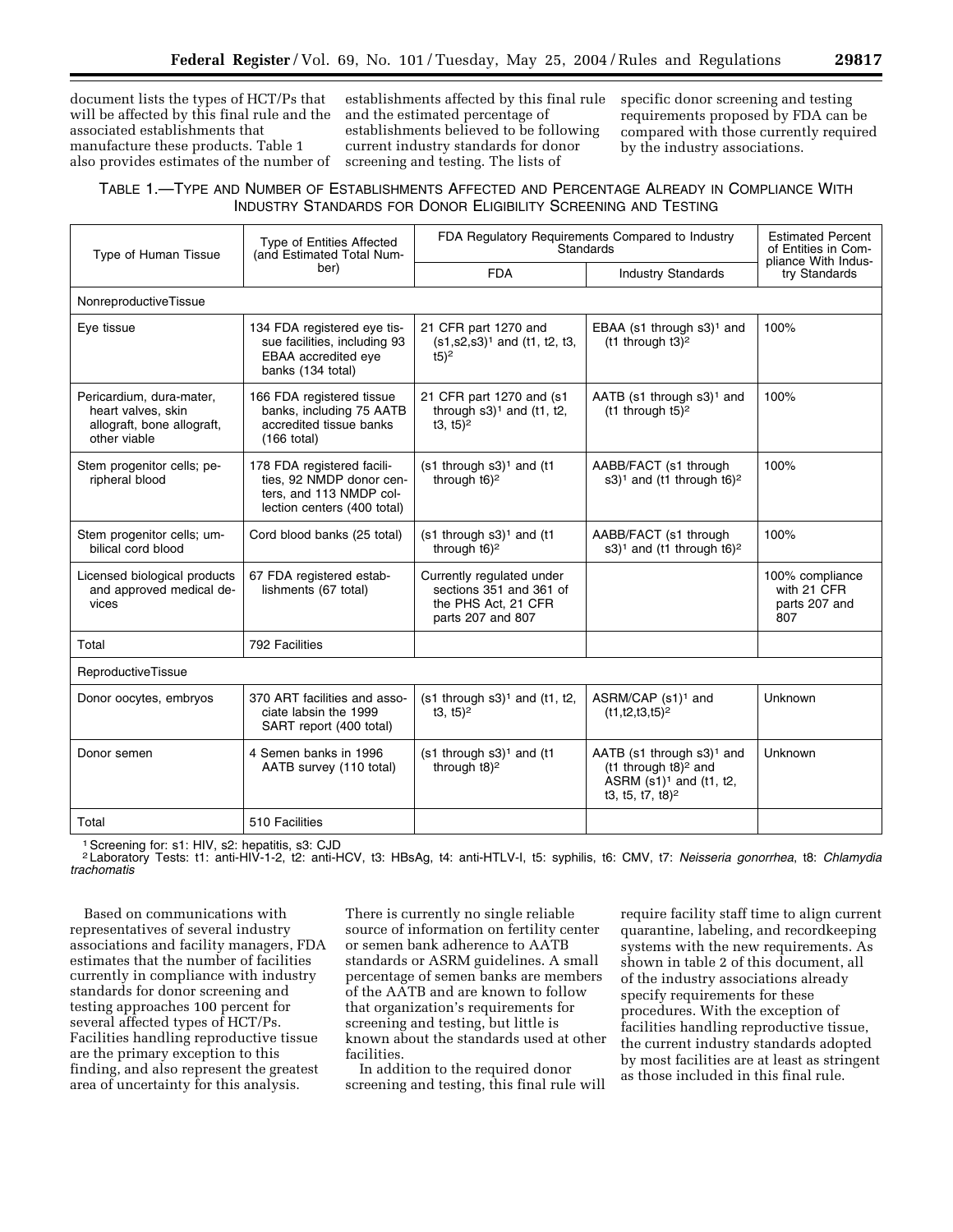| <b>FDA</b>              | AATB           | EBAA           | AABB           | <b>FACT</b>    | <b>ASRM</b>                    |
|-------------------------|----------------|----------------|----------------|----------------|--------------------------------|
| Quarantine              | X1             | X1             | X <sub>1</sub> | X <sub>1</sub> | X1                             |
| Labeling                | X <sub>1</sub> | X <sub>1</sub> | X <sub>1</sub> | X <sub>1</sub> | X1                             |
| <b>Record Retention</b> | X <sub>1</sub> | X <sub>1</sub> | X <sub>1</sub> | X <sub>1</sub> | Recommended; not re-<br>quired |

TABLE 2.—CORRESPONDENCE OF FDA REQUIREMENTS TO CURRENT INDUSTRY STANDARDS FOR SPECIMEN QUARANTINE, LABELING, AND RECORD RETENTION

1X means corresponds.

Due to the disparity in the amount of available information and the potential impact of the rule on nonreproductive versus reproductive tissue establishments, these two broad categories of tissue establishments are treated separately in the cost impact analysis that follows.

1. Impact on Nonreproductive Tissue Establishments

a. *Impact of donor screening and testing*. As summarized in table 1 of this document, most nonreproductive tissue establishments are believed to be already in compliance with FDA's new donor screening and testing requirements, as a result of following their own industry association standards and current FDA regulations. Therefore, the cost of compliance with these provisions will be minimal for these establishments.

b. *Impact of recordkeeping and tissue quarantine*. The burden of recordkeeping and tissue quarantine requirements will reflect the staff time needed to compare current recordkeeping and facility procedures with those required under the new standards and to make modifications where needed in current facility SOPs related to these activities. Such changes are expected to be minor for most nonreproductive tissue establishments.

In the proposed rule, FDA estimated that it would take approximately 8 to 40 hours to compare the new regulations against a facility's current SOPs and make any necessary modifications. Since we received no comments from affected entities, we have retained this assumption. This process will be performed by a staff person who acts as a regulatory reviewer, a supervisor, or a manager of quality assurance. Assuming a labor cost of \$40 per hour (Ref. 23), this standards reconciliation effort will result in a one-time cost per facility ranging from \$320 to \$1,600. Applying this range of cost per facility to the approximately 792 nonreproductive tissue facilities yields an impact that ranges from \$253,440 (= \$320 x 792) to  $$1,267,200 (= $1,600 \times 792).$ 

# 2. Impact on Reproductive Tissue Establishments

a. *Impact of donor screening and testing*. As indicated in table 1 of this document, the number of reproductive tissue facilities currently following industry standards is unknown. Thus, FDA cannot develop a precise estimate of regulatory costs. To generate an upper bound cost estimate, however, FDA assumed that 100 percent of facilities involved with oocyte donation and 80 percent of semen banks would need to perform additional screening and testing. Although semen banks not currently following voluntary industry standards constitute a majority of the firms in that industry, they are primarily small operations that are estimated to serve only 5 percent of all semen donors.

i. *Oocyte donor screening and testing*. The estimated impact of this final rule on establishments involved in oocyte donation is based on 1999 data reported by SART, an organization of assisted reproductive technology providers affiliated with ASRM. In 1999, donor oocytes were used in approximately 10.4 percent of the 86,822 ART cycles reported, or 9,066 cycles (Ref. 4). FDA believes that all infertility treatment centers already conduct medical exams and history taking and perform some laboratory testing before oocyte retrieval for any potential donor. Compliance with this final rule, however, may entail further blood testing and adding some additional screening questions to the interview.

The cost of additional blood work (including HIV 2, HTLV I and II, and CMV IgG and IgM) is estimated at approximately \$238.40 per donor (Ref. 22). The additional time to interview and record information in donor screening is estimated to cost about \$37, based on the assumption that approximately half of the required screening is already being done, and that the estimated cost of a full health history interview is  $$75 ($37 = $75/2)$ (Ref. 6). Thus, the additional cost per oocyte donation is estimated at \$275.40 (\$238.40 + \$37). Based on a reported

(average) cost estimate of \$13,500 (Ref. 22) per donor oocyte cycle, this translates into a 2.04 percent increase (\$275.40/\$13,500) in the average cost of therapy per cycle.

The cost of screening and testing oocyte donors will depend on the number of donor cycles attributable to each screened donor. If each donor contributes oocytes for only one cycle, and the rejection rate is low (assumed to be 0.57 percent, which is the estimated prevalence rate of HBsAg positivity among parturient women) (Ref. 7), the number of donors to be tested would be 9,118 (9,066/(1– 0.0057)). If each donor contributes oocytes for two donor cycles, the number of donors to be screened would be 4,559. These alternative assumptions imply a total cost to U.S. facilities involved in oocyte donation of from \$1,255,549 to \$2,511,097 per year, as shown in table 3 of this document.

TABLE 3.—ALTERNATIVE OOCYTE DO-NATION SCENARIOS AND ASSOCI-ATED DONOR SCREENING AND TEST-ING COSTS

| Screening and<br><b>Testing Cost</b><br>per Donor | 2 ART Cy-<br>cles per<br>Donor $=$<br>4,559 Do-<br>nors | 1 ART<br>Cycle per<br>Donor $=$<br>9,118 Do-<br>nors |
|---------------------------------------------------|---------------------------------------------------------|------------------------------------------------------|
| \$275.40                                          | $$1.26$ mil-<br>$I$ ion <sup>1</sup>                    | $$2.5$ million <sup>2</sup>                          |

#### $1$  \$275.40 x 4,559 = \$1,255,549  $2$ \$275.40 x 9,118 = \$2,511,097

FDA believes that much of the additional screening and testing identified in table 3 of this document is already being performed by ART clinics. Therefore, these estimates should be viewed as maximum expected cost burdens. Furthermore, certain methods of donor oocyte recovery, e.g., laparoscopy, are not directly connected with the transmission of sexually transmitted and genitourinary diseases and, therefore, testing for *Neisseria gonorrhea* and *Chlamydia trachomatis* would not be required under this final rule. Use of such methods would be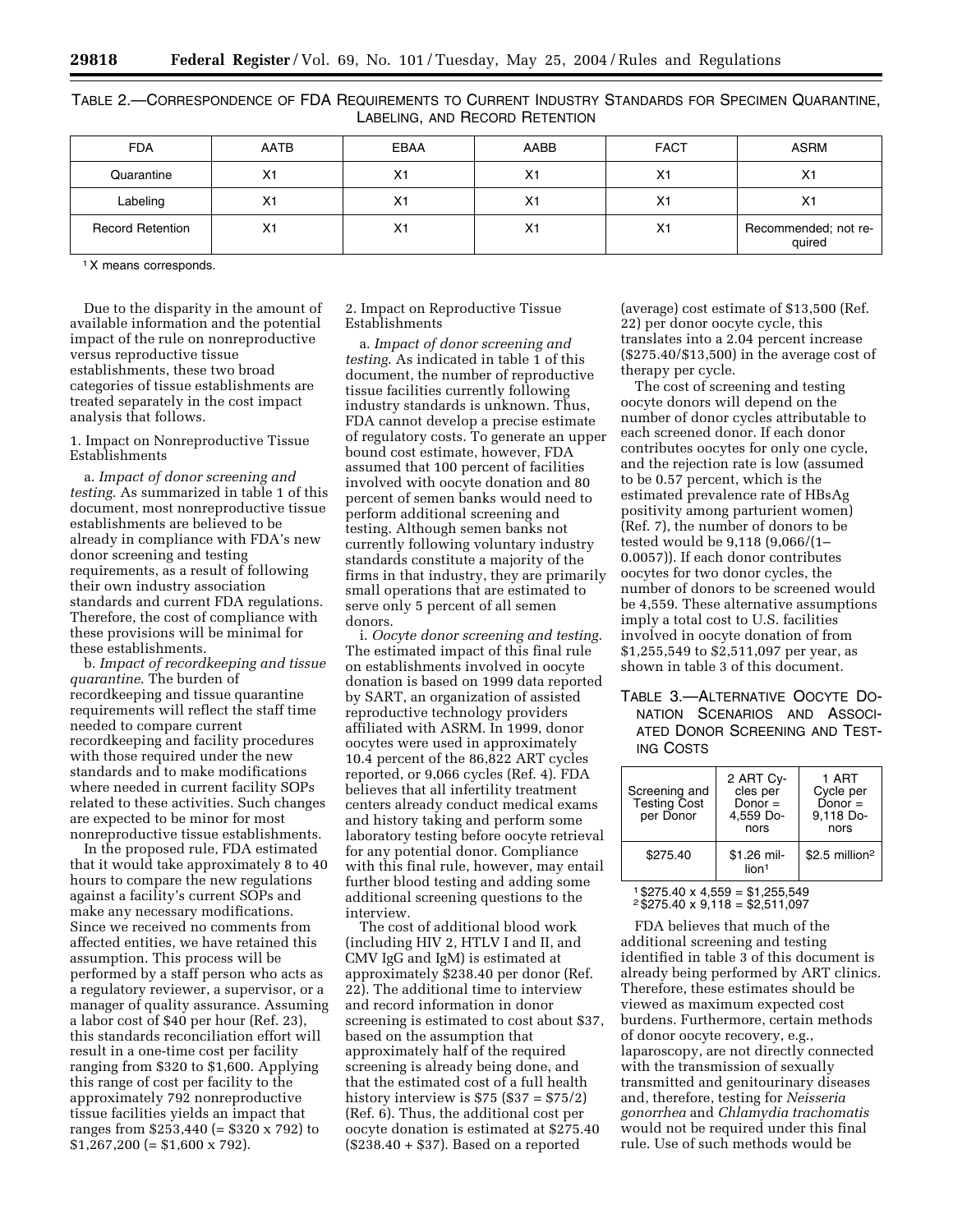expected to lower the estimated testing costs by approximately \$40 per oocyte donor.

ii. *Semen donor screening and testing*. The agency has conducted an extensive search for current information on the extent of infectious disease screening for semen donors, but has found little information available. The Congressional Office of Technology Assessment (OTA) conducted a survey of establishments involved in semen donation in 1987, and found that all commercial banks surveyed performed routine screening and testing for HIV, but only 45 percent of private physicians included this screening. The most recent available data includes a list of approximately 110 commercial semen banks developed by ASRM in 1996, and a 1996 registration survey of the AATB that includes data for 4 semen banks. Some semen banks that have applied, but are not yet accredited members of AATB, are nonetheless following AATB standards. It is also likely that some other facilities have informally adopted AATB standards. This analysis assumes that all semen banks currently perform HIV screening and testing, as reported by OTA in 1987, and that a smaller percentage of facilities additionally follow all AATB screening and testing standards.

Based on conversations with semen banking industry experts, FDA estimates that the 20 largest semen banks account for approximately 95 percent of the commercial production of donor semen, and are following AATB standards for donor screening and testing. The agency analysis therefore assumes that the 20 largest facilities will experience minimal impact, while the remaining 90 facilities, which account for approximately 5 percent of total industry production, will be more significantly affected. These very small semen banks are described by an industry expert as typically functioning within a physician office practice (e.g., that of an obstetrician or gynecologist). The semen banking in these facilities is generally offered as an additional service to patients receiving fertility treatment, and is not the primary line of business within these establishments.

The total estimated cost of the proposed screening and testing requirements for semen banking facilities is based on the number of semen donors who would require screening and testing, and their respective unit costs. Due to the lack of data on the actual number of semen donors, the agency estimated the number based on projected TDI demand. The level of TDI demand has likely decreased over time, with

advances in treatment for male factor infertility. For example, the development of intracytoplasmic sperm injection (ICSI) used in conjunction with in vitro fertilization (IVF) has enabled some couples to forego TDI in favor of ICSI using the male partner's sperm (Ref. 8). In 1985, an estimated 70,000 women per year received TDI (Ref. 9), compared to an estimated 171,000 women who reported ever receiving artificial insemination with donor semen in the National Survey of Family Growth (NSFG) conducted in 1995. If the NSFG respondents referred only to experience over the past 5 years, this would translate to approximately 34,200 women receiving TDI per year. Assuming an average of three cycles of therapy per patient per year, these data yield an estimated demand for TDI donor units of approximately 102,600 units per year. This figure is consistent with an industry expert estimate of current U.S. TDI production of 100,000 units per year.

The clinical literature indicates that most semen donor attrition occurs before the blood testing stage of the donor-eligibility determination. For example, in one study of donor recruitment in which the clinic followed AATB and ASRM standards, of the total of 199 potential donors initially recruited, 174 were rejected; 172 of whom were rejected before blood testing, with only 2 (1 percent) rejected based on the blood test results (Ref. 10). For the purposes of this analysis, the agency assumes that the number of donors who will require infectious disease testing is approximately equal to the number of donors needed to supply the level of demand for TDI. Thus, FDA's estimate is based on the previous TDI unit demand combined with the maximum number of births per donor suggested in ASRM guidelines (Ref. 11), the average delivery rate per cycle of intrauterine insemination, an assumed 10 donated specimens per donor per year, and 4 donation units per donor specimen (Ref. 12). These factors yield an estimated 2,565 donors required per year. Assuming that the number of donors already screened and tested is proportionate to the volume of production accounted for by facilities compliant with AATB standards, FDA estimates that approximately 5 percent of all donors, or 128 donors per year  $(128 = 0.05 \times 2,565)$ , may need to be newly screened and tested to meet the requirements of this final rule.

The screening cost per semen donor is assumed to include an initial medical history and physical, a 6-month followup exam, and an abbreviated screening at the time of each donation.

Based on rates published on the Internet (Ref. 6), the agency estimates that a full medical exam costs \$175, a less extensive followup exam will cost approximately \$75 (a published fee for a health history review), and the abbreviated screening at the time of each donation will cost approximately \$15 (i.e., one-fifth of the time required for a full history review). One repeat donor visit per year is assumed. Thus, the total cost of this screening is estimated to be \$265 per year per donor.

The lab tests for prospective semen donors include those listed in table 1 of this document, with 6-month followup blood tests. The cost of additional testing, based on screening test fees published on the Internet (Ref. 5), is \$230.16 for initial complete blood testing, plus \$123.40 for followup blood testing after a 6-month quarantine period, plus \$113.30 for bacterial testing. Thus, the total cost of the additional lab work is estimated to be \$467 per donor per year (\$230.16 +  $$123.40 + $113.30 = $466.86$ . Because these estimates are based on charges to facility clients, they are likely to represent an upper bound on actual facility costs. Using these figures, the estimated total industry cost per year is approximately \$94,000 (128 x (\$265 +  $$467$ ) = \$93,696).

b. *Impact of donor recordkeeping and tissue quarantine*. The impact of recordkeeping and tissue quarantine requirements for reproductive tissue establishments will reflect the staff time required for the following: (1) A onetime review and modification of current SOPs to bring them into alignment with the new standards, and (2) ongoing, expanded practices for each donor who undergoes screening and testing to meet the requirements of this final rule.

In the proposed rule, FDA estimated that the one-time review and alignment of current facility SOPs will require approximately 8 to 40 hours at each facility. Since we received no comments from affected entities, we have retained this assumption. As with nonreproductive tissue facilities, this process would be performed by a regulatory affairs analyst, a supervisor, or a manager of quality assurance. Assuming a labor cost of \$40 per hour (Ref. 23), this standards reconciliation effort would result in a one-time cost per facility ranging from \$320 to \$1,600. Applying this range of cost per facility to the 400 ART clinics and 110 semen banks yields a potential one-time cost for all reproductive tissue facilities that ranges from \$163,200 (\$320 x (400 + 110)) to \$816,000 (\$1,600 x (400 + 110)).

The estimated cost of the recurring requirements for tissue quarantine,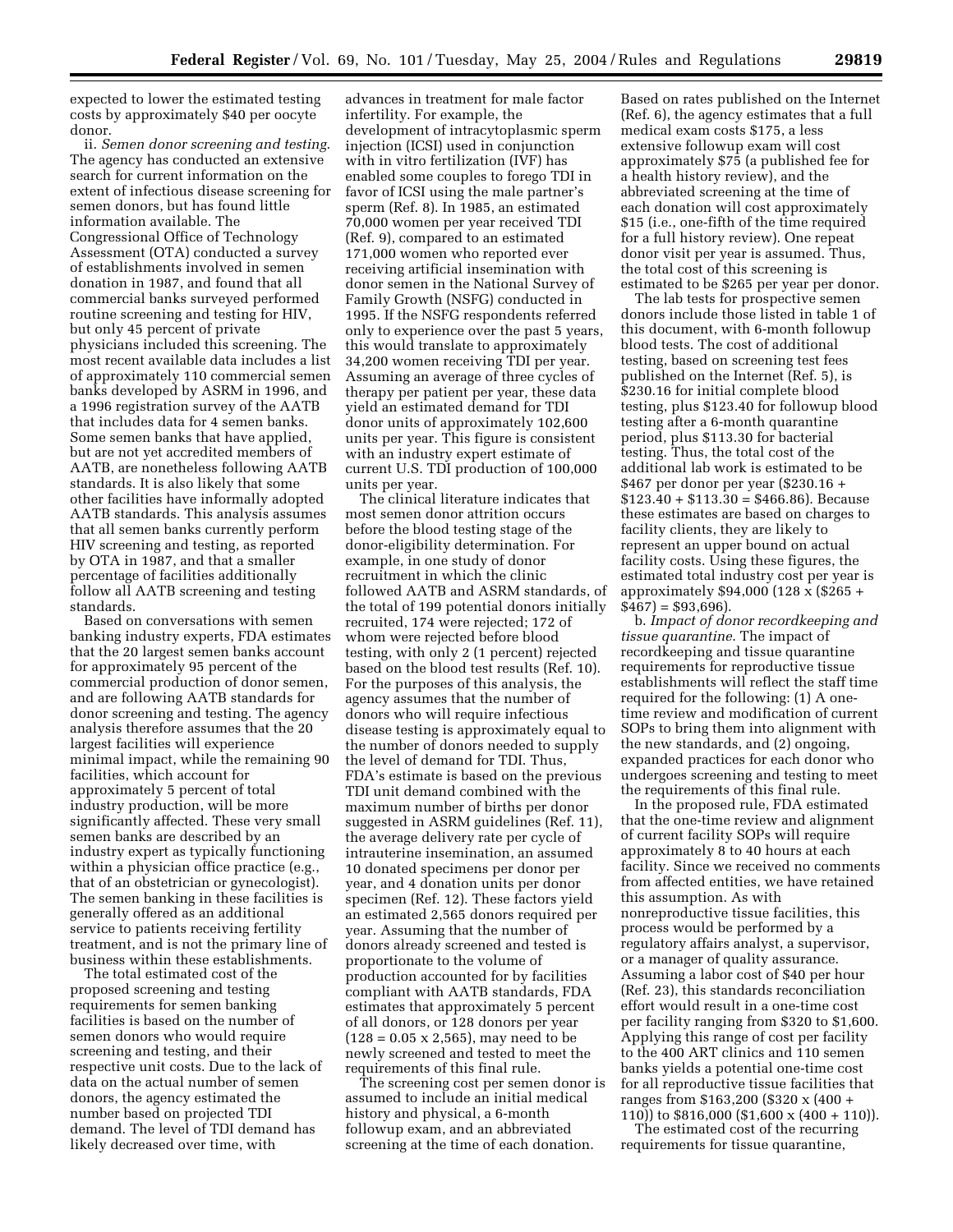**29820 Federal Register** / Vol. 69, No. 101 / Tuesday, May 25, 2004 / Rules and Regulations

labeling, recordkeeping and record retention at reproductive tissue facilities are based on the estimated staff time needed to create and retain records of medical history, screening information and lab testing for each prospective donor from whom specimens are collected. These records must comply with the requirements of this final rule and are estimated to require approximately 4 hours per donor per year of clerical staff time. Assuming a labor cost of \$24 per hour (Ref. 24) for clerical staff time implies a cost of \$96 per donor per year. Table 4 of this document summarizes the potential range of recurring costs for all reproductive tissue facilities. As shown in table 4 of this document, the estimated costs range from approximately \$450,000 to \$888,000, depending on the assumed number of oocyte donors.

TABLE 4.—RANGE OF RECURRING COSTS FOR REPRODUCTIVE TISSUE

| 128 semen donors and<br>4,559 oocyte donors<br>(2 ART cycles per<br>donor) | \$449.9521 |
|----------------------------------------------------------------------------|------------|
| 128 semen donors and<br>9,118 oocyte donors<br>(1 ART cycle per<br>donor)  | \$887.6162 |
| 1 \$449 952 - (128 + 4 559) y \$96                                         |            |

1 \$449,952 = (128 + 4,559) x \$96 2 \$887,616 = (128 + 9,118) x \$96

The range of these estimates reflects the agency's current lack of information about typical donor practices for ART facilities. If a higher rate of donation per donor is typically achieved by facilities compared to that assumed in this analysis, the cost burden may be much lower than these estimates would indicate. More generally, if the current level of facility donor screening, testing and recordkeeping is more stringent among reproductive tissue facilities than assumed in this analysis, the overall cost of compliance with this final rule will also be lower than these estimates suggest.

Uncertainty about current practices results in range estimates of the cost impact of this final rule. However, because facilities in most HCT/P industry sectors already follow voluntary industry standards requiring donor screening and testing, the overall impact is expected to be minor. Tables 5 and 6 of this document provide a summary of the expected cost impacts across the different industry sectors included in the analysis. Table 5 of this document presents costs annualized at 7 percent interest over 10 years, whereas table 6 of this document presents annualized costs for the same time period using a 3 percent interest rate. The total annualized cost for the 792 nonreproductive tissue facilities is estimated to range from \$30,000 to \$180,000, reflecting agency uncertainty about the extent of effort necessary for a one-time review and alignment of existing SOPs with the donor screening and testing provisions of this final rule.

This translates into an average annualized cost of \$38 (\$30,000/792) to \$228 (180,000/792) per facility.

The total annualized cost of compliance for the ART industry ranges from approximately \$1.71 to \$3.5 million, reflecting uncertainty about the number of oocyte donors, the number of ART cycles per donor per year and current screening, testing and recordkeeping practices. These costs translate into an average annualized cost of approximately \$4,270 (\$1.708 million/400) to \$8,693 (\$3.5 million/ 400) per facility. In general, assumed higher rates of donation per donor, or a lower number of total donor cycles per year, will result in lower industry costs. Similarly, lower rates of donation per donor, or a greater number of total donor cycles per year, will result in higher industry compliance costs.

The total annualized cost impact on the semen banking industry is based on an estimated TDI demand of approximately 103 thousand units per year, and assumed current compliance of the top 20 commercial banks which account for approximately 95 percent of industry production. The total annualized costs range from approximately \$110,000 to \$131,000. These industry totals yield an average annualized cost range of \$1,222 (\$110,000/(110–20)) to \$1,456 (\$131,000/(110–20)) per facility currently noncompliant with this final rule.

TABLE 5.—SUMMARY TABLE OF DONOR ELIGIBILITY COST ANALYSIS AT 7 PERCENT INTEREST OVER 10 YEARS1

| Type of Facility                                                         | <b>Total One-time Cost</b>  | <b>Total Recurring Cost</b>          | <b>Total Annualized Cost</b>         |
|--------------------------------------------------------------------------|-----------------------------|--------------------------------------|--------------------------------------|
| NonreproductiveTissue                                                    |                             |                                      |                                      |
| (a) Donor screening and testing<br>(b) Recordkeeping and quar-<br>antine | Minimal<br>\$253 to \$1,267 | Minimal<br>Minimal                   | Minimal<br>\$36 to \$180             |
| Reproductive Tissue, ART Facilities                                      |                             |                                      |                                      |
| (a) Donor screening and testing<br>(b) Recordkeeping and quar-<br>antine | Minimal<br>\$128 to \$640   | \$1,255 to \$2,511<br>\$438 to \$875 | \$1,255 to \$2,511<br>\$456 to \$966 |
| <b>ART</b> subtotal                                                      | \$128 to \$640              | \$1,693 to \$3,386                   | \$1,711 to \$3,477                   |
| Reproductive Tissue, Semen banks                                         |                             |                                      |                                      |
| (a) Donor screening and testing<br>(b) Recordkeeping and quar-<br>antine | Minimal<br>\$35 to \$176    | \$94<br>\$12                         | \$94<br>\$17 to \$37                 |
| Semen subtotal                                                           | \$35 to \$176               | \$106                                | \$111 to \$131                       |
| Total Tissue Industry                                                    | \$416 to \$2,083            | \$1,799 to \$3,492                   | \$1,858 to \$3,788                   |

1All figures in thousands of dollars.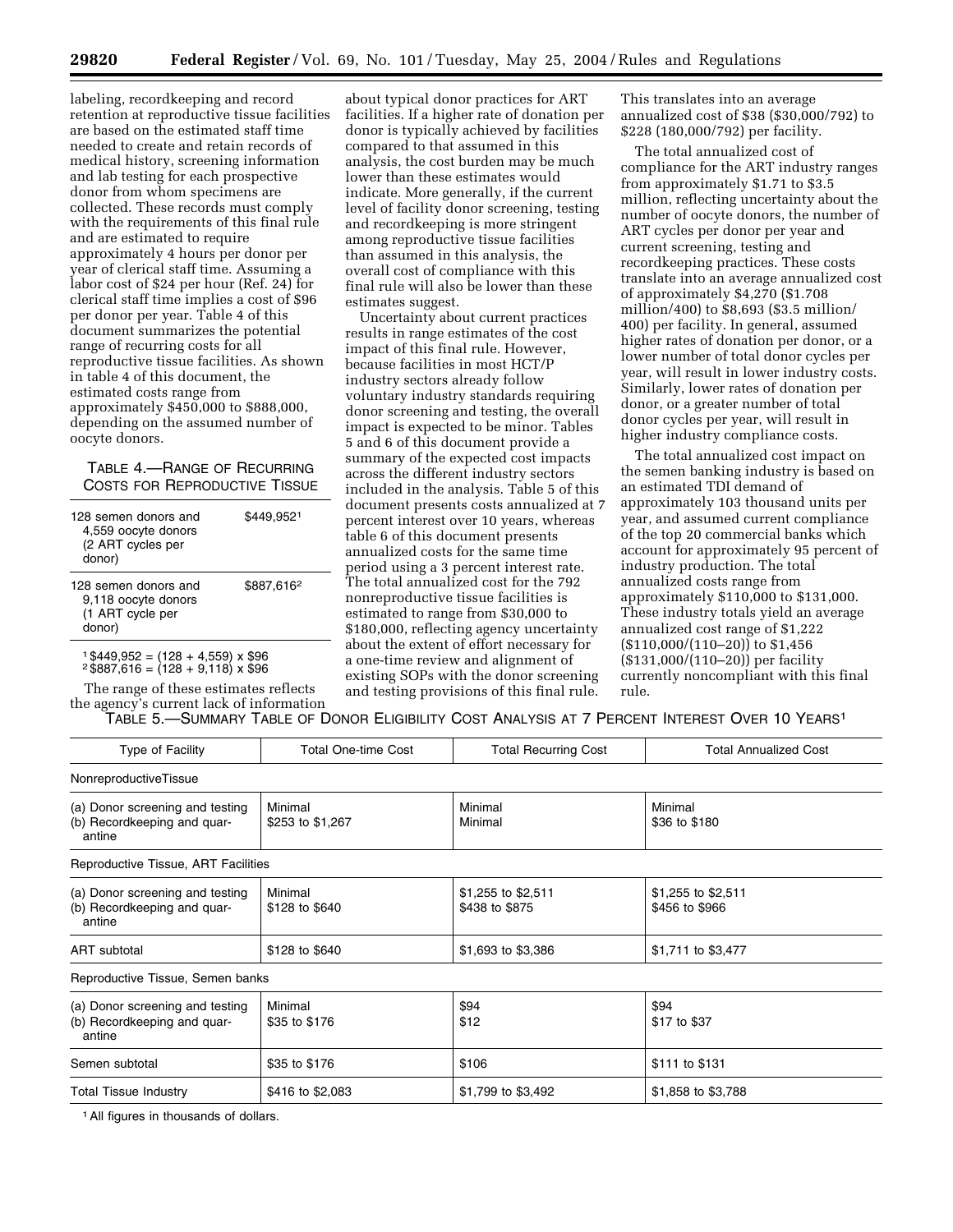# TABLE 6.—SUMMARY TABLE OF DONOR ELIGIBILITY COST ANALYSIS AT 3 PERCENT INTEREST OVER 10 YEARS1

| Type of Facility                                                         | <b>Total One-Time Cost</b>  | <b>Total Recurring Cost</b>          | <b>Total Annualized Cost</b>         |
|--------------------------------------------------------------------------|-----------------------------|--------------------------------------|--------------------------------------|
| Nonreproductive Tissue                                                   |                             |                                      |                                      |
| (a) Donor screening and testing<br>(b) Recordkeeping and quar-<br>antine | Minimal<br>\$253 to \$1,267 | Minimal<br>Minimal                   | Minimal<br>\$30 to \$149             |
| Reproductive Tissue, ART Facilities                                      |                             |                                      |                                      |
| (a) Donor screening and testing<br>(b) Recordkeeping and quar-<br>antine | Minimal<br>\$128 to \$640   | \$1,255 to \$2,511<br>\$438 to \$875 | \$1,255 to \$2,511<br>\$453 to \$950 |
| <b>ART</b> subtotal                                                      | \$128 to \$640              | \$1,693 to \$3,386                   | \$1,708 to \$3,461                   |
| Reproductive Tissue, Semen banks                                         |                             |                                      |                                      |
| (a) Donor screening and testing<br>(b) Recordkeeping and quar-<br>antine | Minimal<br>\$35 to \$176    | \$94<br>\$12                         | \$94<br>\$16 to \$33                 |
| Semen subtotal                                                           | \$35 to \$176               | \$106                                | \$110 to \$127                       |
| <b>Total Tissue Industry</b>                                             | \$416 to \$2,083            | \$1,799 to \$3,492                   | \$1,848 to \$3,737                   |

1All figures in thousands of dollars.

#### *D. Benefits of the Final Rule*

The risks of disease transmission vary by type of HCT/P. Thus donor screening, testing, and other measures to reduce the risks of transmission for various types of tissue will correspondingly yield a different relative reduction in disease risk. For example, expansion of blood donor screening and improved laboratory testing has dramatically reduced the risk of blood transfusion-transmitted disease. The risk of HIV infection has dropped from a reported 1 in 100 units in some U.S. cities to approximately 1 in 1,930,000 units. The risk of transmission of HBV has been reduced from 1 in 2,100 to 1 in 137,000 units, and the transmission risk for HCV has been lowered from 1 in 200 units in the early 1980s to the current level of 1 in 1,000,000 units (Ref. 25). The levels of risk reduction associated with blood donation offer an illustration of the kind of improvements in safety that might be achieved through improved and expanded screening and testing of HCT/P donors.

As described earlier in this document, most nonreproductive tissue establishments are assumed to be already compliant with this final rule and, therefore, have already achieved much of the potential risk reduction. However, some reduction in communicable disease transmission risk may still be realized under this final rule for firms that are not currently in compliance with the voluntary standards established by their respective professional associations. The

discussion of benefits resulting from this final rule will focus on some key areas of risk and the potential benefit of the new requirements for reproductive tissue recipients. The discussion that follows will consider the risks of transmission of disease that will be reduced through expanded screening and testing among reproductive tissue donors, focusing on two life threatening chronic diseases that can be transmitted through donor tissue: HBV and HCV.

The expansion of screening among reproductive tissue donors is expected to produce important reductions in the risk of disease transmission, as evidenced by the apparent reductions in HIV risk that have already been achieved through screening. The risk of HIV transmission through TDI appears to be very low since screening for HIV was recommended by CDC in 1985. A total of six documented and two possible cases have been reported to the CDC as of December 1996 (Ref. 9).

The risks of transmitting HBV and HCV through reproductive tissue might also be substantially reduced as a result of donor screening, based on the significance of self-reported risk factors as predictors of the findings of blood screening for HBV and HCV (Refs. 13 and 14). Compared to HCV, HBV presents a greater risk of sexual transmission. In 1991, heterosexual activity was reported to account for 41 percent of all cases of HBV (Ref. 15). HBV transmission has also been reported by way of TDI. In 1982, a physician used semen from an unscreened donor (later found to be

carrying HBsAg) to inseminate several women, one of whom later developed HBV (Ref. 16).

HBV-infected mothers can transmit the disease to their infants. Forty-two percent of infants born to women with HBsAg positivity (adjusted for HBeAg status) are at risk of HBV infection, and an additional 30 percent of infants born to HBsAg positive mothers become infected between 1 and 5 years of age. Prospective studies of infected infants and young children indicate that 25 percent will die from primary hepatocellular carcinoma (PHC) or cirrhosis as adults. The lifetime medical cost per case of PHC and cirrhosis is estimated to be \$96,500 (Ref. 17). An analysis of the cost-effectiveness of prenatal screening and testing of mothers, with vaccination for positive screens, estimates that such screening and intervention would prevent 69 percent of the chronic HBV infections acquired perinatally or later in life (Ref. 18). This rate of effectiveness may provide an indication of the potential benefit of HBV screening required by this final rule.

The risk of transmission is estimated to be lower for HCV, compared to HBV. The CDC estimates the rate of sexual transmission between female to male partners, and the rate of transmission from mother to child, to each be approximately 5 percent. However, there is no vaccine intervention available for HCV, although interferonalpha therapy has been found effective in eliminating the virus for at least some patients, and drug combinations (e.g.,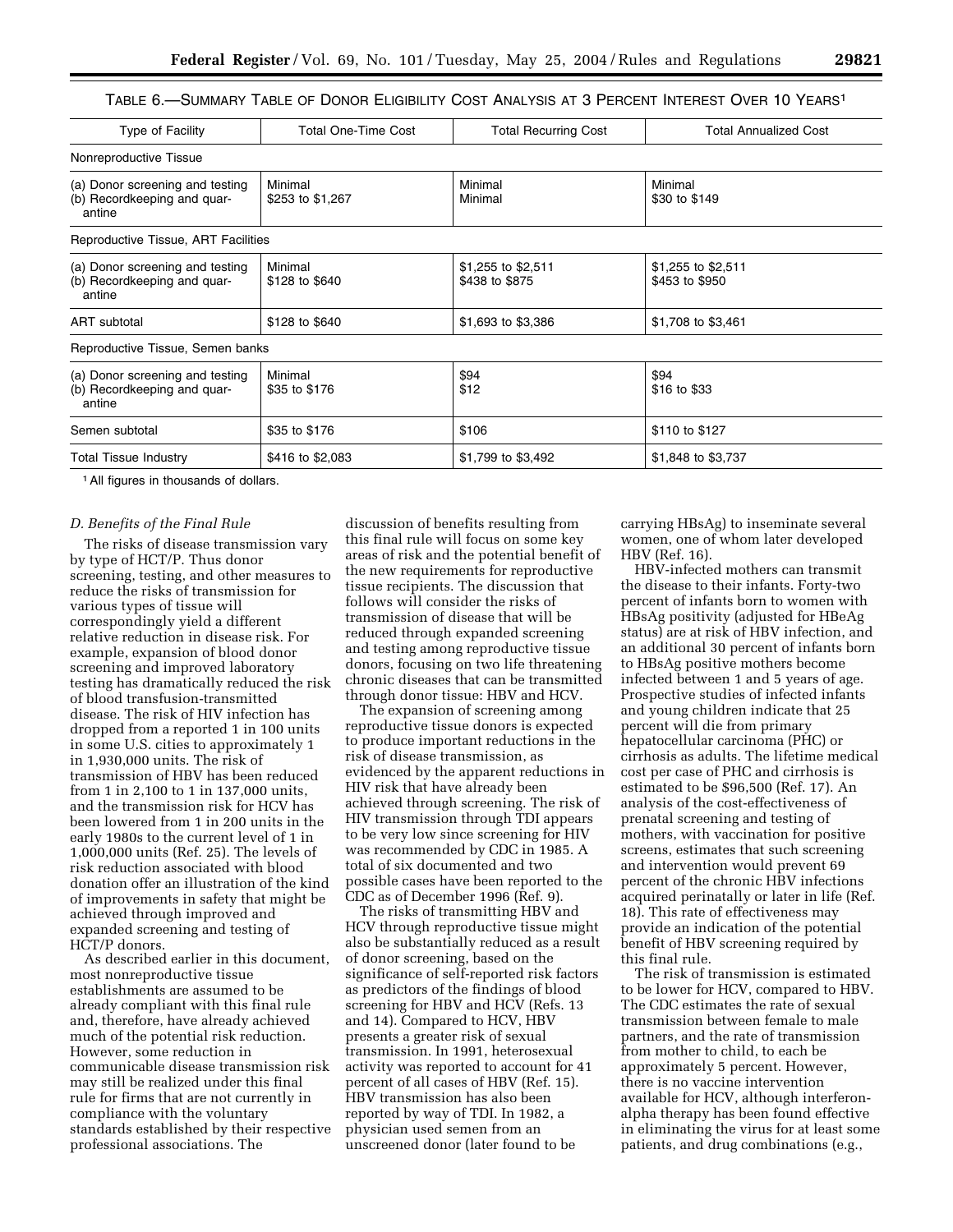Interferon and Ribavirin) have been found to be even more effective. Although most patients infected with HCV are relatively healthy during most of their lives, an estimated 30 percent of those infected will eventually die of liver-related causes; an estimated 8,000 patients per year (Ref. 17). The average cost of care per year for persons with liver disease from chronic HCV is estimated to range from \$24,600 for patients without interferon-alpha therapy to \$26,500 per year for those receiving a 12-month course of therapy. The latter is estimated to provide patients with an additional 0.37 qualityadjusted life-years (QALYs) (Ref. 18).

Screening reproductive tissue donors is expected to significantly reduce the excess morbidity and mortality associated with HBV and HCV. As noted previously in this document, there are an estimated 4,559 to 9,118 oocyte donors and 2,565 semen donors per year. If these populations experience recently reported prevalence rates for HCV (1.8 percent) and HBV (4.9 percent) (Refs. 13 and 14), then screening for significant risk factors and disease markers will result in reduced HBV and HCV exposures for the patient population at risk. The population at risk each year is estimated to include 3,022 to 9,066 women undergoing IVF with donor eggs, and 2,285 newborns delivered as a result of this therapy1;

and 34,200 to 70,000 women receiving TDI, and 8,800 newborns delivered as a result of that therapy.

# *E. Small Entity Impacts and Analysis of Alternatives*

Based on its analysis, FDA found that a substantial number of the establishments required to comply with this final rule may be small business entities. The Small Business Administration defines a small business in this industry sector (NAICS code 621991, Blood and Organ Banks) to be an establishment with \$8.5 million or less in annual receipts (Ref. 19). The economic impact analysis presented in section IV.C of this document includes estimates of the number of entities to which this final rule will apply. Each sector of the tissue banking industry includes some facilities that would be classified as small business entities.

A 1995 study of conventional tissue banks (Ref. 20) reports average annual revenues of \$1.23 million per facility, which translates into \$1.45 million per facility (in 2002 dollars) based on inflation data reported by the Bureau of Labor Statistics. Most nonreproductive tissue facilities are assumed to have a comparable level of average revenues. Reproductive tissue industry experts estimate that 65 percent of ART facilities have average revenues of approximately \$2.5 million per year and the remaining 35 percent have average

revenues of \$11.5 million per year. Industry experts also estimate that 19 of the 20 largest semen banks have average annual revenues of approximately \$2 million per year, and 1 of the 20 largest facilities has annual revenues greater than \$8.5 million. Thus, the vast majority of facilities in each HCT/P industry sector are small entities. Nevertheless, as noted in the preceding cost analysis, most of these facilities will not be significantly impacted by this final rule because they are already meeting the infectious disease screening and testing and recordkeeping requirements.

Table 7 of this document presents estimates of the average annualized cost per affected small facility expressed as a percentage of average annual revenues. In addition to facility revenues, table 7 presents the estimated annual revenue for physician-owned obstetrician/gynecologist (ob/gyn) practices, because some operate a small donor semen bank as an additional service to patients, but may not currently comply with all of the requirements of this final rule. The average annual practice revenue per self-employed physician in the ob/gyn specialty category was reported as \$627,000 in 1998 (Ref. 21). This translates into \$692,000 (in 2002 dollars) based on inflation data reported by the Bureau of Labor Statistics.

TABLE 7.—ESTIMATED ANNUALIZED COST PER FACILITY AS A PERCENTAGE OF ESTIMATED ANNUAL REVENUE

| Number of Facilities That May Be<br>Classified as Small Entities | Average Annualized Cost per Fa-<br>cility | Average Annual Revenue per Fa-<br>cility | Annualized Cost as Percentage<br>of Annual Revenue |  |
|------------------------------------------------------------------|-------------------------------------------|------------------------------------------|----------------------------------------------------|--|
| Nonreproductive Tissue                                           |                                           |                                          |                                                    |  |
| 792 (all potentially small entities)                             | \$38 to \$228                             | \$1.45 million                           | $0.003$ to $0.016\%$                               |  |
| Reproductive Tissue, ART Facilities                              |                                           |                                          |                                                    |  |
| 260 (65% of 400 facilities)                                      | \$4,270 to \$8,694                        | \$2.5 million                            | $0.17$ to $0.35\%$                                 |  |
| Reproductive Tissue, Semen banks                                 |                                           |                                          |                                                    |  |
| 19 small commercial banks                                        | \$1,222 to \$1,456                        | \$2.0 million                            | $0.06$ to $0.07\%$                                 |  |
| 90 small physician practice-<br>based banks                      | \$1,222 to \$1,456                        | \$692,000                                | $0.18$ to $0.21\%$                                 |  |

As noted in table 7 of this document, the greatest expected cost will be incurred by facilities involved with reproductive tissue. Nevertheless, the estimated impact on most small facilities does not appear to be significant. The expected cost burden per facility ranges up to 0.35 percent of average annual revenues. However, if

current practices actually involve a much lower level of infectious disease screening and testing than assumed in this analysis, the impact of the new requirements would be greater than expected.

Although this final rule will impose some costs on small entities involved in the manufacture of HCT/Ps, the agency

believes that this approach represents an effective means of protecting patient safety and public health. The less burdensome alternatives to this final rule involve fewer requirements for small entities (the vast majority of facilities in the HCT/P industry), but fail to provide fundamental assurances of product safety. For example, reliance on

<sup>&</sup>lt;sup>1</sup>The range of 3,022 to 9,066 patients is based on a reported 9,066 ART cycles using donor oocytes

reported for 1999, varying the assumed number of cycles per patient. The number of newborns is

based on an average success rate of 25.2 percent (live births per ART cycle).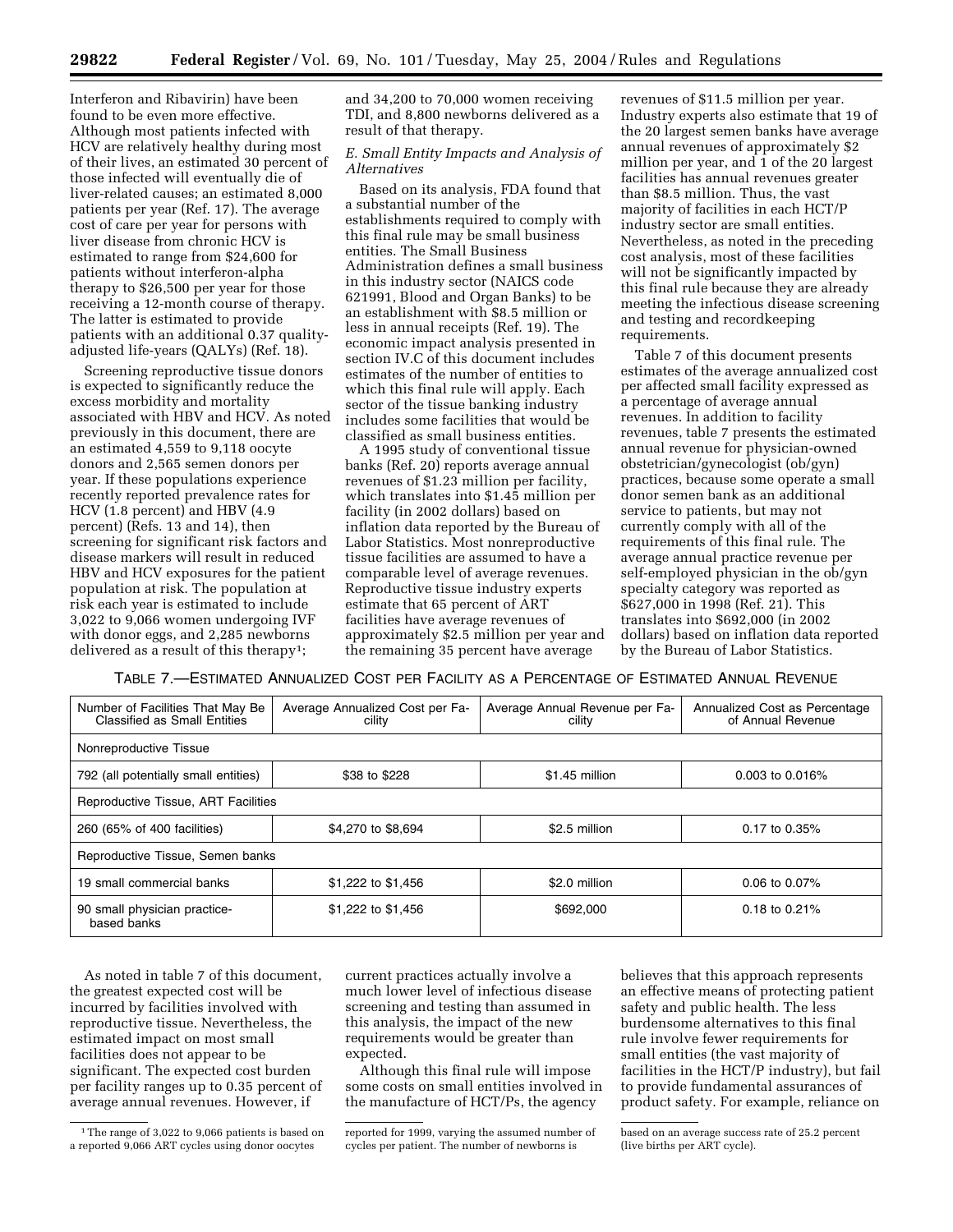published FDA guidance for donor eligibility determination, rather than establishing a regulatory requirement, would provide the agency with no basis for ensuring compliance. Thus, agency guidance may have no greater influence than current voluntary industry standards, which have similar provisions, but have failed to persuade all facilities to adopt comprehensive screening and testing practices. FDA's guidance, alone, therefore, would not be expected to provide adequate protection from the public health risks associated with infected donor-derived HCT/Ps.

Another alternative would involve waiving some of the donor screening and testing requirements for small facilities. However, as noted previously, the vast majority of facilities in this industry are small. Moreover, this alternative would increase the safety risks associated with HCT/Ps if small facilities that currently screen and test donors on a voluntary basis choose to discontinue this practice due to an FDAgranted waiver. For example, waiving a requirement for donor screening would eliminate an extremely cost-effective first-tier level of safety protection because prospective donors deferred or disqualified at this stage need not undergo further testing. Similarly, waiving the requirements for blood testing would expose patients, as well as tissue facility medical staff, to avoidable risks of infectious disease that may be undocumented in a patient's medical history, or be unknown to, or not mentioned by the living donor or cadaveric donor's family during screening.

We also considered waiving the requirement for semen quarantine and anonymous donor retesting to detect infections during the window period, when a donor's infection may not yet be detectable by blood tests. However, this alternative would expose recipients and the public to risks from infectious disease agents that cannot be immediately detected after exposure through most currently available blood tests (e.g., tests for HIV and HCV). Recordkeeping for donor screening and testing is also critical to protecting product recipient and public safety. Adequate documentation and record retention ensure that HCT/Ps can be tracked to their source in the event of infection or other adverse reactions that result from donor tissue characteristics.

In summary, the agency believes that abridged requirements for donor screening and testing, based on voluntary standards or facility size criteria, would provide inadequate protection against the risk of infectious disease transmission through HCT/Ps.

Most notably, the absence of regulation allows reproductive tissue facilities to omit the screening and testing of donors that is routinely performed for other types of HCT/Ps, thus exposing patients undergoing infertility treatment to a disproportionate risk of exposure to several life-threatening infectious disease agents.

To help alleviate the impact on small entities while still protecting public health, the agency is not requiring that manufacturers follow screening and testing procedures when an HCT/P is used in the same person from whom it is obtained, or in a sexually intimate partner of a reproductive tissue donor. The agency believes the risk of disease transmission from such activities is minimal. Further, in the case of reproductive HCT/Ps, the 6-month quarantine requirement applies only to semen from anonymous donors and not to oocytes and embryos.

As part of the development process for this final rule, FDA conducted an extensive outreach program in an effort to inform affected small entities and to request input regarding the potential economic impact. Representatives from CBER have given presentations on HCT/P donor eligibility related issues at the annual conferences of many of the professional associations representing affected entities including ASRM, AATB, EBAA, and others. The agency has also engaged in outreach activities directed toward interested consumer groups such as RESOLVE and the American Infertility Association. At their request, FDA also held individual meetings with groups such as ASRM, EBAA and AATB to discuss specific concerns regarding the impact of the donor eligibility rule. Some of these presentation materials and meeting minutes are available on the CBER Web page at *http://www.fda.gov/cber/tissue/ min.htm*. Additional materials associated with the donor eligibility rule are available on the Internet at *http:// www.fda.gov/cber/tissue/docs.htm*. Finally, in the proposed rule, FDA requested industry comment regarding the assumptions upon which this analysis of economic impacts was based. In particular, we requested detailed industry comment regarding our estimates of the number and type of entities affected, current donor screening and testing practices, and expected compliance costs. To the extent possible and appropriate, we have incorporated these comments and our responses into the preamble and analysis of economic impacts of this final rule.

Under this final rule, small entities involved with reproductive tissue must

meet the same safety and quality standards as large reproductive tissue facilities and other HCT/P manufacturers. The specific requirements for donor screening and testing, the required recordkeeping, and the required types of professional skills are described in the economic analysis provided previously. This analysis includes an accounting of all major cost factors, with the exception of the reduced potential liability currently encountered by those reproductive tissue facilities that fail to provide the level of protection from infectious disease that is considered a standard of good practice in other sectors of the HCT/P industry. The relevant Federal rules that are related to this final rule are discussed in section II of this document. This economic analysis provides a summary of the voluntary industry standards that overlap this final Federal standard, but as discussed, there is no current regulation of HCT/Ps that will duplicate this final rule. Consequently, FDA finds that this final rule will enhance both public health and public confidence in the safety and utility of HCT/Ps, while imposing only a minimum burden on the affected industry sectors.

#### **V. Environmental Impact**

The agency has determined under 21 CFR 25.30(h) and (j) that this action is of a type that is categorically excluded from the preparation of an environmental assessment because these actions, as a class, will not result in the production or distribution of any substance and therefore will not result in the production of any substance into the environment.

#### **VI. Federalism Assessment**

Executive Order 13132, dated August 4, 1999, establishes the procedure that Federal agencies must follow when formulating and implementing policies that have federalism implications. The Executive order described nine fundamental federalism principles, stressing the importance and sovereignty of State and local governments, and the contributions of individual States and communities to the development of enlightened public policy. Principles of federalism are inherent in the very structure of the Constitution and formalized in and protected by the Tenth Amendment. Regulations have federalism implications whenever they have a substantial direct effect on the States, on the relationship between the National Government and the States, or on the distribution of power and responsibilities among the various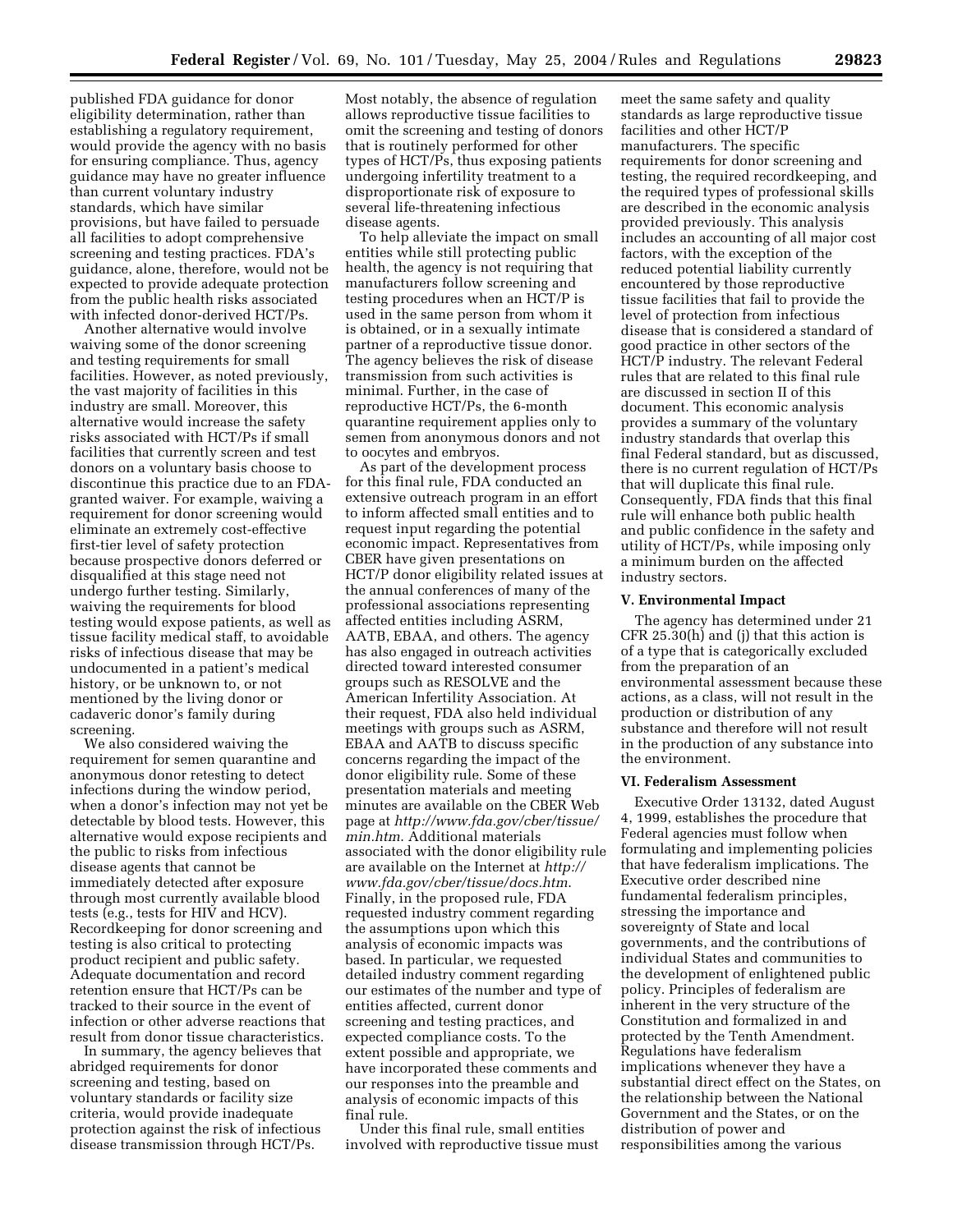levels of government. Whenever a regulation has this result, the agency must prepare a federalism assessment.

The Executive order directs Federal agencies to:

1. Encourage States to develop their own policies to achieve program objectives and to work with appropriate officials in other States;

2. Where possible, defer to the States to establish standards;

3. In determining whether to establish uniform national standards, consult with appropriate State and local officials as to the need for national standards and any alternatives that would limit the scope of national standards or otherwise preserve State prerogatives and authority; and

4. Where national standards are required by Federal statutes, consult with appropriate State and local officials in developing those standards.

This final rule establishes donoreligibility and other related requirements for HCT/P establishments. In issuing this rule, we rely on the authority of section 361 of the PHS Act (42 U.S.C. 264), under which we may make and enforce regulations necessary to prevent the introduction, transmission, or spread of communicable diseases between the States or from foreign countries into the States. (We also rely on our authority to issue CGMP regulations to amend the existing CGMP regulations for drugs in 21 CFR parts 210 and 211, which include CGMP requirements, to incorporate the testing and screening provisions of part 1271 subpart C for HCT/Ps regulated as drugs, and/or biological products (see e.g., 21 U.S.C. 351(a)(2)(B)).

The donor-eligibility proposed rule was published after Executive Order 13132 was issued, but before it went into effect. Nevertheless, we made a considerable effort after the publication of the proposed rule to ensure that States had the opportunity to review the proposed rule and submit comments on it. We directed a mailing of the proposed rule to State health officials to encourage their comments on the proposed rule. We also sent copies of the rule to each State attorney general. To provide additional time to the States to comment on the proposed rule, we reopened the comment period.

In the **Federal Register** document reopening the comment period, we noted that we had learned that several States had enacted legislation and issued regulations governing tissue donor suitability (65 FR 20774, April 18, 2000). Because those laws might conflict with provisions in the proposed rule, we invited State officials to participate

in the rulemaking. We specifically noted that we would appreciate comment on the following topics: (1) The need for uniform national standards for donor suitability determinations to prevent communicable disease transmission through human cellular and tissuebased products, (2) the scope of such proposed national requirements and their impact upon State laws, (3) FDA's proposal not to preempt State laws on legislative consent for cornea transplants, and (4) any issues raised by this proposed rule possibly affecting State laws and authorities.

We received only one comment from a State official. This comment addressed abbreviated screening, which is discussed in comment 50 of this document. The comment also asked that we require deferral records for donors determined to be unsuitable. Reviewing deferral records before each donation would only be necessary in the case of living donors who could donate more than once, such as semen donors. As part of the screening process in § 1271.75, establishments determining donor eligibility are required to review the donor's relevant medical records, which would identify the donor as an unsuitable donor. Therefore, we believe that requiring deferral records would be burdensome. We received no comments from State officials on federalism issues.

To the extent that these final regulations cover areas that are already subject to Federal regulation, rather than regulation by the States, we believe the federalism implications of this final rule are minimal or nonexistent, because national standards are already in place. Since 1993, there have been Federal regulations on human tissue intended for transplantation. These regulations, contained in part 1270 (21 CFR part 1270), govern donor screening, testing, and other related issues. The regulations now being made final replace the regulations in part 1270. Although the new donor-eligibility regulations are more extensive in their requirements, and apply to a greater range of HCT/Ps, many of the establishments that will be required to comply with this final rule have been subject to the regulations in part 1270 or to drug or device regulations.

However, we acknowledge that this final rule will have an effect in those areas where there has been no uniform Federal regulation. For example, this rule sets out testing and screening requirements for donors of reproductive cells and tissue, an area where there is a range of State regulation. Some of the State statutes and regulations that have come to our attention focus on the risk of HIV transmission through semen

donation and are thus more limited in their requirements than this final rule, which requires testing and screening for additional communicable disease agents and diseases and does not apply only to semen (see e.g., Ind. Code 16–41–14–7; Md. Code Ann., Health-Gen. 18–334(e); 12 Va. Admin. Code 5–90–240, 5–90– 250).

Directed donation of reproductive cells or tissue is another area of potential differences between State laws and regulations and this final rule, which permits the use of fresh semen from directed reproductive donors without retesting of the donor 6 months after donation. The final rule is consistent with the California Health and Safety Code with respect to directed reproductive donors, but may be inconsistent with Indiana law, which appears to require quarantine of all semen donations pending retesting 6 months after donation (see Cal. Health & Safety Code § 1644.5(c); Ind. Code 16– 41–14–7). We note that Indiana's more stringent statute may coexist with this final rule.

To the extent that additional differences may exist between State statutes and regulations and this final rule with respect to reproductive cells and tissues and other areas where there has not previously been Federal regulation, we recognize that there may be a federalism impact. However, to the extent there is such an impact, it is a necessary part of our effort to institute uniform screening and testing requirements, to prevent the introduction, transmission, or spread of communicable disease.

In the proposed rule, we identified a particular area where we believed concerns about Federal preemption of State laws could arise: Legislative consent, or the recovery of corneas in accordance with State laws that allow the medical examiner or coroner to procure corneal tissue without the consent of the donor's next of kin (64 FR 52696 at 52703). The proposed rule did not contain an exception from the donor medical history interview for corneas procured under legislative consent. We recognized that, when corneal tissue is procured without the consent of the donor's next of kin, a donor medical history interview with the donor's next of kin does not necessarily occur. We noted, however, that the proposed definition of donor medical history interview would permit the interview to be conducted with an individual knowledgeable about the donor's medical history and relevant social behavior and would not require an interview with the next of kin. For that reason, we considered that the proposed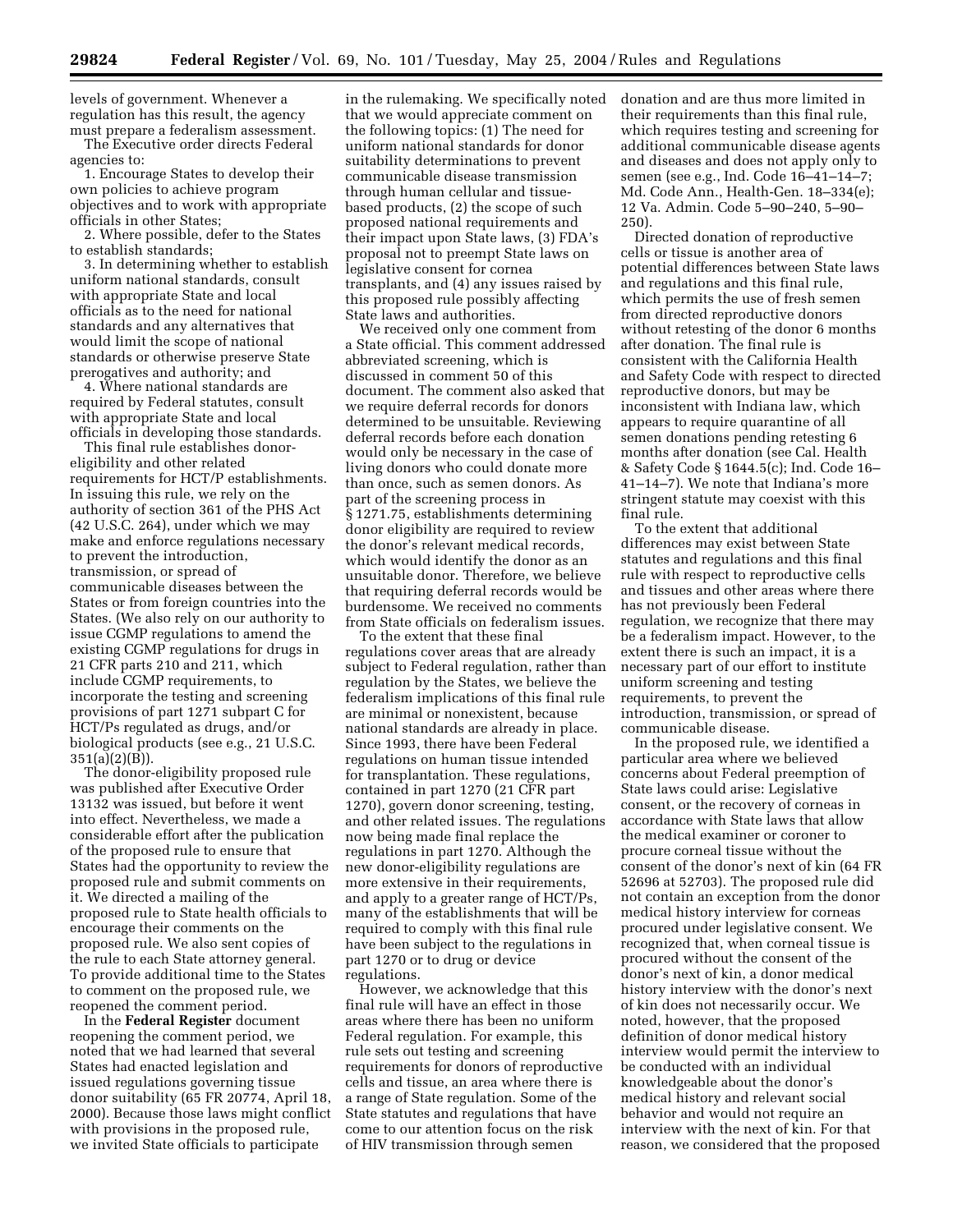rule and State laws on legislative consent may coexist, and we stated that we did not intend at that time to preempt those laws. We requested that affected parties submit specific, detailed comments on any potential conflicts that might make it impossible to comply with both this regulation and State laws on legislative consent.

Many comments from industry opposed our proposal to require a donor medical history interview for all HCT/P donors, including donors of corneas recovered under legislative consent, and some disputed our assertion that the regulation and State laws could coexist. We address those comments in comments 45 and 46 of this document. After considering the comments, we continue to consider the donor medical history interview necessary for all donors to prevent the introduction, transmission, or spread of communicable diseases, and decline to make an exception for corneas donated under legislative consent.

Although we believe the final rule provides sufficient flexibility to allow for the continued recovery of corneas under legislative consent, we recognize that there may be some difficulty in communicating with the primary treating physician without obtaining permission from the deceased and/or the family of the deceased, and that, therefore, this final rule may have a negative effect on the ability of medical examiners and coroners to recover corneas under State legislative consent laws. However, given the potential for corneas to transmit communicable disease, including TSE, we have concluded that making an exception from the requirement for a donor medical history interview in the case of corneas obtained under legislative consent is not justified.

This final rule represents the exercise of a core Federal function: ''\* \* \* prevent[ing] the introduction, transmission, or spread of communicable diseases from foreign countries into the States or possessions, or from one State or possession into any other State or possession'' (section 361(a) of the PHS Act; 42 U.S.C. 264). To prevent the transmission of communicable disease in the United States, including the interstate transmission of disease, uniform national standards on donor testing and screening are necessary. No State official commented otherwise. For these reasons, and for the reasons discussed previously in this document, this rule is consistent with the federalism principles expressed in Executive Order 13132.

### **VII. The Paperwork Reduction Act of 1995**

This final rule contains information collection provisions that have been reviewed by OMB under the Paperwork Reduction Act of 1995 (the PRA) (44 U.S.C. 3501–3520). (OMB control number 0910–0543 expires May 31, 2007.) A description of these provisions is shown as follows with an estimate of the annual reporting and recordkeeping burden. Included in the estimate is the time for reviewing the instructions, searching existing data sources, gathering and maintaining the data needed, and completing and reviewing each collection of information.

*Title*: Eligibility Determination for Donors of Human Cells, Tissues, and Cellular and Tissue-Based Products.

*Description*: Under the authority of section 361 of the PHS Act, FDA is requiring HCT/P establishments to screen and test the donors of cells and tissue used in those products for risk factors for and clinical evidence of relevant communicable disease agents and diseases. FDA is requiring that donor-eligibility determination regulations apply to all establishments described in § 1271.1(b). The documented determination of whether a donor is eligible or ineligible is made by a responsible person and is based on the results of required donor screening, which includes a donor medical history interview (§ 1271.3(n)), and testing (§ 1271.50(a)). HCT/P establishments are permitted to ship an HCT/P only if it is accompanied by documentation of the donor-eligibility determination (§ 1271.55(a)). This requirement applies to an HCT/P from a donor determined to be eligible as well as to a product from a donor who is determined to be ineligible and made available for use under certain provisions. The accompanying documentation must contain a summary of records used to determine donor eligibility, and a statement whether, based on the results of the screening and testing of the donor, the donor is determined to be eligible or ineligible.

Records used in determining the eligibility of a donor, i.e., results and interpretations of screening and testing, the donor eligibility determination, the name and address of the testing laboratory or laboratories, and the name of the responsible person who made the determination and the date, must be maintained  $(\S 1271.55(d)(1))$ . If any information on the donor is not in English, the HCT/P establishment must retain the original record and the statement of authenticity from the translator (§ 1271.55(d)(2)). HCT/P

establishments must retain the records pertaining to HCT/Ps at least 10 years after the date of administration, distribution, disposition, or expiration, whichever is latest  $(\S 1271.55(\tilde{d})(4)).$ 

When a product is shipped in quarantine, before completion of screening and testing, the HCT/P establishment must provide the donor identification, a statement that the donor-eligibility determination is not completed and that the product is not to be used until eligibility determination is completed  $(\S 1271.60(c))$ . With the use of a product from an ineligible or incompletely tested donor the following information must accompany the HCT/P: The results of any completed donor screening and testing, and a list of any required screening and testing not completed. When using an HCT/P from an ineligible donor, documentation by the HCT/P establishment is required showing that the recipient's physician received notification of the screening and testing results (§§ 1271.60(d)(3) and 1271.65(b)(3)).

An HCT/P establishment also is required to establish and maintain procedures for all steps that are performed in determining eligibility (§ 1271.47(a)), including the use of a product from a donor testing positive for CMV (§ 1271.85(b)(2)). The HCT/P establishment must record any departure from the procedures (§ 1271.47(d)).

These provisions are intended as safeguards to prevent the transmission of communicable diseases that may occur with the use of cells and tissue from infected donors. Through this action FDA will improve its ability to protect public health by controlling the spread of communicable diseases.

*Description of Respondents*: HCT/P establishments.

As required by section  $3506(c)(2)(B)$ of the PRA, we provided an opportunity for public comment on the information collection requirements of the proposed rule (64 FR at 52715). Under the PRA, OMB reserved approval of the information collection burden in the proposed rule stating that they will make an assessment in light of public comments received on the proposed rule. One comment on the information collection burden was submitted to the docket.

(Comment 99) One comment states that, although FDA invites comments on whether the proposed collection of information is necessary for the proper performance of FDA's functions, including whether the information will have practical utility, there are no data supporting any practical utility of the information collection, and that the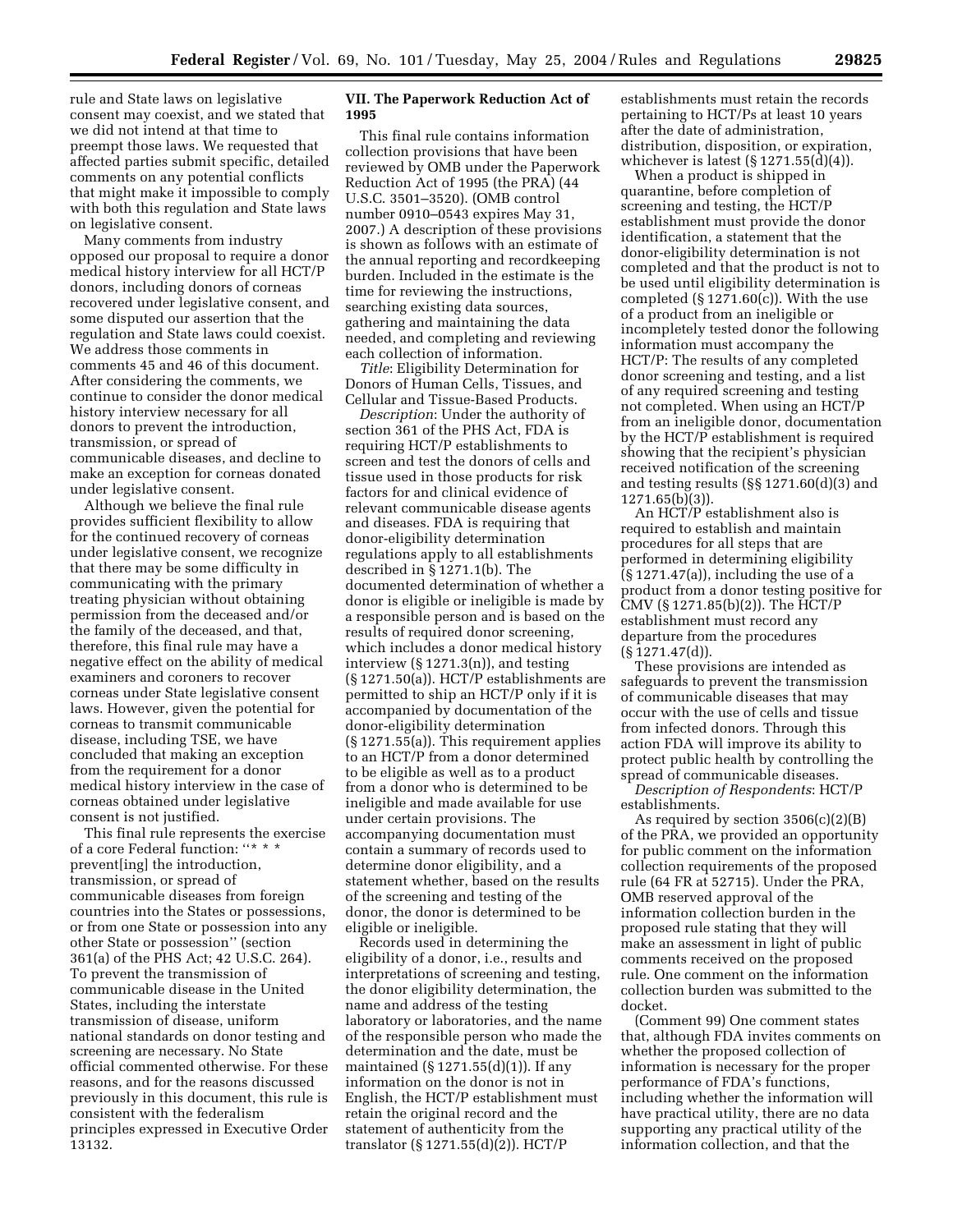estimated burden of the proposed collection of information is extremely low compared to the actual cost.

(Response) The reporting and recordkeeping information collection burdens are necessary to help ensure that the objective of the regulations (i.e., to prevent the transmission of communicable disease), is fulfilled. This provides information to the consignee or user of the product that the donor of the product was adequately and appropriately screened and tested for evidence of specific disease agents. In addition, this information allows FDA to monitor the compliance of HCT/P establishments with the regulations.

The data described in section V of the proposed rule is not for the purpose of supporting the practical utility of the

information collection, but for demonstrating how the burden is calculated. Although the comment states that the calculated burden is low, the comment did not offer additional data in support of the comment.

We estimate the burden of this collection of information as follows:

| TABLE 8.—ESTIMATED ANNUAL REPORTING BURDEN <sup>1</sup> |  |  |  |
|---------------------------------------------------------|--|--|--|
|---------------------------------------------------------|--|--|--|

| 21 CFR Section | No. of Re-<br>spondents | Annual Fre-<br>quency per Re-<br>sponse | <b>Total Annual Re-</b><br>sponses | Hours per Response | <b>Total Hours</b> |
|----------------|-------------------------|-----------------------------------------|------------------------------------|--------------------|--------------------|
| 1271.3(n)      | 302. ا                  | 60                                      | 78,136                             | 1.0                | 78,136.0           |
| 1271.55(a)     | 1.235                   | 787                                     | 972,417                            | 0.5                | 486,208.5          |
| 1271.60(c)     | 069                     | 208                                     | 222.417                            | 0.5                | 111,208.5          |
| Total          |                         |                                         |                                    |                    | 675,553.0          |

1There are no capital costs or operating and maintenance costs associated with this collection of information.

| TABLE 9.—ESTIMATED ANNUAL RECORDKEEPING BURDEN <sup>1</sup> |  |  |
|-------------------------------------------------------------|--|--|
|-------------------------------------------------------------|--|--|

| 21 CFR Section                                                     | No. of Record-<br>keepers | Annual Fre-<br>quency per<br>Record-keeping | <b>Total Annual</b><br>Records | Hours per<br>Record | <b>Total Hours</b> |
|--------------------------------------------------------------------|---------------------------|---------------------------------------------|--------------------------------|---------------------|--------------------|
| One-Time Burden (Creation of SOPs)<br>1271.47(a) and 1271.85(b)(2) | 510                       | 5                                           | 2,550                          | 16                  | 40,800             |
| One-time Burden (Review of existing SOPs for<br>compliance)        | 792                       | 5                                           | 3,960                          | 8                   | 31,680             |
| SOP Update                                                         | 1,302                     | 5                                           | 6,510                          | 2                   | 13,020             |
| 1271.47(d)                                                         | 1,102                     |                                             | 1,102                          |                     | 1,102              |
| 1271.55(d)(4)                                                      | 195                       |                                             | 195                            | 120                 | 23,400             |
| 1271.50(a)                                                         | 510                       | 9                                           | 4,640                          | 5                   | 23,200             |
| 1271.55(d)(1)                                                      | 329                       | 162.85                                      | 53,579                         |                     | 53,579             |
| 1271.55(d)(2)                                                      | 1,302                     |                                             | 1,302                          |                     | 1,302              |
| 1271.60(d)(3) and 1271.65(b)(3)                                    | 1,302                     |                                             | 1,302                          | $\overline{2}$      | 2,604              |
| Total                                                              |                           |                                             |                                |                     | 190,687            |

1There are no capital costs or operating and maintenance costs associated with this collection of information.

In the proposed rule, we underestimated the number of respondents. Based on updated information from FDA's registration data and trade organizations, we have revised our estimate of establishments to approximately 1,302 (i.e., approximately 166 conventional tissue establishments, 134 eye tissue establishments, 425 peripheral and cord blood stem/progenitor cell establishments, 510 reproductive tissue establishments, and 67 manufacturers of products regulated under the act and section 351 of the PHS Act).

We also have adjusted our estimates for the number of HCT/Ps annually produced based on updated information from industry provided to us at the time we prepared the final rule.

Our burden estimates for the annual frequency per response and average hours per response are based on institutional experience with comparable reporting and recordkeeping provisions for biological products. These burden estimates have not changed. Also, we are adding burden estimates for §§ 1271.3(n) and 1271.47.

In estimating the burden, we compared the regulations with the

current voluntary standards of a number of industry organizations, such as, AATB, EBAA, AABB, FACT, NMDP, and the College of American Pathologists, and the guidelines provided by ASRM. In those cases where a voluntary industry standard appears to be equivalent to a regulation, we assumed that any reporting or recordkeeping burden is a customary and usual business practice of HCT/P establishments who are members of those organizations and no additional burden is calculated here.

Under § 1271.3(n), approximately 1,302 establishments (166 conventional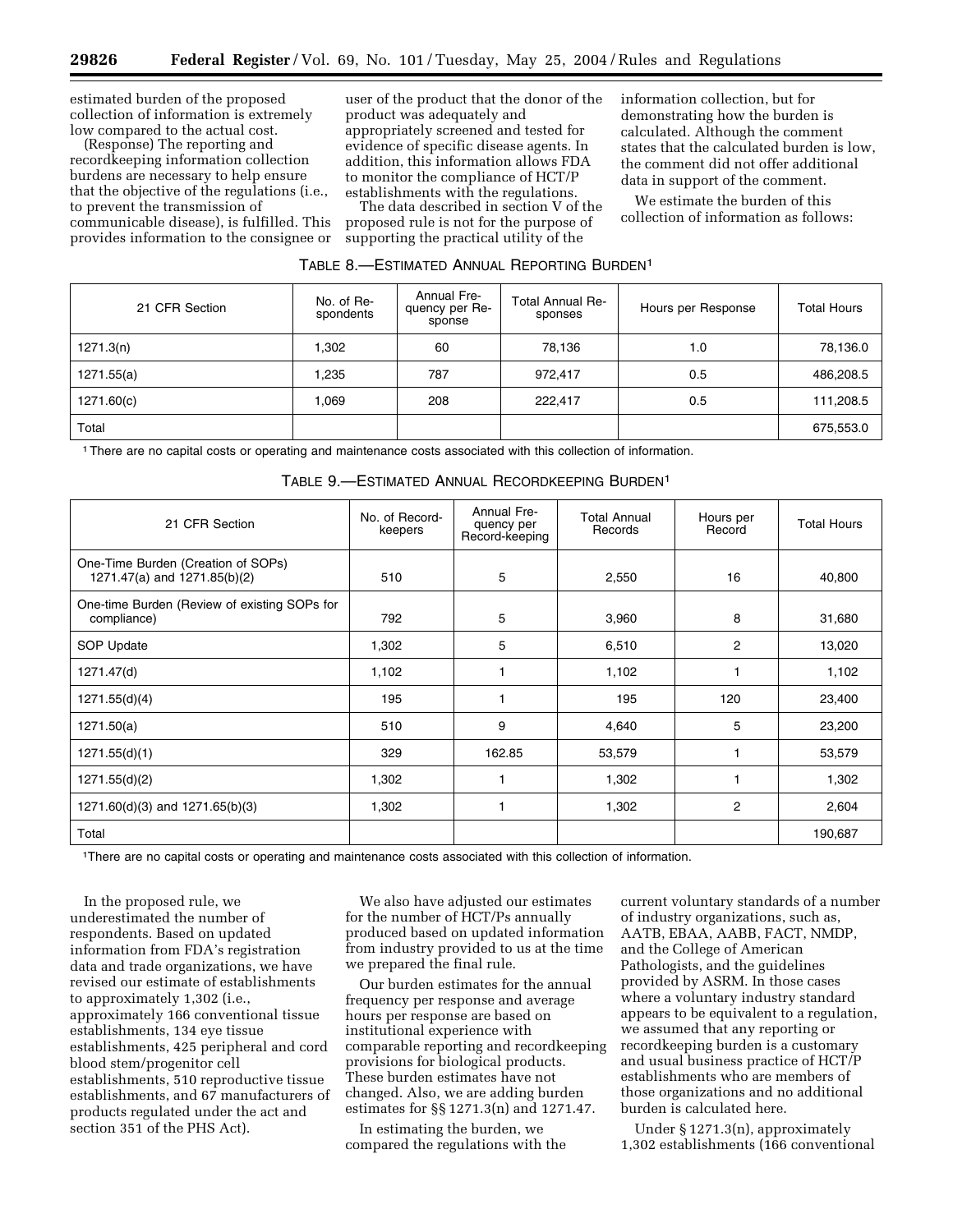tissue establishments, 134 eye tissue establishments, 425 peripheral and cord blood stem/progenitor cell establishments, 510 reproductive tissue establishments, and 67 manufacturers of products regulated under the act and section 351 of the PHS Act) are required to have a documented medical history interview about the donor's medical history and relevant social behavior as part of the donor's relevant medical records for each of the estimated 78,136 donors (approximately 20,000 conventional tissue donors, 47,796 eye tissue donors, 5,700 peripheral and cord blood stem/progenitor cell donors, and 4,640 reproductive cell and tissue donors). We estimate that the time to conduct the interview with the donor, if living, or with an individual able to provide the information sought in the interview, is 1 hour.

Under § 1271.55(a), 972,417 HCT/Ps (approximately 750,000 conventional tissues, 94,186 eye tissues, 6,031 hematopoetic stem/progenitor cells, and 122,200 reproductive cells and tissues) are distributed per year. The agency estimates that, for each HCT/P, 1,235 establishments (1,302–67 establishments with approved applications) will expend approximately 0.5 hours to prepare the summary of records. Conventional and eye tissue establishment are currently required to provide a summary of records under § 1270.33(d), which § 1271.55 replaces.

Under § 1271.60(c), a record consisting of donor identification and a statement that the donor-eligibility determination is not completed and that the HCT/P is not to be used until the determination is completed, must accompany each HCT/P shipped under quarantine. We estimate that approximately 1,069 establishments may ship an estimated 222,417 HCT/P under quarantine and that the preparation of the record would take approximately 0.5 hours.

We assume that approximately 510 reproductive HCT/P establishments would create 5 SOPs under §§ 1271.47(a) and 1271.85(b)(2) for a total of 2,550 records, and we estimate that it would take 16 hours per new SOP for a total of 40,800 hours as a 1-time burden. We estimate that up to 5 SOPs would already exist for 792 HCT/P establishments as a result of complying with current applicable regulations or following industry organizational standards, and that it would take each establishment approximately 8 hours per SOP to complete the review for compliance with the requirements for a total of 31,600 hours as a 1-time burden.

Once the SOPs are created, annual SOP maintenance of existing SOPs is estimated to involve 2 hours annually per SOP for all HCT/P establishments. Annual total hours for maintaining the SOPs is estimated at 13,020.

Under § 1271.47(d), an estimated 1,102 HCT/P establishments would take approximately 1 hour to annually document one departure from an SOP.

Under  $\S 1271.55(d)(4)$ , we estimate that 195 HCT/P establishments not currently following existing industry standards will expend 120 hours (10 hours per month) annually to maintain records for 10 years.

Under § 1271.50(a), documentation of donor eligibility is required for the first time for approximately 510 reproductive tissue establishments. Out of a total of 1,302 establishments of HCT/Ps, there would be no added burden for approximately 792 other establishments who document donor eligibility as usual and customary business practice under the trade organization standards. FDA estimates that § 1271.50(a) would impose a new collection of information requirement on 510 establishments of reproductive HCT/Ps, each of which would document the eligibility of an estimated 9 donors per year, or 4,640 donors, expending approximately 5 hours per document.

Approximately 329 HCT/P establishments would maintain screening and testing records under § 1271.55(d)(1) for an estimated 53,579 donors, which would take approximately one hour per donor.

For documents originally not in English, approximately 1,302 HCT/P establishments would maintain a record of translation with an authenticity statement by the translator and the original documents. We estimate that it would take one hour for each establishment to maintain one such document annually.

Under §§ 1271.60(d)(3) and  $1271.65(b)(3)$ , when an HCT/P that is ineligible or not fully screened or tested is used, approximately 1,302 establishments of HCT/Ps are required to document the reason for using the product, and notice of the results of testing and screening to the physician. The agency estimates that such documentation would occur approximately once annually per establishments and that each establishment would expend approximately 2.0 hours to create such document.

Under section 1320.3(c)(2) of the PRA, the labeling requirements in proposed §§ 1271.60(d)(2), 1271.65(b)(2), 1271.65(c)(1) and (c)(2), 1271.80(b)(1), (b)(2), and (b)(3) and 1271.90(b), do not

constitute collection of information because information required to be on the labeling is originally supplied by FDA to the establishments for the purpose of disclosure to the public to help ensure a safe supply of HCT/Ps and protect public health.

The reporting of screening and testing results to the physician in § 1271.60(d)(4) does not constitute additional reporting burden because it is calculated under the requirement for § 1271.55(a).

The information collection requirements of the final rule have been submitted to OMB for review. Before the effective date of this final rule, we will publish a notice in the **Federal Register** announcing OMB's decision to approve, modify, or disapprove the information collection provisions in this final rule. An agency may not conduct or sponsor, and a person is not required to respond to, a collection of information unless it displays a currently valid OMB control number.

# **VIII. References**

The following references have been placed on display in the Division of Dockets Management (see **ADDRESSES**) and may be seen by interested persons between 9 a.m. and 4 p.m., Monday through Friday. (FDA has verified the Web site addresses, but we are not responsible for subsequent changes to the Web site after this document publishes in the **Federal Register**.)

1. Dodd, R. Y., E. P. Notari, and S. L. Stramer, ''Current Prevalence and Incidence of Infectious Disease Markers and Estimated Window-Period Risk in the American Red Cross Blood Donor Population,'' *Transfusion*, vol. 42(8), pp. 966–72, August 2002.

2. Stramer, S. L., ''US NAT Yield: Where Are We After Two Years?'' *Transfusion* 

*Medicine*, vol. 12, issue 4, pp. 243–253, 2002. 3. Based on information presented on viral dynamics in early seroconversion by Dr. M. P. Busch at the FDA BPAC meeting December 2002.

4. CDC, 1999 ART Success Rates: National Summary and Fertility Clinic Reports (*http:/ /www.cdc.gov/nccdphp/drh/art.htm*).

5. Published fee for blood testing, including Hepatitis B and Hepatitis C, HIV 1– 2, HTLV–1, and syphilis, reported for direct donor screening by The Sperm Bank of California (*http://*

*www.thespermbankofca.org/services/ fees.htm*).

6. The Sperm Bank of California (*http:// www.thespermbankofca.org/services/ fees.htm*).

7. Margolis, H. S., P. J. Coleman, R. E. Brown, et al., ''Prevention of Hepatitis B Virus Transmission by Immunization: An Economic Analysis of Current Recommendations,'' *Journal of the American Medical Association*, vol. 274, no. 15, pp. 1201–1208, 1995.

8. CDC, 1995 ART Success Rates: National Summary and Fertility Clinic Reports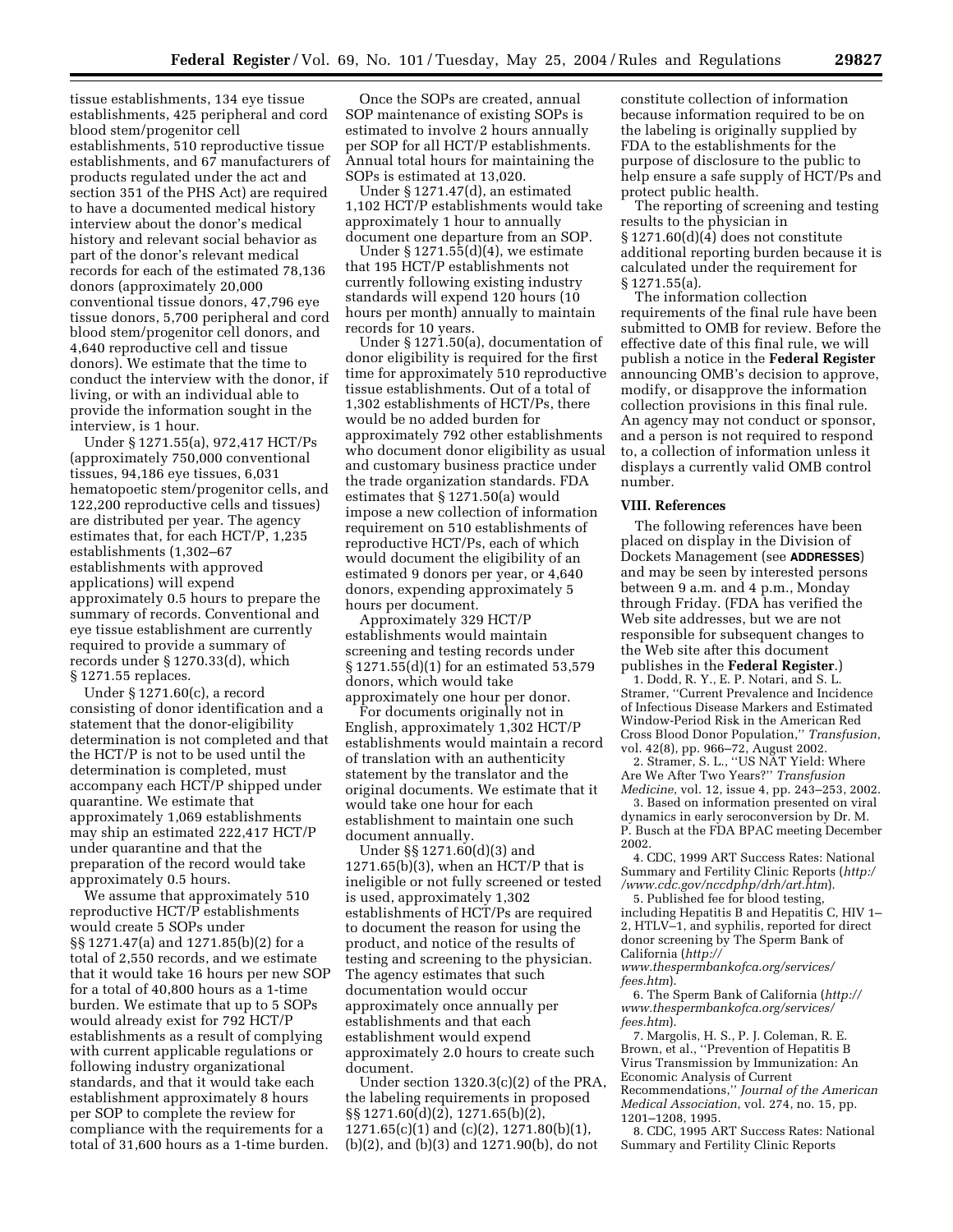estimates that 11 percent of the ART therapy performed included ICSI.

9. Wortley, P. M., T. A. Hammett, and P. L. Fleming, ''Donor Insemination and Human Immunodeficiency Virus Transmission,'' *Obstetrics & Gynecology*, vol. 91, no. 4, pp. 515–518, 1998.

10. Sidhu, R. S., R. K. Sharma, S. Kachoria, et al., ''Reasons for Rejecting Potential Donors From a Sperm Bank Program,'' *Journal of Assisted Reproduction and Genetics*, vol. 14, no. 6, pp. 354–360, 1997.

11. The American Fertility Society, ''Guidelines for Therapeutic Donor Insemination: Sperm,'' *Fertility and Sterility*, vol. 62, no. 5, pp. 101s–104s, November 1994.

12. Government Accounting Office, ''Human Tissue Banks: FDA Taking Steps to Improve Safety, but Some Concerns Remain,'' GAO/HEHS–98–25.

13. Alter, M. J., D. Kruszon-Moran, O. V. Nainan, et al., ''The Prevalence of Hepatitis C Virus Infection in the United States, 1988 Through 1994,'' *New England Journal of Medicine*, vol. 341(8), pp. 556–562, 1999.

14. McQuillan, G. M., P. J. Coleman, D. Kruszon-Moran, et al., ''Prevalence of Hepatitis B Virus Infection in the United States: The National Health and Nutrition Examination Surveys, 1976 Through 1994,'' *American Journal of Public Health*, vol. 89(1), pp. 14–8, 1999.

15. Kane, M., ''Epidemiology of Hepatitis B Infection in North America,'' *Vaccine*, vol. 13, suppl. 1, pp. s16–s17, 1995.

16. Guinan, M. E., ''Artificial Insemination by Donor: Safety and Secrecy,'' *Journal of the American Medical Association*, vol. 173, no. 11, pp. 890–891, March 1995.

17. U.S. Centers for Disease Control and Prevention, 1997.

18. Kim, W. R., J. J. Poterucha, J. E. Hermans, T. M. Therneau, E. R. Dickson, R. W. Evans, and J. B. Gross, Jr., ''Costeffectiveness of 6 and 12 Months of Interferon-a'' Therapy for Chronic Hepatitis C,'' *Annals of Internal Medicine*, vol. 127, no. 10, November 1997.

19. U.S. Small Business Administration, Office of Size Standards, Table of Size Standards, Sector 62—Health Care and Social Assistance, February 22, 2002.

20. Prottas, J., ''A Study of the Tissue Procurement and Distribution System of the United States,'' Brandeis University, FDA/ HRSA contract no. 240–090–0048, October 1995.

21. American Medical Association, Center for Health Policy Research, *Physician Socioeconomic Statistics*, 2000–2002 ed., table 41, p. 83.

22. Based on information provided by Dr. David Hoffman, NW Center for Infertility and Reproductive Endocrinology, August 2001.

23. U.S. Department of Labor, Bureau of Labor Statistics, Table 20, Private Industry, Health Services by Occupational Group: Employer Costs per Hour Worked for Employee Compensation, Professional Specialty Occupations (*http://www.bls.gov/ ncs/ect/sp/ecechist.pdf*), 1994–2001.

24. U.S. Department of Labor, Bureau of Labor Statistics, Table 20, Private Industry, Health Services by Occupational Group: Employer Costs per Hour Worked for

Employee Compensation, Technical Occupations (*http://www.bls.gov/ncs/ect/sp/ ecechist.pdf*), 1994–2001.

25. America's Blood Centers, ''Infectious Risks of Blood Transfusion,'' *Blood Bulletin*, vol. 4, no. 2, December 2001.

26. Van Voorhis, B. J., A. E. T. Sparks, B. D. Allen, et al. ''Cost-Effectiveness of Infertility Treatments: A Cohort Study,'' *Fertility and Sterility*, vol. 67, no. 5, May 1997, pp. 830–836.

#### **List of Subjects**

#### *21 CFR Part 210*

Drugs, Packaging and containers.

#### *21 CFR Part 211*

Drugs, Labeling, Laboratories, Packaging and containers, Prescription drugs, Reporting and recordkeeping requirements, Warehouses.

#### *21 CFR Part 820*

Medical devices, Reporting and recordkeeping requirements.

#### *21 CFR Part 1271*

Communicable diseases, HIV/AIDS, Human cells, tissues, and cellular and tissue-based products, Reporting and recordkeeping requirements.

■ Therefore, under the Federal Food, Drug, and Cosmetic Act and the Public Health Service Act, and under authority delegated to the Commissioner of Food and Drugs, chapter I of title 21 of the Code of Federal Regulations is amended as follows:

# **PART 210—CURRENT GOOD MANUFACTURING PRACTICE IN MANUFACTURING, PROCESSING, PACKING, OR HOLDING OF DRUGS; GENERAL**

■ 1. The authority citation for 21 CFR part 210 is revised to read as follows:

**Authority:** 21 U.S.C. 321, 351, 352, 355, 360b, 371, 374; 42 U.S.C. 216, 262, 263a, 264. ■ 2. Section 210.1 is amended by adding paragraph (c) to read as follows:

# **§ 210.1 Status of current good manufacturing practice regulations.**

\* \* \* \* \*

(c) Owners and operators of establishments engaged in the recovery, donor screening, testing (including donor testing), processing, storage, labeling, packaging, or distribution of human cells, tissues, and cellular and tissue-based products (HCT/Ps), as defined in § 1271.3(d) of this chapter, that are drugs (subject to review under an application submitted under section 505 of the act or under a biological product license application under section 351 of the Public Health Service Act), are subject to the donor-eligibility and applicable current good tissue

practice procedures set forth in part 1271 subparts C and D of this chapter, in addition to the regulations in this part and in parts 211 through 226 of this chapter. Failure to comply with any applicable regulation set forth in this part, in parts 211 through 226 of this chapter, in part 1271 subpart C of this chapter, or in part 1271 subpart D of this chapter with respect to the manufacture, processing, packing or holding of a drug, renders an HCT/P adulterated under section 501(a)(2)(B) of the act. Such HCT/P, as well as the person who is responsible for the failure to comply, is subject to regulatory action. ■ 3. Section 210.2 is revised to read as

follows:

#### **§ 210.2 Applicability of current good manufacturing practice regulations.**

(a) The regulations in this part and in parts 211 through 226 of this chapter as they may pertain to a drug; in parts 600 through 680 of this chapter as they may pertain to a biological product for human use; and in part 1271 of this chapter as they are applicable to a human cell, tissue, or cellular or tissuebased product (HCT/P) that is a drug (subject to review under an application submitted under section 505 of the act or under a biological product license application under section 351 of the Public Health Service Act); shall be considered to supplement, not supersede, each other, unless the regulations explicitly provide otherwise. In the event of a conflict between applicable regulations in this part and in other parts of this chapter, the regulation specifically applicable to the drug product in question shall supersede the more general.

(b) If a person engages in only some operations subject to the regulations in this part, in parts 211 through 226 of this chapter, in parts 600 through 680 of this chapter, and in part 1271 of this chapter, and not in others, that person need only comply with those regulations applicable to the operations in which he or she is engaged.

# **PART 211—CURRENT GOOD MANUFACTURING PRACTICE FOR FINISHED PHARMACEUTICALS**

■ 4. The authority citation for 21 CFR part 211 is revised to read as follows:

**Authority:** 21 U.S.C. 321, 351, 352, 355, 360b, 371, 374; 42 U.S.C. 216, 262, 263a, 264. ■ 5. Section 211.1 is amended by revising paragraph (b) to read as follows:

#### **§ 211.1 Scope.**

\* \* \* \* \* (b) The current good manufacturing practice regulations in this chapter as they pertain to drug products; in parts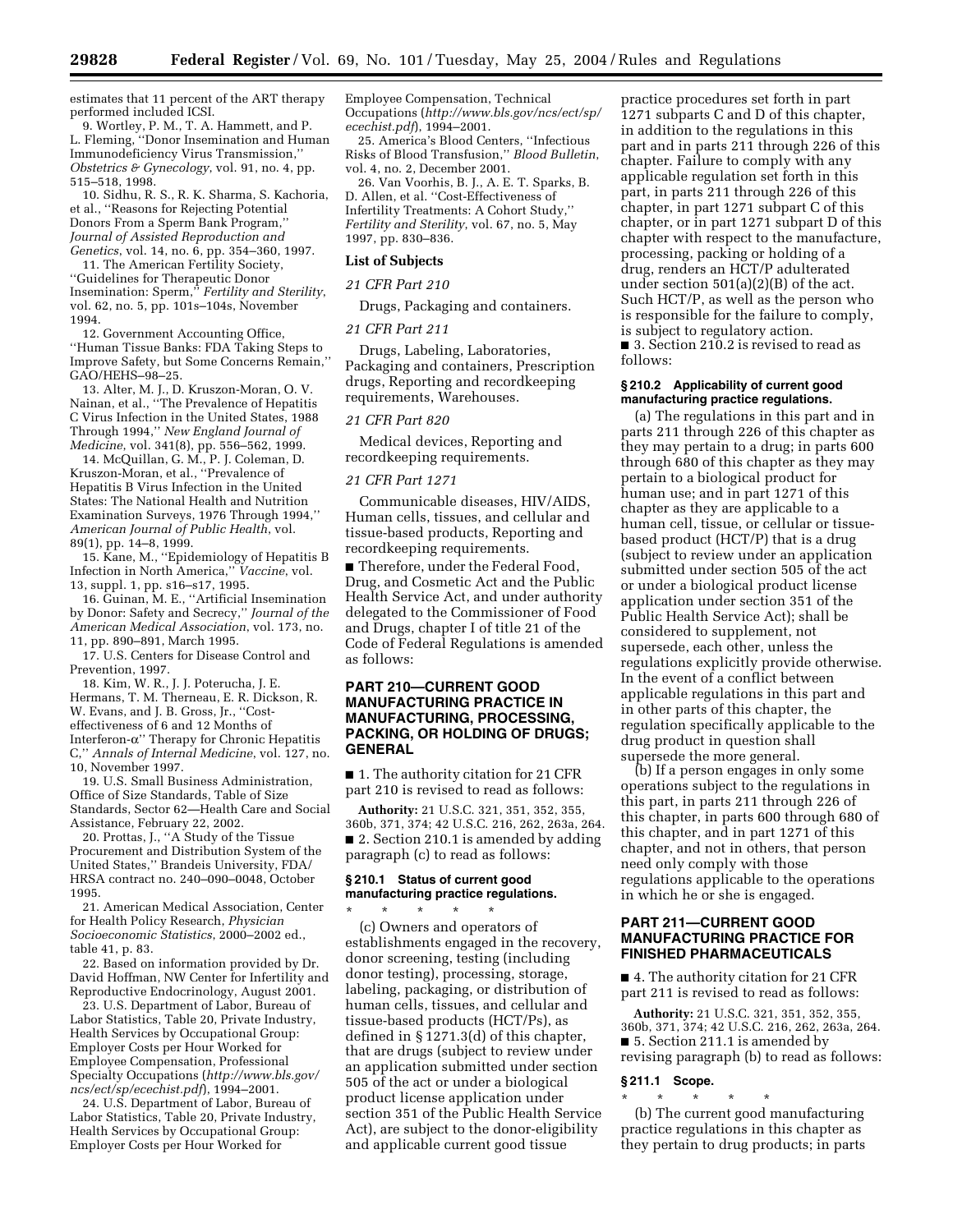600 through 680 of this chapter, as they pertain to drugs that are also biological products for human use; and in part 1271 of this chapter, as they are applicable to drugs that are also human cells, tissues, and cellular and tissuebased products (HCT/Ps) and that are drugs (subject to review under an application submitted under section 505 of the act or under a biological product license application under section 351 of the Public Health Service Act); supplement and do not supersede the regulations in this part unless the regulations explicitly provide otherwise. In the event of a conflict between applicable regulations in this part and in other parts of this chapter, or in parts 600 through 680 of this chapter, or in part 1271 of this chapter, the regulation specifically applicable to the drug product in question shall supersede the more general.

\* \* \* \* \*

# **PART 820—QUALITY SYSTEM REGULATION**

■ 6. The authority citation for 21 CFR part 820 is revised to read as follows:

**Authority:** 21 U.S.C. 351, 352, 360, 360c, 360d, 360e, 360h, 360i, 360j, 360l, 371, 374, 381, 383; 42 U.S.C. 216, 262, 263a, 264. ■ 7. Section 820.1 is amended by adding two sentences to the end of paragraph (a)(1), and by revising paragraph (b) to read as follows:

# **§ 820.1 Scope.**

(a) *Applicability*. (1) \* \* \* Manufacturers of human cells, tissues, and cellular and tissue-based products  $(HCT/Ps)$ , as defined in § 1271.3(d) of this chapter, that are medical devices (subject to premarket review or notification, or exempt from notification, under an application submitted under the device provisions of the act or under a biological product license application under section 351 of the Public Health Service Act) are subject to this part and are also subject to the donor-eligibility procedures set forth in part 1271 subpart C of this chapter and applicable current good tissue practice procedures in part 1271 subpart D of this chapter. In the event of a conflict between applicable regulations in part 1271 and in other parts of this chapter, the regulation specifically applicable to the device in question shall supersede the more general.

\* \* \* \* \* (b) The quality system regulation in this part supplements regulations in other parts of this chapter except where explicitly stated otherwise. In the event of a conflict between applicable

regulations in this part and in other parts of this chapter, the regulations specifically applicable to the device in question shall supersede any other generally applicable requirements. \* \* \* \* \*

# **PART 1271—HUMAN CELLS, TISSUES, AND CELLULAR AND TISSUE-BASED PRODUCTS**

■ 8. The authority citation for 21 CFR part 1271 is revised to read as follows:

**Authority:** 42 U.S.C. 216, 243, 263a, 264, 271.

# **§ 1271.1 [Amended]**

■ 9. Section 1271.1 *What are the purpose and scope for this part?* is amended by removing the phrase ''donor-suitability'' and adding in its place the phrase "donor-eligibility" wherever it appears. ■ 10. Section 1271.3 is amended by adding paragraphs (h) through (x) to read as follows:

#### **§ 1271.3 How does FDA define important terms in this part?**

\* \* \* \* \* (h) *Biohazard legend* appears on the label as follows and is used to mark HCT/Ps that present a known or suspected relevant communicable disease risk.



BIOHAZARD (i) *Blood component* means a product

containing a part of human blood separated by physical or mechanical means.

(j) *Colloid* means:

(1) A protein or polysaccharide solution, such as albumin, dextran, or hetastarch, that can be used to increase or maintain osmotic (oncotic) pressure in the intravascular compartment; or

(2) Blood components such as plasma and platelets.

(k) *Crystalloid* means an isotonic salt and/or glucose solution used for electrolyte replacement or to increase intravascular volume, such as saline solution, Ringer's lactate solution, or 5 percent dextrose in water.

(l) *Directed reproductive donor* means a donor of reproductive cells or tissue (including semen, oocytes, and embryos to which the donor contributed the spermatozoa or oocyte) to a specific recipient, and who knows and is known

by the recipient before donation. The term directed reproductive donor does not include a sexually intimate partner under § 1271.90.

(m) *Donor* means a person, living or dead, who is the source of cells or tissue for an HCT/P.

(n) *Donor medical history interview means* a documented dialog about the donor's medical history and relevant social behavior, including activities, behaviors, and descriptions considered to increase the donor's relevant communicable disease risk:

(1) With the donor, if the donor is living and able to participate in the interview, or

(2) If not, with an individual or individuals able to provide the information sought in the interview (e.g., the donor's next-of-kin, the nearest available relative, a member of the donor's household, an individual with an affinity relationship, and/or the primary treating physician).

(o) *Physical assessment of a cadaveric donor* means a limited autopsy or recent antemortem or postmortem physical examination of the donor to assess for signs of a relevant communicable disease and for signs suggestive of any risk factor for a relevant communicable disease.

(p) *Plasma dilution* means a decrease in the concentration of the donor's plasma proteins and circulating antigens or antibodies resulting from the transfusion of blood or blood components and/or infusion of fluids.

(q) *Quarantine* means the storage or identification of an HCT/P, to prevent improper release, in a physically separate area clearly identified for such use, or through use of other procedures, such as automated designation.

(r) *Relevant communicable disease agent or disease* means:

(1)(i) For all human cells and tissues, a communicable disease or disease agent listed as follows:

(A) Human immunodeficiency virus, types 1 and 2;

(B) Hepatitis B virus;

(C) Hepatitis C virus;

(D) Human transmissible spongiform encephalopathy, including Creutzfeldt-Jakob disease; and

(E) *Treponema pallidum*.

(ii) For viable, leukocyte-rich cells and tissues, a cell-associated disease agent or disease listed as follows:

(A) Human T-lymphotropic virus, type I; and

(B) Human T-lymphotropic virus, type II.

(iii) For reproductive cells or tissues, a disease agent or disease of the

genitourinary tract listed as follows: (A) *Chlamydia trachomatis*; and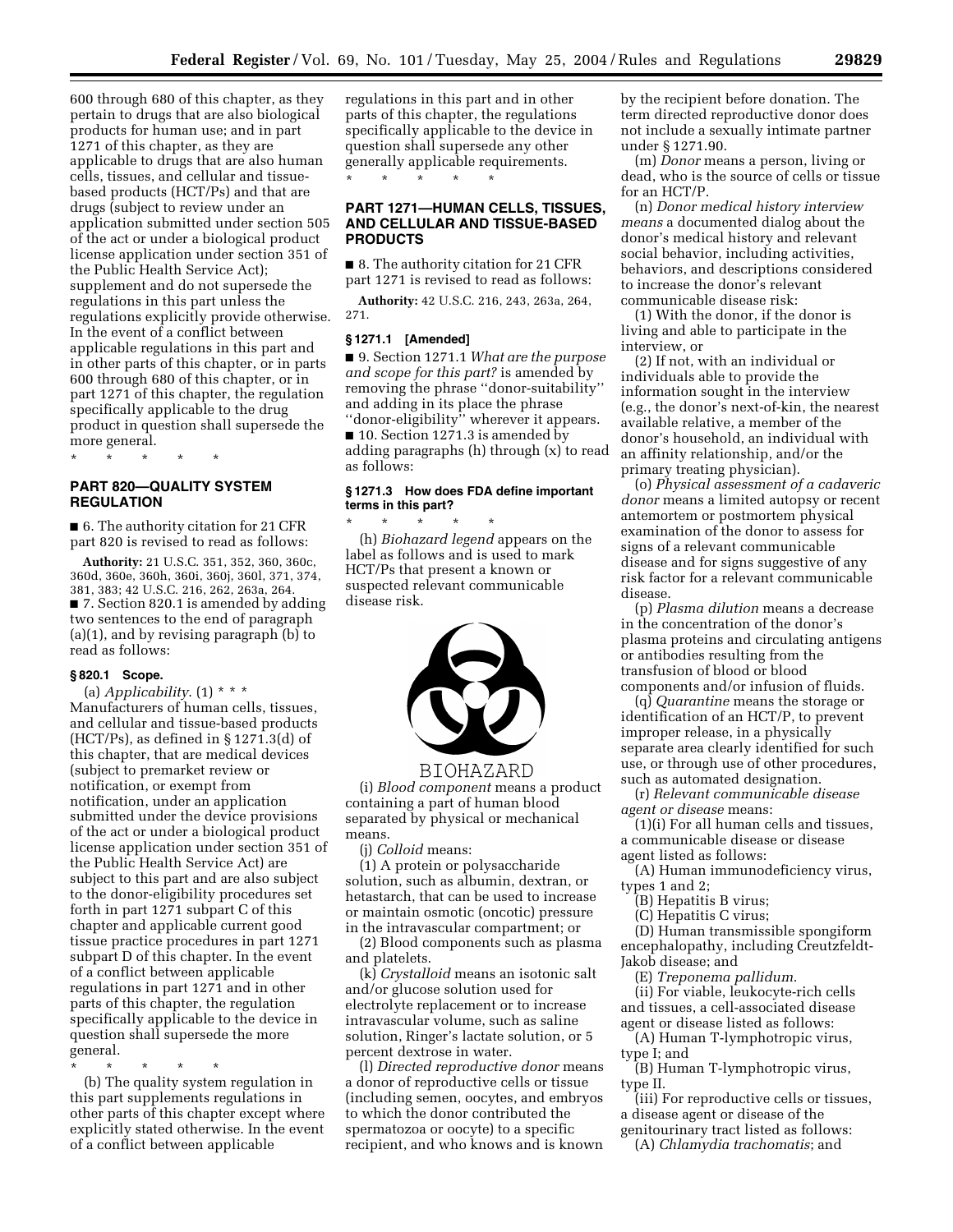(B) *Neisseria gonorrhea*.

(2) A disease agent or disease not listed in paragraph (r)(1) of this section:

(i) For which there may be a risk of transmission by an HCT/P, either to the recipient of the HCT/P or to those people who may handle or otherwise come in contact with it, such as medical personnel, because the disease agent or disease:

(A) Is potentially transmissible by an HCT/P and

(B) Either of the following applies:

(*1*) The disease agent or disease has sufficient incidence and/or prevalence to affect the potential donor population, or

(*2*) The disease agent or disease may have been released accidentally or intentionally in a manner that could place potential donors at risk of infection;

(ii) That could be fatal or lifethreatening, could result in permanent impairment of a body function or permanent damage to body structure, or could necessitate medical or surgical intervention to preclude permanent impairment of body function or permanent damage to a body structure; and

(iii) For which appropriate screening measures have been developed and/or an appropriate screening test for donor specimens has been licensed, approved, or cleared for such use by FDA and is available.

(s) *Relevant medical records* means a collection of documents that includes a current donor medical history interview; a current report of the physical assessment of a cadaveric donor or the physical examination of a living donor; and, if available, the following:

(1) Laboratory test results (other than results of testing for relevant communicable disease agents required under this subpart);

(2) Medical records;

(3) Coroner and autopsy reports; and (4) Records or other information

received from any source pertaining to risk factors for relevant communicable disease (e.g., social behavior, clinical signs and symptoms of relevant communicable disease, and treatments related to medical conditions suggestive of risk for relevant communicable disease).

(t) *Responsible person* means a person who is authorized to perform designated functions for which he or she is trained and qualified.

(u) *Urgent medical need* means that no comparable HCT/P is available and the recipient is likely to suffer death or serious morbidity without the HCT/P.

(v) *Act* means the Federal Food, Drug, and Cosmetic Act.

(w) *PHS Act* means the Public Health Service Act.

(x) *FDA* means the Food and Drug Administration.

■ 11. Part 1271 is amended by adding subpart C, consisting of §§ 1271.45 through 1271.90, to read as follows:

# **Subpart C—Donor Eligibility**

**Sec.**

1271.45 What requirements does this subpart contain?

1271.47 What procedures must I establish and maintain?

1271.50 How do I determine whether a donor is eligible?

1271.55 What records must accompany an HCT/P after the donoreligibility determination is complete; and what records must I maintain?

1271.60 What quarantine and other requirements apply before the donoreligibility determination is complete?

1271.65 How do I store an HCT/P from a donor determined to be ineligible, and what uses of the HCT/P are not prohibited?

1271.75 How do I screen a donor? 1271.80 What are the general

requirements for donor testing? 1271.85 What donor testing is

required for different types of cells and tissues?

1271.90 Are there exceptions from the requirement of determining donor eligibility, and what labeling requirements apply?

#### **Subpart C—Donor Eligibility**

#### **§ 1271.45 What requirements does this subpart contain?**

(a) *General*. This subpart sets out requirements for determining donor eligibility, including donor screening and testing. The requirements contained in this subpart are a component of current good tissue practice (CGTP) requirements.

(b) *Donor-eligibility determination required*. A donor-eligibility determination, based on donor screening and testing for relevant communicable disease agents and diseases, is required for all donors of cells or tissue used in HCT/Ps, except as provided under § 1271.90. In the case of an embryo or of cells derived from an embryo, a donor-eligibility determination is required for both the oocyte donor and the semen donor.

(c) *Prohibition on use*. An HCT/P must not be implanted, transplanted, infused, or transferred until the donor has been determined to be eligible, except as provided under §§ 1271.60(d), 1271.65(b), and 1271.90 of this subpart.

(d) *Applicability of requirements*. If you are an establishment that performs any function described in this subpart, you must comply with the requirements contained in this subpart that are applicable to that function.

# **§ 1271.47 What procedures must I establish and maintain?**

(a) *General*. You must establish and maintain procedures for all steps that you perform in testing, screening, determining donor eligibility, and complying with all other requirements of this subpart. Establish and maintain means define, document (in writing or electronically), and implement; then follow, review, and as needed, revise on an ongoing basis. You must design these procedures to ensure compliance with the requirements of this subpart.

(b) *Review and approval*. Before implementation, a responsible person must review and approve all procedures.

(c) *Availability*. Procedures must be readily available to the personnel in the area where the operations to which they relate are performed, or in a nearby area if such availability is impractical.

(d) *Departures from procedures*. You must record and justify any departure from a procedure relevant to preventing risks of communicable disease transmission at the time of its occurrence. You must not make available for distribution any HCT/P from a donor whose eligibility is determined under such a departure unless a responsible person has determined that the departure does not increase the risks of communicable disease transmission through the use of the HCT/P.

(e) *Standard procedures*. You may adopt current standard procedures, such as those in a technical manual prepared by another organization, provided that you have verified that the procedures are consistent with and at least as stringent as the requirements of this part and appropriate for your operations.

# **§ 1271.50 How do I determine whether a donor is eligible?**

(a) *Determination based on screening and testing*. If you are the establishment responsible for making the donoreligibility determination, you must determine whether a donor is eligible based upon the results of donor screening in accordance with § 1271.75 and donor testing in accordance with §§ 1271.80 and 1271.85. A responsible person, as defined in § 1271.3(t), must determine and document the eligibility of a cell or tissue donor.

(b) *Eligible donor*. A donor is eligible under these provisions only if:

(1) Donor screening in accordance with § 1271.75 indicates that the donor: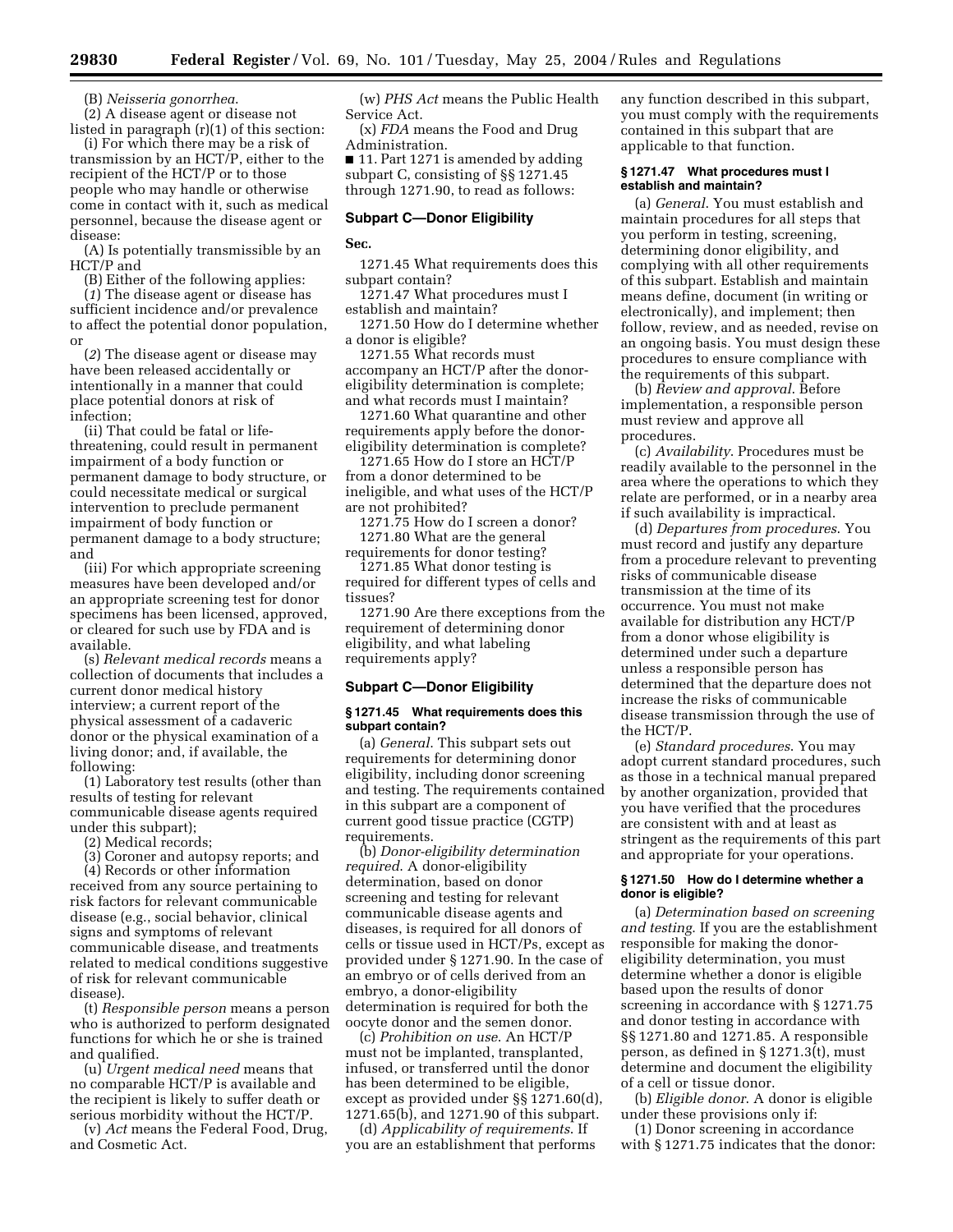(i) Is free from risk factors for, and clinical evidence of, infection due to relevant communicable disease agents and diseases; and

(ii) Is free from communicable disease risks associated with xenotransplantation; and

(2) The results of donor testing for relevant communicable disease agents in accordance with §§ 1271.80 and 1271.85 are negative or nonreactive, except as provided in § 1271.80(d)(1).

#### **§ 1271.55 What records must accompany an HCT/P after the donor-eligibility determination is complete; and what records must I retain?**

(a) *Accompanying records*. Once a donor-eligibility determination has been made, the following must accompany the HCT/P at all times:

(1) A distinct identification code affixed to the HCT/P container, e.g., alphanumeric, that relates the HCT/P to the donor and to all records pertaining to the HCT/P and, except in the case of autologous or directed reproductive donations, does not include an individual's name, social security number, or medical record number;

(2) A statement whether, based on the results of screening and testing, the donor has been determined to be eligible or ineligible; and

(3) A summary of the records used to make the donor-eligibility determination.

(b) *Summary of records*. The summary of records required by paragraph (a)(3) of this section must contain the following information:

(1) A statement that the communicable disease testing was

performed by a laboratory:

(i) Certified to perform such testing on human specimens under the Clinical Laboratory Improvement Amendments of 1988 (42 U.S.C. 263a) and 42 CFR part 493; or

(ii) That has met equivalent requirements as determined by the Centers for Medicare and Medicaid Services in accordance with those provisions;

(2) A listing and interpretation of the results of all communicable disease tests performed;

(3) The name and address of the establishment that made the donoreligibility determination; and

(4) In the case of an HCT/P from a donor who is ineligible based on screening and released under paragraph (b) of § 1271.65, a statement noting the reason(s) for the determination of ineligibility.

(c) *Deletion of personal information*. The accompanying records required by this section must not contain the

donor's name or other personal information that might identify the donor.

(d) *Record retention requirements*. (1) You must maintain documentation of:

(i) Results and interpretation of all testing for relevant communicable disease agents in compliance with §§ 1271.80 and 1271.85, as well as the name and address of the testing laboratory or laboratories;

(ii) Results and interpretation of all donor screening for communicable diseases in compliance with § 1271.75; and

(iii) The donor-eligibility determination, including the name of the responsible person who made the determination and the date of the determination.

(2) All records must be accurate, indelible, and legible. Information on the identity and relevant medical records of the donor, as defined in § 1271.3(s), must be in English or, if in another language, must be retained and translated to English and accompanied by a statement of authenticity by the translator that specifically identifies the translated document.

(3) You must retain required records and make them available for authorized inspection by or upon request from FDA. Records that can be readily retrieved from another location by electronic means are considered ''retained.''

(4) You must retain the records pertaining to a particular HCT/P at least 10 years after the date of its administration, or if the date of administration is not known, then at least 10 years after the date of the HCT/P's distribution, disposition, or expiration, whichever is latest.

#### **§ 1271.60 What quarantine and other requirements apply before the donoreligibility determination is complete?**

(a) *Quarantine*. You must keep an HCT/P in quarantine, as defined in § 1271.3(q), until completion of the donor-eligibility determination required by § 1271.50. You must quarantine semen from anonymous donors until the retesting required under § 1271.85(d) is complete.

(b) *Identification of HCT/Ps in quarantine*. You must clearly identify as quarantined an HCT/P that is in quarantine pending completion of a donor-eligibility determination. The quarantined HCT/P must be easily distinguishable from HCT/Ps that are available for release and distribution.

(c) *Shipping of HCT/Ps in quarantine*. If you ship an HCT/P before completion of the donor-eligibility determination,

you must keep it in quarantine during shipment. The HCT/P must be accompanied by records:

(1) Identifying the donor (e.g., by a distinct identification code affixed to the HCT/P container);

(2) Stating that the donor-eligibility determination has not been completed; and

(3) Stating that the product must not be implanted, transplanted, infused, or transferred until completion of the donor-eligibility determination, except under the terms of paragraph (d) of this section.

(d) *Use in cases of urgent medical need*.

(1) This subpart C does not prohibit the implantation, transplantation, infusion, or transfer of an HCT/P from a donor for whom the donor-eligibility determination is not complete if there is a documented urgent medical need for the HCT/P, as defined in § 1271.3(u).

(2) If you make an HCT/P available for use under the provisions of paragraph (d)(1) of this section, you must prominently label it ''NOT EVALUATED FOR INFECTIOUS SUBSTANCES,'' and ''WARNING: Advise patient of communicable disease risks.'' The following information must accompany the HCT/P:

(i) The results of any donor screening required under § 1271.75 that has been completed;

(ii) The results of any testing required under § 1271.80 or 1271.85 that has been completed; and

(iii) A list of any screening or testing required under § 1271.75, 1271.80 or 1271.85 that has not yet been completed.

(3) If you are the establishment that manufactured an HCT/P used under the provisions of paragraph (d)(1) of this section, you must document that you notified the physician using the HCT/P that the testing and screening were not complete.

(4) In the case of an HCT/P used for an urgent medical need under the provisions of paragraph (d)(1) of this section, you must complete the donoreligibility determination during or after the use of the HCT/P, and you must inform the physician of the results of the determination.

#### **§ 1271.65 How do I store an HCT/P from a donor determined to be ineligible, and what uses of the HCT/P are not prohibited?**

(a) *Storage*. If you are the establishment that stores the HCT/P, you must store or identify HCT/Ps from donors who have been determined to be ineligible in a physically separate area clearly identified for such use, or follow other procedures, such as automated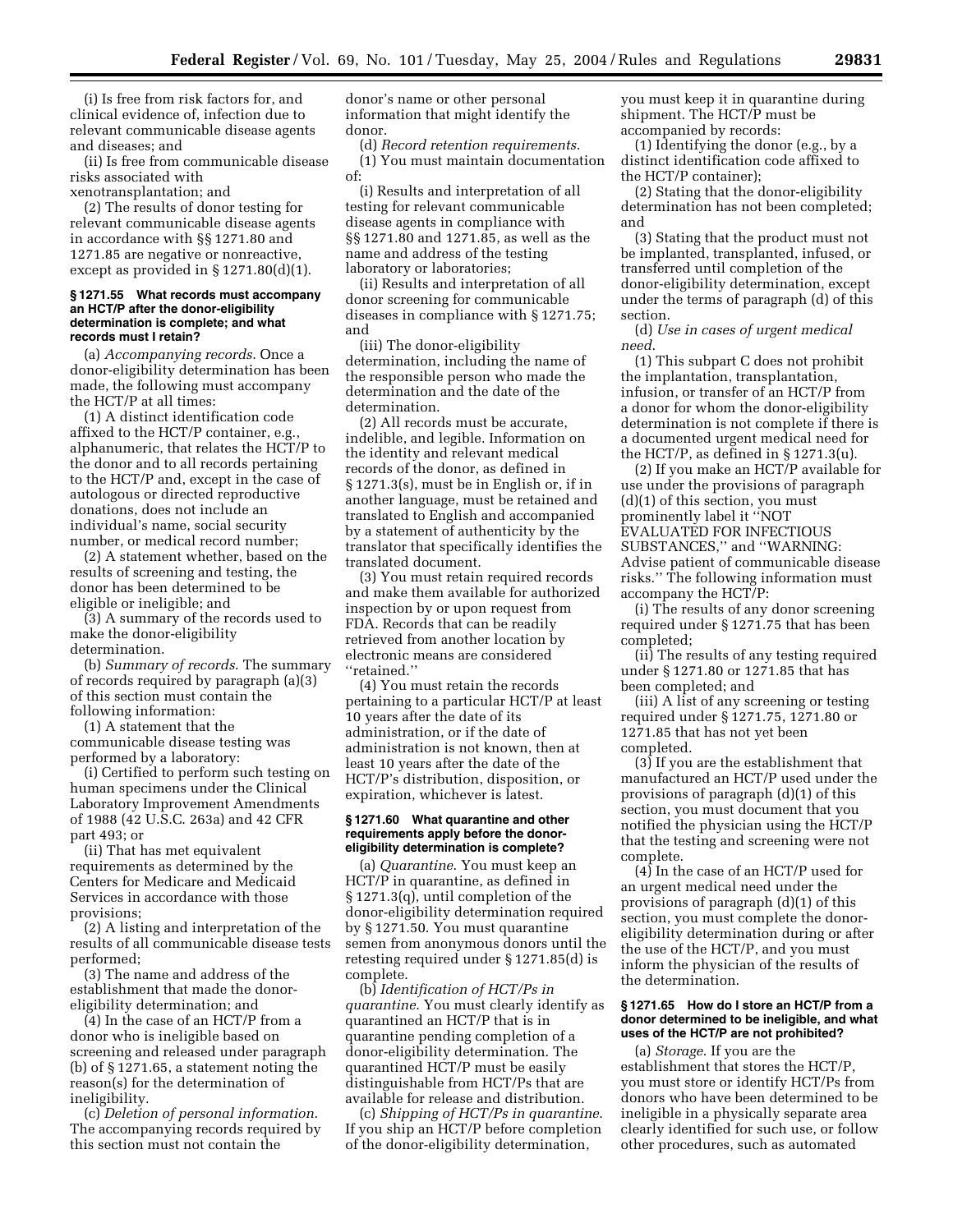designation, that are adequate to prevent improper release until destruction or other disposition of the HCT/P in accordance with paragraph (b) or (c) of this section.

(b) *Limited uses of HCT/P from ineligible donor*.

(1) An HCT/P from a donor who has been determined to be ineligible, based on the results of required testing and/or screening, is not prohibited by subpart C of this part from use for implantation, transplantation, infusion, or transfer under the following circumstances:

(i) The HCT/P is for allogeneic use in a first-degree or second-degree blood relative;

(ii) The HCT/P consists of reproductive cells or tissue from a directed reproductive donor, as defined in § 1271.3(l); or

(iii) There is a documented urgent medical need as defined in § 1271.3(u).

(2) You must prominently label an HCT/P made available for use under the provisions of paragraph (b)(1) of this section with the Biohazard legend shown in § 1271.3(h) with the statement ''WARNING: Advise patient of communicable disease risks,'' and, in the case of reactive test results, ''WARNING: Reactive test results for (name of disease agent or disease).'' The HCT/P must be accompanied by the records required under § 1271.55.

(3) If you are the establishment that manufactured an HCT/P used under the provisions of paragraph (b)(1) of this section, you must document that you notified the physician using the HCT/P of the results of testing and screening.

(c) *Nonclinical use*. You may make available for nonclinical purposes an HCT/P from a donor who has been determined to be ineligible, based on the results of required testing and/or screening, provided that it is labeled:

(1) ''For Nonclinical Use Only'' and (2) With the Biohazard legend shown in § 1271.3(h).

#### **§ 1271.75 How do I screen a donor?**

(a) *All donors*. Except as provided under § 1271.90, if you are the establishment that performs donor screening, you must screen a donor of cells or tissue by reviewing the donor's relevant medical records for:

(1) Risk factors for, and clinical evidence of, relevant communicable disease agents and diseases, including:

(i) Human immunodeficiency virus;

(ii) Hepatitis B virus;

(iii) Hepatitis C virus;

(iv) Human transmissible spongiform encephalopathy, including Creutzfeldt-Jakob disease;

(v) *Treponema pallidum*; and

(2) Communicable disease risks associated with xenotransplantation.

(b) *Donors of viable, leukocyte-rich cells or tissue*. In addition to the relevant communicable disease agents and diseases for which screening is required under paragraph (a) of this section, and except as provided under § 1271.90, you must screen the donor of viable, leukocyte-rich cells or tissue by reviewing the donor's relevant medical records for risk factors for and clinical evidence of relevant cell-associated communicable disease agents and diseases, including Human Tlymphotropic virus.

(c) *Donors of reproductive cells or tissue*. In addition to the relevant communicable disease agents and diseases for which screening is required under paragraphs (a) and (b) of this section, as applicable, and except as provided under § 1271.90, you must screen the donor of reproductive cells or tissue by reviewing the donor's relevant medical records for risk factors for and clinical evidence of infection due to relevant communicable diseases of the genitourinary tract. Such screening must include screening for the communicable disease agents listed in paragraphs (c)(1) and (c)(2) of this section. However, if the reproductive cells or tissues are recovered by a method that ensures freedom from contamination of the cells or tissue by infectious disease organisms that may be present in the genitourinary tract, then screening for the communicable disease agents listed in paragraphs  $(c)(1)$  and  $(c)(2)$  of this section is not required. Communicable disease agents of the genitourinary tract for which you must screen include:

(1) *Chlamydia trachomatis*; and

(2) *Neisseria gonorrhea*.

(d) *Ineligible donors*. You must determine ineligible a donor who is identified as having either of the following:

(1) A risk factor for or clinical evidence of any of the relevant communicable disease agents or diseases for which screening is required under paragraphs  $(a)(1)(i)$ ,  $(b)$ , or  $(c)$  of this section; or

(2) Any communicable disease risk associated with xenotransplantation.

(e) *Abbreviated procedure for repeat donors*. If you have performed a complete donor screening procedure on a living donor within the previous 6 months, you may use an abbreviated donor screening procedure on repeat donations. The abbreviated procedure must determine and document any changes in the donor's medical history since the previous donation that would make the donor ineligible, including relevant social behavior.

#### **§ 1271.80 What are the general requirements for donor testing?**

(a) *Testing for relevant communicable diseases is required*. To adequately and appropriately reduce the risk of transmission of relevant communicable diseases, and except as provided under § 1271.90, if you are the establishment that performs donor testing, you must test a donor specimen for evidence of infection due to communicable disease agents in accordance with paragraph (c) of this section. You must test for those communicable disease agents specified in § 1271.85. In the case of a donor 1 month of age or younger, you must test a specimen from the birth mother instead of a specimen from the donor.

(b) *Timing of specimen collection*. You must collect the donor specimen at the time of recovery of cells or tissue from the donor. However, if collection at the time of recovery is not feasible, then you may collect the donor specimen up to 7 days before or after recovery or, for donors of peripheral blood stem/progenitor cells only, up to 30 days before recovery. In the case of a repeat semen donor from whom a specimen has already been collected and tested, and for whom retesting is required under § 1271.85(d), you are not required to collect a donor specimen at the time of each donation.

(c) *Tests*. You must test using appropriate FDA-licensed, approved, or cleared donor screening tests, in accordance with the manufacturer's instructions, to adequately and appropriately reduce the risk of transmission of relevant communicable disease agents or diseases; however, until such time as appropriate FDAlicensed, approved, or cleared donor screening tests for *Chlamydia trachomatis* and for *Neisseria gonorrhea* are available, you must use FDAlicensed, approved, or cleared tests labeled for the detection of those organisms in an asymptomatic, lowprevalence population. You must use a test specifically labeled for cadaveric specimens instead of a more generally labeled test when applicable and when available. Required testing under this section must be performed by a laboratory that either is certified to perform such testing on human specimens under the Clinical Laboratory Improvement Amendments of 1988 (42 U.S.C. 263a) and 42 CFR part 493, or has met equivalent requirements as determined by the Centers for Medicare and Medicaid Services.

(d) *Ineligible donors*. You must determine the following donors to be ineligible:

(1) A donor whose specimen tests reactive on a screening test for a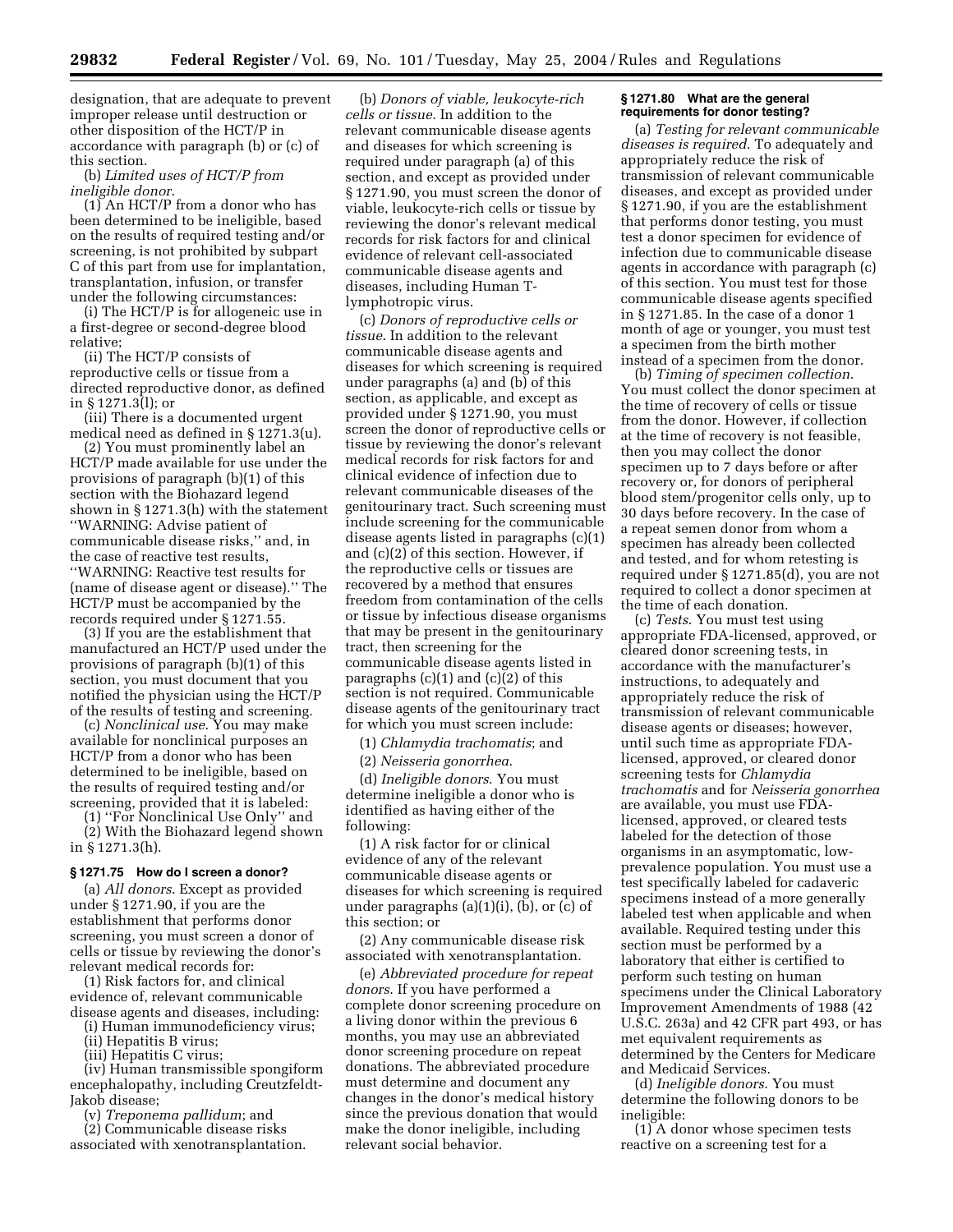communicable disease agent in accordance with § 1271.85, except for a donor whose specimen tests reactive on a non-treponemal screening test for syphilis and negative on a specific treponemal confirmatory test;

(2)(i) A donor in whom plasma dilution sufficient to affect the results of communicable disease testing is suspected, unless:

(A) You test a specimen taken from the donor before transfusion or infusion and up to 7 days before recovery of cells or tissue; or

(B) You use an appropriate algorithm designed to evaluate volumes administered in the 48 hours before specimen collection, and the algorithm shows that plasma dilution sufficient to affect the results of communicable disease testing has not occurred.

(ii) Clinical situations in which you must suspect plasma dilution sufficient to affect the results of communicable disease testing include but are not limited to the following:

(A) Blood loss is known or suspected in a donor over 12 years of age, and the donor has received a transfusion or infusion of any of the following, alone or in combination:

(*1*) More than 2,000 milliliters (mL) of blood (e.g., whole blood, red blood cells) or colloids within 48 hours before death or specimen collection, whichever occurred earlier, or

(*2*) More than 2,000 mL of crystalloids within 1 hour before death or specimen collection, whichever occurred earlier.

(B) Regardless of the presence or absence of blood loss, the donor is 12 years of age or younger and has received a transfusion or infusion of any amount of any of the following, alone or in combination:

(*1*) Blood (e.g., whole blood, red blood cells) or colloids within 48 hours before death or specimen collection, whichever occurred earlier, or

(*2*) Crystalloids within 1 hour before death or specimen collection, whichever occurred earlier.

#### **§ 1271.85 What donor testing is required for different types of cells and tissues?**

(a) *All donors*. To adequately and appropriately reduce the risk of transmission of relevant communicable diseases, and except as provided under § 1271.90, you must test a specimen from the donor of cells or tissue, whether viable or nonviable, for evidence of infection due to relevant communicable disease agents, including:

(1) Human immunodeficiency virus, type 1;

(2) Human immunodeficiency virus, type 2;

(3) Hepatitis B virus; (4) Hepatitis C virus; and

(5) *Treponema pallidum*. (b) *Donors of viable, leukocyte-rich cells or tissue*. In addition to the relevant communicable disease agents for which testing is required under paragraph (a) of this section, and except as provided under § 1271.90,

(1) You must test a specimen from the donor of viable, leukocyte-rich cells or tissue to adequately and appropriately reduce the risk of transmission of relevant cell-associated communicable diseases, including:

(i) Human T-lymphotropic virus, type I; and

(ii) Human T-lymphotropic virus, type II.

(2) You must test a specimen from the donor of viable, leukocyte-rich cells or tissue for evidence of infection due to cytomegalovirus (CMV), to adequately and appropriately reduce the risk of transmission. You must establish and maintain a standard operating procedure governing the release of an HCT/P from a donor whose specimen tests reactive for CMV.

(c) *Donors of reproductive cells or tissue*. In addition to the communicable disease agents for which testing is required under paragraphs (a) and (b) of this section, as applicable, and except as provided under § 1271.90, you must test a specimen from the donor of reproductive cells or tissue to adequately and appropriately reduce the risk of transmission of relevant communicable disease agents of the genitourinary tract. Such testing must include testing for the communicable disease agents listed in paragraphs (c)(1) and (c)(2) of this section. However, if the reproductive cells or tissues are recovered by a method that ensures freedom from contamination of the cells or tissue by infectious disease organisms that may be present in the genitourinary tract, then testing for the communicable disease agents listed in paragraphs (c)(1) and (c)(2) of this section is not required. Communicable disease agents of the genitourinary tract for which you must test include:

(1) *Chlamydia trachomatis*; and

(2) *Neisseria gonorrhea*.

(d) *Retesting anonymous semen donors*. Except as provided under § 1271.90 and except for directed reproductive donors as defined in § 1271.3(l), at least 6 months after the date of donation of semen from anonymous donors, you must collect a new specimen from the donor and test it for evidence of infection due to the communicable disease agents for which testing is required under paragraphs (a), (b), and (c) of this section.

(e) *Dura mater*. For donors of dura mater, you must perform an adequate assessment designed to detect evidence of transmissible spongiform encephalopathy.

#### **§ 1271.90 Are there exceptions from the requirement of determining donor eligibility, and what labeling requirements apply?**

(a) *Donor-eligibility determination not required*. You are not required to make a donor-eligibility determination under § 1271.50 or to perform donor screening or testing under §§ 1271.75, 1271.80 and 1271.85 for:

(1) Cells and tissues for autologous use; or

(2) Reproductive cells or tissue donated by a sexually intimate partner of the recipient for reproductive use; or

(3) Cryopreserved cells or tissue for reproductive use, originally exempt under paragraph (a)(1) or (a)(2) at the time of donation, that are subsequently intended for directed donation, provided that

(i) Additional donations are unavailable, for example, due to the infertility or health of a donor of the cryopreserved reproductive cells or tissue; and

(ii) Appropriate measures are taken to screen and test the donor(s) before transfer to the recipient.

(b) *Required labeling*. You must prominently label an HCT/P listed in paragraph (a) of this section:

(1) ''FOR AUTOLOGOUS USE ONLY,'' if it is stored for autologous use;

(2) ''NOT EVALUATED FOR INFECTIOUS SUBSTANCES'' and ''WARNING: Advise patient of communicable disease risks,'' unless you have performed all otherwise applicable screening and testing under §§ 1271.75, 1271.80, and 1271.85; and

(3) With the Biohazard legend shown in § 1271.3(h), with the statement ''WARNING: Advise patient of communicable disease risks,'' and, in the case of reactive test results, ''WARNING: Reactive test results for (name of disease agent or disease)'' if the results of any screening or testing performed indicate:

(i) The presence of relevant communicable disease agents and/or

(ii) Risk factors for or clinical evidence of relevant communicable disease agents or diseases.